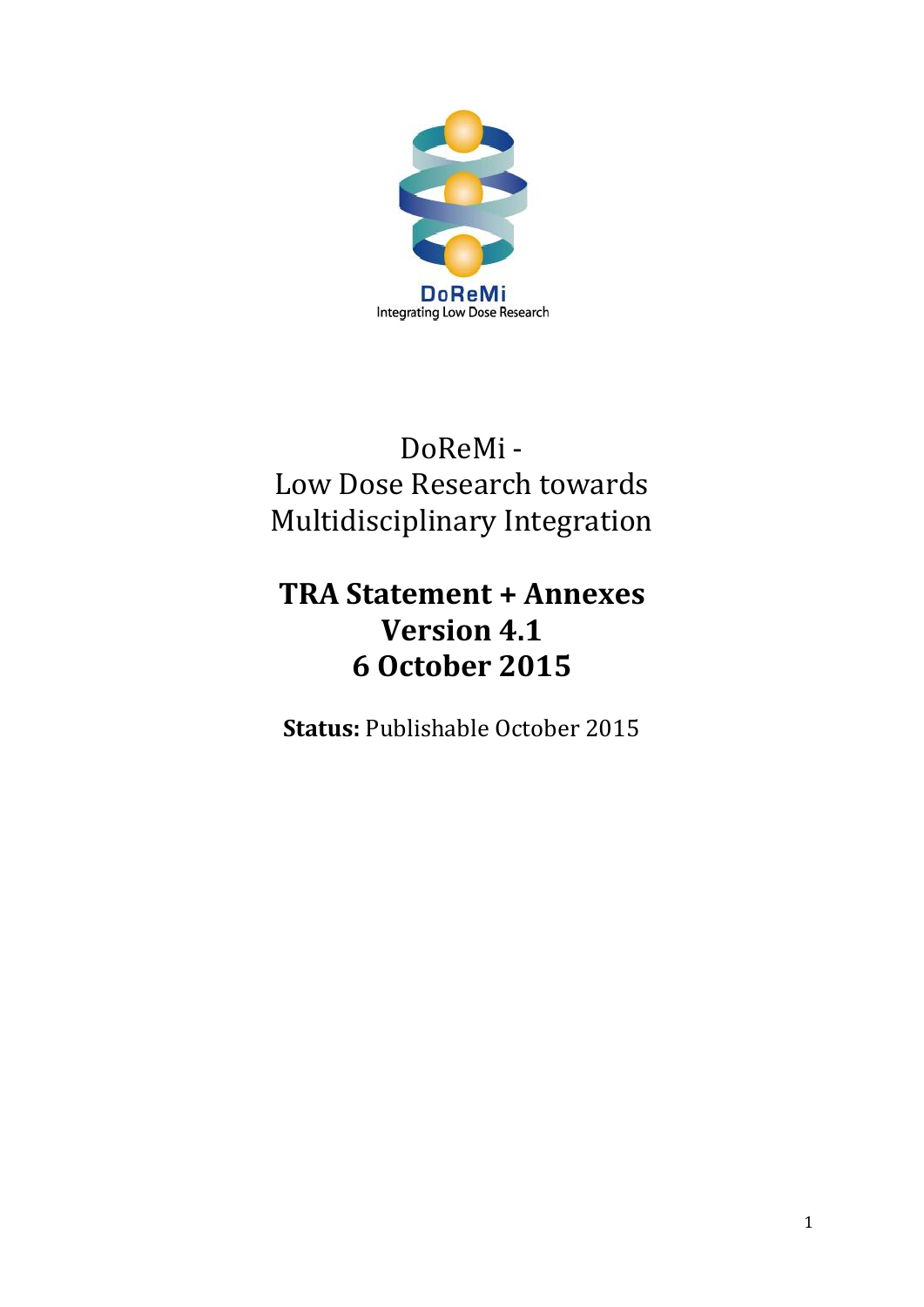### **Contents**

| 1.   |        |                                                                                  |  |
|------|--------|----------------------------------------------------------------------------------|--|
| 2.   |        |                                                                                  |  |
| 2.1. |        |                                                                                  |  |
| 2.2. |        |                                                                                  |  |
|      | 2.2.1. | WP5: Shape of the dose response and tissue sensitivities for cancer 5            |  |
|      | 2.2.2. |                                                                                  |  |
|      | 2.2.3. |                                                                                  |  |
|      | 2.2.4. |                                                                                  |  |
|      | 2.2.5. |                                                                                  |  |
| 3.   |        |                                                                                  |  |
|      | 3.1.   |                                                                                  |  |
|      | 3.2.   |                                                                                  |  |
|      | 3.3.   |                                                                                  |  |
|      | 3.4.   |                                                                                  |  |
| 4.   |        |                                                                                  |  |
| 5.   |        |                                                                                  |  |
| 6.   |        |                                                                                  |  |
| 7.   |        |                                                                                  |  |
|      |        | Annex 1: DoReMi tables of tasks and published results (by September 2015) 19     |  |
|      |        | Annex 2: DoReMi Peer-reviewed publications and abstracts (by September 2015)  29 |  |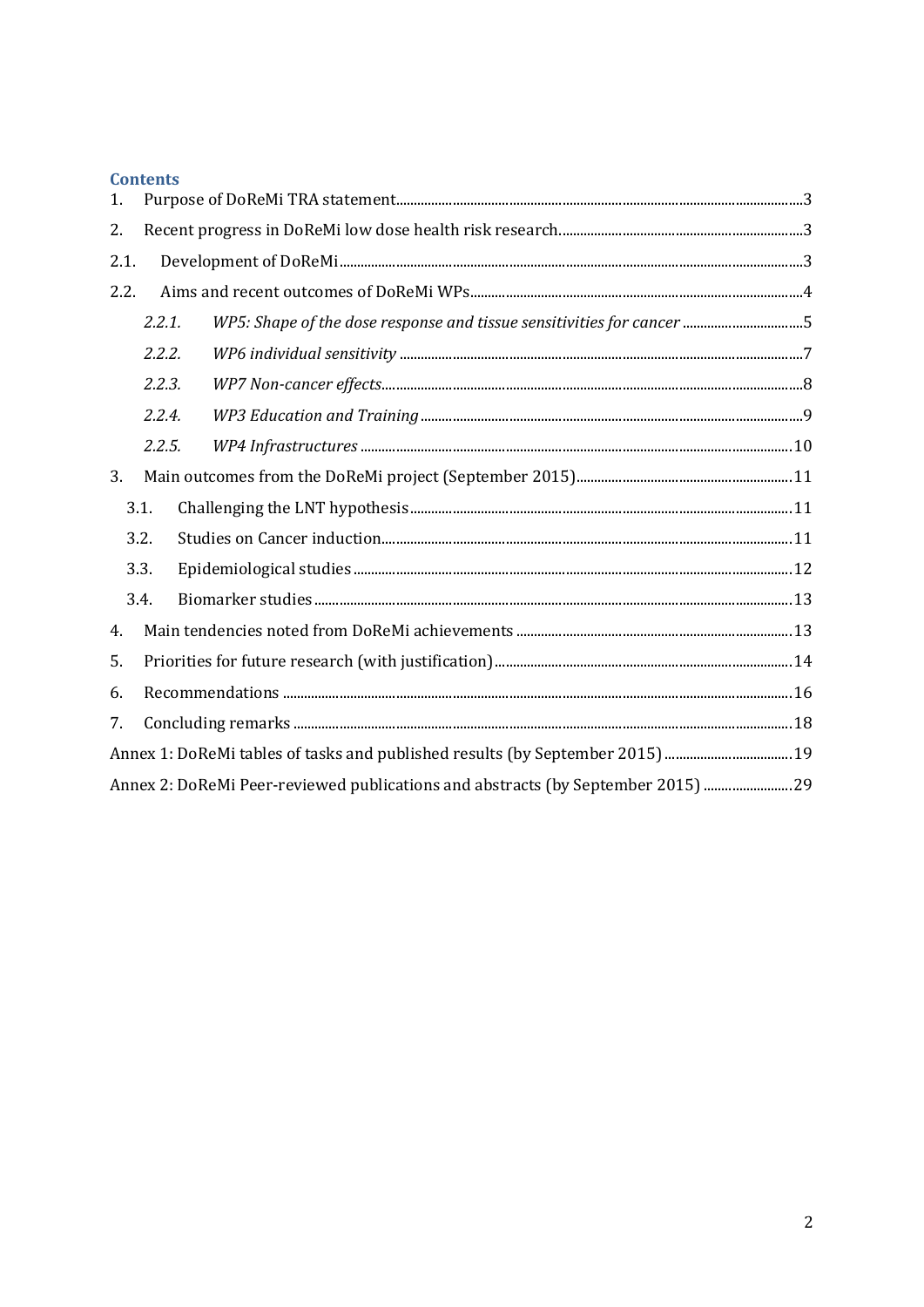# <span id="page-2-0"></span>**1. Purpose of DoReMi TRA statement**

Since its establishment on January 1<sup>st</sup>, 2010 the DoReMi Network of Excellence [\(www.doremi](http://www.doremi-noe.net/)[noe.net\)](http://www.doremi-noe.net/) has been focused on work on low dose health risk research in Europe following the principles and recommendations of the High Level and Expert Group (HLEG) (see HLEG report 2009 on [www.hleg.de\)](http://www.hleg.de/). With this, DoReMi has been directly contributing to the implementation of the Multidisciplinary European Low Dose Risk Research Initiative, the MELODI Association [\(www.melodi-online.eu\)](http://www.melodi-online.eu/). DoReMi has established its own short term Transitional Research Agenda (TRA) and has also been involved in setting up the Strategic Research Agendas for MELODI.

In order to foster research activities in this domain of research several short DoReMi statements specifying most urgent priorities have been established. In conjunction with the MELODI SRA, this helped to address the most important research needs within the setting of internal and competitive EU calls.

Recently, an even wider-ranging European initiative has been launched (within Horizon 2020) including the research platforms MELODI (together with OPERRA [\(http://www.melodi](http://www.melodi-online.eu/operra.html)[online.eu/operra.html\)](http://www.melodi-online.eu/operra.html) as an operational tool) ALLIANCE [\(www.radioecology-exchange.org](http://www.radioecology-exchange.org/)), EURADOS [\(http://www.eurados.org/](http://www.eurados.org/)), NERIS [\(http://www.eu-neris.net/](http://www.eu-neris.net/)) and Medical platforms in a combined European Joint Programme for the Integration of Radiation Protection Research, CONCERT (kick-off meeting in Munich 17-18 June 2015). In this context, it is important to state the main achievements of DoReMi in low dose health risk research and to emphasize the most urgent research needs and priorities in this domain that have to be considered next.

As before, this (last) DoReMi TRA statement aims (1) to identify most important future research lines, (2) to contribute to the establishment of future EU calls in the new highly integrative European research context and thus, to reinforce and further promote genuine research on radiation health risks and radiation protection.

This TRA statement is based on the previous DoReMi TRAs and is an extension of the previous TRA statements taking into account most recent scientific research achievements within and outside of DoReMi. It is the last DoReMi TRAstatement since the DoReMi project comes to its end in December 31, 2015.

# <span id="page-2-2"></span><span id="page-2-1"></span>**2. Recent progress in DoReMi low dose health risk research**

### **2.1. Development of DoReMi**

The DoReMi TRA is based on the two main questions put forward by HLEG:

- How robust is the system of radiation protection and risk assessment?
- How can it be improved?

### and also, on **the 9 key questions identified in DoReMi**:

- 1. What is the dependence on energy deposition?
- 2. What is the dependence on dose rate?
- 3. What are the tissue sensitivities?
- 4. What is the modification of risk by genetic and epigenetic factors and gender?
- 5. What is the effect of age on risk?
- 6. What is the effect of lifestyle and/or other exposures on risk?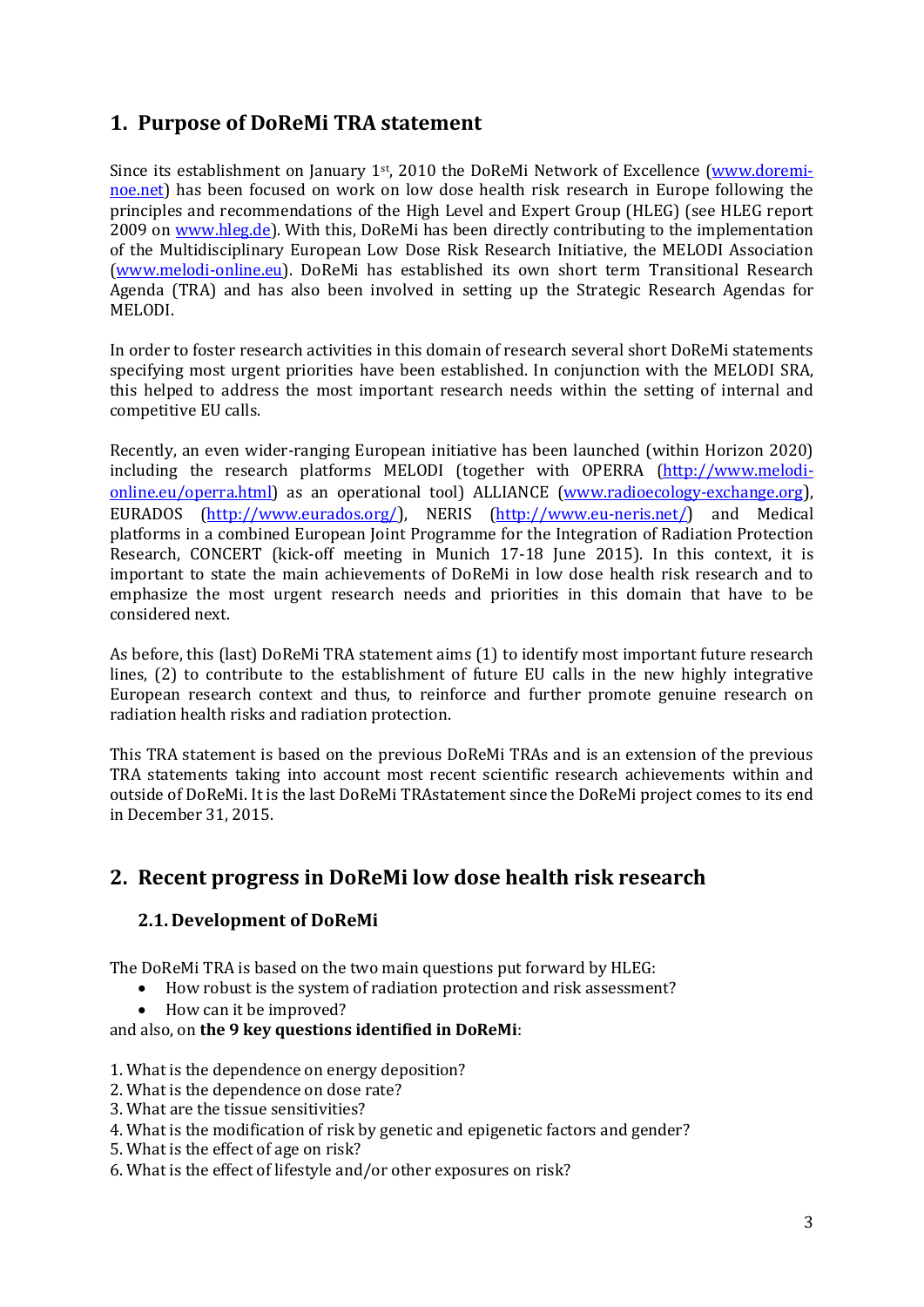- 7. What is the effect of physiological state?
- 8. Is there a hereditary component in risk?
- 9. What is the role of non-targeted effects in health risk?

Apart from the WP concerned with Management (WP1) and scientific integration strategies and Dissemination (WP2), DoReMi was structured around these questions focusing on dose responses for cancer (WP5), individual sensitivity (WP6) and non cancer effects (CDV, neurological effects and eye lens opacities) (WP7). In addition, aspects of Education & Training (to ensure human competences and sustainability) and infrastructures (irradiation facilities, epidemiological cohorts, bio-and data-banking facilities and analysis platforms ('omics', imaging, high throughput analysis, etc.) have been covered by WP3 and WP4, respectively.

With the Joint Programme for Integration (JPI) DoReMi helped establishing the MELODI association and its operational status, and attracted through 3 competitive calls 24 new partners to take part in the DoReMi project. With the Joint Programme for Research (JPR), DoReMi defined the three main areas of research: shape of dose response for cancer, individual sensitivity and non cancer effects, and established the TRA and TRA statements that helped initiating the internal and competitive calls and expanding the DoReMi Programme portfolio (from originally 22 to now 49 tasks with a total of 27 new tasks and/or subtasks. With this (JPR) DoReMi also supported the development of the MELODI Strategic Research Agenda (SRA). Furthermore, DoReMi developed a Joint Programme for Spreading Excellence (JPSE). This programme essentially supported capacity building by WP3 and WP4, i. e. development and keeping of competences (by WP3) by supporting 6-9 training courses per year in Europe and the development, availability and sustainability infrastructures (irradiation facilities, cohorts, biodata banking, analysis platforms) by WP4. Dissemination activities were promoted through dedicated workshops, the DoReMi Website [\(www.doremi-noe.net\)](http://www.doremi-noe.net/) and publications.

Since epidemiological studies alone have been shown to be unable to assess radiation health risks at low doses (<100 mGy) and low< dose-rates (<1 mGy/ day) and therefore need to be backed up with mechanistic information on the biological effects involved at low doses and low dose rates, each DoReMi WP includes tasks concerning **mechanistic studies as well as epidemiological studies.** As can be seen in the list of DoReMi tasks (see Annex 1), in the course of the DoReMi project, a decent number of tasks were added (as outcomes from competitive and internal calls) taking into account most recent developments and needs in radiation research and radiation protection (see Annex I for the updated list of DoReMi tasks with their dates of inclusion).

During DoReMi, three competive and internal calls were run (in 2011, 2012 and 2013).

### <span id="page-3-0"></span>**2.2. Aims and recent outcomes of DoReMi WPs**

The scientific work of DoReMi falls into workpackages (WPs) 5-7 while capacity building has been promoted by WPs 3 and 4 of DoReMi. The results obtained so far are best reflected in the DoReMi publications (see Annex II).

Most studies in DoReMi have been feasibility studies. Because of the time allotted to the different tasks, at the present time, more results are already available from mechanistic studies than from epidemiological studies. Studies on cross-cutting issues, e.g. radiation quality, tissue sensitivity and internal emitter effects were included in the different WPs.

Work of the WPs focused on dose response relationships, the involvement of specific cell and tissue responses in cancers and non-cancer effects, non targeted and immunological effects,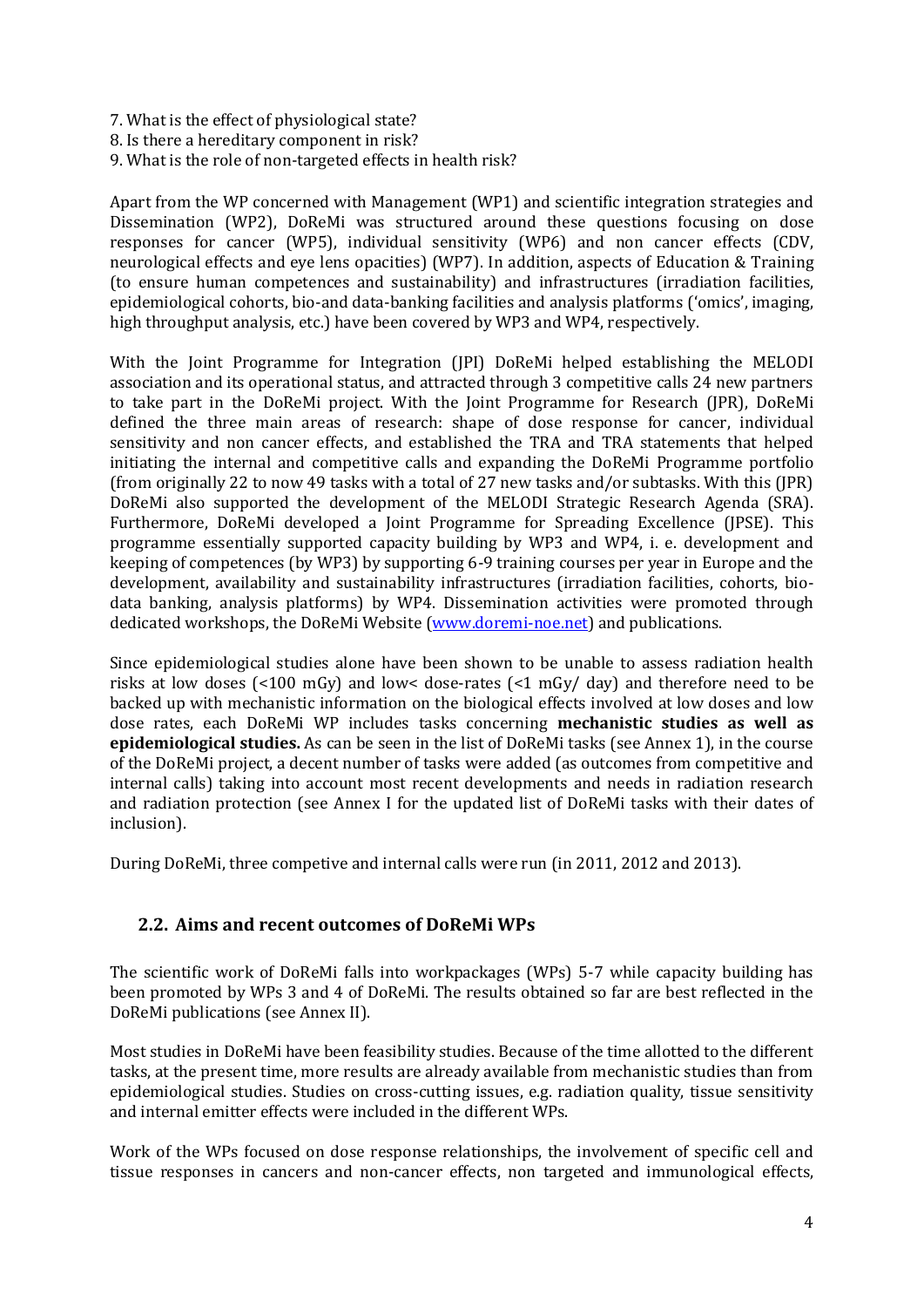analysis of relevant metabolic pathways and regulatory systems (genetic and epigenetic controls), development of suitable molecular biomarkers for exposures, metabolic disturbance and defined pathological effects, possible contributions to molecular epidemiological studies, systems biology analyses, mechanistic and epidemiological modeling oriented towards low dose health risk evaluation. Here below, we briefly recall the aims of the DoReMi WPs and the answers obtained to the different key questions together with a short summary of the results.

The corresponding number of the DoReMi publication as included in Annex II is given in brackets.

### <span id="page-4-0"></span>*2.2.1. WP5: Shape of the dose response and tissue sensitivities for cancer*

WP5 aimed:

- to improve knowledge of low dose/dose-rate radiation cancer risk in humans and
- to improve low dose/dose-rate risk projection models based on knowledge of processes that drive carcinogenesis.

### **Response to key question 1: What is the dependence on energy deposition?**

- In the two stage expansion model the risk increased with age, time of exposure and exposure rate [\(17\)](#page-36-0)
- Telomeres are key players [\(76\)](#page-63-0)
- Non linear responses for gene expression [\(29\)](#page-41-0) and inflammatory immune reactions [\(59,](#page-55-0) [60,](#page-56-0) [61\)](#page-56-1).
- Anti-inflammatory responses can be stimulated (non linear) [\(24,](#page-39-0) [25,](#page-39-1) [60,](#page-56-0) [61,](#page-56-1) [65,](#page-58-0) [79\)](#page-64-0)
- Adaptive responses occur on DSB induction and cytokine excretion [\(13\)](#page-34-0)
- Transcription factor PU.1 is turned on [\(78\)](#page-64-1). Complex hemizygous deletions on mouse chromosome 2 (del2) were identified in a subset of neutron-induced AMLs, however, R235 point mutations in the Sfpi1/PU.1 DNA binding domain on the remaining chromosome 2 were not influenced by radiation quality [\(11\)](#page-33-0)
- Non-linear up-regulation of p16 and induction of senescence in thyroid cancer cells ([1](#page-28-1)).
- PARTRAC models show differences in RBE for DSB induction and DNA fragmentation at low and high LET ([5](#page-30-0), [6](#page-30-1), [7](#page-31-0)). Furthermore, the release of IL-6 and DNA repair dynamics are LET dependent [\(41,](#page-46-0) [42\)](#page-47-0). PARTRAC models can be applied to simulate light ion track structures and biological effcts for energies down to keV/u [\(75\)](#page-63-1).
- A statistically significant relationship between low exposure to radon and cancer mortality, primarily due to lung cancer, was found in uranium millers [\(30\)](#page-42-0).

### **Results:**

- Demonstration of nonlinear responses in terms of gene expression and inflammatory and anti-inflammatory responses.
- Models confirm RBE>1 for high LET involving more DNA fragmentation
- In radiation-induced AML susceptible CBA mice, absence of radiation quality response on specific point mutations on chromosome 2 in the presence of complex deletions involving the Sfpi/PU.1 region of the other chromosome.

### **Response to key question 2: What is the dependence on dose rate?**

- Lung cancer risk in Uranium miners is also dependent on exposure rate [\(17\)](#page-36-0)
- In the two-stage expansion model the risk increased with age, time of exposure and exposure rate [\(17\)](#page-36-0).
- Immune activating cytokines can be stimulated by the supernatant of fractionated RT irradiated tumour cells [\(31\)](#page-42-1). Colorectal tumor cell death can be stimulated by fractionated RT [\(31\)](#page-42-1).
- Protracted low dose can result in radioresistance, chronic exposure in immunosuppressive effects [\(40\)](#page-46-1)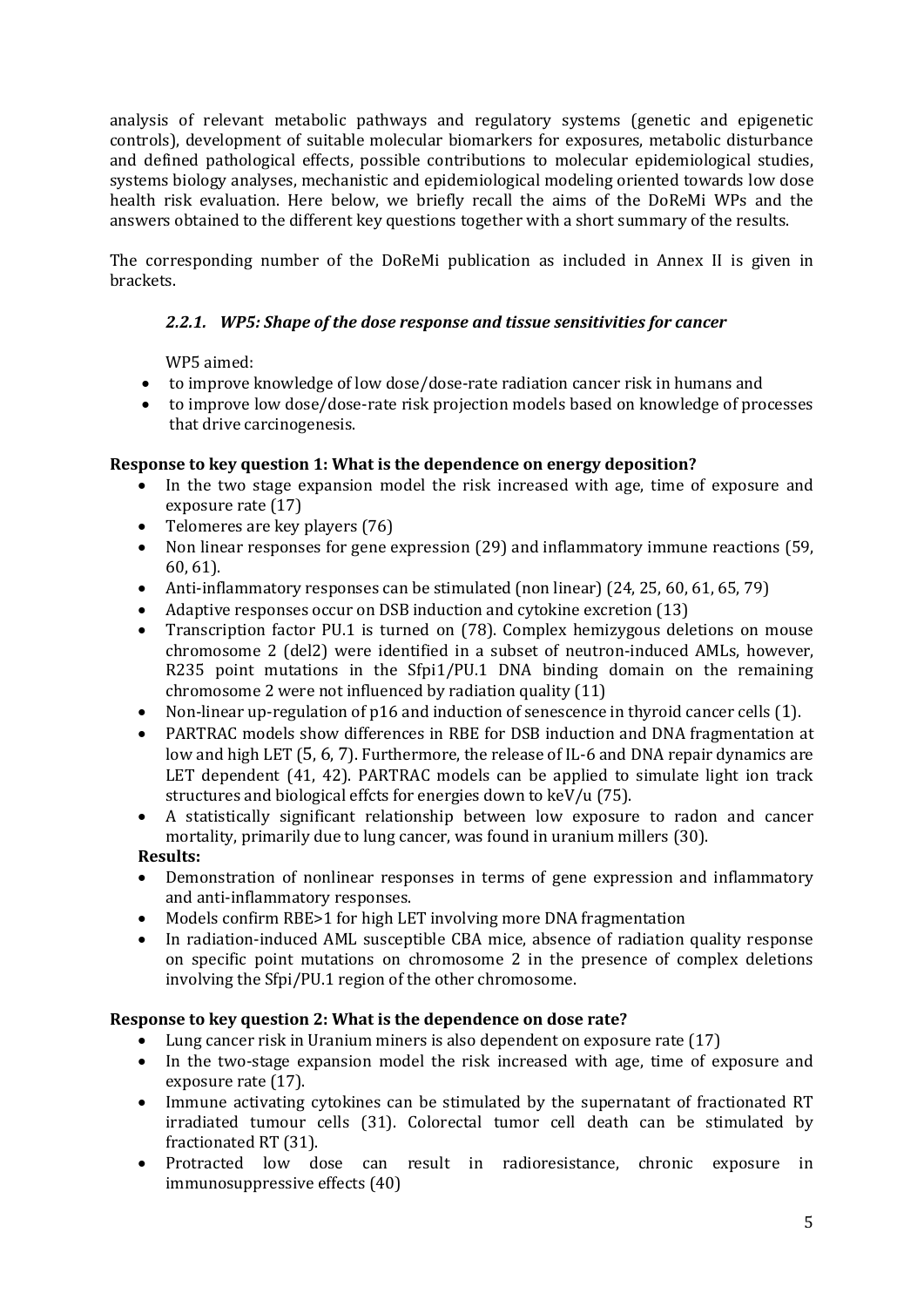Fractionated RT induces immunogenic cell death and Hsp70 release in p53 mutated glioblastoma cell lines [\(66\)](#page-59-0). During split dose exposures, the initial exposure induces more  $\gamma$ -H2A foci than subsequent exposures [\(42\)](#page-47-0)

### **Response to key question 3: What are the tissue sensitivities?**

- No excess of kidney cancer risk in French and German uranium miners [\(15\)](#page-35-0).
- IR induced sensitization of immunologically important cells types [\(24,](#page-39-0) [40\)](#page-46-1).
- Persistent fractionated low dose radiation-induced DSB in spermatogonial stem cells in mice [\(27\)](#page-40-0)

### **Results:**

- Epi-study: no excess of kidney cancer in uranium miners (low sensitivity of the kidney?)
- IR can induce sensitization of immunologically important cell types
- Persistent DSB are induced by fractionated low dose irradiation of testicular tissue.

### **Response to key question 4: What is the modification of risk by genetic and epigenetic factors and gender?**

- Cockayne patients' fibroblasts show high oxidative stress, perturbed oxidative metabolism and mitochondrial function [\(52\)](#page-52-0).
- There is a genetic signature for IR induced AML in mice (Chromosome 2 deletion and SfPi1/Pu1 loss)[\(43,](#page-47-1) [44\)](#page-48-0) and a signature for miRNAs for thyroid cancer cells ([1](#page-28-1), [2](#page-29-0)).

PU.1 plays an important role in initiation and development of IR induced AML [\(78\)](#page-64-1)

### **Results:**

- Cockayne syndrome patients show oxidative stress, perturbation of oxidative metabolism and mitochondrial functions
- Chromosome 2 and SfPd/Pu1 loss are involved in IR induced AML in mice. Pu.1 is important for AML initiation.
- There is a genetic signature for thyroid cancer cells

### **Response to key question 5: What is the effect of age on risk?**

An epigenetic study reveals that cancer risk increases with age of exposure [\(17\)](#page-36-0).

# **Response to key question 6: What is the effect of lifestyle and/or other exposures on risk?**

**No result yet**

### **Response to key question 7: What is the effect of physiological state?**

 Metabolic changes occur in HUVEC cells after gamma-IR together with inflammatory responses

### **Response to key question 8: Is there a hereditary component in risk?**

**No result yet**

### **Response to key question 9: What is the role of non-targeted effects in health risk?**

- A proposed cancer induction model includes NTE: NTE is involved in cancer induction and nonlinear IR responses
- Low dose radiation can transiently modulate the signaling processes underlying intercellular induction of apoptosis: depending on system parameters these perturbation act in an anti- or pro-carcinogenic way [\(34\)](#page-44-0)
- ROS production and SOD activity are involved in low dose R responses.
- NTE can be observed *in vivo*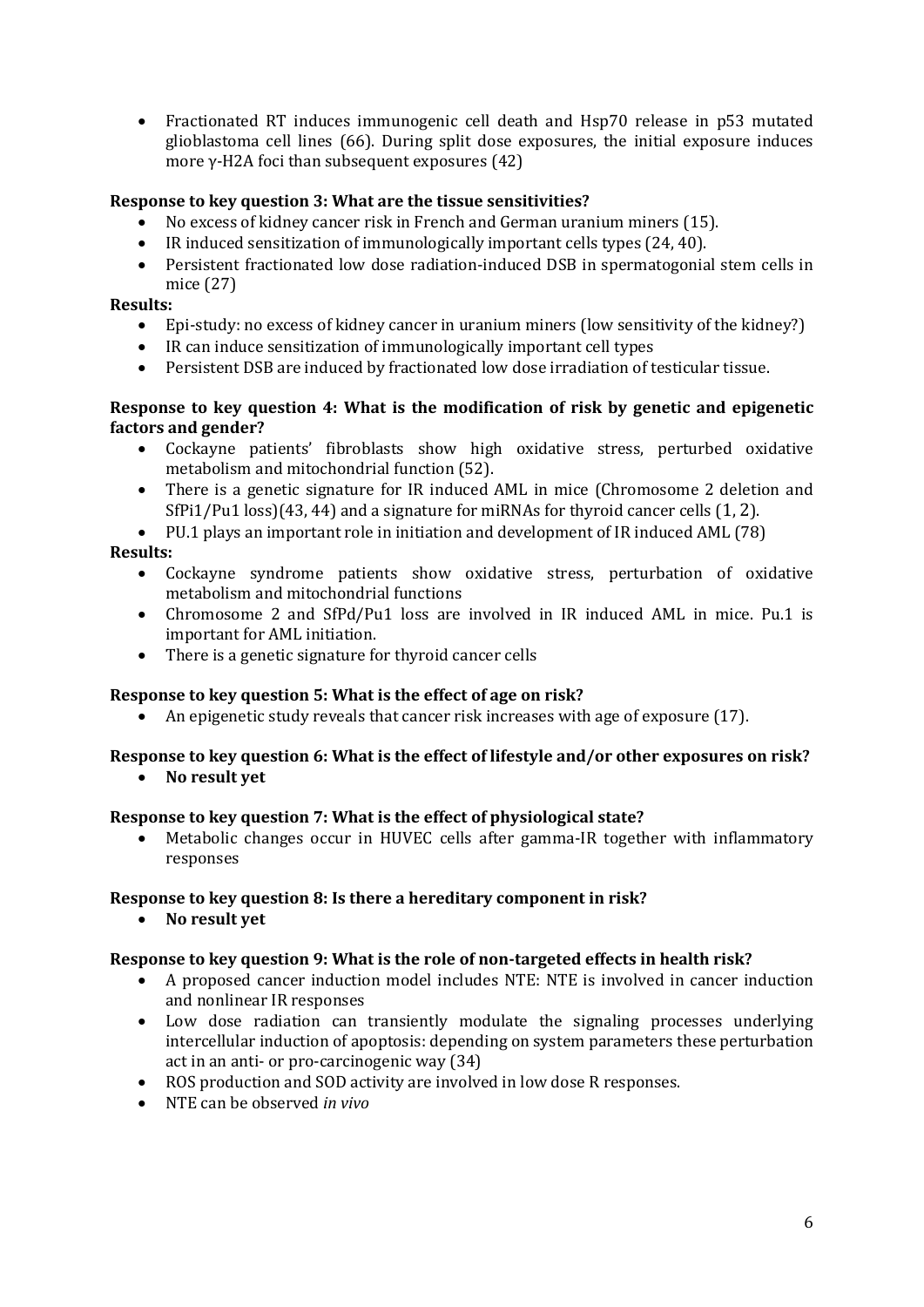### *2.2.2. WP6 individual sensitivity*

### <span id="page-6-0"></span>**Response to key question 1: What is the dependence on energy deposition?**

 Reduced Rb1 expression by common variants in regulatory regions can modify the risk for malignant transformation (osteosarcoma) in different mouse strains after alpha-ray exposure [\(64\)](#page-57-0).

### **Results:**

- Animal studies show efficient induction of RB1 dependent osteosarcoma in mice by alpha-irradiation in different predisposed mouse strains
- Involvement of changes in energy metabolism (mitochondrial functions)

### **Response to key question 2: What is the dependence on dose rate?**

 Fractionated doses increase toxicity and probability to induce secondary malignancies in mice [\(19\)](#page-36-1)

### **Results:**

- In mice: fractionated IR may lead to higher probability of cancer
- Epidemiological study shows a dose rate effect on lung cancer risk in uranium miners [\(30\)](#page-42-0)

### **Response to key question 3: What are the tissue sensitivities?**

 Genetic DNA repair capacity determines the cumulative amount of DNA damage induced by repetitive low doses (10x 10 mGy) (6 MV photons). Lung, heart and brain cells show different susceptibility [\(73\)](#page-62-0).

### **Response to key question 4: What is the modification of risk by genetic and epigenetic factors and gender?**

- Inter-individual differences in sensitivities are greater than the differences in individual proteomic profiles after 10Gy [\(27\)](#page-40-0). Differences include changes in energy metabolism and mitochondrial functions.
- Lead perturbs telomere replication and causes neurotoxicity and problems in brain development [\(56\)](#page-54-0)
- Polymorphisms in p53 affect cancer induction (breast and colorectal) [\(55,](#page-54-1) [67,](#page-59-1) [68\)](#page-60-0).
- Raman spectroscopy can differentiate different IR –induced lymphocyte donor responses [\(38,](#page-45-0) [39\)](#page-46-2)

### **Results:**

- Proteomic profiles reveal individual differences after 10 Gy: changes involve changes in energy metabolism and mitochondrial functions.
- Telomere functions are involved in individual responses
- Gene polymorphisms play an important role in breast and colorectal cancer susceptibilities
- ATM+/- heterozygotes can cope with cumulative low dose induced damage [\(73\)](#page-62-0)
- Raman spectroscopy profiles reveal individual IR responses

### **Response to key question 5: What is the effect of age on risk?**

• In the two-stage expansion model the risk increased with age, time of exposure and exposure rate [\(17\)](#page-36-0).

### **Response to key question 6: What is the effect of lifestyle and/or other exposures on risk?**

**No result yet**

### **Response to key question7: What is the effect of physiological state?**

 There is nonlinear regulation of ROS production and SOD activity in a specific endothelial cell line (EAhy926 HUVEC derived cells) contributing to nonlinear DNA damage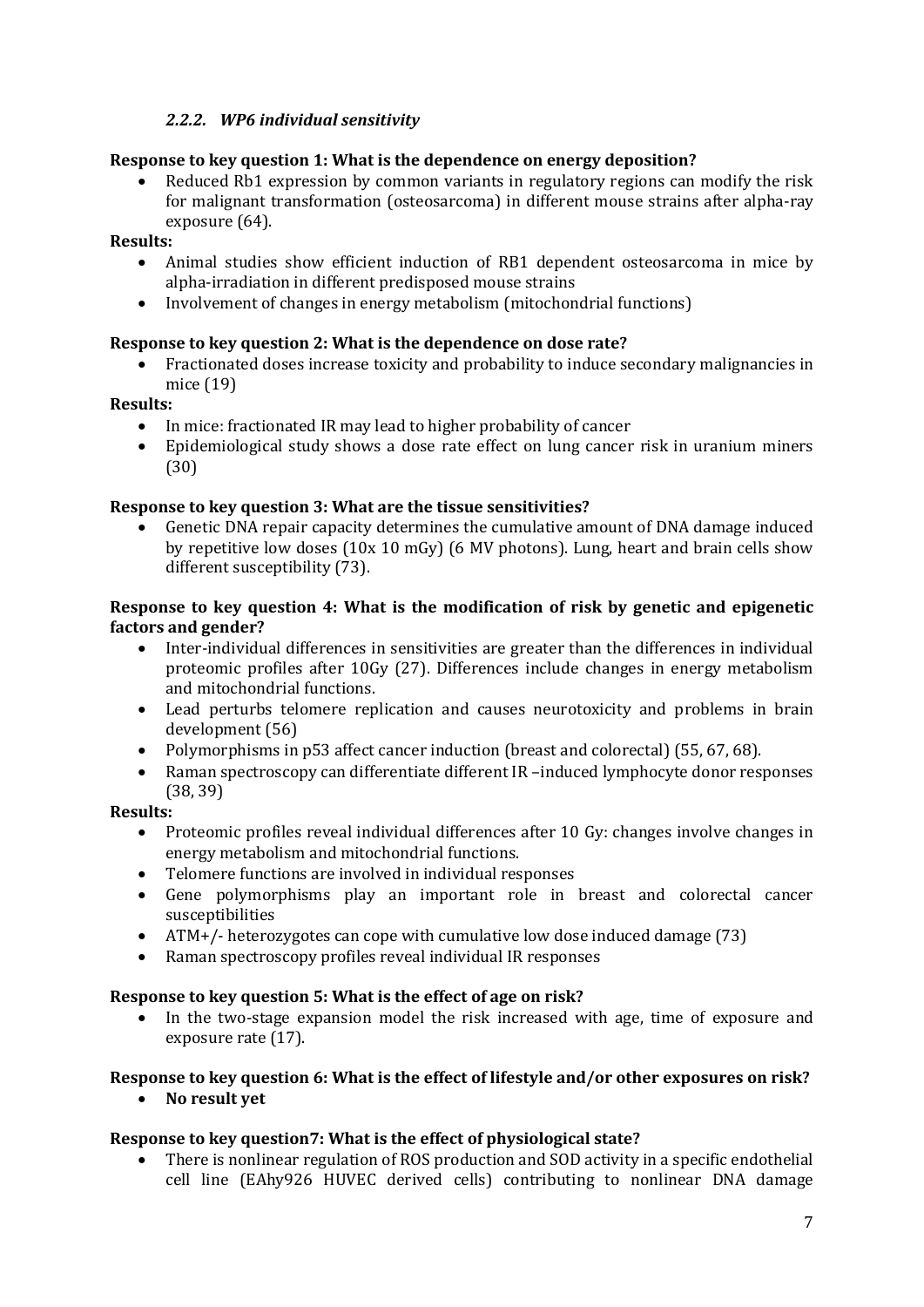response [\(34\)](#page-44-0)

 ROS have a crucial role in the effects of low dose IR (including the release of the proinflammatory cytokine, Il-6) [\(41\)](#page-46-0)

### **Response to key question 8: Is there a hereditary component in risk?**

**No result yet**

### **Response to key question 9: What is the role of non-targeted effects in health risk?**

- A cancer induction model suggests the involvement of cell communication and nontargeted effects appear to be involved in cancer induction [\(11\)](#page-33-0)
- Antitumor immunity (abscopal) can be induced in cancer therapy [\(20,](#page-37-0) [22,](#page-38-0) [23,](#page-38-1) [24,](#page-39-0) [25,](#page-39-1) [31,](#page-42-1) [61,](#page-56-1) [66,](#page-59-0) [73,](#page-62-0) [79\)](#page-64-0)
- A mechanistic model suggests intercellular induction of apoptosis (by stopping proliferation of transformed cells by signals from normal neighboring cells [\(33\)](#page-43-0).

### **Results:**

- Cell communication and non-targeted effects appear to be involved in cancer induction. Immunological responses are modulated by low dose and low dose rate (fractionated)[\(40\)](#page-46-1) exposures.
- <span id="page-7-0"></span>Low dose exposure of normal cells can affect cell growth of transformed cells.

### *2.2.3. WP7 Non-cancer effects*

### **Response to key question 1: What is the dependence on energy deposition?**

- Low ray doses modulate Il-beta activated macrophage responses in mice. (0.5-0.7 Gy produce an anti-inflammatory phenotype by reducing NF-kB dependent IL-1beta secretion [\(37\)](#page-45-1).
- Several painful human syndromes (elbow, shoulder, calcaneodynia, etc.) can be managed by low dose RT < 1 Gy [\(45,](#page-48-1) [46,](#page-49-0) [47,](#page-49-1) [48,](#page-50-0) [49,](#page-50-1) [50,](#page-51-0) [51\)](#page-51-1) and inflammatory immune reactions can be modulated in endothelial, mononuclear and polynuclear cells by low doses (0.5- 0.7 Gy) [\(59\)](#page-55-0) and IR can contribute to induction of antitumor immunity [\(65\)](#page-58-0).

### **Results:**

 Medium doses 0.5-0.7 Gy can modulate painful human syndromes, manage inflammatory responses and contribute to antitumor immunity

### **Response to key question 2: What is the dependence on dose rate?**

- Chronic gamma-irradiation induces dose-rate dependent pro-inflammatory response and associated loss of function in human umbilical vein endothelial cells [\(16\)](#page-35-1).
- Low dose rate exposure results in premature senescence [\(63\)](#page-57-1).
- Chronic low dose gamma IR induces premature senescence, the p53/p21 pathway is induced affecting the replicative potential of the HUVEC cells [\(80\)](#page-65-0)

### **Results:**

- Nonlinear dependency on dose rate is observed  $(1.4 \text{ mGy/h})$  differs from  $4.1 \text{ mGy/h}$  [\(81\)](#page-65-1)
- Clear nonlinear dependency of senescence induction by low dose rate gamma-ray exposures in HUVEC cells.

#### **Response to key question 3: What are the tissue sensitivities?**

 IR is a source of stress to neurons. N-methyl-D aspartate receptors are involved in neural apoptosis [\(72\)](#page-61-0)

**Results:**

Low dose IR induces stress in neurons involving NMDA receptors

### **Response to key question 4: What is the modification of risk by genetic and epigenetic**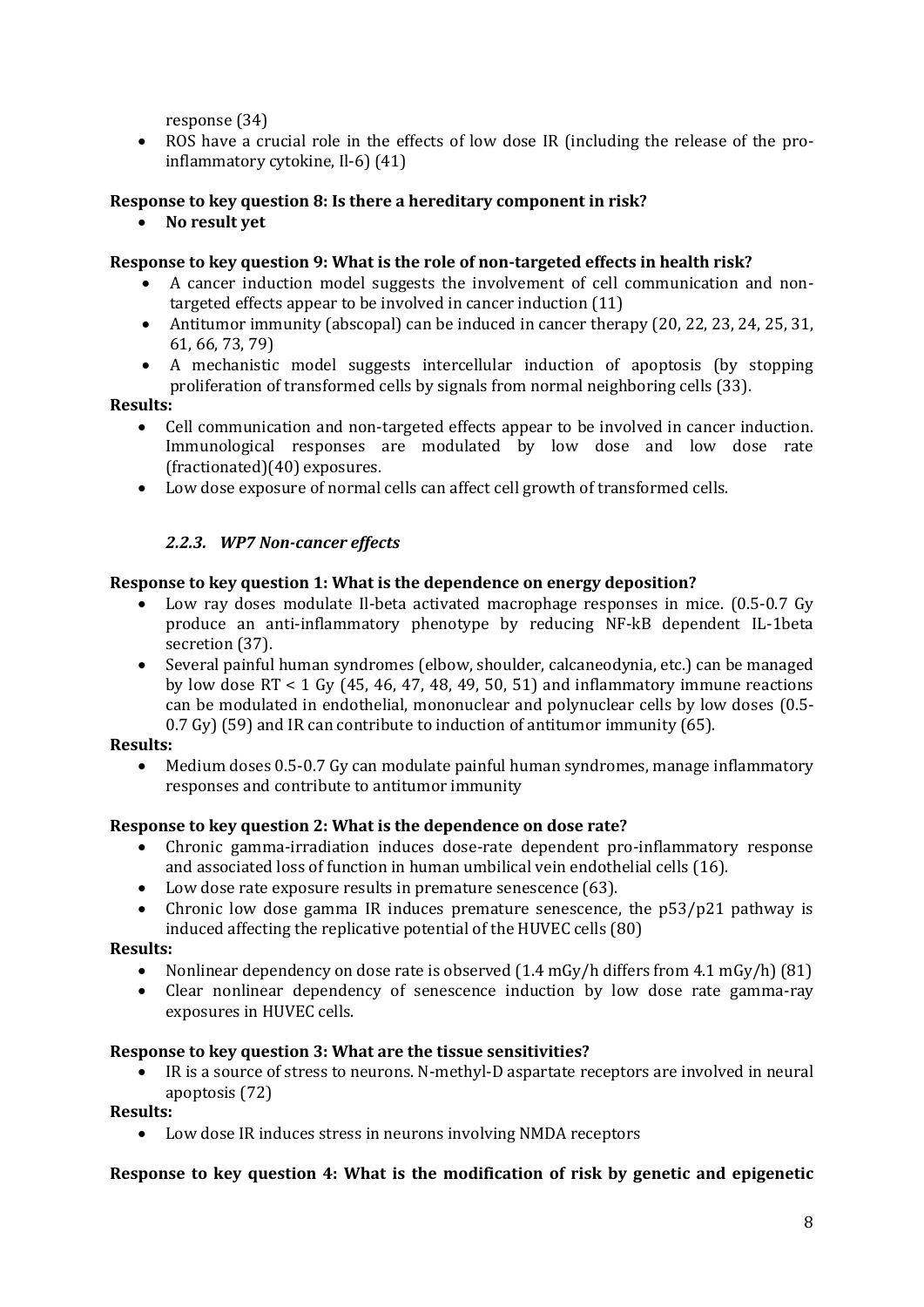### **factors and gender?**

 Gene expression at low dose rate in endothelial cells involves the insulin-like growth actor binding protein 5 (IGFBP5) [\(63\)](#page-57-1)

### **Results:**

Altered gene expression IGFBP5 is involved in the IR response of HUVEC cells

### **Response to key question 5: What is the effect of age on risk?**

**No results yet**

### **Response to key question 6: What is the effect of lifestyle and/or other exposures on risk? No results yet**

### **Response to key question7: What is the effect of physiological state?**

 Metabolic changes are observed in HUVEC cells after chronic gamma-IR together with an inflammatory response [\(16\)](#page-35-1)

### **Response to key question 8: Is there a hereditary component in risk?**

**No results yet**

### **Response to key question 9: What is the role of non-targeted effects in health risk?**

 Low dose induced immune reactions can be considered as being non targeted IR effects. Some of the already mentioned effects observed on the immune responses [\(37,](#page-45-1) [59\)](#page-55-0) may well fall into this category: they modulate macrophage activity [\(37\)](#page-45-1), antitumor immunity [\(59\)](#page-55-0) as well as many non cancer inflammatory conditions [\(45,](#page-48-1) [46,](#page-49-0) [47,](#page-49-1) [48,](#page-50-0) [49,](#page-50-1) [50,](#page-51-0) [51\)](#page-51-1) and endothelial cells involved in CVD [\(59\)](#page-55-0).

### *2.2.4. WP3 Education and Training*

<span id="page-8-0"></span>**Education & Training** constitutes an essential part of DoReMi activities aiming to maintain and expand the competences in radiation research and radiation protection and to build and strengthen an important driving force in career building in this domain of research. With this, Education & Training also holds an important position in MELODI, OPERRA and Horizon 2020 (CONCERT) activities. Therefore, WP3 launched a wide range of courses and yearly training events and continued the promotion of a sustainable Integrated and Education Network (ITEN) in Europe. Up to now, many DoReMi courses were held yearly that covered as much as possible most low dose health risk research and radiation protection issues related to the DoReMi key questions (see main achievements here below).

### **Response to key question 1: What is the dependence on energy deposition?**

Course: Modelling radiation effects from initial physical events, UNIPV, Pavia, Italy.

### **Response to key question 2: What is the dependence on dose rate?**

- Course: Cellular effects of low doses and low dose-rates with focus on DNA damage and stress response. SU, Stockholm, Sweden.
- Course: Molecular consequences of low dose and low dose-rate exposures: impact of individual susceptibility on outcome and biomarker development. IC/CEA, Paris, France

### **Response to key question 3: What are the tissue sensitivities?**

- Course: Radiation‐induced effects with particular emphasis on genetics, development, teratology, cognition as well as space‐related health issues. SCK-CEN, Mol, Belgium.
- Course: TIETO Non-cancer effects of low dose radiation. HMGU, Neuherburg Germany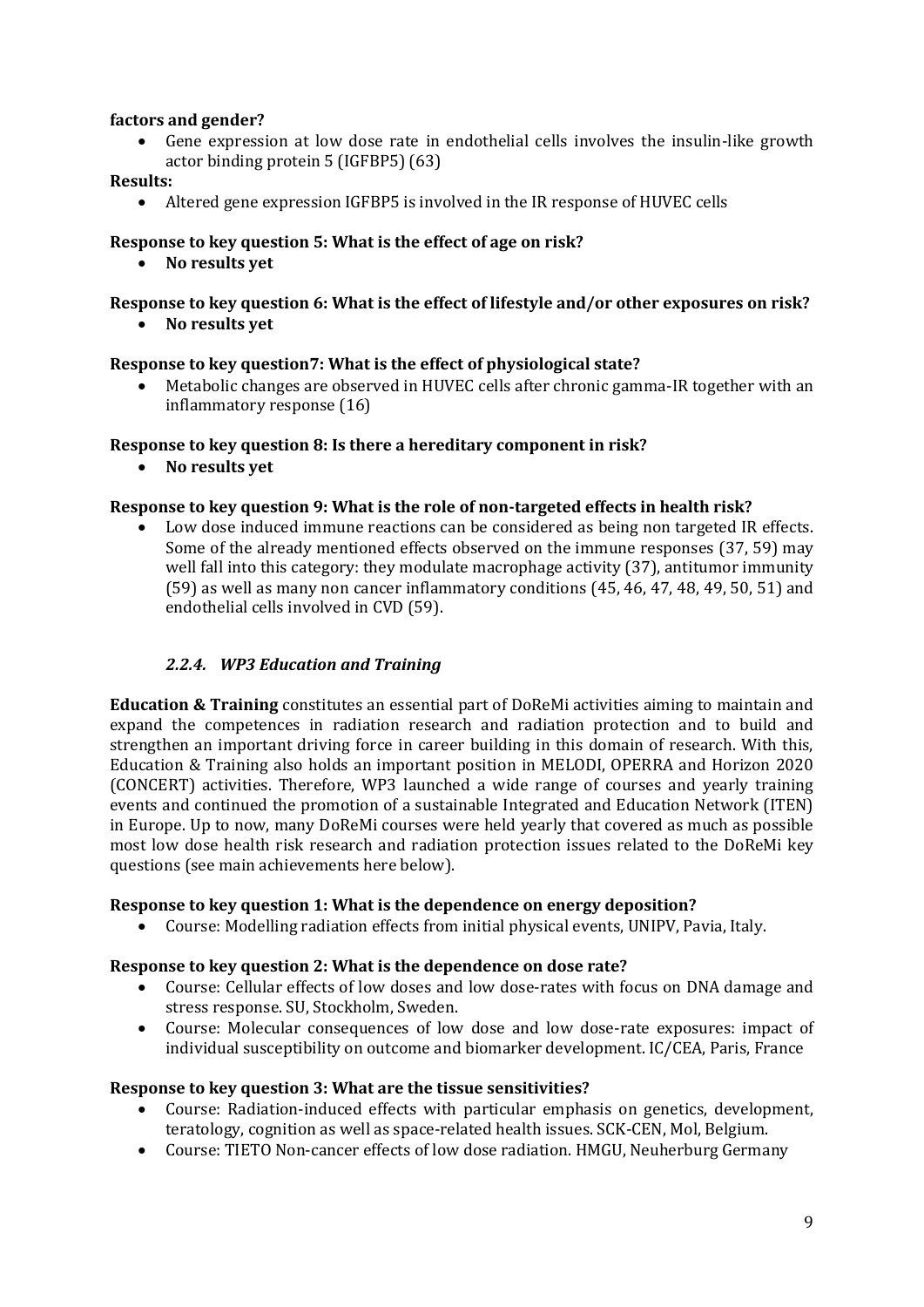### **Response to key question 4: What is the modification of risk by genetic and epigenetic factors and gender?**

- Radiation-induced effects with particular emphasis on genetics, development, teratology, cognition as well as space‐related health issues. SCK-CEN, Mol, Belgium.
- Molecular radiation carcinogenesis. HMGU, Neuherberg, Germany.
- Molecular Consequences of low dose and low dose-rate exposures: impact of individual susceptibility on outcome and biomarker development. IC/CEA, Paris, France

### **Response to key question 5: What is the effect of age on risk?**

**No specifically dedicated course yet**

### **Response to key question 6: What is the effect of lifestyle and/or other exposures on risk?**

**No specifically dedicated course yet**

### **Response to key question7: What is the effect of physiological state?**

**No specifically dedicated course yet**

### **Response to key question 8: Is there a hereditary component in risk?**

- Course: Molecular Consequences of low dose and low dose-rate exposures: impact of individual susceptibility on outcome and biomarker development. IC/CEA, Paris, France
- Course: Molecular radiation carcinogenesis. HMGU, Neuherberg, Germany

### **Response to key question 9: What is the role of non-targeted effects in health risk?**

### **No specifically dedicated course yet**

Responses to all the above questions have been considered in the 6 - 9 courses/ year organized by DoReMi WP3. However, additional aspects are now going to be included concerning the setting up and planning of animal and human studies (epidemiological studies, molecular studies on *in vivo* or biobank stored biosamples, including ethical and related countries' legislatory aspects.

### *2.2.5. WP4 Infrastructures*

<span id="page-9-0"></span>WP4 of DoReMi has been involved in facilitating research related to the DoReMi key questions by promoting the access to and development of suitable **irradiation facilities** (for low dose and/or dose rate exposures, microbeam and heavy ion facilities etc.), **epidemiological cohorts** (some of which suitable for contributions from molecular studies), **data-and biobanks** for studies on rare (historical or recent) biological samples and **analysis platforms** allowing analyses of biological samples using most recent technologies (including high throughput analyses).

The following DoReMi WP4 activities facilitated to tackle specific DoReMi questions (see relevant key questions below):

- Identification of accessibility and availability of external and internal radiation facilities
	- o 1. What is the dependence on energy deposition?
		- o 2. What is the dependence on dose rate?
- Assessment of suitable data-and biobanks for optimized radiation research
	- o 1. What is the dependence on energy deposition?
	- o 2. What is the dependence on dose rate?
	- o 3. What are the tissue sensitivities?
	- $\circ$  4. What is the modification of risk by genetic and epigenetic factors and gender?
	- o 5. What is the effect of age on risk?
	- o 6. What is the effect of lifestyle and/or other exposures on risk?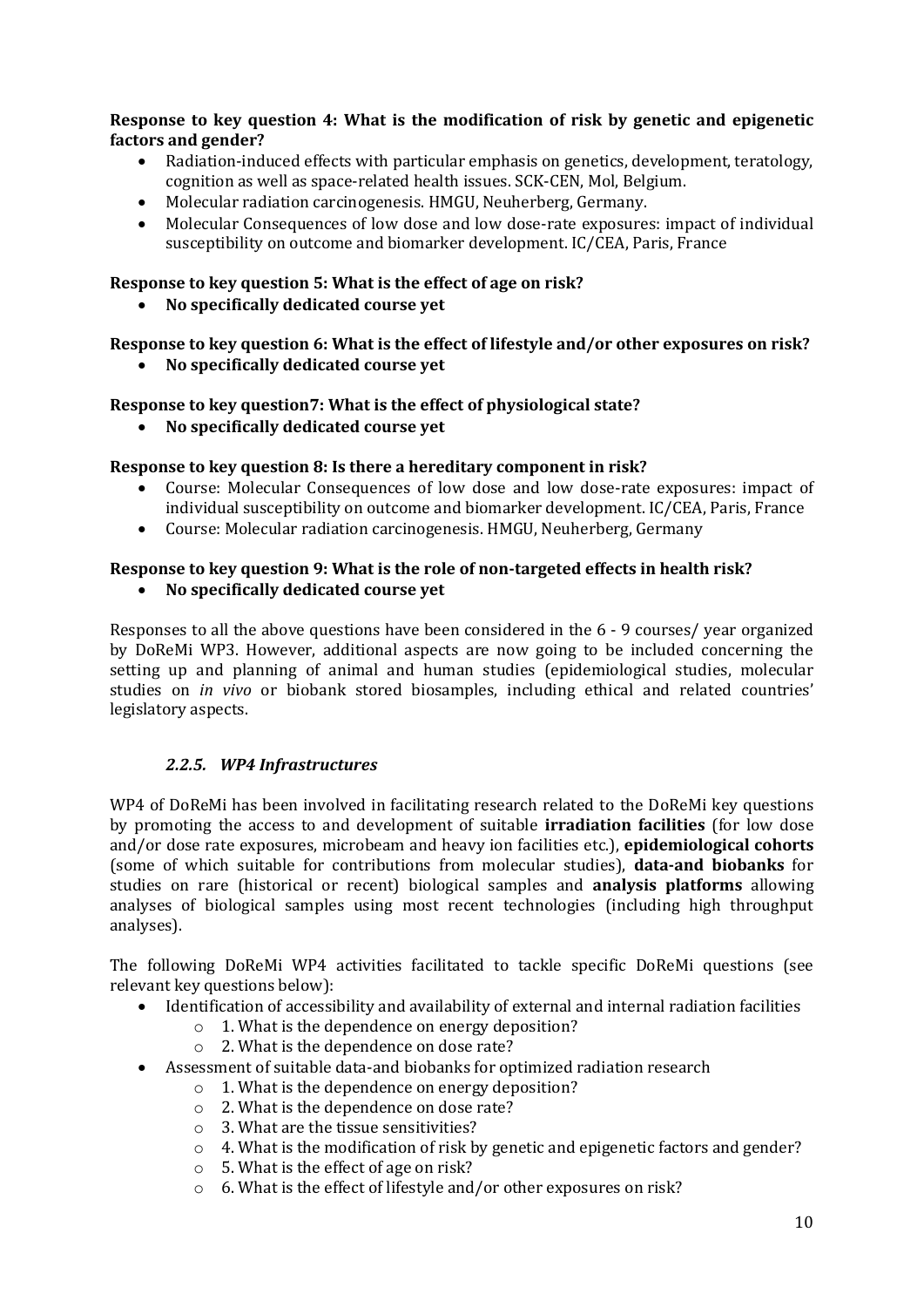- o 7. What is the effect of physiological state?
- o 8. Is there a hereditary component in risk?
- o 9. What is the role of non-targeted effects in health risk?
- Identification and/or set up of suitable epidemiological cohorts for classical and molecular studies
	- o 1. What is the dependence on energy deposition?
	- o 2. What is the dependence on dose rate?
	- o 3. What are the tissue sensitivities?
	- $\circ$  4. What is the modification of risk by genetic and epigenetic factors and gender?
	- o 5. What is the effect of age on risk?
	- o 6. What is the effect of lifestyle and/or other exposures on risk?
	- o 7. What is the effect of physiological state?
	- o 8. Is there a hereditary component in risk?
	- o 9. What is the role of non-targeted effects in health risk?
- Identification and promotion of suitable platforms for high throughput analysis
	- o 1. What is the dependence on energy deposition?
	- o 2. What is the dependence on dose rate?
	- o 4. What is the modification of risk by genetic and epigenetic factors and gender?

# <span id="page-10-1"></span><span id="page-10-0"></span>**3. Main outcomes from the DoReMi project (September 2015)**

### **3.1. Challenging the LNT hypothesis**

DoReMi low dose research challenges the general validity of the LNT hypothesis:

Currently, the LNT hypothesis is applied in radiation protection when considering low dose and low dose rate effects. The results obtained in mechanistic DoReMi studies show the existence of non-linear responses in terms of dose and dose-rate. The dose dependent effects concern in particular gene expression [\(29\)](#page-41-0), inflammatory immune reactions [\(59,](#page-55-0) [60,](#page-56-0) [61\)](#page-56-1) and antiinflammatory responses [\(24,](#page-39-0) [25,](#page-39-1) [37,](#page-45-1) [60,](#page-56-0) [61,](#page-56-1) [65,](#page-58-0) [79\)](#page-64-0), upregulation of p16 at 62.5 mGy, induction of senescence in thyroid cancer cells  $(0.5 \text{ Gy})$  ([1](#page-28-1)). Of particular interest, have been results showing that inflammatory immune reactions in endothelial (mononuclear and polynuclear) cells can be modulated at low doses (0.5-0.7 Gy) [\(24,](#page-39-0) [59\)](#page-55-0). The dose-rate dependent effects have been observed for the induction of senescence by gamma-ray exposures in human epithelial cells [\(81\)](#page-65-1).

### <span id="page-10-2"></span>**3.2. Studies on Cancer induction**

The uniqueness of the radiation-mutation model for cancer induction is challenged by the findings on the involvement of stem cells in cancer induction as cancer stem cells or as actors of repopulation and replacement of damaged parts of tissues and the involvement of cell-cell communication [\(11\)](#page-33-0). Modifications in telomere lengths may play an important role in the process of carcinogenesis. [\(56,](#page-54-0) [75\)](#page-63-1).  $\rightarrow$  research on the radiation sensitivity and behavior of tissue specific stem cells is of utmost importance!

The classical notion of DNA damage being the initiator of carcinogenesis has been further examined and extended by modeling the induction of DNA damage by radiation of different qualities [\(41,](#page-46-0) [42\)](#page-47-0). The LET dependent DNA fragmentation ([5](#page-30-0), [6](#page-30-1), [7](#page-31-0)) has been confirmed and shown to affect not only DNA repair dynamics but also the induction of ROS associated with the release of pro-inflammatory cytokines such as IL-6 [\(41\)](#page-46-0). Modeling also supported RBE values higher than 1 for high LET radiations. Interestingly, cytokine secretion GCSF, IL-6, IL-8, TGFbeta) are also stimulated in conditions of adaptive responses but do not seem to underly adaptive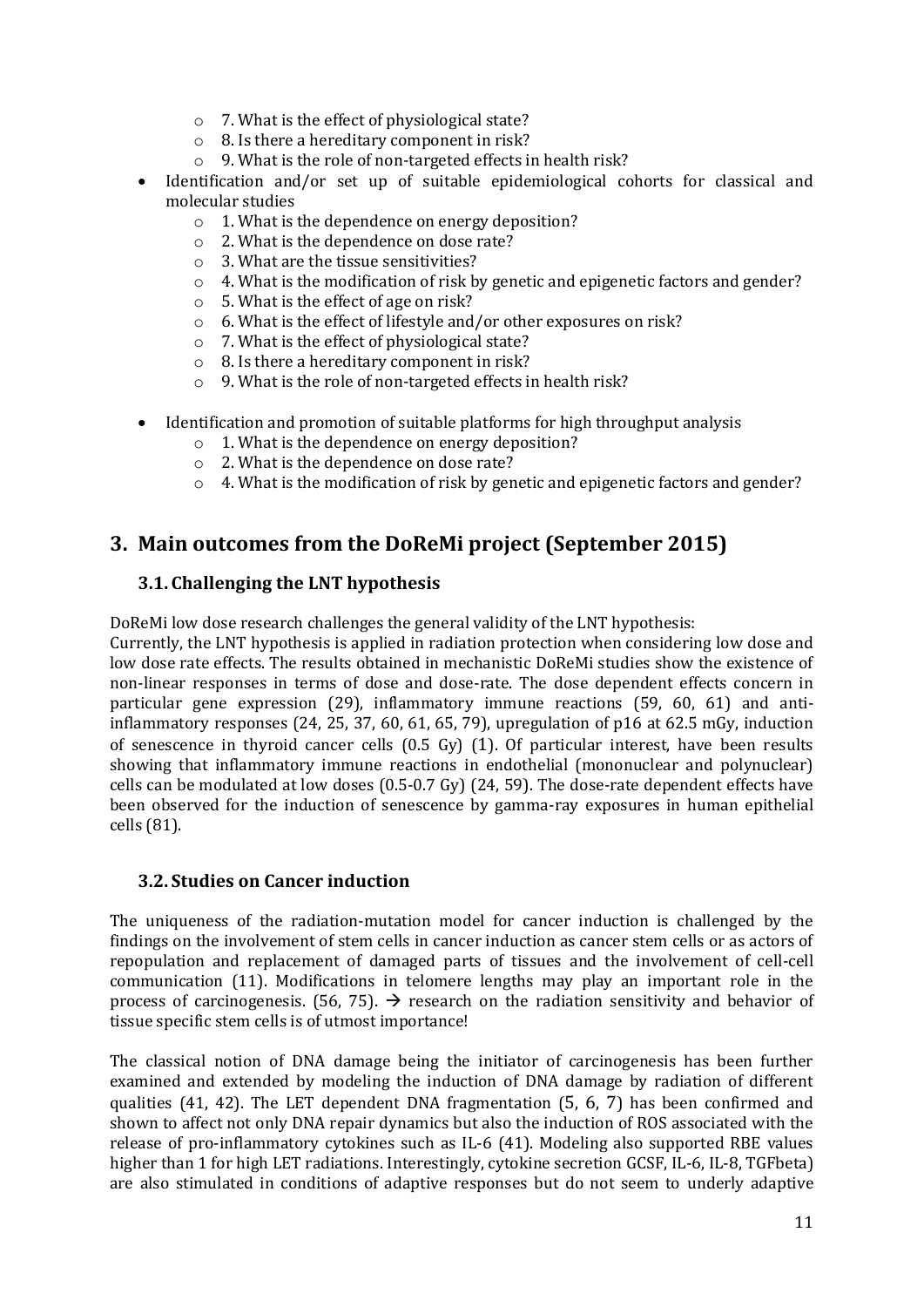responses that clearly affect DNA repair kinetics of radiation-induced DSB [\(13,](#page-34-0) [42\)](#page-47-0). PARTRAC models are useful for simulating light ion track structures and biological effects of energies down to keV/u (relevant for Hadrooin therapy) [\(75\)](#page-63-1). Very importantly, modelling of cell-cell interactions showed that low dose radiation can modulate the signaling processes underlying the intercellular induction of apoptosis; depending on system pararmeters these perturbationscan act in an anti-or pro- carcinogenic way  $(34) \rightarrow$  $(34) \rightarrow$  research on the LET dependence of NTE and immune reactions appears to be important.

Progress in research on gene expression following low dose exposures clearly revealed an important role for the transcription factor PU.1 in the initiation and development of IR-induced AML [\(78\)](#page-64-1). In fact, deletion of chromosome 2 (del2) and Sfri/1/ Pu.1 loss constitutes a molecular signature of radiation induced acute myloid leukaemia (AML) [\(43,](#page-47-1) [44\)](#page-48-0). The complexity of del2 in radiation-induced AML in mice showed a clear LET-dependence without impact upon the sfpi1/PU.1 deletion and/or point mutation frequency on the other chromosome 2 [\(11\)](#page-33-0). Also, evidence has been obtained for the involvement of dose and time dependent miRNA expression in IR responses [\(29\)](#page-41-0). Indeed, micro RNAs such as miRNAs *miR-34a-5p (a target of TP53 with strong pro-apoptotic and anti-proliferative properties)*, *miR-182-5p (with likewise oncogene and tumor suppressor related features)* were responsive in a time and dose dependent manner [\(29\)](#page-41-0). Thyroid cancer cells for example were radiation dose responsive, and a miRNA signature could be observed ([2](#page-29-0))  $\rightarrow$  thus, from gene expression studies new biomarkers are expected to come up and await their validation.

Studies in animals (mice) showed clear mouse strain dependent differences in the DNA damage and repair responses in bronchiolar and alveolar epithelial lung cells [\(19\)](#page-36-1). Fractionated exposures (100 mGy) are suspected to cause an increase in possible secondary malignancies [\(19\)](#page-36-1). The genetically controlled DNA repair capacity determines the amount of cumulative DNA damage induced by repetitive low dose 6 MV photon radiation, lung, heart and brain cells show different susceptibilities to the induction of such DNA damage. ATM heterozygotes apparently can cope with DNA damage from repetitive low dose exposures (Schanz S et al. 2014). On the other hand, fractionated low dose irradiation of testicular mouse tissue induced persistent DSB in spermatogonial stem cells [\(27\)](#page-40-0). Furthermore, genetic variations in regulatory regions of the RB1 gene were shown to modify the risk for malignant transformation of bone cells after R exposure [\(64\)](#page-57-0).

*Altogether these findings provide further evidence for the existence of individual radiation sensitivities and their regulation.*

### <span id="page-11-0"></span>**3.3. Epidemiological studies**

In a sub group of 4054 men of the German uranium minor cohort (1946-1989) in milling facilities an excess mortality from lung cancer due to radon exposure, and from solid cancers due to external gamma radiation was observed but not statistically significant. Apparently, at low absorbed organ doses uranium was not associated with any cause of death [\(30\)](#page-42-0). Likewise, no excess of kidney cancer induction by radon was found in the French and German cohort of uranium miners [\(15,](#page-35-0) [36\)](#page-44-1). Mathematical model analysis of the ELDORADO cohort concerning lung cancer in uranium minors clearly that the cancer risk increased with obtained age, time of exposure and exposure rate, however, in the low dose range large uncertainties remain [\(17\)](#page-36-0).  $\rightarrow$ This again underlines the importance of associating molecular biomarker studies with epidemiological studies at low doses and low dose rates of ionizing radiation [\(53,](#page-52-1) [54\)](#page-53-0).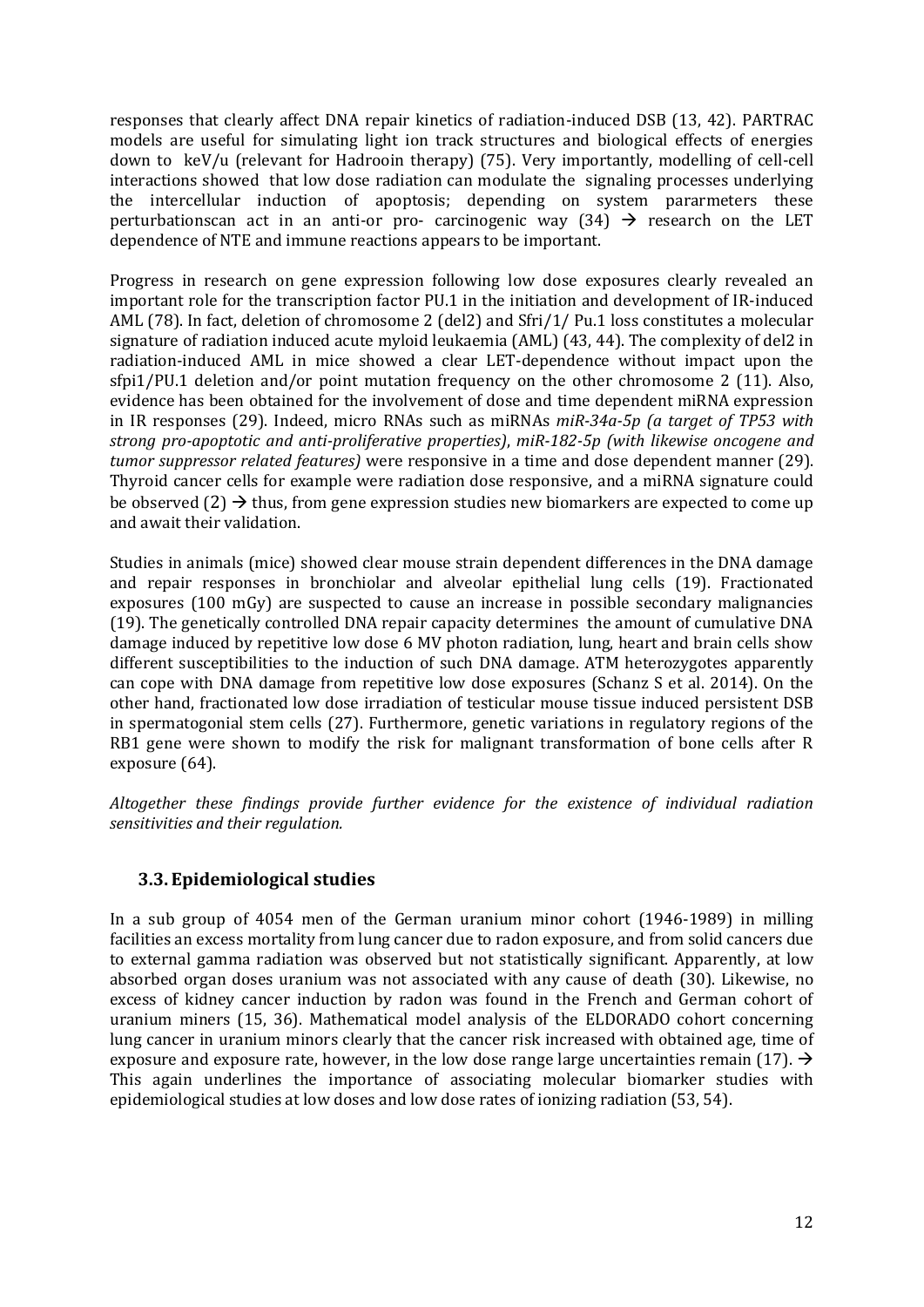### <span id="page-12-0"></span>**3.4.Biomarker studies**

From the start of DoReMi, the TRA put a lot of emphasis on research on suitable biomarkers. In fact, a long list of classical and recent molecular biomarkers was established [\(53\)](#page-52-1) together with possible modes of use and application [\(53,](#page-52-1) [54\)](#page-53-0). Several new biomarkers, the suitability of  $\gamma$ H2AX fand BP53p or the detection of radiation induced DSBs and related repair capacities, Chromosome 2 deletion, Pu.1 loss for radiation induced AML, several transcriptional (example: CDKN1A) and epigenetic signatures (example: miR-34a-p5 and miR-182-5p) were found [\(29\)](#page-41-0) and await now further validation. Moreover, Raman spectroscopic analysis revealed characteristic donor specific changes in human lymphocytes after low doses of IR [\(38,](#page-45-0) [39\)](#page-46-2) in parallel to changes in the extent of induced DNA damage (gH2AX). Furthermore, the involvement of specific polymorphisms in breast, colorectal and lung cancer were reported [\(55,](#page-54-1) [67,](#page-59-1) [68\)](#page-60-0). The fact that gamma ray exposure induces individual differences in proteomic profiles in human lymphoblastoid cell lines points to the possibility to develop proteomic biomarkers for individual IR responses [\(27\)](#page-40-0).

A recent very exciting finding from Atkinson's group in Munich is that among long non-coding RNAs a biomarker for low dose IR responses (PARTICLE) could be established that regulates locus-specific methylation (activation of certain genes)(V. B. O'Leary et al. 2015, Cell Reports 11,1-12, 2015).

Considering low dose effects on the vascular cell system it is important to note that the insulinlike growth factor binding protein 5 IGFB5 has been shown to be specifically involved in low dose rate induced premature senescence in human endothelial cells [\(63\)](#page-57-1).

 $\rightarrow$ Biomarkers can be considered to be extremely useful for defining IR exposure, metabolic changes and pathological changes (different types of cancers and non cancers).

## <span id="page-12-1"></span>**4. Main tendencies noted from DoReMi achievements**

- **From low dose IR (<100 mGy) to medium and high dose IR including environmental and medical options.**
- **From DNA oriented work towards RNA, stem cell, immunological and multiexposure oriented work?**
- **From better understanding of most relevant metabolic pathways in the induction of cancers and non cancer effects towards Systems biology, Modeling and assessment of IR health risks.**
- **From classical epidemiological work towards molecular Epidemiology, integrated and individual health risk assessment**
- The work on **suitable infrastructures (WP4)** has opened up new possibilities for well controlled and scientifically sound research on radiation health risks and radiation protection in Europe and thus consolidated the basis for future research in the context of **Horizon 2020 (OPERRA, CONCERT…).** The tendency here is to further stimulate and harmonize integrative research in most suitable conditions.
- The **development of courses (by WP3 Education & Training)** specifically dedicated to the maintenance and further development of expertise and competences in this domain of research on health risks and radiation protection provides a solid framework for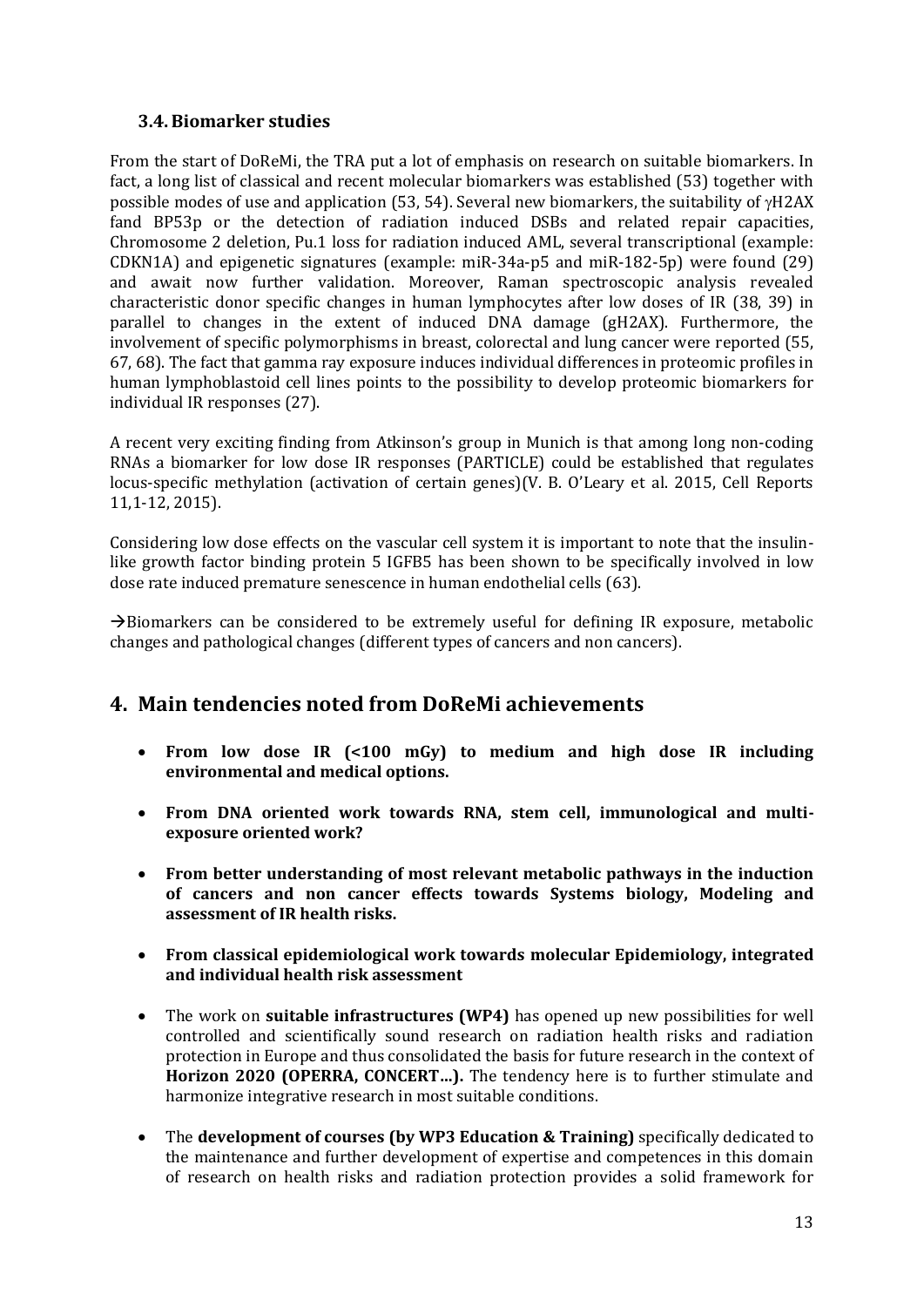widening the scope of the courses including not only low dose research health risk aspects but also new dosimetric, ecological, biological, medical and interventional (urgency) and societal aspects (within the context of Horizon 2020).

# <span id="page-13-0"></span>**5. Priorities for future research (with justification)**

Together with MELODI the DoReMi project focused so far, nearly exclusively, on low dose and low dose rate effects. The results mentioned above clearly demonstrate that "there is really something to see at low IR doses" ,and the strict emphasis of the DoReMi NoE on low dose effects was fully justified. In fact, it has stimulated the development and application of many new mechanistic and modeling approaches to detect hitherto unknown low dose effects with improved precision. Cells and tissues are responding to IR exposures in a complex, but highly integrated and interactive network.

It will be essential to intensify the **work on specific pathways** involved and on 'decisive' metabolic nodes affected by IR which drastically diminish specific metabolic functions (for example, energy metabolism and mitochondrial functions) and may initiate pathological (cancer or non cancer) effects in the most susceptible, and, possibly, pre-damaged (stressed) cells and tissues. In this regard, **a systems biology approach** appears to be most appropriate because it can provide a global understanding of the dose response relationships.

- **1. Metabolic pathway analysis** is most useful for identifying biomarkers for application in epidemiological studies and health risk modeling and assessment including systems biology approaches.
	- *Further research in this area is needed to identify new biomarkers from 'omics' studies and epigenetic profiling (coding and non coding RNAs) in order to define IR exposure, metabolic insults and initiation of pathologies (cancer, non cancer) and individual IR responses.*
	- *Systems biology approaches facilitating health risk evaluations need to be favored*

### **2. Research on the mechanisms and biological impact of different radiation quality need to be extended**

*In spite of big efforts to clarify the impact of radiation of different LET in terms of the induced cellular damage (especially, simple and complex DNA damage) this line of research has not been able to explain the differences obtained in biological effectiveness of radiations in the induction of cancers and non cancers. Apparently, the mixture of varying types of DNA lesions induced by each type of radiation elicits general but sometimes very specific responses in some cells and tissues. Thus, effects of radiations of different energies and LET need further analysis.*

### **3. Dose-rate effects (fractionated exposures) need to be further explored.**

*Tissue specific and individual effects involving the management of IR-induced radicals, intercellular communication signals (cytokine release) and specific metabolic states of tissues have been observed. The DDREF needs to be better defined. However, it may be dependent on many parameters and associated with cell and tissue specific pathological effects (cancers and non cancers). In addition, knowing that fractionated low dose exposures on testicular tissue in mice yield persistent DSBs in spermatogonial stem cells it appears of interest to pursue the research onspecific tissue sensitivities by also including germ cells. Also, the DNA repair capacity of different tissues after fractionated low dose exposures merits to be explored further.*

### **4. The effects of different internal emitters have to be further analyzed.**

*Recent results suggest that at equal doses internal and external exposures may exert quite comparable biological effects. This means that more emphasis has to be put on specific emitters, better dosimetry assessments, specific localized effects eliciting metabolic*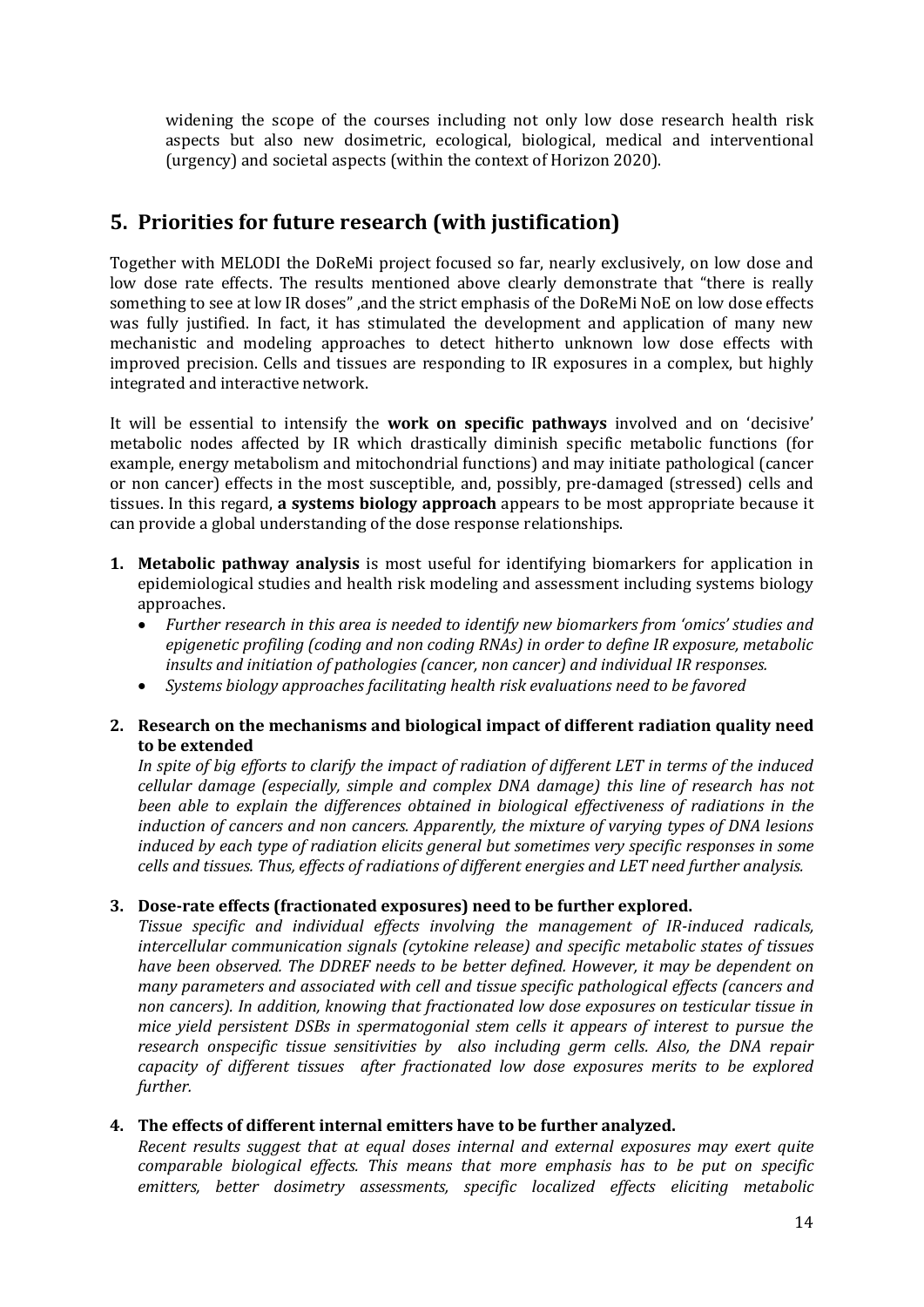*disturbances and/ or pathological effects in specific cells and tissues.*

### **5. Research on Cancer induction in specific tissues.**

*The evaluation of specific stem cell or progenitor cell IR sensitivities will be important to explain the preferential induction of cancers in specific tissues. Similar to chemically induced cancers the specificity of effects may lie in preferential exposure conditions but in the case of IR exposure may be related to radiation quality, specific tissue sensibility (susceptibility) (hematopoietic system, lung, breast, skin, brain) and the individual metabolic, genetic and epigenetic context. Adequate modelling of the mechanisms involved should facilitate health risk assessments.*

### **6. Research on Non cancer effects.**

*For this, the mechanisms involving radiation-induced alterations of specific cells and tissues are to be further explored. Results obtained within DoReMi clearly show the involvement of processes such as senescence, interactions and communication (signaling) between different cell types, inflammatory (immune) reactions and IR-induced radical reactions. Some of them show non-linear IR responses. Also, the assessments of individual variations of responses are*  likely to be of great importance in health risk evaluations in patients exposed to medical *radiations. Modelling of non cancer effects is important for health risk estimations.*

### **7. Analysis of Non targeted effects (NTE) and immunological effects in vivo.**

*The importance of this research has been strengthened by recent findings suggesting that NTE may be fully integrated into the system of immunological responses with tight links to important cellular protection mechanisms such as energy metabolism, anti-radical defenses and DNA repair. Moreover, the fact that low dose induced intercellular apoptosis (involving NTE) may represent an important anti-carcinogenic mechanism depending on system parameters asks for more experimental studies along these lines.*

#### **8. Research on IR impacts on energy metabolism and mitochondrial functions.**

*Several studies of DoReMi pointed to the involvement of changes in energy metabolism and mitochondrial functions after low IR doses [\(25,](#page-39-1) [52,](#page-52-0) [41,](#page-46-0) [27\)](#page-40-0). This does not seem to be without consequences when this happens in cell immunity competent cells. Recently, it has been shown that the protein called lymphocyte expansion molecule (LEM) promotes CD8+ T cell immunity through effects on mitochondrial respiratory functions. LEM controls oxidative phosphorylation complexes and respiration (through interaction with the CR6 interaction Factor 1 (CRIF1)) leading to the production of pro-proliferative mitochondrial reactive oxygen species. LEM thus links immune activation to the expansion of protective CD8+ T cells (see Okoye I et al. Science 2015 , 348(2015) 995-1001). IR effects on LEM may well affect individual IR responses.*

### **9. Epidemiological studies taking into account possible contributions from molecular studies**

*Projects putting together physical (dosimetry), biological and epidemiological efforts should be favored (example: the DoReMi project CURE on the health risk of internal emitters). Epidemiological projects associated with molecular marker based studies are clearly most promising because recent research has shown that some specific DNA repair pathway genes are involved in specific cancers (APC and MLH1 in colon cancers (The Cancer Genome Atlas Network, Nature 487 (2012) 30-33), Kaiser JC et al. 2014 PLOS One 0 (2014) e111024), CLIP2 in thyroid cancer (Selmansberger M. et al, Carcinogenesis 2015, May 8).*

#### **10. Dose and dose-rate dependency of IR induced cancer and non cancer effects.**

*As far as the dose levels are considered, it has become evident from the above DoReMi studies that very much can be learned also from studies on IR responses at medium and high doses. Some mechanisms are acting over all these dose ranges, others are relatively sensitive to*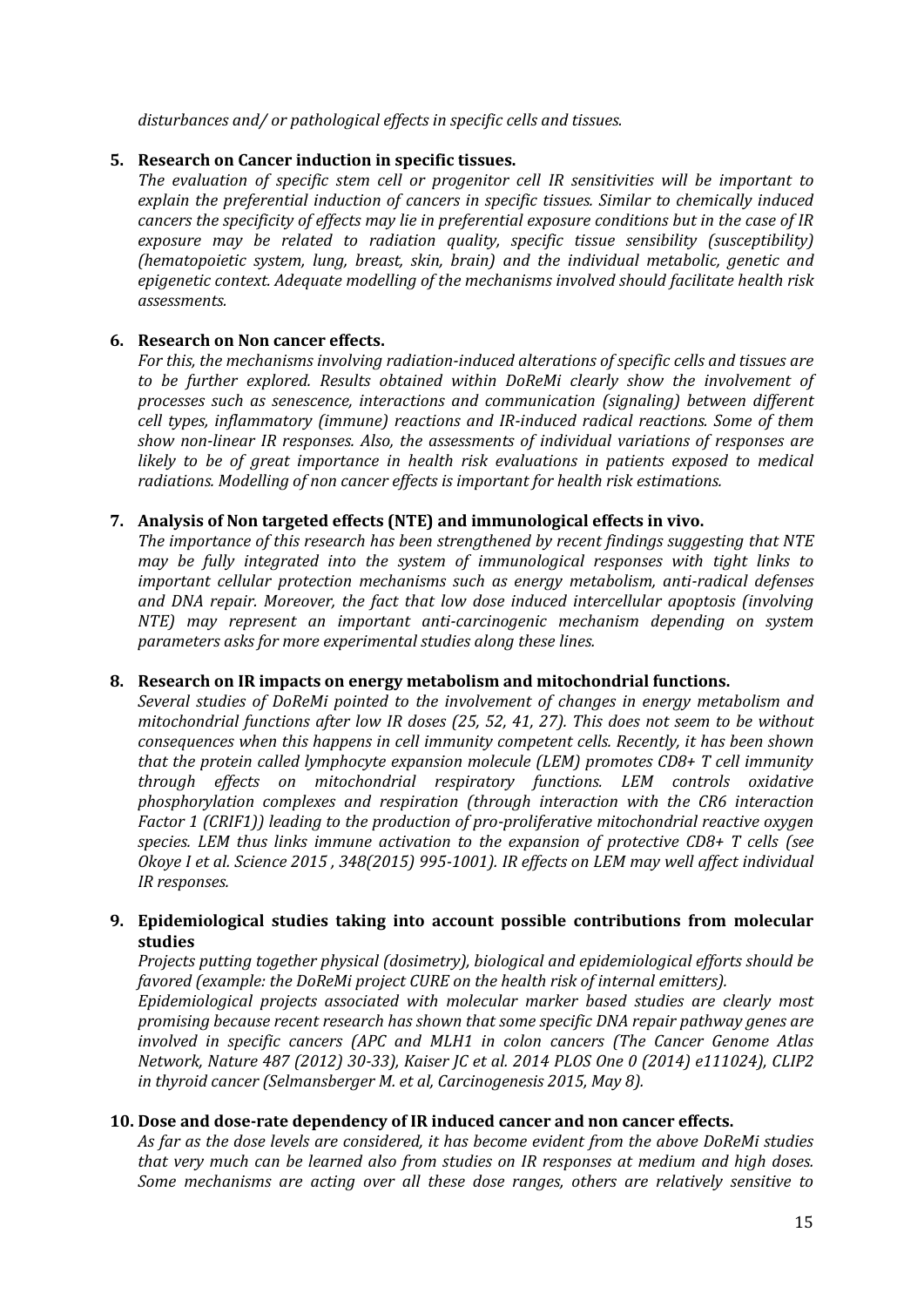*specific dose levels (energy metabolism, mitochondrial functions versus enzymatic pathways: DNA repair, membrane structures, specific cell functions). Mechanistic studies at low, medium and high doses should be useful to get a better understanding of IR responses and the health risks involved.*

### **11. Research on the effects of mixed exposures.**

*Human beings are rarely just exposed to a single type of stressor. It is thus essential to undertake some pilot studies in order to analyze the effects of mixed exposures and combined exposures to different stressors (chemical + IR, IR + chemical, IR1 + IR2). As an example, one might cite the interaction of human exposures to Radon and cigarette smoking which are known to be particularly efficient for producing lung cancer in humans (Darby et al. 2009). Moreover, in anticancer treatments using chemotherapy plus RT the increase of efficacy is well documented. What happens at very low exposures (synergistic or additive effects) is, however, largely unknown.*

### **12. Transgenerational IR effects.**

*Epigenetic profile changes may be transmitted to the next generation and lead to genomic instability (see Filkowski J et al. Carcinogenesis 2010). Thus, it seems wise to study, wherever possible, such possible transgenerational effects in more detail in suitable cohorts (see for example in the Mayak and Chernobyl cohorts where several generations can be studied).*

### <span id="page-15-0"></span>**6. Recommendations**

The research performed in DoReMi has been focused on low dose radiation health risk research. It was highly integrated from the start and thus benefited from the inclusion of a wide range of scientific disciplines. This has created a well -founded dynamic of research and widened the list of essential parameters to be taken into account in low dose health risk research (see regular updates of the DoReMi TRA and the MELODI SRA). On these grounds, DoReMi has been nicely progressing in this very difficult field of research. From this, it is clear that further integration of new research activities is needed to define common future research strategies in this domain capable of incorporating dosimetric, environmental, medical and urgency aspects.

### **1. Further analyses of dose rate effects:**

*Are there differences between low dose rate, chronic and fractionated dose exposures? There is some confusion between environmental chronic exposures and fractionated exposures in medical applications (mammography, Colins C et al. 2012, and RT [\(66,](#page-59-0) [40,](#page-46-1) [31\)](#page-42-1). And what about ultrahigh dose rates?*

*Depending on the type of radiation the results are quite different.***.** *Acute and protracted exposures are also important for the induction of non-cancer pathologies and should be considered in studies on lens opacities, CDV and neurological effects.*

### **2. IR effects on regulatory control systems:**

*Genetic and epigenetic control systems of metabolic pathways affected by IR should be studied. It has become clear that the induction of damage is important but for the final biological outcome of the radiation insult most important are the regulatory systems that activate or inactivate certain metabolic pathways involved in the IR response (example: the DDR 'DNA Damage Response (regulatory) pathway) which is fully integrated in the IR cellular metabolic response network).*

### **3. Possible transgenerational effects:**

*Transmission of IR induced alterations (epigenetic factors) affecting the fitness (susceptibility to cancer and non cancers) and IR resistance of the next generation should be analysed in*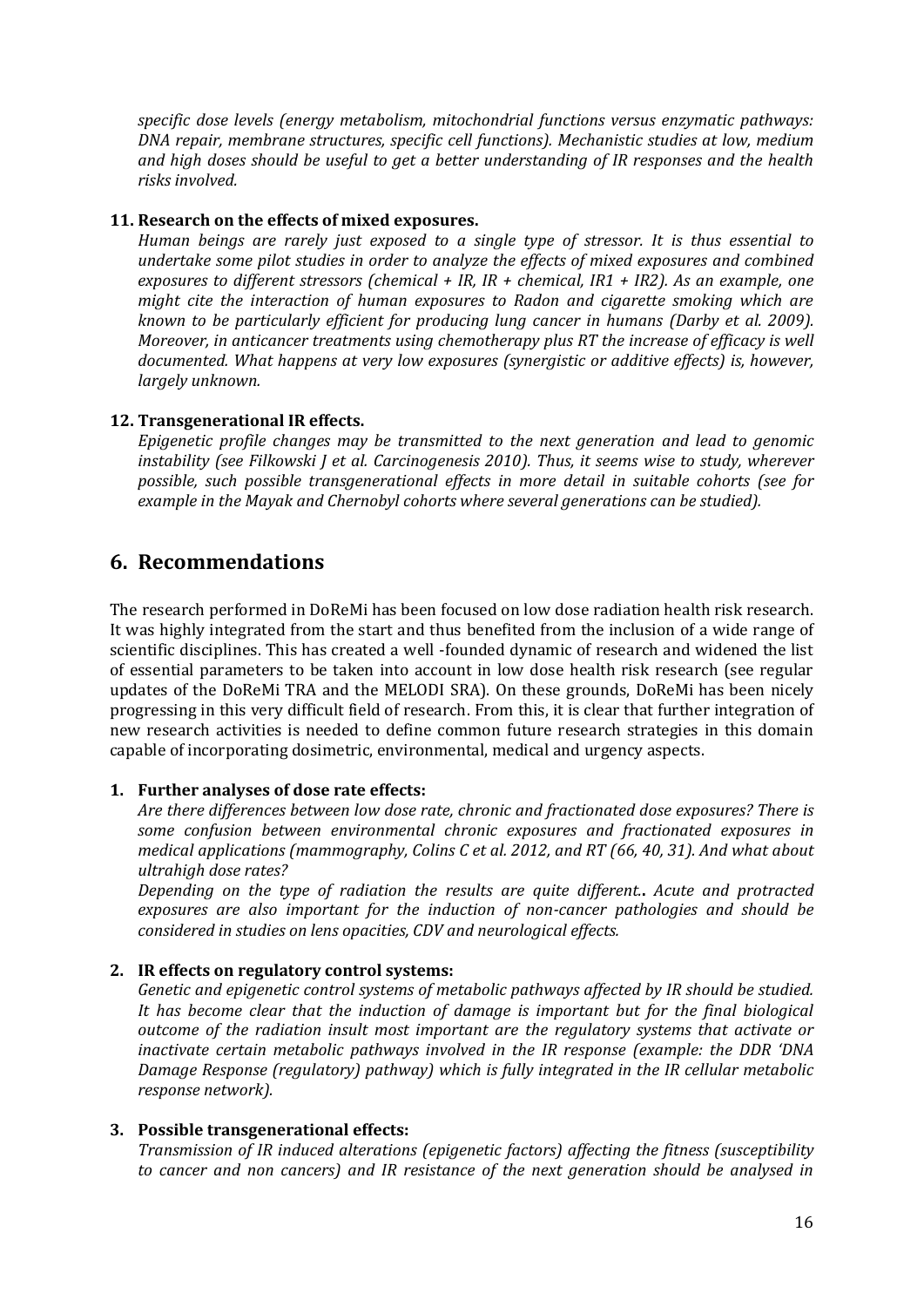*suitable cohorts (Mayak, Chernobyl, Fukushima).*

### **4. Accurate dose responses for specific cancers and non cancer diseases:**

*Urgently needed is the analysis of processes involved using suitable animal models as well as suitable human cohorts (for example: CT scans in children) and validated biomarkers for IR exposure and the specific pathology.*

### **5. Launching of molecular epidemiological studies:**

*Classical epidemiological studies may be supported by molecular studies in order to reduce uncertainties in the low dose range. Such studies may include studies on genetic (transcriptional) and epigenetic profile changes.*

## **6. Launching of systems biology studies on specific metabolic pathways:**

*Important is the mechanistic analysis of IR induced pathologies in order to estimate the probability of IR exposures that will give rise to specific diseases.*

**7. Reinforcement of dosimetry and biological studies on the effects of internal contamination exposures.**

*This research should help to get a better precision in local dose distribution in relation to pathological outcomes.*

**8. Research aiming at a better mechanistic understanding of IR induced non cancer effects**

*More emphasis has to be put on this type of research in order to get an understanding of the mechanisms involved and their dose and dose-rate dependeny, low and medium dose and dose rate responses (especially important, in medical applications), definition of the metabolic pathways affected and their regulation, the radio-sensitivity of the different cell types involved and their mode of interaction.*

**9. Clarification of social context and ethical concepts underlying this research:**

*The projected research involves studies on animals and humans. Thus, it is necessary to define the social context and the ethical concepts and rules that drive this research.*

### **Recommendations for Education & Training and Infrastructures:**

Although these activities have already been taken up by the **OPERRA** project and the future, wide ranging project **CONCERT**, we are listing here some aspects that should be reinforced taking into account the experiences from DoReMi.

### **Education& Training (recommendation from WP3):**

- Incorporation of E&T activities and development of sustainability through MELODI, OPERRA and CONCERT in the framework of Horizon 2020.
- Adaptation of courses to the next generation of researchers
- Dissemination of new E&T work to the research community (Further development of Website support)
- $\bullet$  Inclusion of new areas of expertise, technologies, disciplines (omics, bioinformatics, ...) in E&T activities
- Development of awareness and use of infrastructures (Irradiation facilities, epidemiological cohorts,

### **Infrastructures (recommendations from WP4)**

 Promotion of the accessibility and use of available infrastructures among researchers *(through dissemination activities such as Education& Training, Website information and*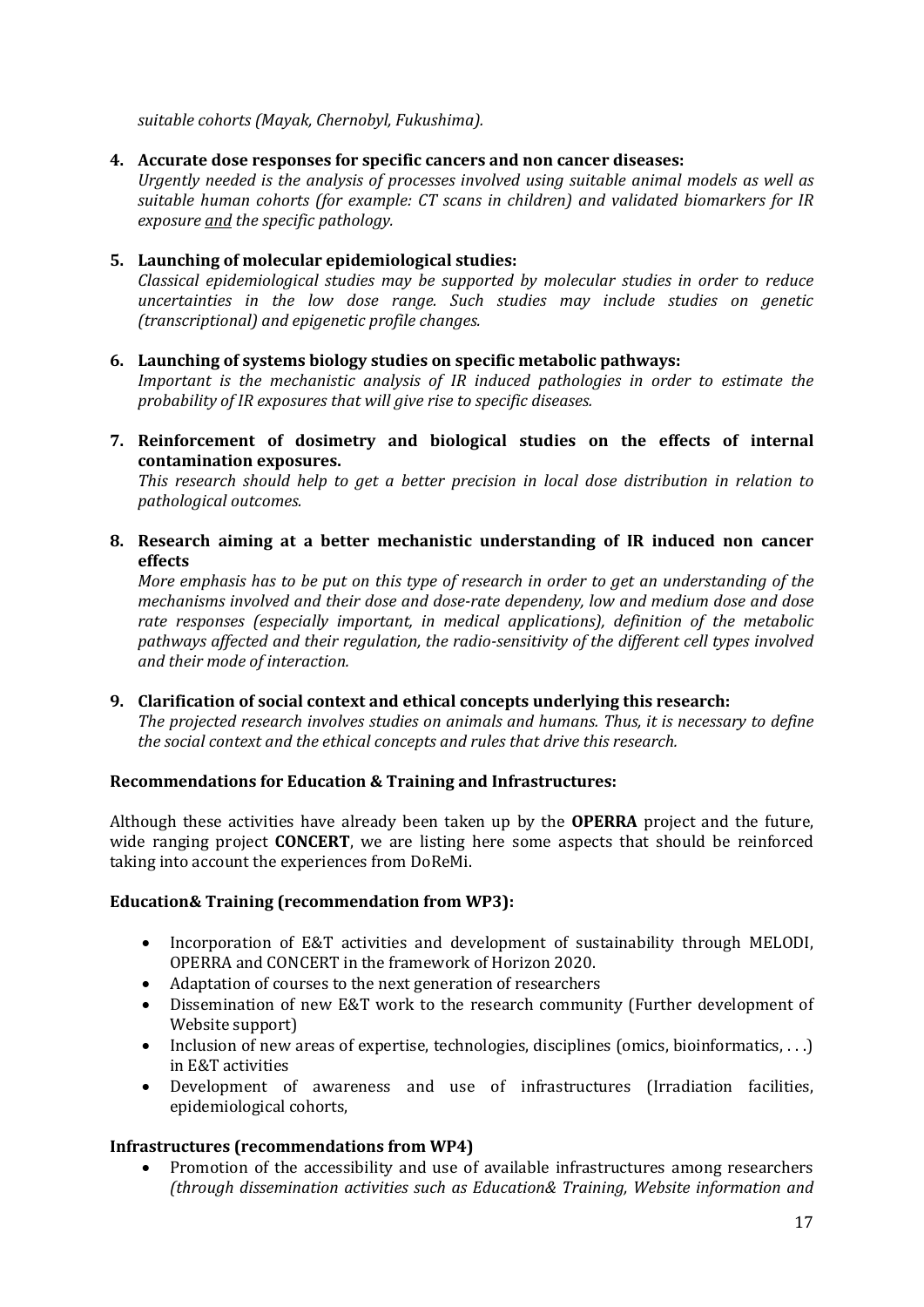*workshops)*

- Promotion of efforts for harmonization and integrative research through the use of available infrastructure *(through dissemination activities such as Education& Training, Website information and workshops)*
- Identification of as yet missing infrastructures that need to be developed

# <span id="page-17-0"></span>**7. Concluding remarks**

This statement has been written before all results of the DoReMi project are known. Obviously, the results obtained in the various tasks and subtasks of DoReMi that started in very recent years are likely to be published several months after the end of the DoReMi project. From this work, major inputs are expected that will change our present vision and promote new strategies of research in radiation induced health risk evaluation and radiation protection.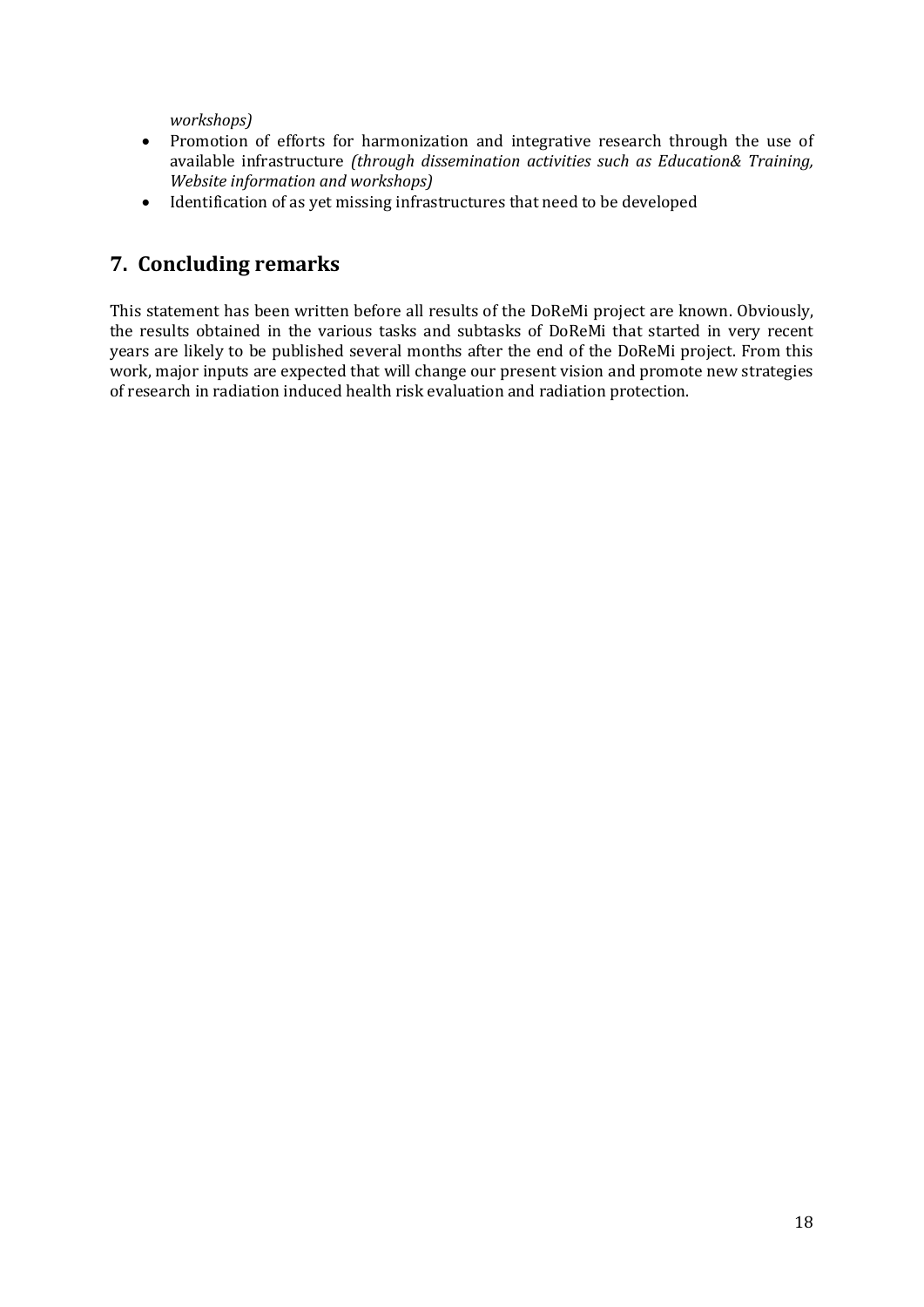# <span id="page-18-0"></span>**Annex 1: DoReMi tables of tasks and published results (by September 2015)**

*Table 1: WP3 Education and Training program* 

| <b>Task</b> | <b>Work</b>                                                                             | <b>Starting</b> |
|-------------|-----------------------------------------------------------------------------------------|-----------------|
| 3.1         | Preliminary investigative work prior to identify the format of the ITEN                 | 2010            |
| 3.2         | Set up a new low-dose risk ITEN following the recommendations from<br>the previous task | 2010            |
| 3.3         | Develop sustainable funding in collaboration with WP2                                   | 2010            |
| 3.4         | Oversee management of ITEN during the period of transition to<br>sustainable funding    | 2010            |
| 3.5         | Funding training activities                                                             | 2010            |

The four tables below show the enlargement of the WP's:

*Table 2: WP4 Infrastructures program enlargement*

| <b>Task</b> | <b>Work</b>                                                                                                                                                                                                                                                                         | <b>Starting</b> |
|-------------|-------------------------------------------------------------------------------------------------------------------------------------------------------------------------------------------------------------------------------------------------------------------------------------|-----------------|
| 4.1         | Survey of existing facilities for low dose risk research                                                                                                                                                                                                                            | 2010            |
| 4.2         | Characterization of infrastructure needs and<br>roadmap<br>of<br>implementation                                                                                                                                                                                                     | 2010            |
| 4.3         | Implementation of DoReMi support activities for shared infrastructures                                                                                                                                                                                                              | 2010            |
| 4.4         | Development and implementation of access to Infrastructure                                                                                                                                                                                                                          | 2010            |
| 4.5         | Open Access to the UMB low dose irradiation facility (FIGARO)                                                                                                                                                                                                                       | 2011            |
| 4.6         | Dose/Dose-rate Radiation Effects in Brain Cancer Risk (DDRE-<br><b>BrainCancer</b> )                                                                                                                                                                                                | 2011            |
|             | Tanori M et al. 2013 4.6 Developmental and oncogenic<br>$\bullet$<br>radiation effects on neural cells and their differentiating<br>progeny in the mouse cerebellum. Irradiation of newborn<br>Ptc11/2 mice dramatically increases the frequency and<br>shortens the latency of MB. |                 |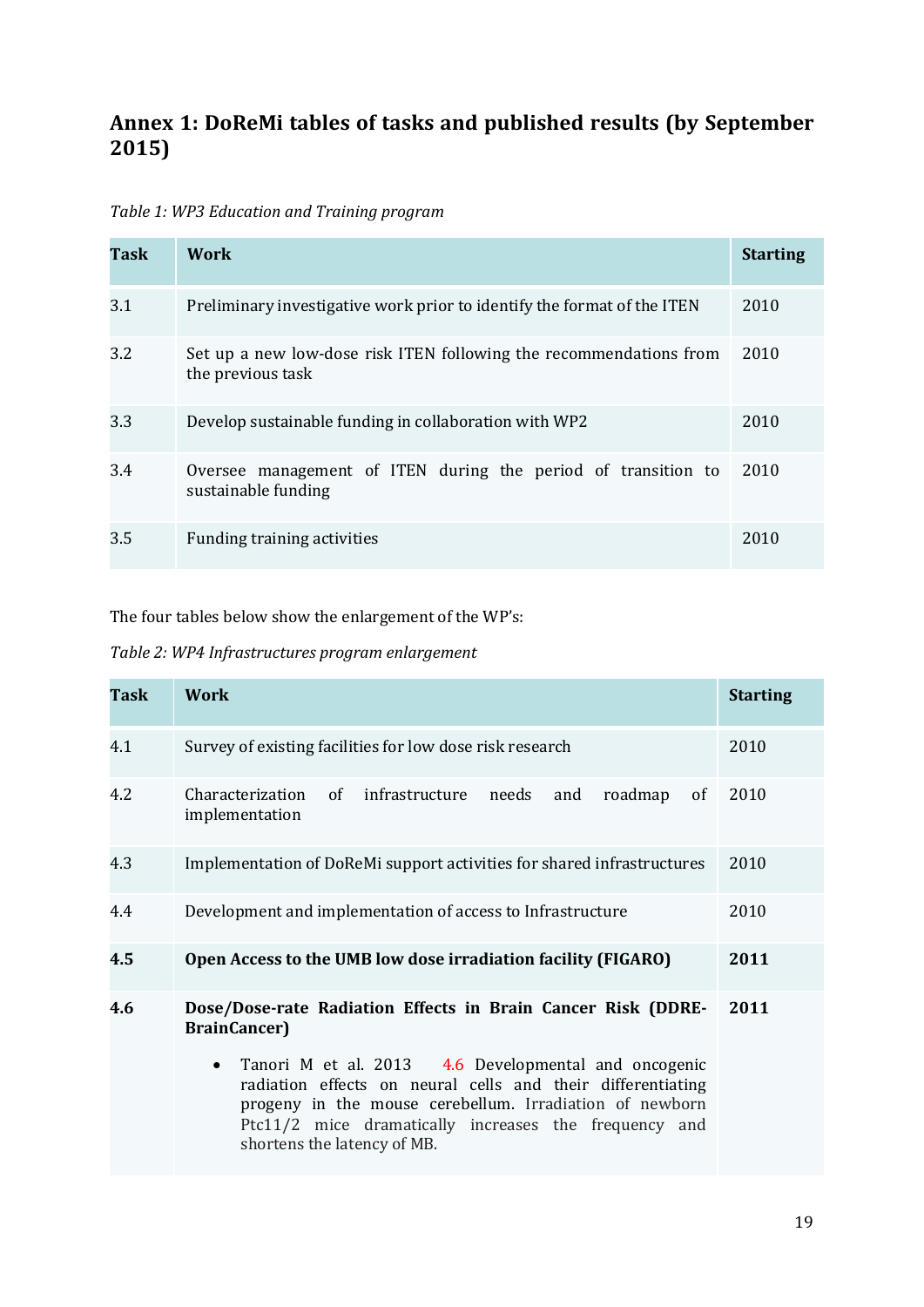| 4.7  | Low dose/dose rate gamma irradiation facility for in vitro<br>biological systems (LIBIS)                                                                                     | 2012 |
|------|------------------------------------------------------------------------------------------------------------------------------------------------------------------------------|------|
| 4.8  | Integration of STORE into DoReMi as a trustable and viable<br>database and/or pointer to biobanks and ascertain sustainability                                               | 2012 |
| 4.9  | <b>Provision of ion microbeam irradiation facility SNAKE (MicroRAD)</b><br>Drexler GA et al. 2015 4.9 Live cell imaging and damage to<br>$\bullet$<br>subcellular structures | 2013 |
| 4.10 | Laboratory infrastructure for retrospective radon and thoron<br>dosimetry (RETRODOS)                                                                                         | 2014 |
|      | Pressyanov, D et al. 2015 4.10 and 5.5 Optimization of etching<br>$\bullet$<br>conditions for CD's/DVDs used as detectors for 222Rn.                                         |      |

*Table 3: WP5 Shape of dose response program enlargement*

| <b>Task</b> | <b>Work</b>                                                                                                                                                                                                                                                                                                                                                                                                                                                                                                                                                                                                                                                                                                                                                                                                                                                                                                                                                                               | <b>Starting</b> |
|-------------|-------------------------------------------------------------------------------------------------------------------------------------------------------------------------------------------------------------------------------------------------------------------------------------------------------------------------------------------------------------------------------------------------------------------------------------------------------------------------------------------------------------------------------------------------------------------------------------------------------------------------------------------------------------------------------------------------------------------------------------------------------------------------------------------------------------------------------------------------------------------------------------------------------------------------------------------------------------------------------------------|-----------------|
| 5.1         | Phase – shifts in responses and processes at high/low doses and dose<br>rates<br>Shim G et al. 2014 5.1 and 6.2 Review: Cross-talk between<br>$\bullet$<br>telomere maintenance and radiation effects. Telomers are key<br>players in the process of IR-induced carcinogenesis.<br>Large M et al. $2014$<br>5.1 Non linear regulation of ROS<br>$\bullet$<br>production and SOD activity in endothelial cells (EA.hy926<br>HUVEC derived cells) contribute to non-linear discontinuous<br>dose-response relationship of gH2AX (DSB) foci detection.<br>Kabacik S et al. 2015 5.1 and 5.2 ATM status dependent miRNA<br>$\bullet$<br>expression after IR. Different expression of protein-coding<br>genes in health and AT donors at 2h, but not 24h after IR (2-5)<br>Gy). There is a linear dose response of the genes at 24 h. Some<br>miRNAs are responsive to IR in a dose and time dependent<br>manner. There is upregulation of FAS-AS1 lncRNA by IR in an<br>ATM dependent manner. | 2010            |
| 5.1.1       | Low dose Gene Expression signature (LoGiC)                                                                                                                                                                                                                                                                                                                                                                                                                                                                                                                                                                                                                                                                                                                                                                                                                                                                                                                                                | 2011            |
| 5.2         | Assessing the relative contribution of targeted (DNA), non-targeted and<br>systemic processes to radiation carcinogenesis<br>Acheva A et al. 2014 5.2 3-D models are relevant for cancer,<br>$\bullet$<br>non cancer, tissue sensitivity studies and modeling purposes<br>Babini G et al. 2015 5.2 Nonlinear interaction between<br>$\bullet$<br>inflammatory and signalling pathways in the dose range of 0.5-<br>2 Gy.                                                                                                                                                                                                                                                                                                                                                                                                                                                                                                                                                                  | 2010            |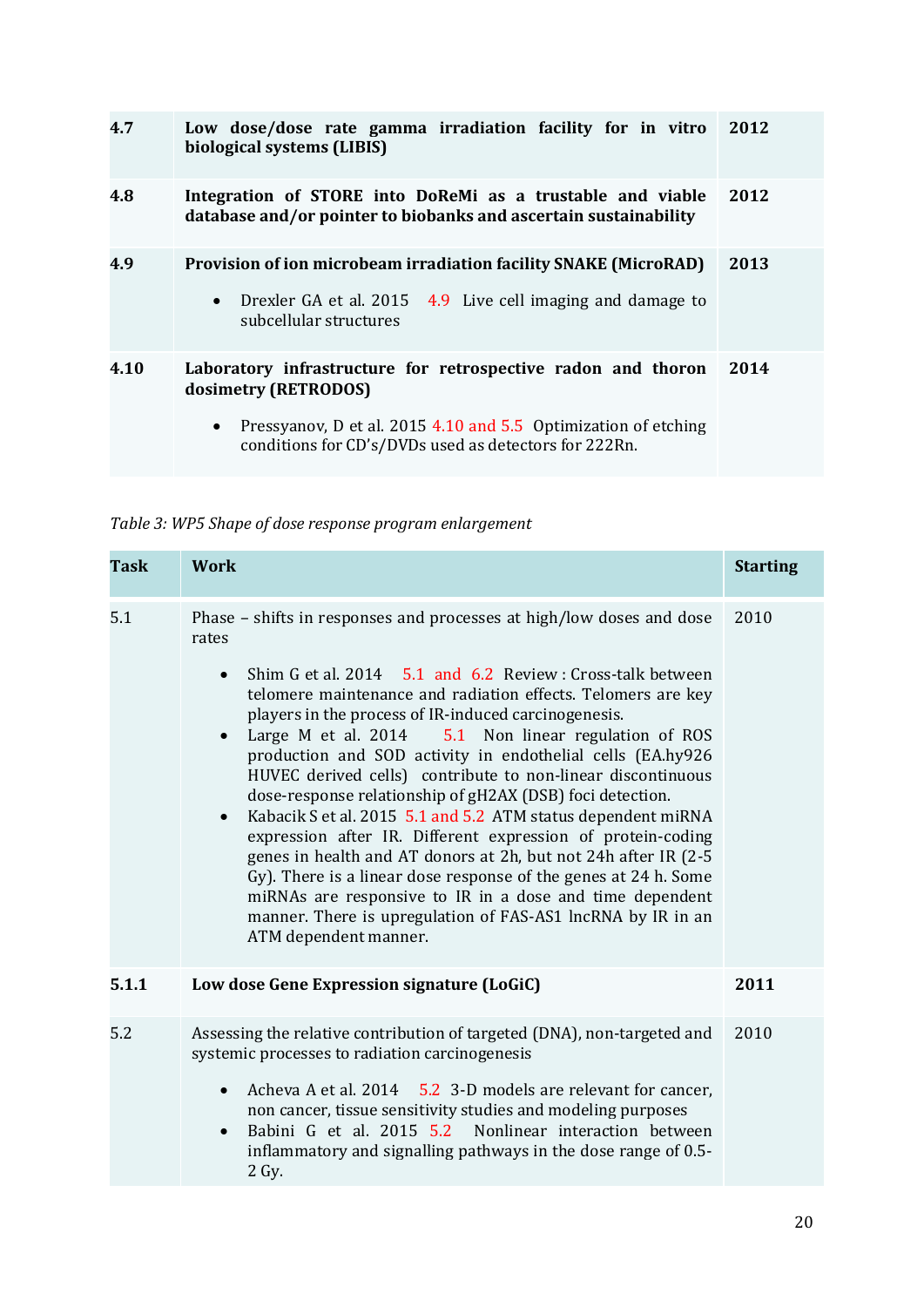- Campa A et al. 2013 5.2 Cancer model focusing on cell communication and non targeted effects
- Kabacik S et al. 2015 5.1 and 5.2 ATM status dependent miRNA expression after IR. Different expression of protein-coding genes in health and AT donors at 2h, but not 24h after IR (2-5 Gy). There is a linear dose response of the genes at 24 h. Some miRNAs are responsive to IR in a dose and time dependent manner. There is upregulation of FAS-AS1 lncRNA by IR in an ATM dependent manner.
- Rödel F et al. 2012a 5.2.1, 5.2 and 7.6 Modulation of inflammatory immune reactions by low doses of IR 0.5-0.7 Gy in endothelial, mononuclear and polynuclear cells. Non linear biphasic responses are seen.

#### **5.2.1 Modulation of Inflammation by low and moderate dose Ionising Radiation (ModInIR) 2011**

- Dieriks B et al. 2011 5.2.1 Adaptive responses on DSB induction and cytokine secretion after 0 .1- 0.5 Gy and 24h show upregulation of cytokines GM-CSF, IL6, IL8, TGF beta. However, IL6 and TGFbeta are not responsible for adaptive response. The adaptive response alters the gH2AX spot size and DSB repair kinetics.
- Frey B et al. 2012 5.2.1 Abscopal antitumor immunity and immunogenic tumor cell death in cancer therapy.
- Frey B et al. 2012 5.2.1 Modulation of RT effects by hyperthermia activation of natural killer cells and phagocytes.
- Frey B et al. 2012 5.2.1 Induction of immunogenic potential in colorectal tumors by CT and RT.
- Frey B et al. 2014 5.2.1 Induction of immunogenic cell death by IR. IR induced systemic antitumor responses can be boosted by additional immune therapy.
- Frischholz B et l. 2013 5.2.1. Low dose RT (0.5 or 07 Gy) in mice reduces the inflammatory phenotype in the more radiosensitive macrophages of Balb/c mice.
- Gaipl US et al. 2014 5.2.1 RT induced non targeted effects, induction of immune modulating danger signals (hsp70, ATP, HMGB1) by X-rays. Antitumor and immunogenic effects are induced by IR.
- Kulzer L. et al. 2014 5.2.1. RT induces immunostimulatory forms of tumor cell death. The supernatant of fractionated RT irradiated tumor cells resulted in a significant increased secretion of immune activating cytokines (IL12p70, IL8, IL6, TNFalpha) in comparison to single dose treated tumor cells. Norm and fractionated RT induces fast human colorectal tumor cell death with immunogenic potential (triggering DC maturation and activation in vitro). All this may help to improve RT.
- Manda K et al. 2012 5.2.1 Protracted low dose IR can result in radio-resistance, but immunosuppressive effects of chronic low dose IR are also reported, with sensitization of certain cell types (see IR effects on the interaction of DC and T cells).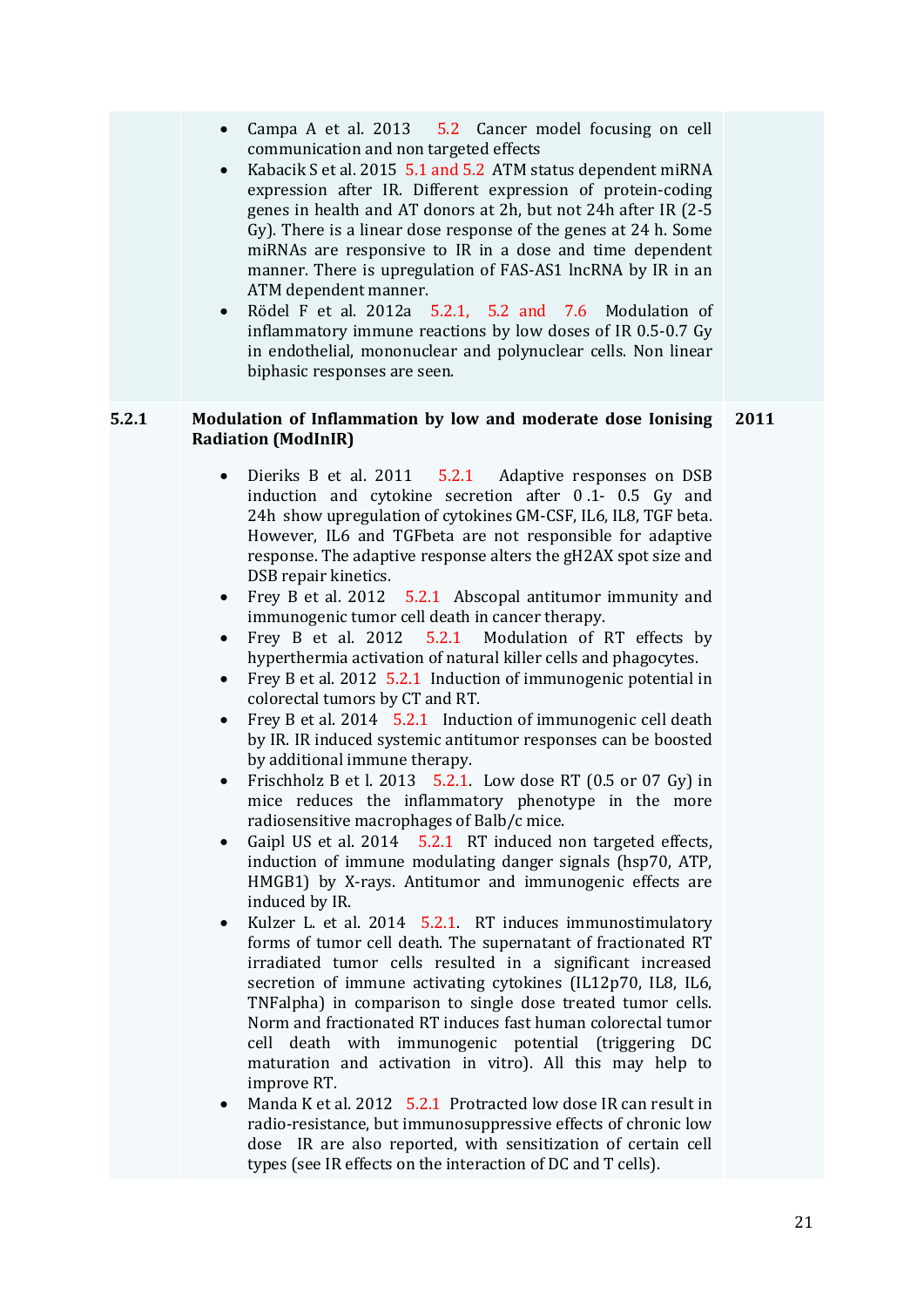|     | Rödel F et al. 2012a 5.2.1, 5.2 and 7.6 Modulation of<br>inflammatory immune reactions by low doses of IR 0.5-0.7 Gy<br>in endothelial, mononuclear and polynuclear cells. Non linear<br>biphasic responses are seen.<br>Rödel F et al. 2012b<br>5.2.1 and 7.6 Review on the<br>$\bullet$<br>immunomodulatory properties of low dose RT, with a<br>maximum effect at 0.5 -0.7 Gy.<br>Rödel F et al. 2013 5.2.1 and 7.6 Review on anti-inflammatory<br>activities at <1Gy, and induction of harmful side effects, IR<br>induced immune modulation or induction of anti-tumor<br>immune responses at higher doses.<br>Rubner Y et al. 2012 5.2.1. 7.6 IR contributes to the induction<br>$\bullet$<br>of anti-tumor immunity<br>Rubner Y et al. 2014 5.2.1. Fractionated RT induces<br>$\bullet$<br>immunogenic cell death and Hsp70 release in p53 mutated<br>glioblastoma cell lines.<br>Schauer C et al. 2014 5.2.1 Neutrophils recruited to sites of<br>$\bullet$<br>inflammation undergo oxidative burst and form neutrophil<br>extracellular traps (NNETs). NETs promote the resolution of<br>neutrophilic inflammation by degrading cytokine<br>and<br>chemokines and disrupting neutrophil recruitment and<br>activation.<br>Wunderlich R et al. 2014 5.2.1. Low and moderate doses of IR<br>$\bullet$<br>up to 2 Gy modulate transmigration and chemotaxis of<br>activated macrophages, produces an anti-inflammatory<br>cytokine milieu, but does not affect viability and phagocytic<br>function of mouse macrophages. |      |
|-----|---------------------------------------------------------------------------------------------------------------------------------------------------------------------------------------------------------------------------------------------------------------------------------------------------------------------------------------------------------------------------------------------------------------------------------------------------------------------------------------------------------------------------------------------------------------------------------------------------------------------------------------------------------------------------------------------------------------------------------------------------------------------------------------------------------------------------------------------------------------------------------------------------------------------------------------------------------------------------------------------------------------------------------------------------------------------------------------------------------------------------------------------------------------------------------------------------------------------------------------------------------------------------------------------------------------------------------------------------------------------------------------------------------------------------------------------------------------------------------------------------------------------------------|------|
| 5.3 | The dynamics of pre-neoplastic change and clonal development<br>Abou-El-Ardat K et al. 2011 5.3 In thyroid cancer cells 62.5<br>$\bullet$<br>mGy upregulate p16. 0.5 mGy cause senescence without<br>involvement of p16, p21<br>Abou-El-Ardat K et al. 2012<br>5.3 Thyroid cancer cells are<br>radiation responsive and dose responsive. There is a signature<br>of miRNAs. Low doses induce proliferation in normal thyroid<br>cells<br>Brown, N et al. 2015 5.3 Influence of radiation quality on<br>$\bullet$<br>mouse chromosome 2 deletions inradiation-induced acute<br>myeloid leukaemia. Influence of radiation quality on mouse<br>chromosome 2 deletions in radiation-induced acute myeloid<br>leukaemia.<br>Olme CH et al. 2013a 5.3 Radiation induced acute myeloid<br>leukaemia (AML) involves chromosome 2 deletion and<br>Sfpi1/Pu1 loss.<br>Olme CH 2013b 5.3 There is a signature for IR induced AML :<br>$\bullet$<br>the chromosome 2 deletion detected in half of the irradiated<br>mice after one year does not provide an advantage for growth<br>and in vivo repopulation in the bone marrow of the mice.<br>Pascucci B et al. 2012 5.3 Primay fibroblasts from Cockayne<br>$\bullet$<br>syndrome (CS) patients share high levels of oxidative stress,<br>perturbed oxidative energy metabolism and mitochondrial                                                                                                                                                                                        | 2010 |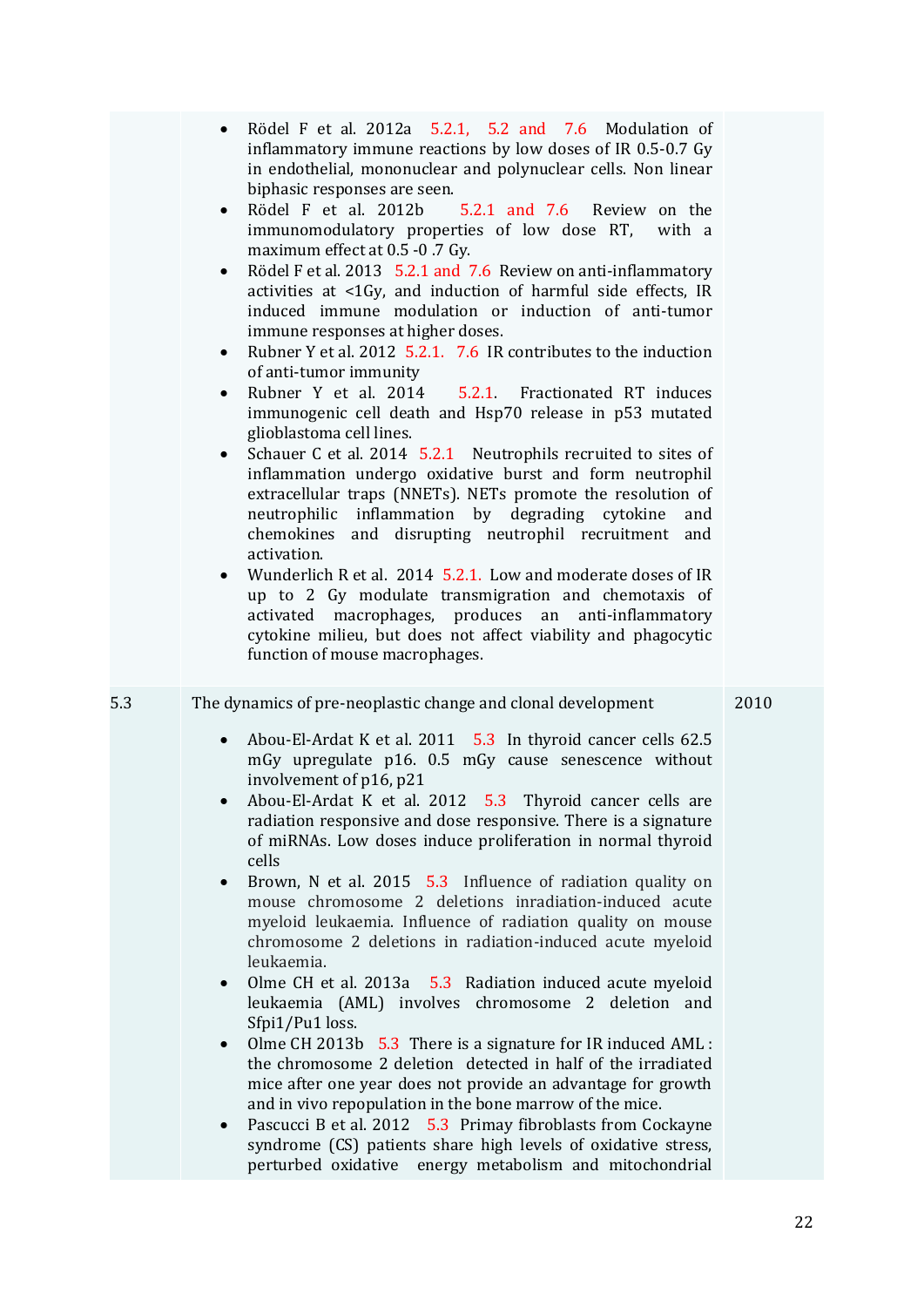|       | functions. Oxidative DNA damage is causative for the observed<br>pathophysiology (CS cells are slightly X-ray sensitive).<br>Raj K et al. 2012 5.3 Workshop report on Stem cells and<br>$\bullet$<br>Radiation sensitivity.<br>Verbiest T et al. 2015 5.3 The transcription factor PU.1 is<br>down regulated in IR induce AML. PU.1 plays a role in the<br>initiation and development of IR induced AML.                                                                                                                                                                                                                                                                                                                                                             |      |
|-------|----------------------------------------------------------------------------------------------------------------------------------------------------------------------------------------------------------------------------------------------------------------------------------------------------------------------------------------------------------------------------------------------------------------------------------------------------------------------------------------------------------------------------------------------------------------------------------------------------------------------------------------------------------------------------------------------------------------------------------------------------------------------|------|
| 5.4   | Mathematical models to link experimental findings and epidemiological<br>data<br>Eidemüller M et al. 2012 5.4 Lung cancer in uranium miners.<br>$\bullet$<br>In the two stage expansion model (TSCE) the risk increased<br>with obtained age, time of exposure and exposure rate. Large<br>uncertainties remain for small exposures.<br>Kundrat P et al. 2011 (2012) 5.4 Mechanistic model of<br>$\bullet$<br>triggering apoptosis in transformed cells under coculture<br>conditions. The model predicts that intercellular induction of<br>apoptosis is balancing the proliferation of transformed cells<br>Kundrat P and Friedland W. 2015 5.4 Impact of intercellular<br>$\bullet$<br>induction of apoptosis on low-dose radiation carcinogenesis.               | 2010 |
| 5.5   | Assessing the risk from internal exposures<br>Drubay D et al 2014 5.5 Kidney cancer induction by Radon?<br>$\bullet$<br>No excess of such cancers is found in the French and German<br>cohort among uranium miners.<br>Laurier D et al.<br>5.5<br>Review: Cancer risks from internal<br>$\bullet$<br>contamination research opportunities.<br>Kreuzer M et al. 2015 5.5 and 5.8 In a cohort of Uranium<br>$\bullet$<br>millers, there is a statistically significant excess mortality from<br>total cancer due to radon exposure and no significant excess<br>from solid cancers due to external gamma radiation (at low<br>organ doses).<br>Pressyanov, D et al. 2015 4.10 and 5.5 Optimization of etching<br>conditions for CD's/DVDs used as detectors for 222Rn. | 2010 |
| 5.5.1 | <b>Internal Emitters in Uranium Miners (INTEMITUM)</b>                                                                                                                                                                                                                                                                                                                                                                                                                                                                                                                                                                                                                                                                                                               | 2013 |
| 5.5.2 | Assembly of internal radiation dose for UKAEA and AWE<br>epidemiology cohorts (AIRDoseUK)                                                                                                                                                                                                                                                                                                                                                                                                                                                                                                                                                                                                                                                                            | 2013 |
| 5.6   | Track structures and initial events: an integrated approach to<br>assess the issue of radiation quality dependence (INITIUM)<br>Alloni D. et al. 2012 5.6 Monte Carlo codes, PARTRAC code for<br>$\bullet$<br>radiation-induced DNA damage. The RBE is >1 for high LET IR.<br>Alloni D et al. 2011<br>5.6 PARTRAC code models DNA<br>$\bullet$<br>fragmentation in diploid human fibroblasts at different LETs<br>and reveals the importance of small DNA fragments<br>Alloni D et al. 2013<br>PARTRAC code model: DNA<br>5.6                                                                                                                                                                                                                                        | 2012 |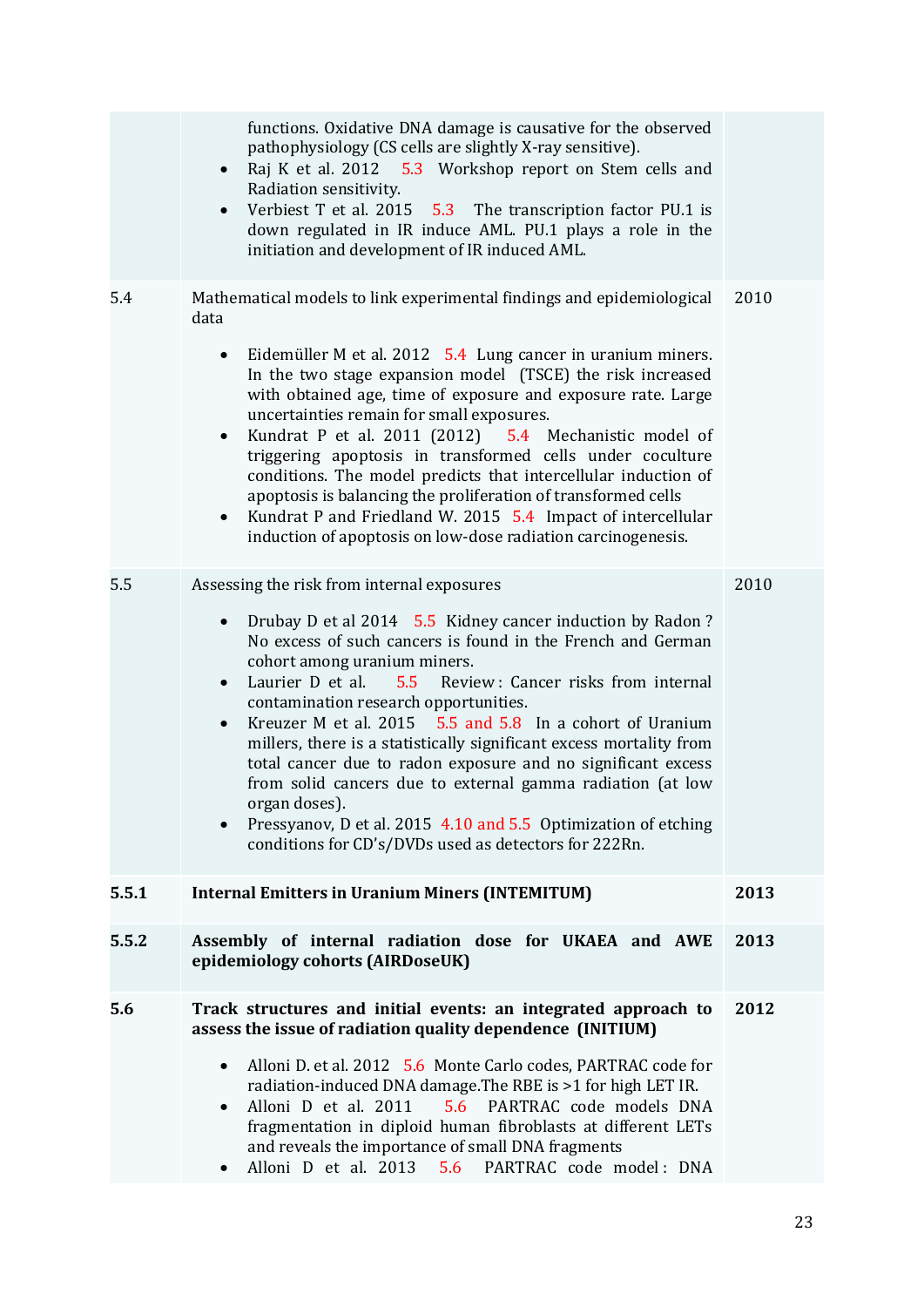|      | fragmentation after gamma and nitrogen heavy ions: indication<br>of an RBE of > 1 and a higher amount of short DNA fragments<br>induced for high LET nitrogen ions.<br>Mariotti LG et al. 2012 5.6 Crucial role of ROS in transducing<br>$\bullet$<br>the effect of initial IR and subsequent release of IL-6. The effect<br>is LET dependent.<br>Mariotti LG et al. 2013 5.6 DNA repair dynamiccs after low<br>$\bullet$<br>and high LET exposures. Full recovery is observed after 12<br>hours. Split dose experimental results show that initial IR<br>exposure induces more gH2AX foci than subsequent exposures.<br>Schmitt E et al. 2015<br>5.6 Cross-section scaling for track<br>$\bullet$<br>structure simulations of low energy ions in liquid water. |      |
|------|-----------------------------------------------------------------------------------------------------------------------------------------------------------------------------------------------------------------------------------------------------------------------------------------------------------------------------------------------------------------------------------------------------------------------------------------------------------------------------------------------------------------------------------------------------------------------------------------------------------------------------------------------------------------------------------------------------------------------------------------------------------------|------|
| 5.7  | Induction and facilitation of chromothripsis by low dose ionizing<br>radiation (In-FaCT-IR)                                                                                                                                                                                                                                                                                                                                                                                                                                                                                                                                                                                                                                                                     | 2013 |
| 5.8  | <b>Concerted</b><br><b>Action</b><br>Integrated<br>(biology-dosimetry-<br>for<br>an<br>epidemiology) Research project on Occupational Uranium<br><b>Exposure (CURE)</b><br>Kreuzer M et al. 2015<br>5.5 and 5.8 In a cohort of Uranium<br>$\bullet$<br>millers, there is a statistically significant excess mortality from<br>total cancer due to radon exposure and no significant excess<br>from solid cancers due to external gamma radiation (at low<br>organ doses).                                                                                                                                                                                                                                                                                       | 2013 |
| 5.9  | Low dose radiation-induced non-targeter effects in vivo: the role<br>of microvesicles in signal transduction (Rad-Mvivo)                                                                                                                                                                                                                                                                                                                                                                                                                                                                                                                                                                                                                                        | 2014 |
| 5.10 | <b>Irradiation</b><br>of<br>Chronic<br>LOw-dose<br><b>Effects</b><br>Gamma<br>on<br><b>GAstrointestinal Tumorigenesis (CLOGICAT)</b>                                                                                                                                                                                                                                                                                                                                                                                                                                                                                                                                                                                                                            | 2014 |

*Table 4: WP6 Individual sensitivities program enlargement*

| <b>Task</b> | <b>Work</b>                                                                                                                                                                                                                                                                                     | <b>Starting</b> |
|-------------|-------------------------------------------------------------------------------------------------------------------------------------------------------------------------------------------------------------------------------------------------------------------------------------------------|-----------------|
| 6.1         | Molecular epidemiological studies to address the role of individual<br>genetic variation in determining susceptibility to low doses                                                                                                                                                             | 2010            |
|             | • Flockerzi E et al. 2014 6.1 DNA repair and repair capacity in<br>lung in different mouse strains : differences in 53BP1 induction<br>in bronchiolar and alveolar epithelial cells. Fractionated doses<br>100 mGy daily increase toxicity and probability to induce<br>secondary malignancies. |                 |
|             | • Grewenig, A et al. 2015 6.1 and 6.10 Persistent DNA Damage in<br>Spermatogonial Stem Cells After Fractionated Low-Dose<br>Irradiation of Testicular Tissue.<br>Schanz, S and Flockerzi, E et al. 2014 6.1 and 6.10 Genetically-<br>$\bullet$                                                  |                 |
|             | Defined DNA Repair Capacity Determines the Extent of DNA                                                                                                                                                                                                                                        |                 |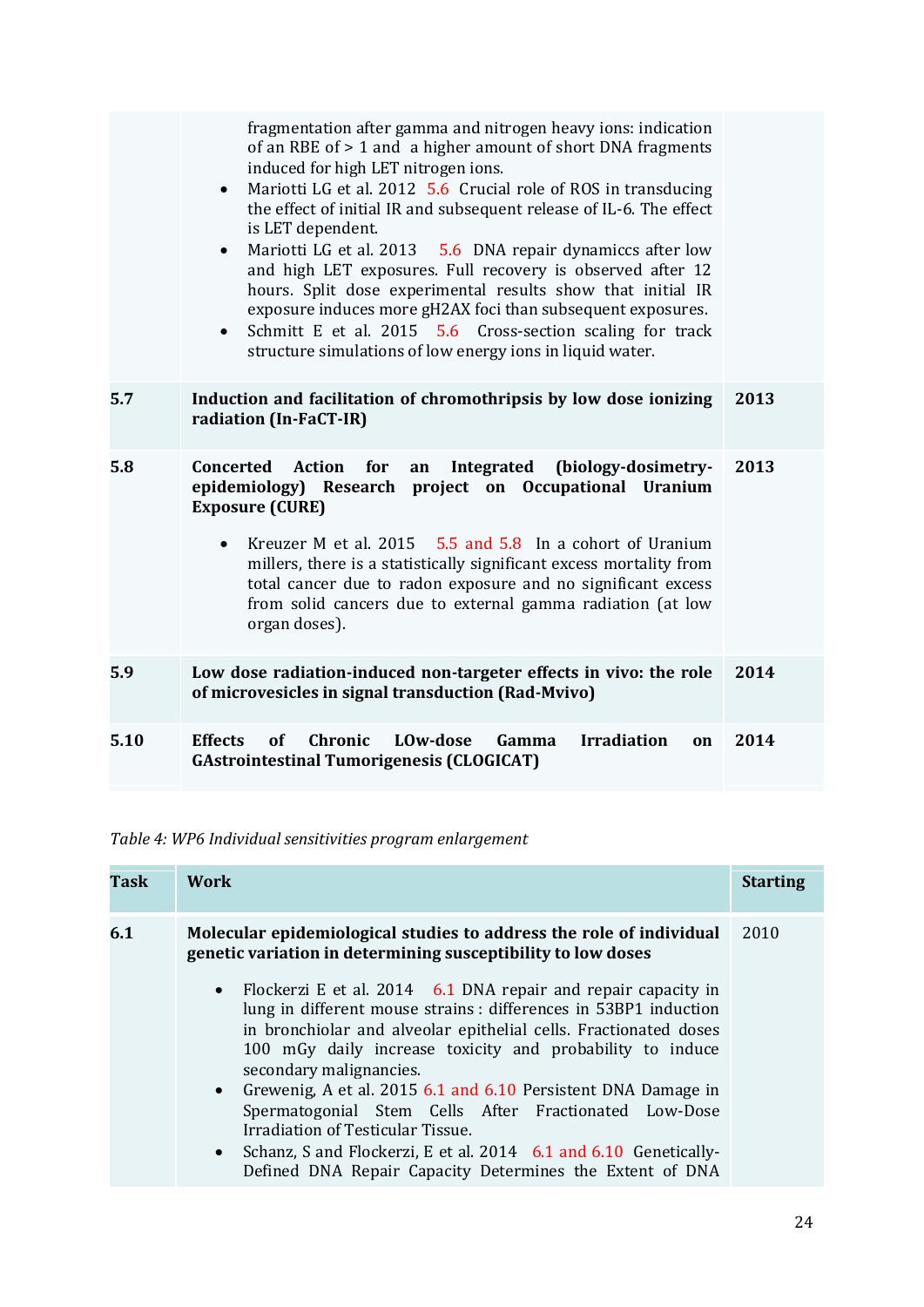|     | Damage Accumulation in Healthy Mouse Tissues after Very Low<br>Doses of Ionizing Radiation.                                                                                                                                                                                                                                                                                                                                                                                                                                                                                                                                                                                                                                                                                                                                                                                                                                                                                                                                                                                  |      |
|-----|------------------------------------------------------------------------------------------------------------------------------------------------------------------------------------------------------------------------------------------------------------------------------------------------------------------------------------------------------------------------------------------------------------------------------------------------------------------------------------------------------------------------------------------------------------------------------------------------------------------------------------------------------------------------------------------------------------------------------------------------------------------------------------------------------------------------------------------------------------------------------------------------------------------------------------------------------------------------------------------------------------------------------------------------------------------------------|------|
| 6.2 | individual<br>Identification<br>of genetic modifiers of<br>cancer<br>susceptibility and their mechanisms of action<br>Gürtler A et al. 2014 6.2 10 Gy of gamma rays induced<br>$\bullet$<br>individual differences in proteomic profiles are low compared<br>with inter-individual differences seen in lymphoblastoids cell<br>lines.<br>Pottier G et al 2013 6.2 Lead exposure induces telomere<br>$\bullet$<br>instability in human cells by perturbing telomere replication on<br>the lagging strand. This is important in brain development and<br>neurotoxicity.<br>Rosemann M et al. 2014 6.2. Alpha-ray induced osteosarcoma<br>$\bullet$<br>and different tumor susceptibility genes in mouse strains:<br>Reduced Rb1 expression by common variants in regulatory<br>regions can modify the risk for malignant transformation of bone<br>cells after IR exposure.<br>Shim G et al. 2014 5.1 and 6.2 Review: Cross-talk between<br>$\bullet$<br>telomere maintenance and radiation effects. Telomeres are key<br>players in the process of IR-induced carcinogenesis. | 2010 |
| 6.3 | Modelling of the effects on risk prediction models due to changes in<br>biological processes influenced by genetic variability                                                                                                                                                                                                                                                                                                                                                                                                                                                                                                                                                                                                                                                                                                                                                                                                                                                                                                                                               | 2010 |
| 6.4 | The effect of genetic modifiers on carcinogenesis following low dose<br>rate exposure<br>Perriaud L et al. 2014 6.4 Intronic TP53 polymorphisms affect<br>$\bullet$<br>G4 formation and expression of isoform specific transcripts of the<br>TP53 gene.<br>Sagne C et al. 2013 6.4 Meta-analysis of cancer risk associated<br>٠<br>with a specific rS17878362 polymorphism of the TP53 tumor<br>suppressor gene. The cancer is increased for homozygous A2A2<br>carriers for breast and colorectal but not for lung cancer.<br>rs17878362 is associated with increased cancer risk with a<br>population and tumor specific effects.<br>Sagne C et al. 2014<br>6.4<br>Age effect on cancer onset in Li-<br>$\bullet$<br>Fraumeni/Li-Fraumeni-like syndrome. Dependency on G4<br>polymorphisms in haplotypes of the WT TP53 allele.                                                                                                                                                                                                                                            | 2010 |
| 6.5 | Contribution of genetic and epigenetic mechanisms that indirectly<br>influence susceptibility to radiation-induced cancer                                                                                                                                                                                                                                                                                                                                                                                                                                                                                                                                                                                                                                                                                                                                                                                                                                                                                                                                                    | 2010 |
| 6.6 | Implementation of the DoReMi strategy for a large scale molecular<br>epidemiological study to quantify genetic contribution to individual<br>susceptibility<br>6.6<br>Biomarkers suitable for<br>Pernot E. et al. 2012<br>epidemiological studies                                                                                                                                                                                                                                                                                                                                                                                                                                                                                                                                                                                                                                                                                                                                                                                                                            | 2010 |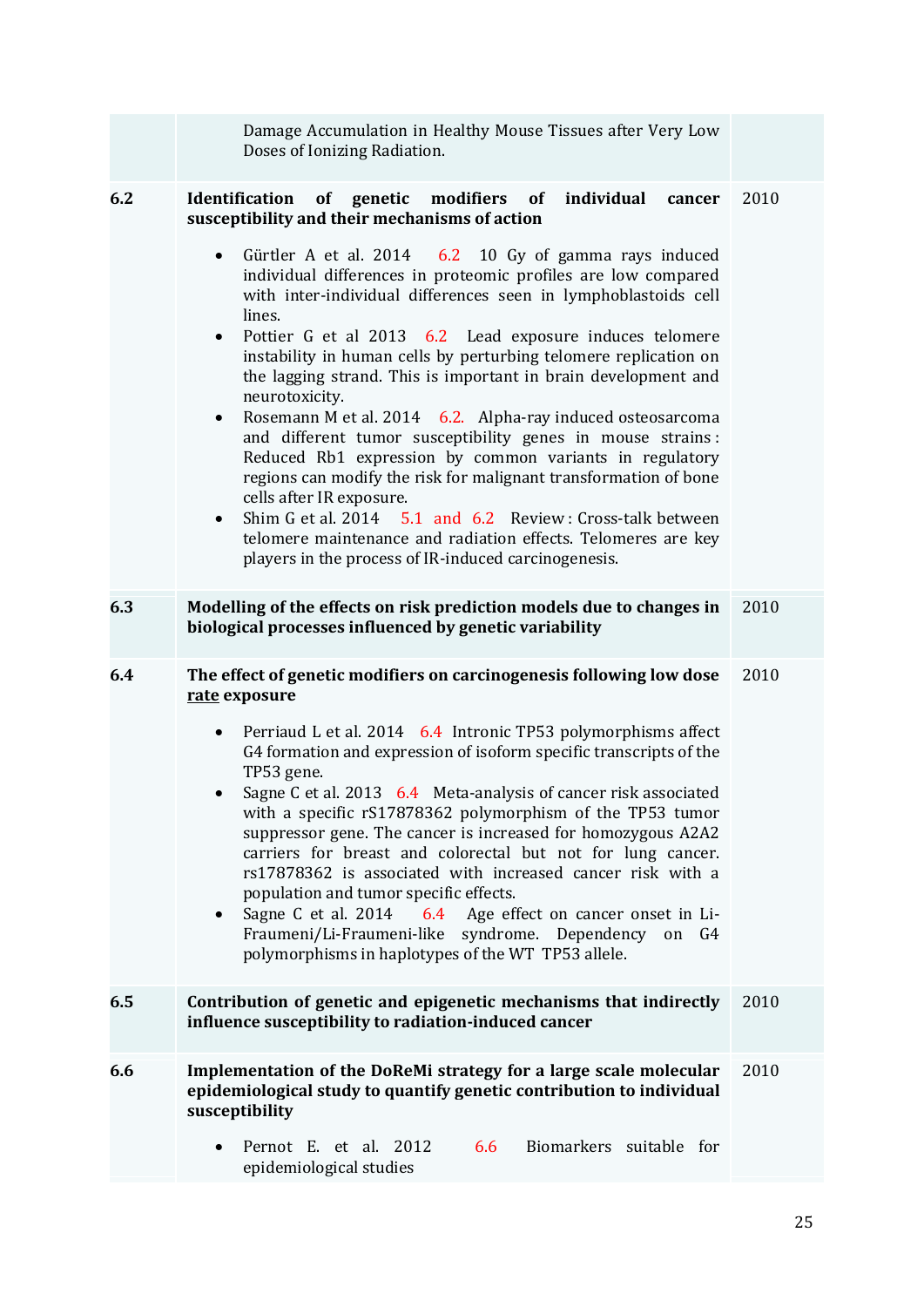|      | Pernot E et al. 2014 6.6 Saliva samples are potentially useful for<br>$\bullet$<br>epidemiological studies with biomaker, particularly in children.                                                                                                                                                                                                                                                                                                                                                                                                                                         |      |
|------|---------------------------------------------------------------------------------------------------------------------------------------------------------------------------------------------------------------------------------------------------------------------------------------------------------------------------------------------------------------------------------------------------------------------------------------------------------------------------------------------------------------------------------------------------------------------------------------------|------|
| 6.7  | Planning expansion of research portfolio                                                                                                                                                                                                                                                                                                                                                                                                                                                                                                                                                    | 2010 |
| 6.8  | Predicting<br>individual<br>radiation<br>sensitivity<br>with<br>Raman<br>microspectroscopy (PRISM)<br>Maguire A et al.2015a 6.8 Classification of leukocyte subtypes<br>$\bullet$<br>by Raman spectroscopy.<br>Maguire A et al. 2015b 6.8 Detection of IR induced damage in<br>$\bullet$<br>lymphocytes after doses of 0.05 and 0.5 Gy by Raman<br>spectroscopy in parallel to DNA damage (gH2AX). Differences are<br>observed with different donors.                                                                                                                                       | 2011 |
| 6.9  | Integrating radiation biomarker into epidemiology of post-<br><b>Chernobyl thyroid cancer from Belarus (INT-Thyr)</b>                                                                                                                                                                                                                                                                                                                                                                                                                                                                       | 2012 |
| 6.10 | Characterization of DNA lesions in the nuclear ultrastructure of<br>differentiated and tissue-specific stem cells after protracted low-<br>dose radiation (Zif-TEM)<br>Grewenig, A et al. 2015 6.1 and 6.10 Persistent DNA Damage in<br>$\bullet$<br>Spermatogonial Stem Cells After Fractionated Low-Dose<br>Irradiation of Testicular Tissue.<br>Schanz, S and Flockerzi, E et al. 2014 6.1 and 6.10 Genetically-<br>$\bullet$<br>Defined DNA Repair Capacity Determines the Extent of DNA<br>Damage Accumulation in Healthy Mouse Tissues after Very Low<br>Doses of Ionizing Radiation. | 2013 |
| 6.11 | Mechanism of low dose response to ionizing radiation and its<br>significance in radiation protection (RADSENS)                                                                                                                                                                                                                                                                                                                                                                                                                                                                              | 2013 |

# *Table 5: WP7 Non-cancer effects program enlargement*

| Task | <b>Work</b>                                                                                                                                                                                                                                 | <b>Starting</b> |
|------|---------------------------------------------------------------------------------------------------------------------------------------------------------------------------------------------------------------------------------------------|-----------------|
| 7.1  | Structuring the research effort on non-cancer effects according to the HLEG<br>roadmap: organisation of consultation/exploratory meetings and funding<br>integrative RTD projects                                                           | 2010            |
| 7.2  | Preparation of a pilot study to conduct molecular epidemiology studies in<br>vascular radiation damage<br>• Kreuzer M at al. 2015 7.2 Low-dose ionising radiation and<br>cardiovascular diseases - Strategies for molecular epidemiological | 2010            |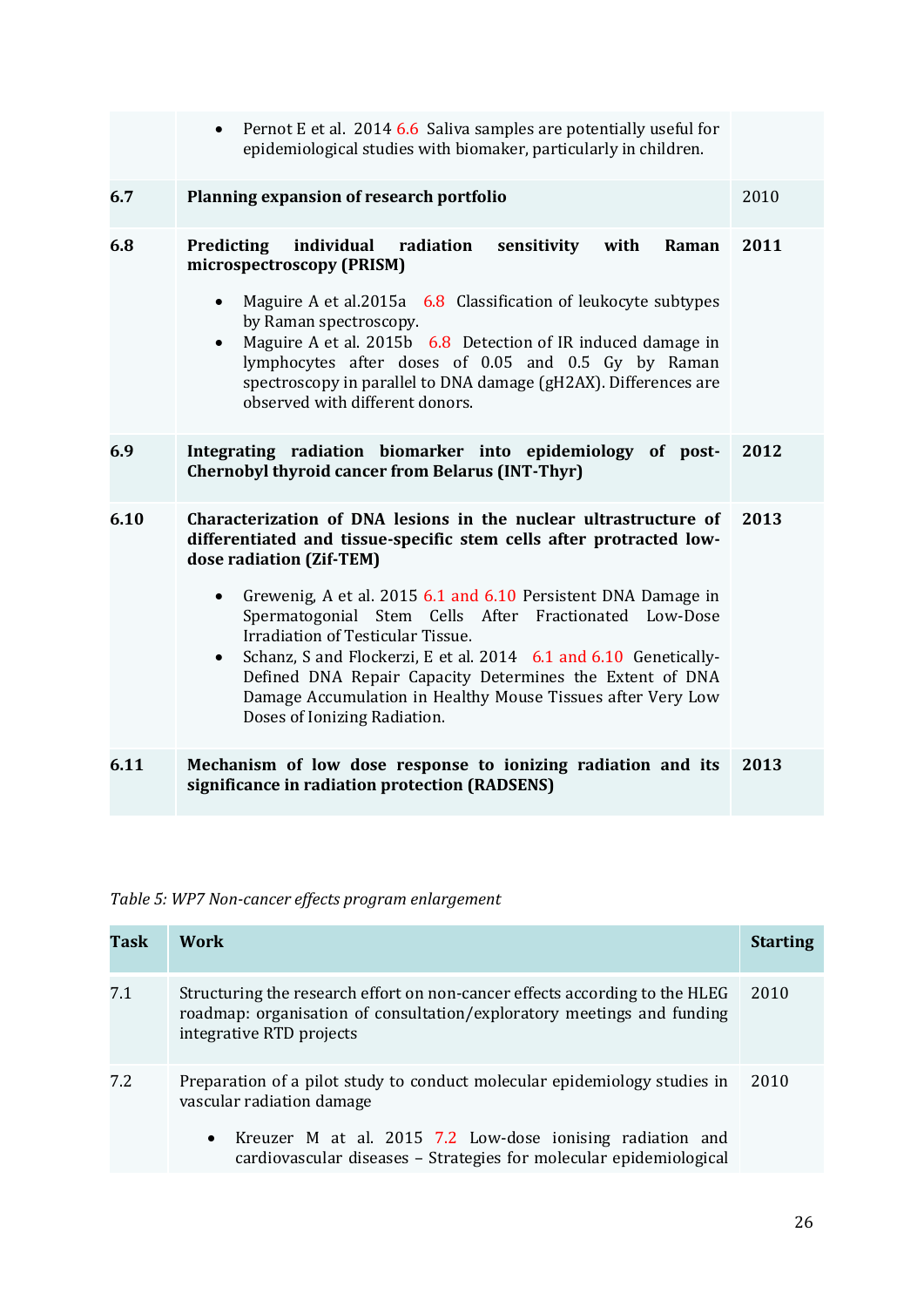|       | studies in Europe                                                                                                                                                                                                                                                                                                                                                                                                                                                                                                                                                                                                                                                                                                                                                                                                                                                                                                                                                                                                                                                                                                                                                                                                                                                                                                                                                                                                            |      |
|-------|------------------------------------------------------------------------------------------------------------------------------------------------------------------------------------------------------------------------------------------------------------------------------------------------------------------------------------------------------------------------------------------------------------------------------------------------------------------------------------------------------------------------------------------------------------------------------------------------------------------------------------------------------------------------------------------------------------------------------------------------------------------------------------------------------------------------------------------------------------------------------------------------------------------------------------------------------------------------------------------------------------------------------------------------------------------------------------------------------------------------------------------------------------------------------------------------------------------------------------------------------------------------------------------------------------------------------------------------------------------------------------------------------------------------------|------|
| 7.3   | Feasibility study towards a systems biology approach of radiation response<br>of the endothelium<br>Ebrahimian T. et al. 2015 7.3 Chronic gamma-irradiation induces a<br>$\bullet$<br>dose-rate-dependent pro-inflammatory response and associated<br>loss of function in human umbilical vein endothelial cells.<br>Gerard A.C et al. 2012 7.3 Iodine deficiency induces a long lasting<br>$\bullet$<br>angiogenic phenotype in thyroid cancer cells leading to<br>uncontrolled growth.<br>Rombouts C et al. 2013 7.3 Low dose X-rays induce DNA damage<br>$\bullet$<br>and apoptosis in endothelial cells (HUVEC and EA.hy926).<br>Rombouts C et al. 2014 7.3 Low dose rate (4.1 mGy/h) results in<br>$\bullet$<br>premature senescence in endothelial cells. Gene expression<br>analysis shows that the insulin-like growth factor binding protein 5<br>IGFBP5 is involved.<br>Yentrapalli R et al. 2013a 7.3 Induction of premature senescence<br>$\bullet$<br>in human umbelical endothelial cells exposed to chronic low dose<br>rate gamma ray exposure (4.1 mGy/h). Such chronic exposure<br>results in induction of the p53/p21 pathway in HUVEC cells<br>affecting the replicative potential of these cells and leading to<br>premature senescence.<br>Yentrapalli R et al. 2013b 7.3 A non linear response to dose rate<br>$\bullet$<br>is observed. Responses at 1.4 mGy/h differ from those at 4.1<br>$mGy/h$ . | 2010 |
| 7.4   | Pilot epidemiological study of lens opacities among a cohort of<br>interventional<br>Farah J et al. 2013 7.4 Estimation of cumulative eye lens doses in<br>$\bullet$<br>intervention settings of cardiologists radiologists and cardiologists                                                                                                                                                                                                                                                                                                                                                                                                                                                                                                                                                                                                                                                                                                                                                                                                                                                                                                                                                                                                                                                                                                                                                                                | 2010 |
| 7.4.1 | Lens opacities: Methodology implementation (ELDO)                                                                                                                                                                                                                                                                                                                                                                                                                                                                                                                                                                                                                                                                                                                                                                                                                                                                                                                                                                                                                                                                                                                                                                                                                                                                                                                                                                            | 2012 |
| 7.5   | Pilot study of external irradiation versus internal contamination effects on<br>neurogenesis<br>Samari N et al. 2013 7.5 IR is a source of stress for immature<br>neurons. N-methyl D-aspartate (NMDA) receptors are involved in<br>RI induced neural death by apoptosis.                                                                                                                                                                                                                                                                                                                                                                                                                                                                                                                                                                                                                                                                                                                                                                                                                                                                                                                                                                                                                                                                                                                                                    | 2010 |
| 7.6   | Study on contribution of low dose X-radiation in induction of anti-<br>inflammation<br>Lödermann B et al. 2012 7.6 Modulation of IL-1beta activated<br>$\bullet$<br>macrophages by low X-ray doses: Doses of 0.5 and 0.7 Gy in mice<br>produce an anti-inflammatory phenotype of activated macrophages<br>by reducing NFkB dependent IL-1beta secretion in mice.<br>Ott OJ et al. 2012 7.6 Management of benign painful elbow<br>$\bullet$<br>syndrome by < 3Gy RT.                                                                                                                                                                                                                                                                                                                                                                                                                                                                                                                                                                                                                                                                                                                                                                                                                                                                                                                                                          | 2011 |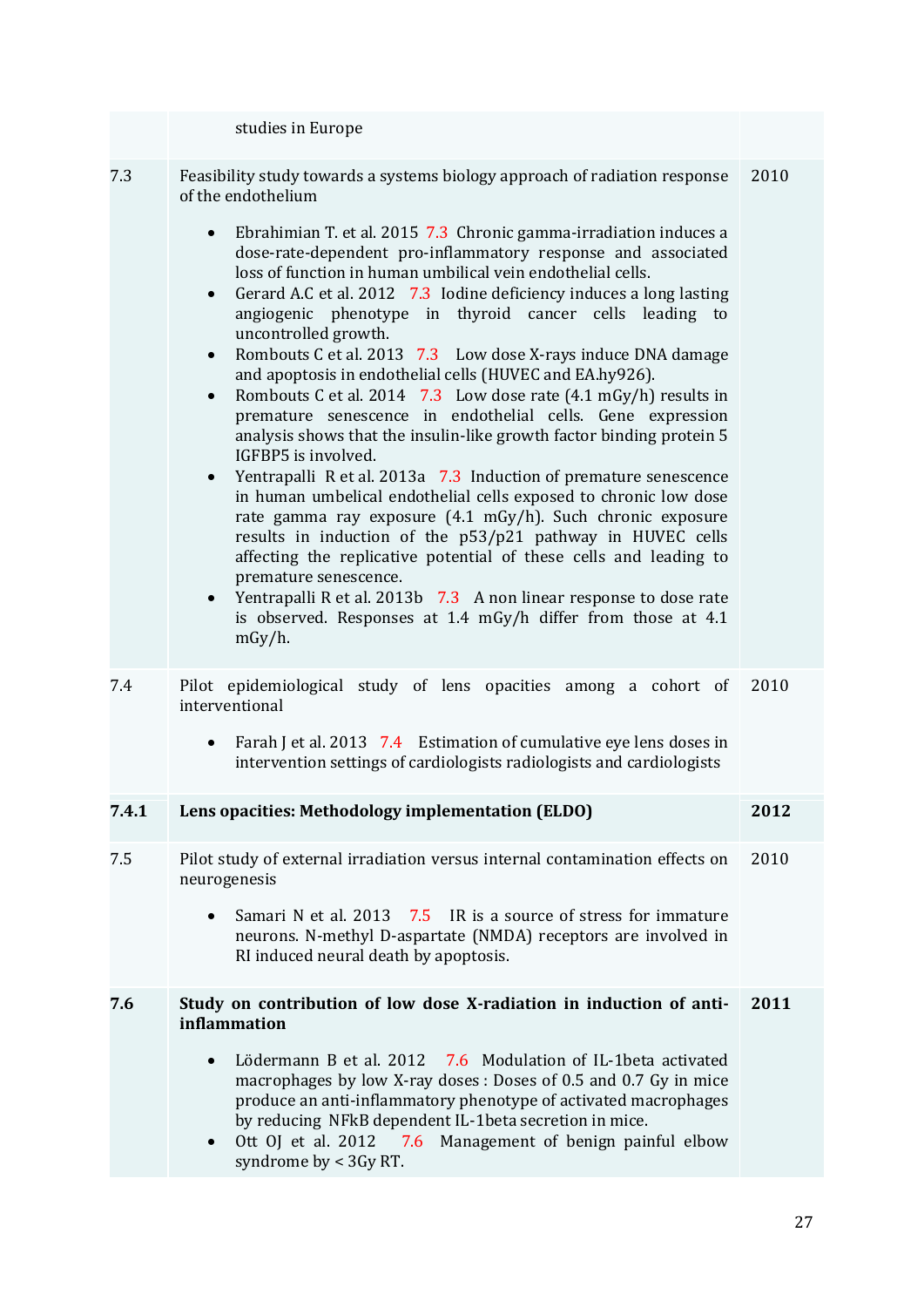|      | Ott OJ et al. 2012 7.6 Management of benign painful shoulder<br>$\bullet$<br>syndrome by low dose RT 0.5-1 Gy single dose, not exceeding 3-6<br>Gy in total.<br>Ott OJ et al. 2013 7.6 Treatment of achillodynia is possible with<br>$\bullet$<br>0.5 or 1 Gy not exceeding 3-6 Gy in total.<br>Ott OJ et al. 2013 7.6 RT and calcaneodynia management.<br>$\bullet$<br>Ott OJ et al. 2014 7.6 RT for benign calcaneodynia : long term<br>$\bullet$<br>results.<br>Ott OJ et al. 2014 7.6 Optimization of low dose RT of benign<br>$\bullet$<br>painful elbow syndrome<br>Ott OJ et al 2014 7.6 Optimization of low dose RT of benign painful<br>$\bullet$<br>elbow syndrome: no significant differences between 0.5 and 1 Gy<br>dose schedules.<br>Rödel F et al. 2012a 5.2.1, 5.2 and 7.6 Modulation of inflammatory<br>$\bullet$<br>immune reactions by low doses of IR 0.5-0.7 Gy in endothelial,<br>mononuclear and polynuclear cells. Non linear biphasic responses<br>are seen<br>5.2.1 and 7.6 Review on the<br>Rödel F et al. 2012b<br>$\bullet$<br>immunomodulatory properties of low dose RT, with a maximum<br>effect at 0.5 - 0.7 Gy.<br>Rödel F et al. 2013 5.2.1 and 7.6 Review on anti-inflammatory<br>$\bullet$<br>activities at <1Gy, and induction of harmful side effects, IR induced<br>immune modulation or induction of anti-tumor immune responses<br>at higher doses.<br>Rubner Y et al. 2012 5.2.1 and 7.6 IR contributes to the induction<br>$\bullet$<br>of anti-tumor immunity. |      |
|------|--------------------------------------------------------------------------------------------------------------------------------------------------------------------------------------------------------------------------------------------------------------------------------------------------------------------------------------------------------------------------------------------------------------------------------------------------------------------------------------------------------------------------------------------------------------------------------------------------------------------------------------------------------------------------------------------------------------------------------------------------------------------------------------------------------------------------------------------------------------------------------------------------------------------------------------------------------------------------------------------------------------------------------------------------------------------------------------------------------------------------------------------------------------------------------------------------------------------------------------------------------------------------------------------------------------------------------------------------------------------------------------------------------------------------------------------------------------------------------------------------------------|------|
| 7.7  | Low dose Gene Expression signature and its impact on Cardiovascular<br>disease (LoGiC)                                                                                                                                                                                                                                                                                                                                                                                                                                                                                                                                                                                                                                                                                                                                                                                                                                                                                                                                                                                                                                                                                                                                                                                                                                                                                                                                                                                                                       | 2011 |
| 7.8  | Study on contribution of low dose X-radiation in induction of<br>cataractogenesis and influencing genetic and cell communication<br>factors (LDR-OPTI-GEN)                                                                                                                                                                                                                                                                                                                                                                                                                                                                                                                                                                                                                                                                                                                                                                                                                                                                                                                                                                                                                                                                                                                                                                                                                                                                                                                                                   | 2013 |
| 7.9  | Low and moderate dose radiation effects on brain microvascular<br>pericytes: epigenetic mechanisms and functional consequences<br>(PERIRAD)                                                                                                                                                                                                                                                                                                                                                                                                                                                                                                                                                                                                                                                                                                                                                                                                                                                                                                                                                                                                                                                                                                                                                                                                                                                                                                                                                                  | 2013 |
| 7.10 | Influence of a chronic LD and LDR exposure onto the development of<br>Parkinson symptoms in genetically predisposed Pitx3-EYL/EYL Ogg1-<br>/- mouse mutant (OSTINATO)                                                                                                                                                                                                                                                                                                                                                                                                                                                                                                                                                                                                                                                                                                                                                                                                                                                                                                                                                                                                                                                                                                                                                                                                                                                                                                                                        | 2013 |
| 7.11 | Epidemiological pilot study on radiation-induced cataract in<br>interventional cardiology (EVAMET)                                                                                                                                                                                                                                                                                                                                                                                                                                                                                                                                                                                                                                                                                                                                                                                                                                                                                                                                                                                                                                                                                                                                                                                                                                                                                                                                                                                                           | 2014 |
| 7.12 | Effect of low doses of low-LET radiation on impaired vascular<br>endothelium (ELDORENDO)                                                                                                                                                                                                                                                                                                                                                                                                                                                                                                                                                                                                                                                                                                                                                                                                                                                                                                                                                                                                                                                                                                                                                                                                                                                                                                                                                                                                                     | 2014 |
| 7.13 | Low-dose ionizing radiation-induced cataracts in the mouse: in vivo                                                                                                                                                                                                                                                                                                                                                                                                                                                                                                                                                                                                                                                                                                                                                                                                                                                                                                                                                                                                                                                                                                                                                                                                                                                                                                                                                                                                                                          | 2014 |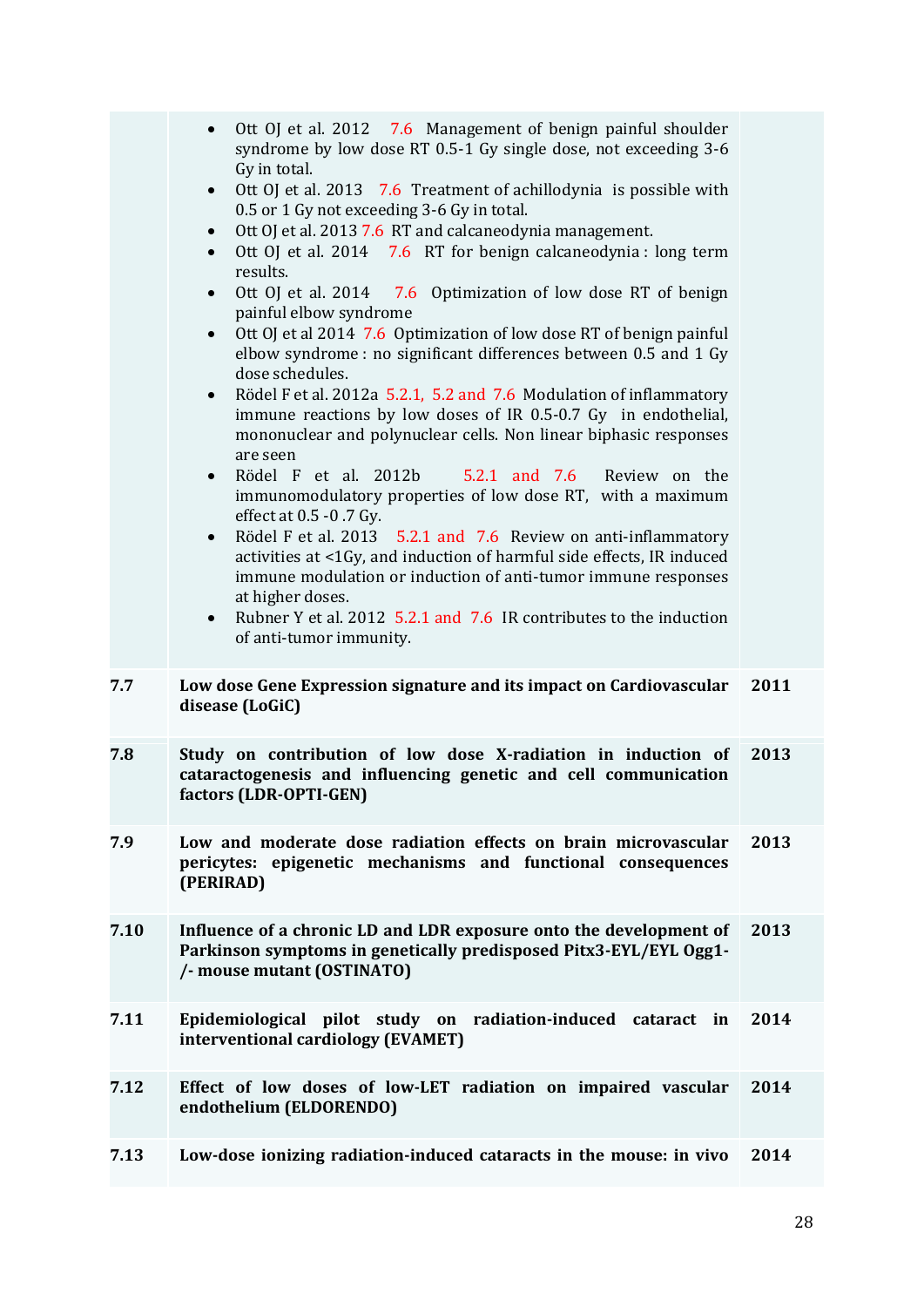# <span id="page-28-0"></span>**Annex 2: DoReMi Peer-reviewed publications and abstracts (by September 2015)**

The DoReMi project started in January 2010, and it will end in December 2015. In order to illustrate the scientific progress of DoReMi achieved, the peer reviewed DoReMi publications have been categorized by the following key words:

- 1. Cancer
- 2. Non-cancer
- 3. Individual sensitivity
- 4. Radiation quality
- 5. Tissue sensitivity;
- 6. Internal emitters (contamination)
- 7. Epidemiology
- 8. Modelling
- 9. Non-targeted effects (bystander)

In addition to key word, the publications have also been categorized according to different tasks in work packages: WP5 Shape of dose response, WP6 Individual sensitivities and WP7 Noncancer effects (for description of scientific content of each WP, see [here\)](http://www.doremi-noe.net/research_activities.html).

In the list below, you can find the DoReMi publications listed in alphabetical order according to first author (collected by September 2015) as well as their abstracts, and indication on: Key words: in red

DoReMi task number and institution: in green.

Please note that the numbering of the publications is for calculation purposes and is subject to change when new publications are added.

For simple listing of the DoReMi publications, with links to abstracts and the possibility to refine the list by key word, please see: [http://www.doremi-noe.net/doremi\\_scientific\\_information\\_center.html.](http://www.doremi-noe.net/doremi_scientific_information_center.html)

<span id="page-28-1"></span>**1. Abou-El-Ardat**, K, Derradji H, de Vos W, de Meyer T, Bekaert S, van Criekinge W, Baatout S. : Response to low-dose X-irradiation is p53-dependent in a papillary thyroid carcinoma model system. Int J Oncol 2011, 39(6): 1429-1441. (Task 5.3; SCK-CEN) **Cancer** 

The link between high doses of radiation and thyroid cancer has been well established in various studies, as opposed to the effects of low doses. In this study, we investigated the effects of lowdose X-ray irradiation in a papillary thyroid carcinoma model with wild-type and mutated p53. A low dose of 62.5 mGy was enough to cause an upregulation of p16 and a decrease in the number of TPC-1 cells in the S phase, but not in the number of BCPAP p53-mutant cells. At a dose of 0.5 Gy, visible signs of senescence appeared only in the TPC-1 cells. We conclude that low doses of Xrays are enough to cause a change in cell cycle distribution, possibly p53-dependent p16 activation, but no significant apoptosis. Senescence requires higher doses of X-irradiation via a mechanism involving both p16 and p21.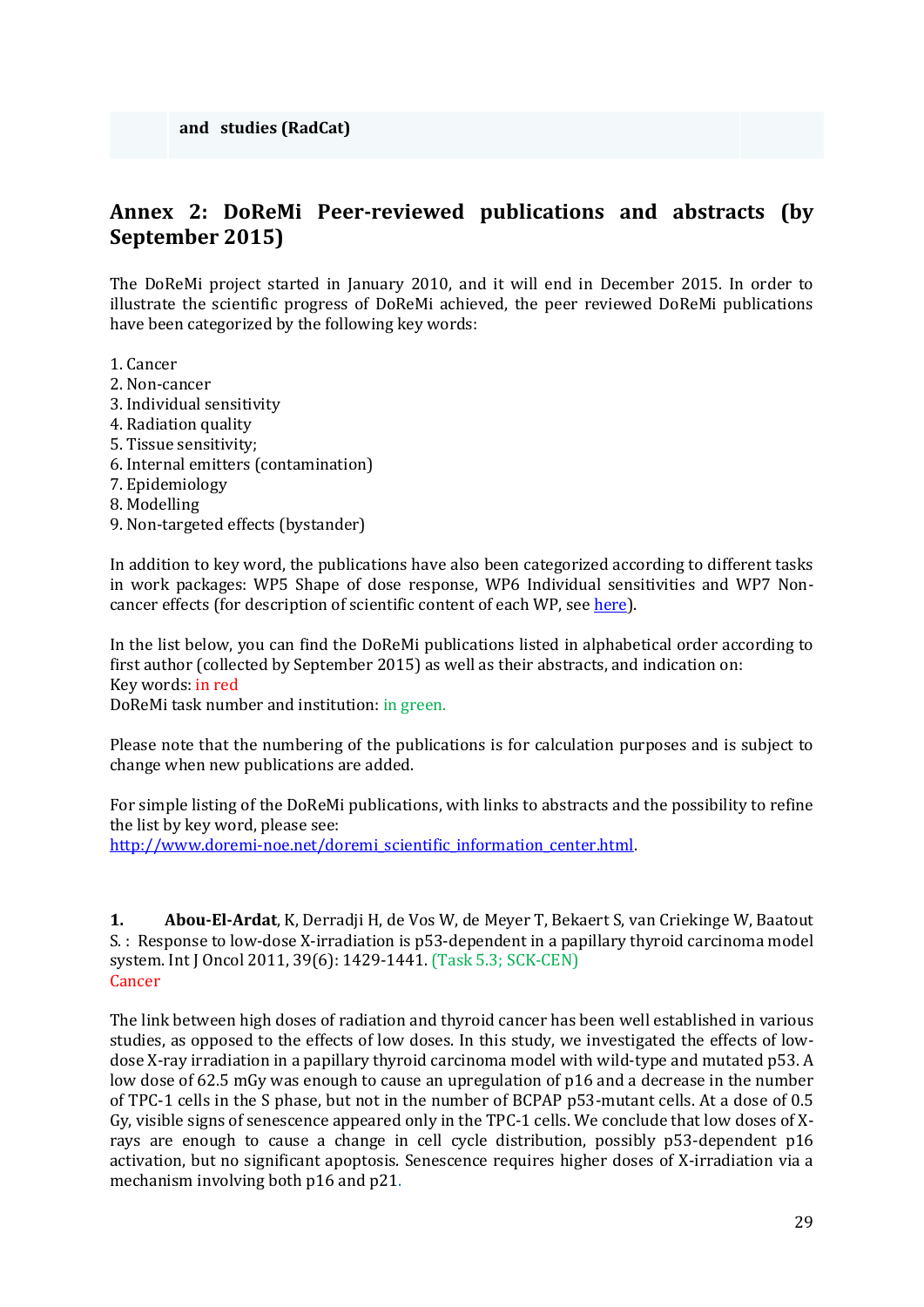<span id="page-29-0"></span>**2. Abou-El-Ardat**, K, Monsieurs P, Anastasov N, Atkinson M, Derradji H, De Meyer T, Bekaert S, Van Criekinge W, Baatout S. : Low dose irradiation of thyroid cells reveals a unique transcriptomic and epigenetic signature in RET/PETC-positive cells. Mutat Res . 2012, 731(1-2): 27-40. (Task 5.3; SCK-CEN) Cancer

The high doses of radiation received in the wake of the Chernobyl incident and the atomic bombing of Hiroshima and Nagasaki have been linked to the increased appearance of thyroid cancer in the children living in the vicinity of the site. However, the data gathered on the effect of low doses of radiation on the thyroid remain limited. We have examined the genome wide transcriptional response of a culture of TPC-1 human cell line of papillary thyroid carcinoma origin with a RET/PTC1 translocation to various doses (0.0625, 0.5, and 4 Gy) of X-rays and compared it to response of thyroids with a RET/PTC3 translocation and against wild-type mouse thyroids irradiated with the same doses using Affymetrix microarrays. We have found considerable overlap at a high dose of 4 Gy in both RET/PTC-positive systems but no common genes at 62.5 mGy. In addition, the response of RET/PTC-positive system at all doses was distinct from the response of wild-type thyroids with both systems signaling down different pathways. Analysis of the response of microRNAs in TPC-1 cells revealed a radiation-responsive signature of microRNAs in addition to dose-responsive microRNAs. Our results point to the fact that a low dose of X-rays seems to have a significant proliferative effect on normal thyroids. This observation should be studied further as opposed to its effect on RET/PTC-positive thyroids which was subtle, anti-proliferative and system-dependent.

**3. Acheva A.,** Aerts A., Rombouts Ch., Baatout S., Salomaa S., Manda K., Hildebrandt G., Kämäräinen M. : Human 3-D tissue models in radiation biology: current status and future perspectives. Int.J. Radiat. Res., April 2014; 12(2):81-98. (Task 5.2; SCK-CEN, UROS, STUK) **Cancer** Non-cancer Tissue sensitivity

Modeling

In this review, we discuss the use of a variety of 3-D models (particularly skin, lung, breast and endothelial) in radiobiological research and highlight the differences in responses compared to 2-D culturing conditions (monolayers). We review the characteristics of existing 3-D models and aim to point out the substantial advantages 3-DN cultures provide for modern radiobiology. In particular, they may facilitate the shift from the classical DNA damage and repair studies mainly carried out in monolayer cultures to the investigation of more generalized responses through pathway analysis and a systems biology approach. 3-D models are expected to be very informative for investigations on radiotherapy responses in addressing the low dose risk. However, the 3-D model systems are not easy to propagate and to standardize as monolayer cultures. Therefore, we discuss the problems and limitations of 3-D models and propose ways to overcome some of the problems.

**4. Aerts, A,** Impens, N, Baatout, S, Benotmane, M A, Camps, J, Dabin, J M, Derradji, H, Grosche, B, Horemans, N, Jourdain, J-R, Moreels, M, Perko, T, Quintens, R, Repussard, J, Rühm, W, Schneider, T, Struelens, L, Hardeman, F. : Joint research towards a better radiation protection highlights of the Fifth MELODI Workshop. J. Radiol. Prot. 34 (2014) 931-956. (WP1-7; SCK-CEN, BfS, IRSN and HMGU)

Cancer Non-cancer Individual sensitivity Radiation quality Tissue sensitivity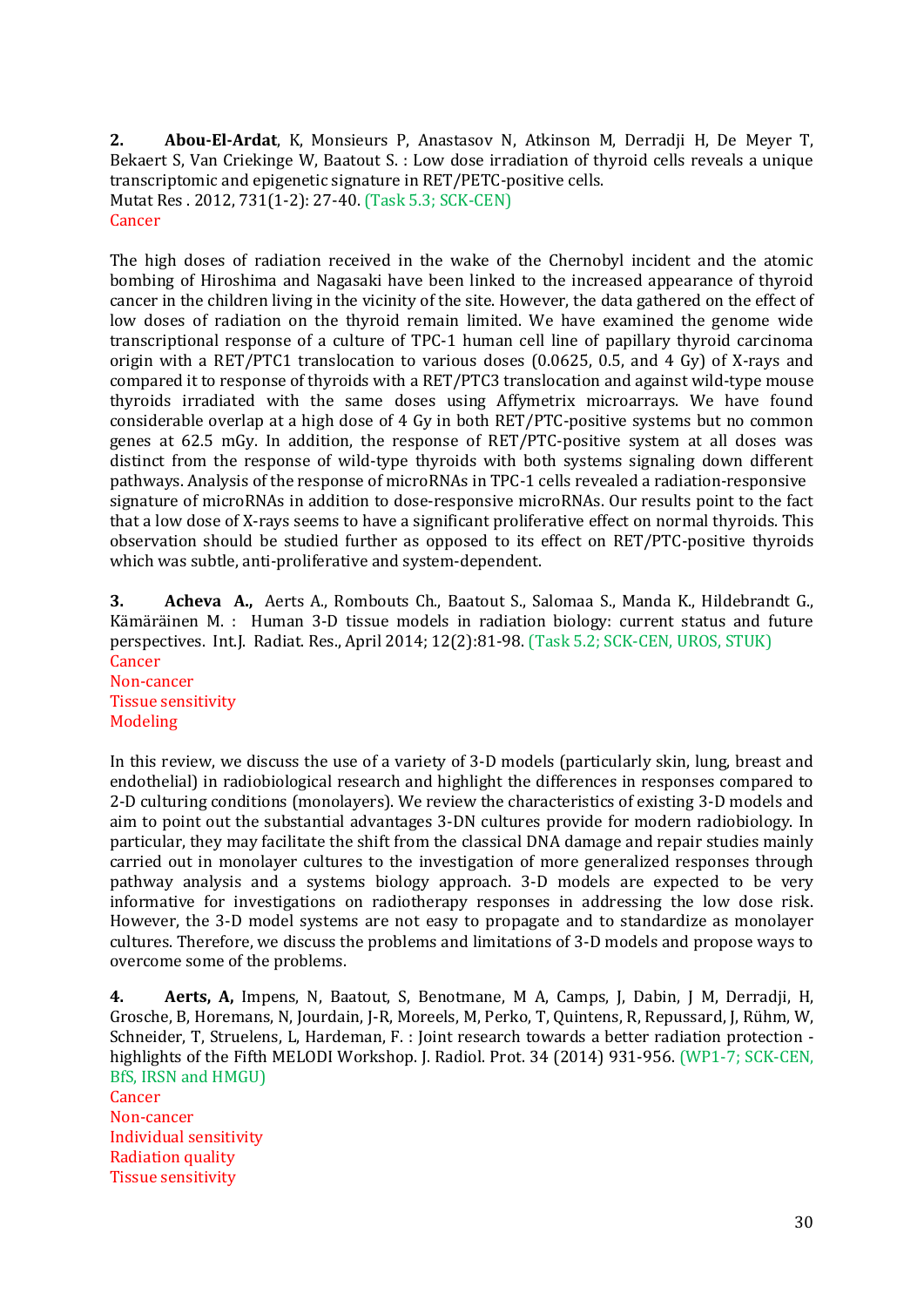Internal emitters (contamination) Epidemiology Modeling Non-targeted effects (bystander)

MELODI is the European platform dedicated to low-dose radiation risk research. From 7 October through 10 October 2013 the Fifth MELODI Workshop took place in Brussels, Belgium. The workshop offered the opportunity to 221 unique participants originating from 22 countries worldwide to update their knowledge and discuss radiation research issues through 118 oral and 44 poster presentations. In addition, the MELODI 2013 workshop was reaching out to the broader radiation protection community, rather than only the low-dose community, with contributions from the fields of radioecology, emergency and recovery preparedness, and dosimetry. In this review, we summarise the major scientific conclusions of the workshop, which are important to keep the MELODI strategic research agenda up-to-date and which will serve to establish a joint radiation protection research roadmap for the future.

<span id="page-30-0"></span>**5. Alloni, D**, Campa A, Friedland W, Mariotti L, Ottolenghi A. : Track structure, radiation quality and initial radiobiological events: considerations based on the PARTRAC code experience. Int J Radiat Biol. 2012, 88 (1-2): 77-86. (Task 5.6; UNIPV, ISS and HMGU) Cancer Radiation quality Modeling Non-targeted effects (bystander)

*Purpose:* The role of track structures for understanding the biological effects of radiation has been the subject of research activities for decades. The physics that describes such processes is the core Monte Carlo codes, such as the biophysical PARTRAC (PARticle TRACks) code described in this review, which follow the mechanisms of radiation-matter interaction from the early stage. In this paper, a review of the track structure theory (and of its possible extension concerning non-DNA targets) is presented.

*Materials and methods:* The role of radiation quality and track structure is analyzed starting from the heavy ions results obtained with the biophysical Monte Carlo code PARTRAC (PARticles TRACks). PARTRAC calculates DNA damage in human cells based on the superposition of simulated track structures in liquid water to an 'atom-by-atom' model of human DNA.

*Results*: Calculation for DNA fragmentation compared with experimental data for different radiation qualities are illustrated. As an example, the strong dependence of the complexity of DNA damage on radiation track structure, and the very large production of very small DNA fragments (lower than 1 kbp (kilo base pairs) usually not detected experimentally) after high LET (high-Linear Energy Transfer) irradiation is shown. Furthermore, the possible importance of non-nuclear/non-DNA targets is discussed in case of cellular membrane and mitochondria.

*Conclusions:* The importance of the track structure is underlined, in particular the dependence of a given late cellular effect on the spatial distribution of DNA double-strand breaks (DSB) along the radiation track. These results show that the relative biological effectiveness (RBE) for DSB production can be significantly larger than 1. Moreover the cluster properties of high LET radiation may determine specific initial targets and damage evolution.

<span id="page-30-1"></span>**6. Alloni, D**, Campa A, Belli M, Esposito G, Mariotti L, Liotta M, Friedland W, Paretzke H, Ottolenghi A. : Monte Carlo evaluation of DNA fragmentation spectra induced by different radiation qualities. Radiat Prot Dosimetry 2011, 143(2-4), 226-231. (Task 5.6; UNIPV, ISS and HMGU)

Cancer Radiation quality Modeling Non-targeted effects (bystander)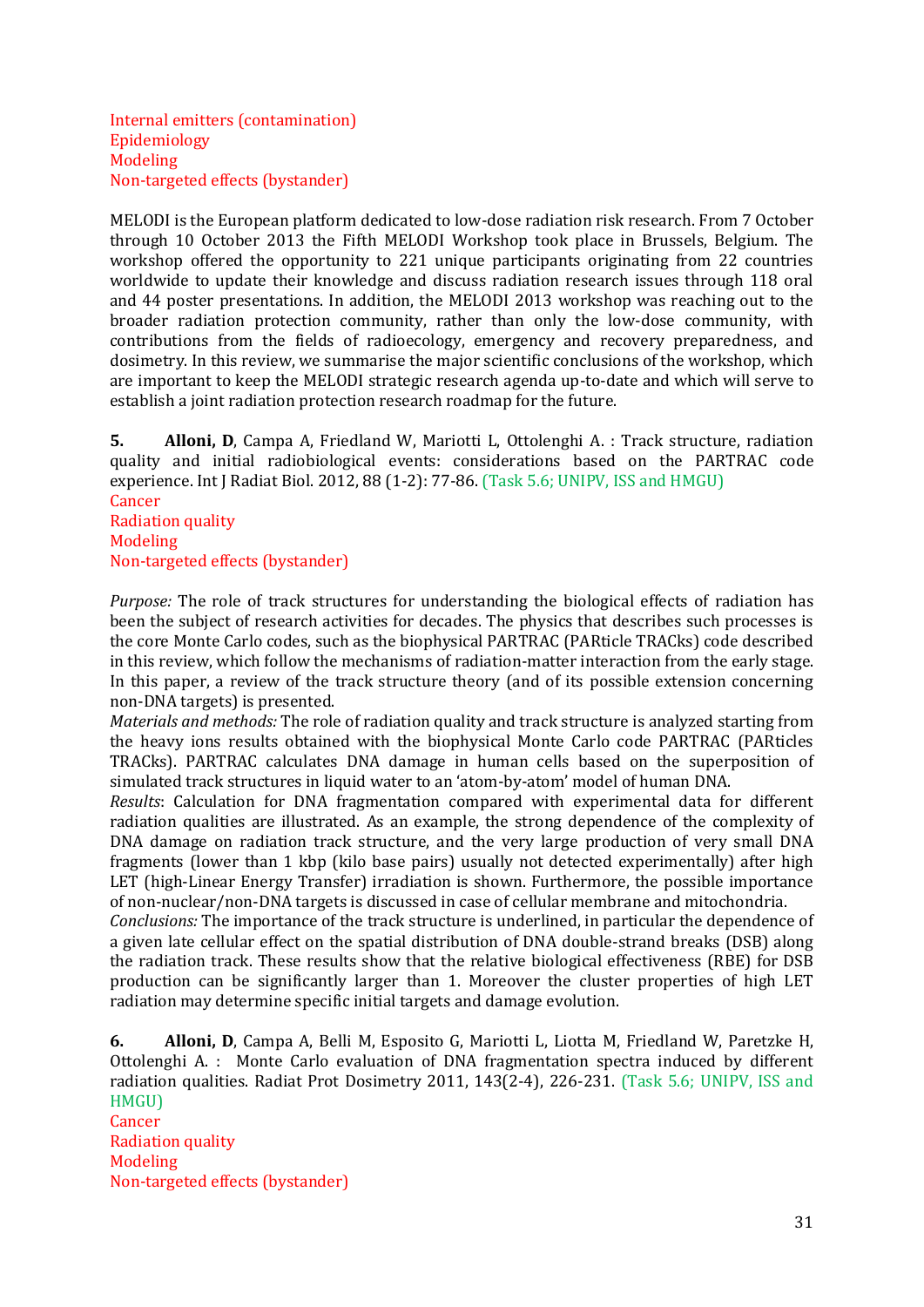The PARTRAC code has been developed constantly in the last several years. It is a Monte Carlo code based on an event-by-event description of the interactions taking place between the ionising radiation and liquid water, and in the present version simulates the transport of photons, electrons, protons, helium and heavier ions. This is combined with an atom-by-atom representation of the biological target, i.e. the DNA target model of a diploid human fibroblast in its interphase (genome of 6 Gigabase pairs). DNA damage is produced by the events of energy depositions, either directly, if they occur in the volume occupied by the sugar-phosphate backbone, or indirectly, if this volume is reached by radiation-induced radicals. This requires the determination of the probabilities of occurrence of DNA damage. Experimental data are essential for this determination. However, after the adjustment of the relevant parameters through the comparison of the simulation data with the DNA fragmentation induced by photon irradiation, the code has been used without further parameter adjustments, and the comparison with the fragmentation induced by charged particle beams has validated the code. In this paper, the results obtained for the DNA fragmentation induced by gamma rays and by charged particle beams of various LET are shown, with a particular attention to the production of very small fragments that are not detected in experiments.

<span id="page-31-0"></span>**7. Alloni, D**, Campa A, Friedland W, Mariotti L, Ottolenghi A. : Integration of Monte Carlo Simulation with PFGE Experimental Data Yields Constant RBE of 2.3 for DNA Double-Strand Break Induction by Nitrogen Ions between 125 and 225 keV/um LET. Radiat Res. 2013, 179 (6): 690-697. (Task 5.6; UNIPV, ISS and HMGU)

Cancer Radiation quality Modeling Non-targeted effects (bystander)

The number of small radiation-induced DNA fragments can be heavily underestimated when determined from measurements of DNA mass fractions by gel electrophoresis, leading to a consequent underestimation of the initial DNA damage induction. In this study we reanalyzed the experimental results for DNA fragmentation and DNA double-strand break (DSB) yields in human fibroblasts irradiated with γ rays and nitrogen ion beams with linear energy transfer (LET) equal to 80, 125, 175 and 225 keV/ $\mu$ m, originally measured by Höglund et al. (Radiat Res 155, 818-825, 2001 and Int J Radiat Biol 76, 539-547, 2000). In that study the authors converted the measured distributions of fragment masses into DNA fragment distributions using midrange values of the measured fragment length intervals, in particular they assumed fragments with lengths in the interval of 0-48 kbp had the mid-range value of 24 kbp. However, our recent detailed simulations with the Monte Carlo code PARTRAC, while reasonably in agreement with the mass distributions, indicate significantly increased yields of very short fragments by high-LET radiation, so that the actual average fragment lengths, in the interval 0-48 kbp, 2.4 kbp for 225 keV/um nitrogen ions were much shorter than the assumed mid-range value of 24 kbp. When the measured distributions of fragment masses are converted into fragment distributions using the average fragment lengths calculated by PARTRAC, significantly higher yields of DSB related to short fragments were obtained and resulted in a constant relative biological effectiveness (RBE) for DSB induction yield of 2.3 for nitrogen ions at 125-225 keV/μm LET. The previously reported downward trend of the RBE values over this LET range for DSB induction appears to be an artifact of an inadequate average fragment length in the smallest interval.

**8. Babini G.,** Ugolini M, Morini J., Baiocco G., Mariotti L., Tabarelli de Fatis P., Liotta M., Ottolenghi A.: Investigation of radiation-induced multilayered signalling response of the inflammatory pathway. Rdiation Prot. Dosim. April 15, 2015, pp.1-4 (Task 5.2, UNIPV) Cancer

Non-targeted effects (bystander)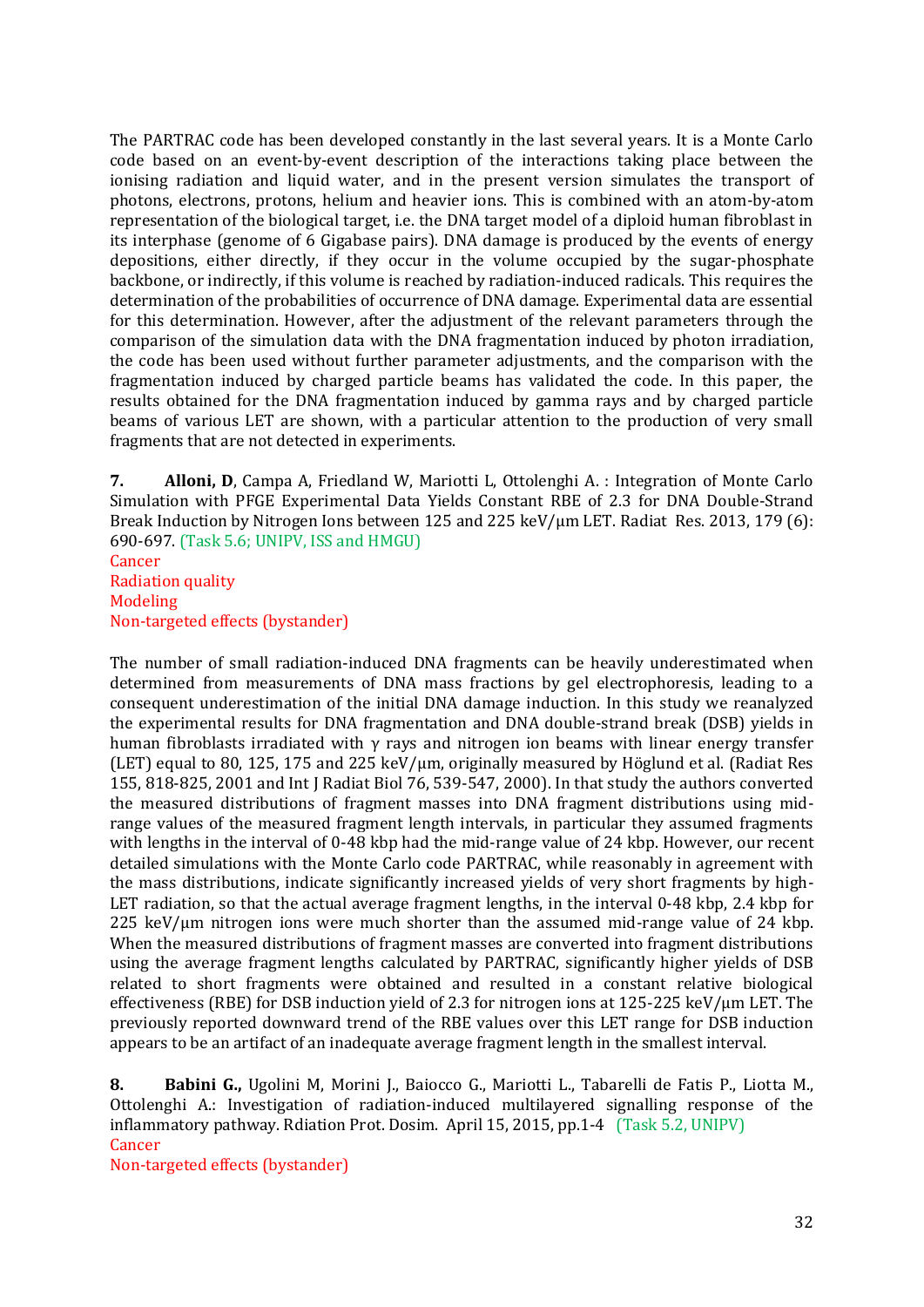Ionising radiation exposure of cells might induce the perturbation of cell functions and, in particular, the activation or inhibition of several important pathways. This perturbation can cause the deregulation of both intra- and extra-cellular signalling cascades (such as the inflammatory pathway) and alter not only the behaviour of directly exposed cells but also the neighbouring non-irradiated ones, through the so-called bystander effect. The aim of the present work was to investigate the complex nonlinear interactions between the inflammatory pathway and other strictly interlaced signalling pathways, such as Erk1/2 and Akt/PKB, focusing on the radiation-induced perturbation of such pathways in the dose range of 0-2 Gy. The results show how radiation affects these interconnected pathways and how confounding factors, such as the change of culture medium, can hide radiation-induced perturbations.

**9. Belli, M**, Salomaa S, Ottolenghi A. : MELODI: the 'Multidisciplinary European Low-Dose Initiative'. Radiat Prot. Dosimetry 2011, 143(2-4): 330-334. (WP1-7; ISS, STUK and UNIPV) Cancer Non-cancer Individual sensitivity Radiation quality Tissue sensitivity Internal emitters (contamination) Epidemiology Modeling Non-targeted effects (bystander)

The importance of research to reduce uncertainties in risk assessment of low and protracted exposures is now recognised globally. In Europe a new initiative, called 'Multidisciplinary European LOw Dose Initiative' (MELODI), has been proposed by a 'European High Level and Expert Group on low-dose risk research' ([www.hleg.de\)](http://www.hleg.de/), aimed at integrating national and EC (Euratom) efforts. Five national organisations: BfS (DE), CEA (FR), IRSN (FR), ISS (IT) and STUK (FI), with the support of the EC, have initiated the creation of MELODI by signing a letter of intent. In the forthcoming years,

MELODI will integrate in a step-by-step approach EU institutions with significant programmes in the field and will be open to other scientific organisations and stakeholders. A key role of MELODI is to develop and maintain over time a strategic research agenda (SRA) and a road map of scientific priorities within a multidisciplinary approach, and to transfer the results for the radiation protection system. Under the coordination of STUK a network has been proposed in the 2009 Euratom Programme, called DoReMi (Low-Dose Research towards Multidisciplinary Integration), which can help the integration process within the MELODI platform. DoReMi and the First MELODI Open Workshop, organised by BfS in September 2009, are now important inputs for the European SRA.

**10. Belli, M**, Tabocchini, M.A., Jourdain, J-R, Salomaa, S and Repussard, J.: The European Initiative on low-dose risk research: From the HLEG to MELODI. Radiat Prot Dosimetry (2015) doi: 10.1093/rpd/ncv136 (early online). (WP1-7; ISS, IRSN and STUK)

**Cancer** Non-cancer Individual sensitivity Radiation quality Tissue sensitivity Internal emitters (contamination) Epidemiology Modeling Non-targeted effects (bystander)

The importance of low-dose risk research for radiation protection is now widely recognised. The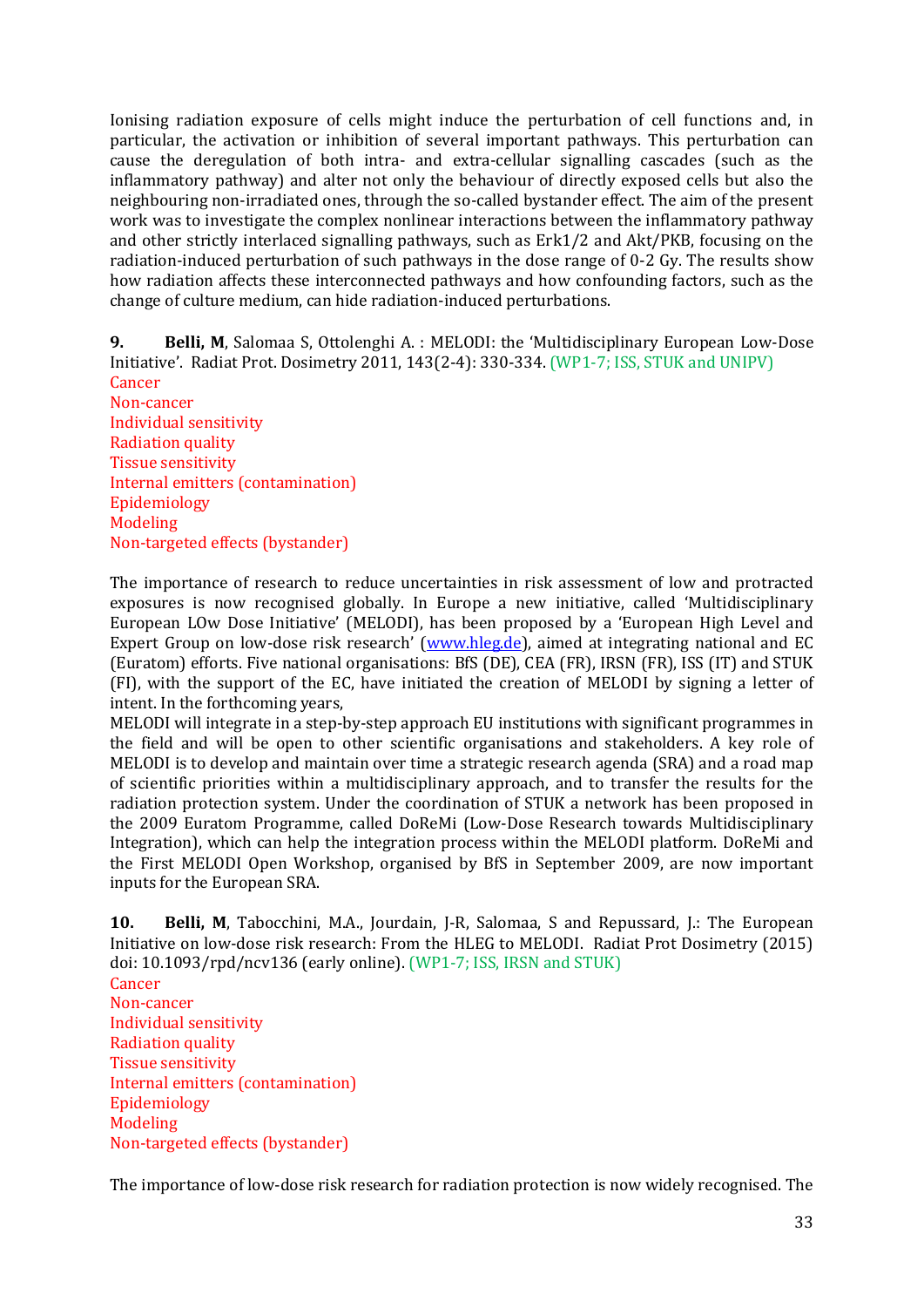European Commission (EC) and five European Union (EU) Member States involved in the Euratom Programme set up in 2008 a 'High Level and Expert Group on European Low Dose Risk Research' (HLEG) aimed at identifying research needs and proposing a better integration of European efforts in the field. The HLEG revised the research challenges and proposed a European research strategy based on a 'Multidisciplinary European LOw Dose Initiative' (MELODI). In April 2009, five national organisations, with the support of the EC, created the initial core of MELODI (http://www.melodi-online.eu) with a view to integrate the EU institutions with significant programmes in the field, while being open to other scientific organisations and stakeholders, and to develop an agreed strategic research agenda (SRA) and roadmap. Since then, open workshops have been organised yearly, exploring ideas for SRA implementation. As of October 2014, 31 institutions have been included as members of MELODI. HLEG recommendations and MELODI SRA have become important reference points in the radiation protection part of the Euratom Research Programme. MELODI has established close interactions through Memorandum of Understanding with other European platforms involved in radiation protection (Alliance, NERIS and EURADOS) and, together with EURADOS, with the relevant medical European Associations. The role of Joint Programming in priority setting, foreseen in the forthcoming EU Horizon 2020, calls for keeping MELODI an open, inclusive and transparent initiative, able to avoid redundancies and possible conflicts of interest, while promoting common initiatives in radiation protection research. An important issue is the establishment of a proper methodology for managing these initiatives, and this includes the setup of an independent MELODI Scientific Committee recently extended to Alliance, NERIS and EURADOS, with the aim of identifying research priorities to suggest for the forthcoming Euratom research calls.

<span id="page-33-0"></span>**11. Brown, N,** Finnon, R, Manning, G, Bouffler, S and Badie, C.: Influence of radiation quality on mouse chromosome 2 deletions inradiation-induced acute myeloid leukaemia. Influence of radiation quality on mouse chromosome 2 deletions in radiation-induced acute myeloid leukaemia. Mutat. Res.: Genet. Toxicol. Environ. Mutagen. (2015). (Task 5.3; DH-PHE). Cancer

Radiation quality

Leukaemia is the prevailing neoplastic disorder of the hematopoietic system. Epidemiological analy-ses of the survivors of the Japanese atomic bombings show that exposure to ionising radiation (IR) cancause leukaemia. Although a clear association between radiation exposure and leukaemia developmentis acknowledged, the underlying mechanisms remain incompletely understood. A hemizygous deletionon mouse chromosome 2 (del2) is a common feature in several mouse strains susceptible to radiation-induced acute myeloid leukaemia (rAML). The deletion is an early event detectable 24 h after exposurein bone marrow cells. Ultimately, 15– 25% of exposed animals develop AML with 80–90% of cases carry-ing del2. Molecular mapping of leukaemic cell genomes identified a minimal deleted region (MDR) onchromosome 2 (chr2) in which a tumour suppressor gene, Sfpi1 is located, encoding the transcriptionfactor PU.1, essential in haematopoiesis. The remaining copy of Sfpi1 has a point mutation in the codingsequence for the DNA-binding domain of the protein in 70% of rAML, which alters a single CpG sequencein the codon for arginine residue R235. In order to identify chr2 deletions and Sfpi.1/PU.1 loss, we per-formed array comparative genomic hybridization (aCGH) on a unique panel of 79rAMLs. Using a custommade CGH array specifically designed for mouse chr2, we analysed at unprecedentedly high resolution(1.4M array- 148 bp resolution) the size of the MDR in low LET and high-LET induced rAMLs (32 X-ray-and 47 neutron-induced). Sequencing of Sfpi1/PU.1DNA binding domain identified the presence of R235point mutations, showing no influence of radiation quality on R235 type or frequency. We identified for the first time rAML cases with complex del2 in a subset of neutron-induced AMLs. This study allowed us to re-define the MDR to a much smaller 5.5Mb region (still including Sfpi1/PU.1), identical regardless ofradiation quality.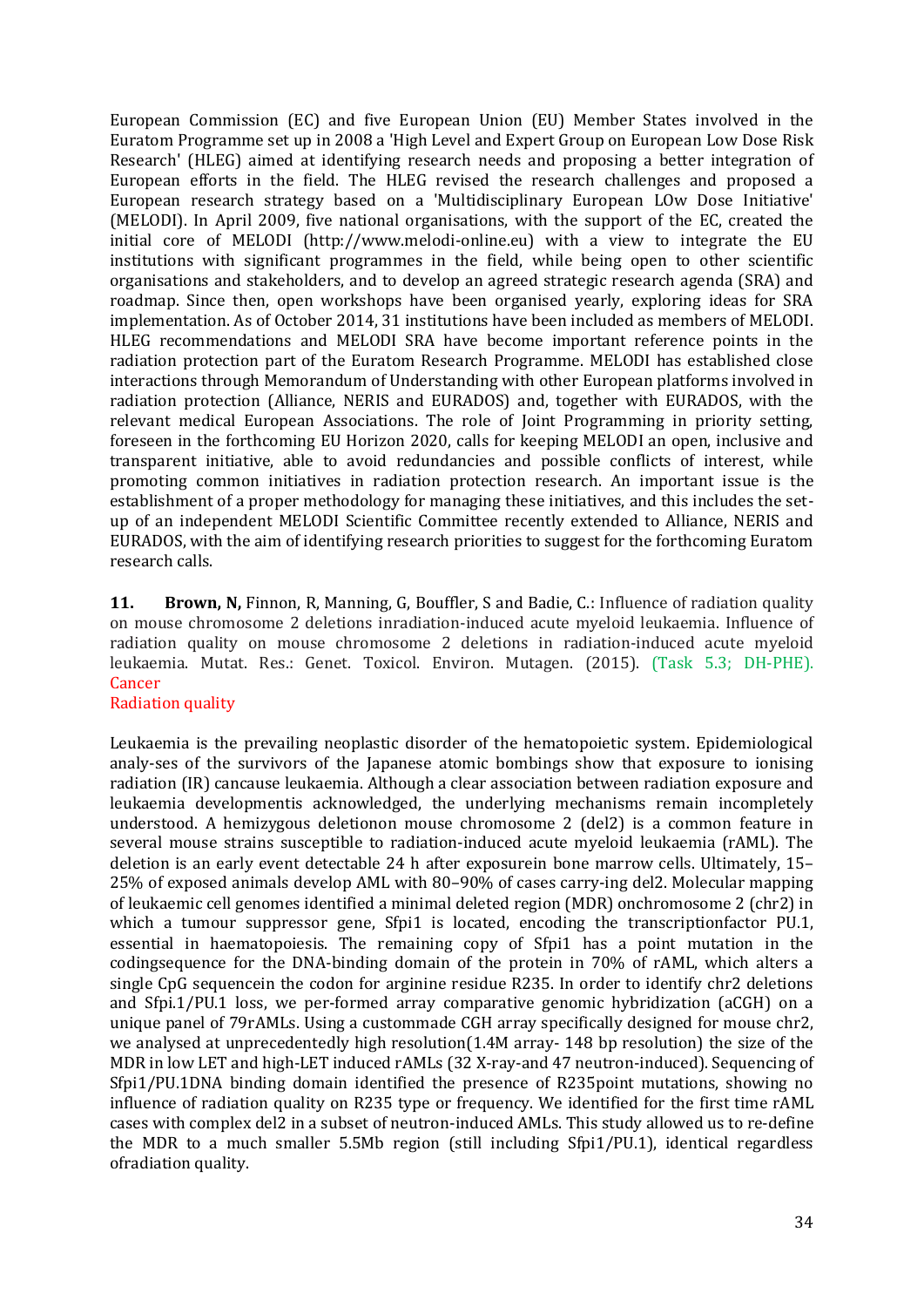**12. Campa, A**, Balduzzi M, Dini V, Esposito G, Tabocchini MA.: The complex interactions between radiation induced non-targeted effects and cancer. Cancer Letters 2013, Oct 1,: pages 1- 11. (Task 5.2; ISS) Cancer

Radiation quality Non-targeted effects (bystander)

Radiation induced non-targeted effects have been widely investigated in the last two decades for their potential impact on low dose radiation risk. In this paper we will give an overview of the most relevant aspects related to these effects, starting from the definition of the low dose scenarios. We will underline the role of radiation quality, both in terms of mechanisms of interaction with the biological matter and for the importance of charged particles as powerful tools for low dose effects investigation. We will focus on cell communication, representing a common feature of non-targeted effects, giving also an overview of cancer models that have explicitly considered such effects.

<span id="page-34-0"></span>**13. Dieriks, B**, De Vos W, Baatout S, Van Oostveldt P.: Repeated exposure of human fibroblasts to ionizing radiation reveals and adaptive response that is not mediated by interleukin-6 or TGF-beta. Mutat. Res . 2011,Oct 1, 715(1-2): 19-24. (Task 5.2.1; SCK-CEN) Cancer

Non-targeted effects (bystander)

Exposing cells to a low dose can protect them against a subsequent higher exposure. This phenomenon is known as adaptive response and is frequently observed in a variety of cells. Even though similarities are suspected with other non-targeted effects, such as

bystander effects, the exact mechanism behind adaptive response is not fully clarified.

In this study human primary fibroblasts were tested for their response to ionizing radiation (IR) after administrating a low priming dose (0.1–0.5 Gy). Both the abundance

of γH2AX as a marker for double-stranded breaks and the levels of cytokines, secreted in the medium, were monitored in time. Upon challenge, IR-primed cells showed modified γH2AX spot size distributions and altered repair kinetics, consistent with an adaptive response. In addition, 24 h after priming with IR, four cytokines were significantly upregulated in the medium – GM-CSF (1.33×); IL6 (4.24×); IL8 (1.33×); TGF-β (1.46×). In order to mimic the protective effect of IR priming, we primed the cells with either IL6 or TGF-β. This did not elicit an altered γH2AX response as observed in IR-primed cells, indicating that the adaptive response in these primary fibroblasts is regulated in an IL-6 and TGF-β independent manner.

**14. Drexler, G A,** Siebenwirth, C, Drexler, S E, Girst, S, Greubel, C, Dollinger, G and Friedl, A A.: Live cell imaging at the Munich ion microbeam SNAKE – a status report. Radiation Oncology (2015) 10:42. (Task 4.9; LMU) Cancer

Radiation quality

Ion microbeams are important tools in radiobiological research. Still, the worldwide number of ion microbeam facilities where biological experiments can be performed is limited. Even fewer facilities combine ion microirradiation with live-cell imaging to allow microscopic observation of cellular response reactions starting very fast after irradiation and continuing for many hours. At SNAKE, the ion microbeam facility at the Munich 14 MV tandem accelerator, a large variety of biological experiments are performed on a regular basis. Here, recent developments and ongoing research projects at the ion microbeam SNAKE are presented with specific emphasis on live-cell imaging experiments. An overview of the technical details of the setup is given, including examples of suitable biological samples. By ion beam focusing to submicrometer beam spot size and single ion detection it is possible to target subcellular structures with defined numbers of ions. Focusing of high numbers of ions to single spots allows studying the influence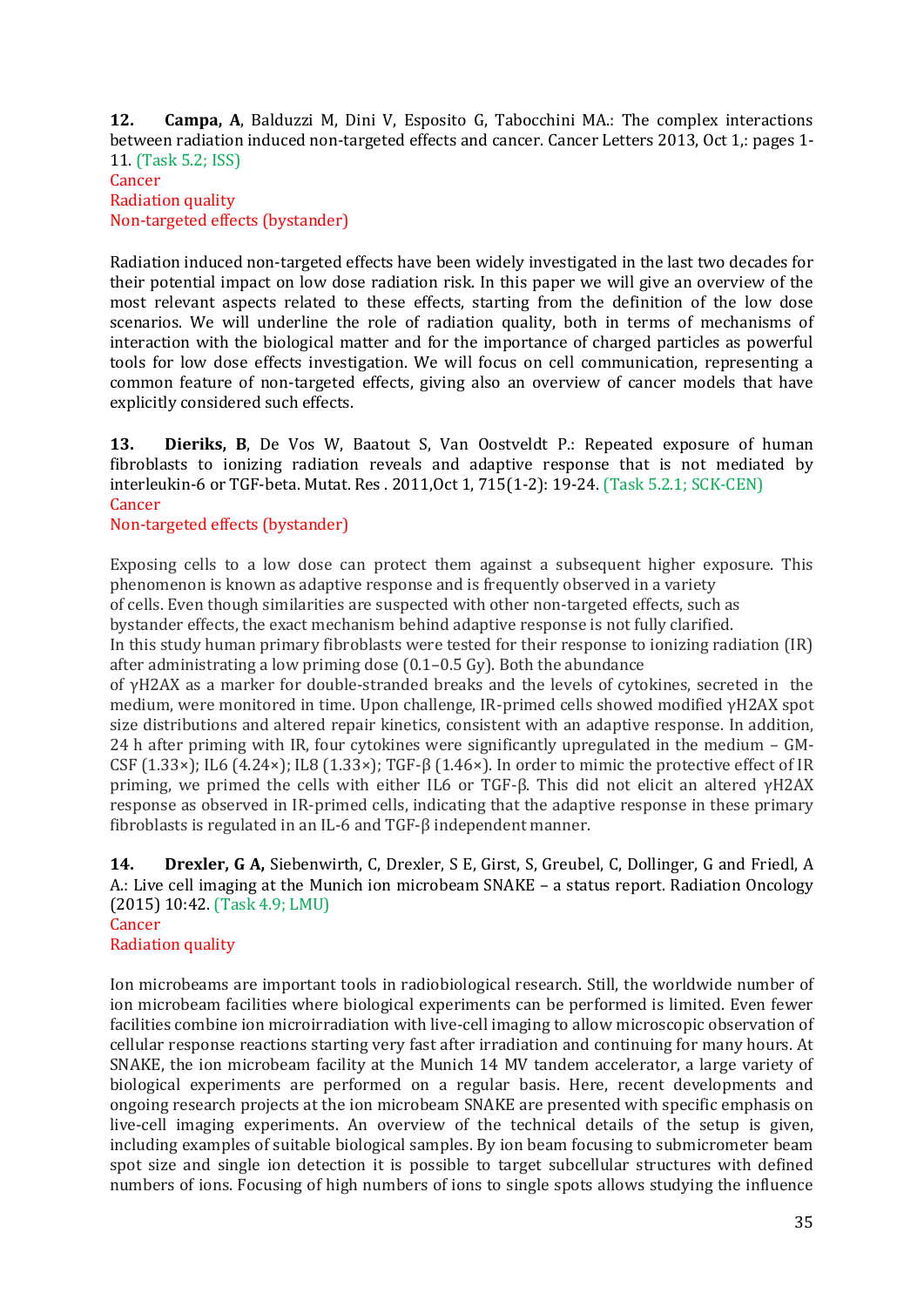of high local damage density on recruitment of damage response proteins.

<span id="page-35-0"></span>**15. Drubay D,** Ancelet S, Acker A, Kreuzer M, Laurier D, Rage E.: Kidney cancer mortality and ionizing radiation among French and German uranium miners. Radiat Environ Biophys. 2014 Aug;53(3):505-13. (Task 5.5; IRSN and BfS) Cancer Individual sensitivity Radiation quality

Epidemiology Modeling

The investigation of potential adverse health effects of occupational exposures to ionizing radiation, on uranium miners, is an important area of research. Radon is a well-known carcinogen for lung, but the link between radiation exposure and other diseases remains controversial, particularly for kidney cancer. The aims of this study were therefore to perform external kidney cancer mortality analyses and to assess the relationship between occupational radiation exposure and kidney cancer mortality, using competing risks methodology, from two uranium miners cohorts. The French ( $n = 3.377$ ) and German ( $n = 58.986$ ) cohorts of uranium miners included 11 and 174 deaths from kidney cancer. For each cohort, the excess of kidney cancer mortality has been assessed by standardized mortality ratio (SMR) corrected for the probability of known causes of death. The associations between cumulative occupational radiation exposures (radon, external gamma radiation and long-lived radionuclides) or kidney equivalent doses and both the cause-specific hazard and the probability of occurrence of kidney cancer death have been estimated with Cox and Fine and Gray models adjusted to date of birth and considering the attained age as the timescale. No significant excess of kidney cancer mortality has been observed neither in the French cohort (SMR = 1.49, 95 % confidence interval  $[0.73; 2.67]$  nor in the German cohort  $(SMR = 0.91$   $[0.77; 1.06]$ ). Moreover, no significant association between kidney cancer mortality and any type of occupational radiation exposure or kidney equivalent dose has been observed. Future analyses based on further follow-up updates and/or large pooled cohorts should allow us to confirm or not the absence of association.

<span id="page-35-1"></span>**16. Ebrahimian T,** Le Gallic C, Stefani J, Dublineau I, Yentrapalli R, Harms-Ringdahl M, Haghdoost S.: Chronic Gamma-Irradiation Induces a Dose-Rate-Dependent Pro-inflammatory Response and Associated Loss of Function in Human Umbilical Vein Endothelial Cells. Radiat. Res. 2015, April 183 (4) 447-454. (Task 7.3; IRSN, HMGU and SU) Non-cancer Radiation quality Tissue sensitivity

A central question in radiation protection research is dose and dose-rate relationship for radiation-induced cardiovascular diseases. The response of endothelial cells to different low dose rates may contribute to help estimate risks for cardiovascular diseases by providing mechanistic understanding. In this study we investigated whether chronic low-dose-rate radiation exposure had an effect on the inflammatory response of endothelial cells and their function. Human umbilical vein endothelial cells (HUVECs) were chronically exposed to radiation at a dose of 1.4 mGy/h or 4.1 mGy/h for 1, 3, 6 or 10 weeks. We determined the proinflammatory profile of HUVECs before and during radiation exposure, and investigated the functional consequences of this radiation exposure by measuring their capacity to form vascular networks in matrigel. Expression levels of adhesion molecules such as E-selectin, ICAM-1 and VCAM-1, and the release of pro-inflammatory cytokines such as MCP-1, IL-6 and TNF-α were analyzed. When a total dose of 2 Gy was given at a rate of 4.1 mGy/h, we observed an increase in IL-6 and MCP-1 release into the cell culture media, but this was not observed at 1.4 mGy/h. The increase in the inflammatory profile induced at the dose rate of 4.1 mGy/h was also correlated with a decrease in the capacity of the HUVECs to form a vascular network in matrigel. Our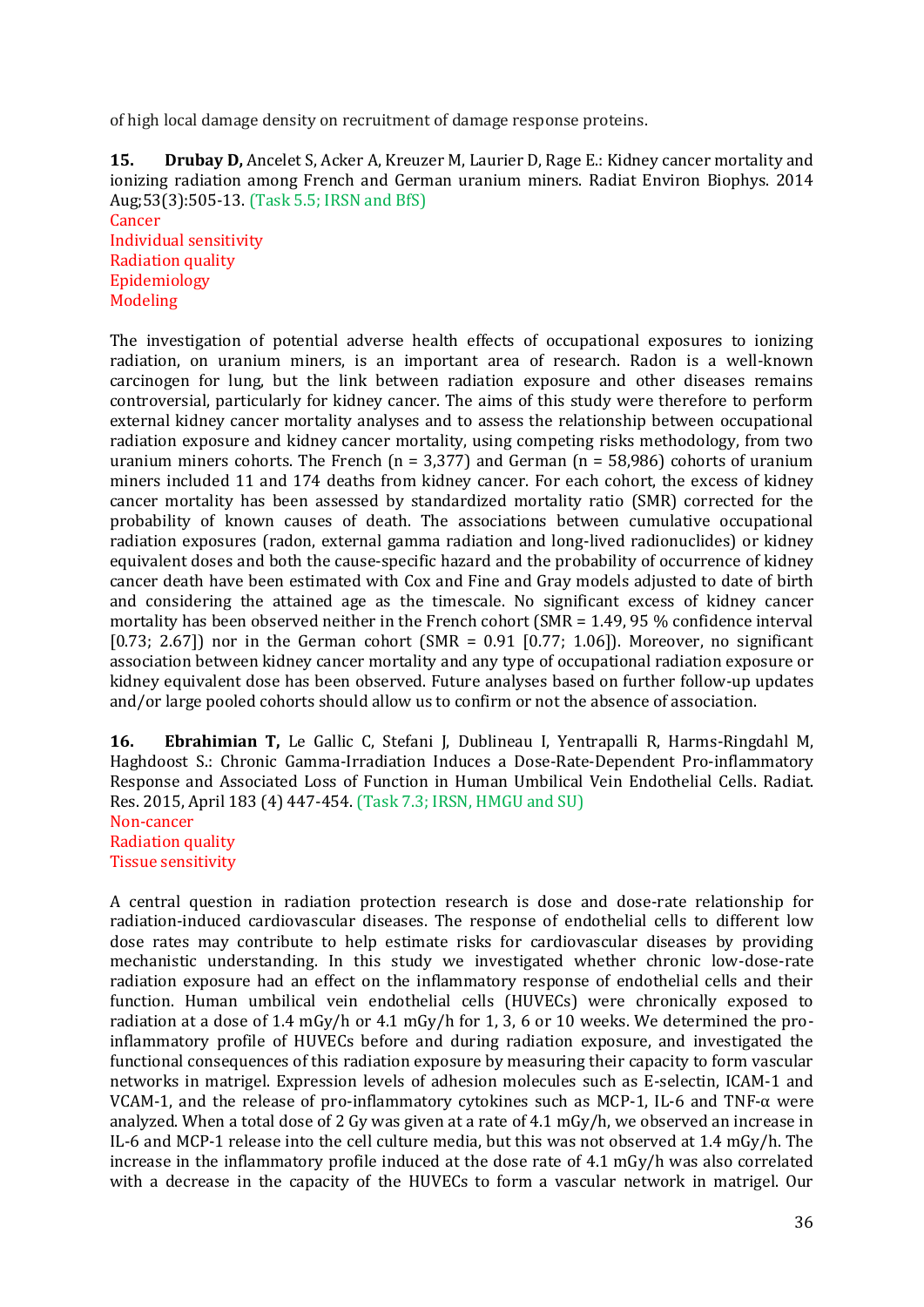results suggest that dose rate is an important parameter in the alteration of HUVEC inflammatory profile and function

<span id="page-36-0"></span>**17. Eidemüller**, **M**, Jacob P, Lane RS, Frost SE, Zablotska LB.: Lung cancer mortality (1950- 1999) among Eldorado uranium workers: A comparison of models of carcinogenesis and empirical excess risk models. PLoS One, 2012, 7 (8): e4131. (Task 5.4; HMGU) Cancer Epidemiology Modeling

Lung cancer mortality after exposure to radon decay products (RDP) among 16,236 male Eldorado uranium workers was analyzed. Male workers from the Beaverlodge and Port Radium uranium mines and the Port Hope radium and uranium refinery and processing facility who were first employed between 1932 and 1980 were followed up from 1950 to 1999. A total of 618 lung cancer deaths were observed. The analysis compared the results of the biologicallybased two-stage clonal expansion (TSCE) model to the empirical excess risk model. The spontaneous clonal expansion rate of pre-malignant cells was reduced at older ages under the assumptions of the TSCE model. Exposure to RDP was associated with increase in the clonal expansion rate during exposure but not afterwards. The increase was stronger for lower exposure rates. A radiation induced bystander effect could be a possible explanation for such an exposure response. Results on excess risks were compared to a linear dose-response parametric excess risk model with attained age, time since exposure and dose rate as effect modifiers. In all models the excess relative risk decreased with increasing attained age, increasing time since exposure and increasing exposure rate. Large model uncertainties were found in particular for small exposure rates.

**18. Farah, J**, Struelens L, Dabin J, Koukorava C, Donadille L, Jacob S, Schnelzer M, Auvinen A, Vanhavere F, Clairand I.: A correlation study of eye lens dose and personal dose equivalent for interventional cardiologists. Radiat Prot Dosimetry 2013, Dec, 157(4):561-569. (Task 7.4; IRSN, SCK-CEN and STUK)

Non-cancer

This paper presents the dosimetry part of the European ELDO project, funded by the DoReMi Network of Excellence, in which a method was developed to estimate cumulative eye lens doses for past practices based on personal dose equivalent values,  $H(p)(10)$ , measured above the lead apron at several positions at the collar, chest and waist levels. Measurement campaigns on anthropomorphic phantoms were carried out in typical interventional settings considering different tube projections and configurations, beam energies and filtration, operator positions and access routes and using both mono-tube and biplane X-ray systems. Measurements showed that eye lens dose correlates best with  $H(p)(10)$  measured on the left side of the phantom at the level of the collar, although this correlation implicates high spreads (41 %). Nonetheless, for retrospective dose assessment,  $H(p)(10)$  records are often the only option for eye dose estimates and the typically used chest left whole-body dose measurement remains useful.

<span id="page-36-1"></span>**19. Flockerzi**, **E.,** Schanz S, Rübe CE.:Even low doses of radiation lead to DNA damage accumulation in lung tissue according to the genetically-defined DNA repair capacity. Radiotherapy and Oncology, 2014, May, 111(2): 212-218. (Task 6.1; USAAR) Individual sensitivity Tissue sensitivity

BACKGROUND AND PURPOSE: Intensity-modulated radiation therapy for thoracic malignancies increases the exposure of healthy lung tissue to low-dose radiation. The biological impact of repetitive low-dose radiation on the radiosensitive lung is unclear. MATERIALS AND METHODS: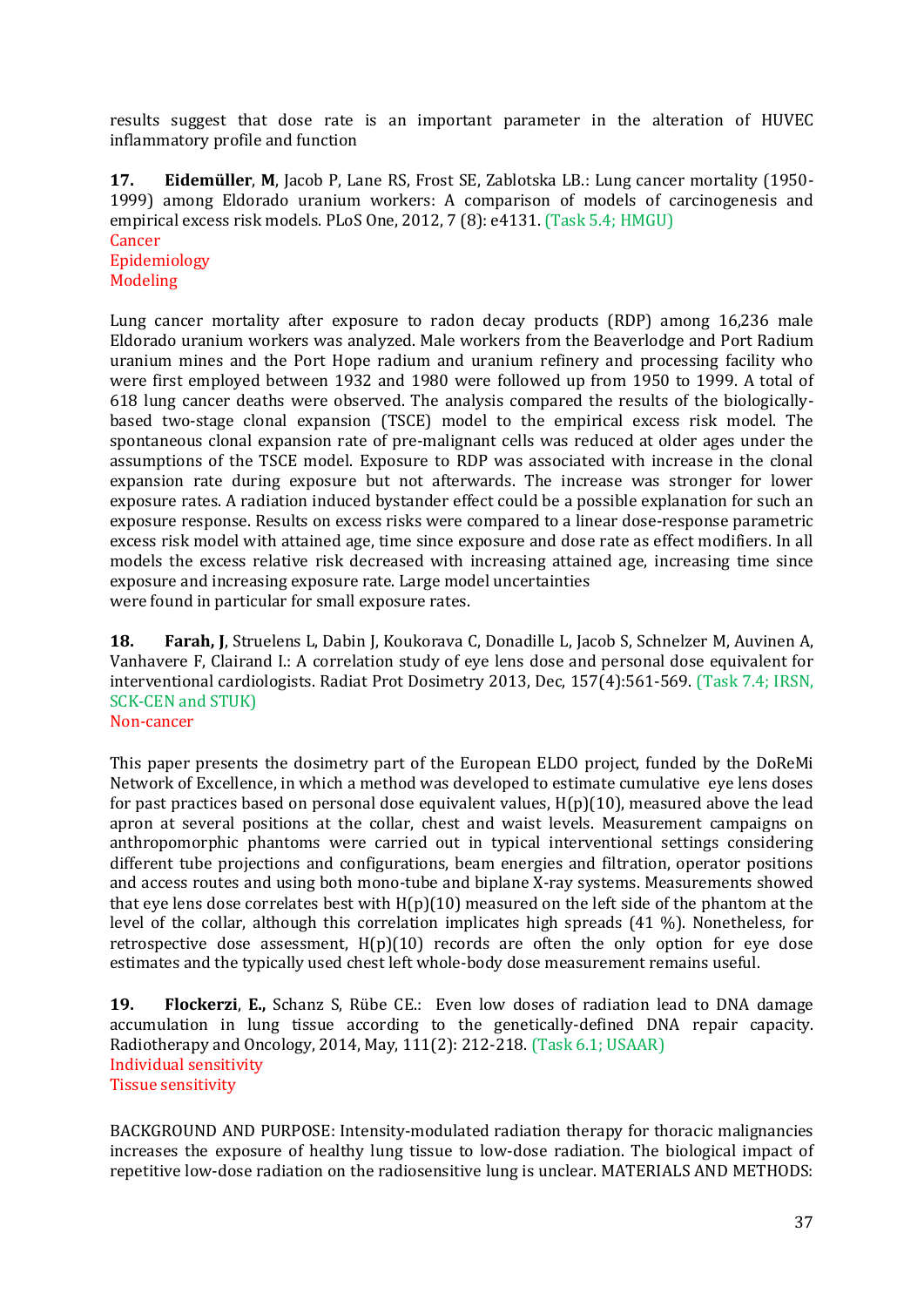In the present study, using mouse strains with different genetic DNA repair capacities, we monitored the extent of DNA damage in lung parenchyma after 2, 4, 6, 8, and 10weeks of daily low-dose 100-mGy radiation. RESULTS: Using 53BP1 as a marker for double-strand breaks, we observed DNA damage accumulation during fractionated low-dose radiation with increasing cumulative doses. The amount of radiation-induced 53BP1 varied significantly between bronchiolar and alveolar epithelial cells, suggesting that different cell populations in the lung parenchyma had varying vulnerabilities to ionizing radiation. The genetic background of DNA repair determined the extent of cumulative low-dose radiation damage. Moreover, increased DNA damage during fractionated low-dose radiation affected replication, and apoptosis in the lung parenchyma, which may influence overall lung function. CONCLUSION: Collectively, our results suggest that low, yet damaging, doses of radiation increase the risk of toxicity to normal lung tissue and the probability of developing secondary malignancies.

<span id="page-37-0"></span>**20. Frey B**, Rubner Y, Wunderlich R, Weiss EM, Pockley AG, Fietkau R, Gaipl US.: Induction of abscopal anti-tumor immunity and immunogenic tumor cell death by ionizing irradiationimplications for cancer therapies. Curr. Medicinal Chemistry 2012, 19 (12), 1751-1764. (Task 5.2.1; UKER)

#### Cancer

Non-targeted effects (bystander)

Although cancer progression is primarily driven by the expansion of tumor cells, the tumor microenvironment and anti-tumor immunity also play important roles. Herein we consider how tumors can become established by escaping immune surveillance and also how cancer cells can be rendered visible to the immune system by standard therapies such as radiotherapy or chemotherapy, either alone or in combination with additional immune stimulators.

Although local radiotherapy results in DNA damage (targeted effects), it is also capable of inducing immunogenic forms of tumor cell death which are associated with a release of immune activating danger signals (non-targeted effects), such as necrosis. Necrotic tumor cells may result from continued exposure to death stimuli and/or an impaired phosphatidylserine (PS) dependent clearance of the dying tumor cells. In such circumstances, mature dendritic cells take up tumor antigen and mediate the induction of adaptive and innate anti-tumor immunity. Locally-triggered, systemic immune activation can also lead to a spontaneous regression of tumors or metastases that are outside the radiation field - an effect which is termed abscopal. Preclinical studies have demonstrated that combining radiotherapy with immune stimulation can induce anti-tumor immunity. Given that it takes time for immunity to develop following exposure to immunogenic tumor cells, we propose practical combination therapies that should be considered as a basis for future research and clinical practice. It is essential that radiation oncologists become more aware of the importance of the immune system to the success of cancer therapy.

**21. Frey, B**, Weiss EM, Rubner Y, Wunderlich R, Ott OJ, Sauer R, Fietkau R, Gaipl US.: Old and new facts about hyperthermia-induced modulation of the immune system. Int J Hyperthermia 2012, 28(6): 528—542. (Task 5.2.1; UKER)

#### Cancer

Non-targeted effects (bystander)

Hyperthermia (HT) is a potent sensitiser for radiotherapy (RT) and chemotherapy (CT) and has been proven to modulate directly or indirectly cells of the innate and adaptive immune system. We will focus in this article on how anti-tumour immunity can be induced by HT. In contrast to some in vitro assays, in vivo examinations showed that natural killer cells and phagocytes like granulocytes are directly activated against the tumour by HT. Since heat also activates dendritic cells (DCs), HT should be combined with further death stimuli (RT, CT or immune therapy) to allocate tumour antigen, derived from, for example, necrotic tumour cells, for uptake by DCs. We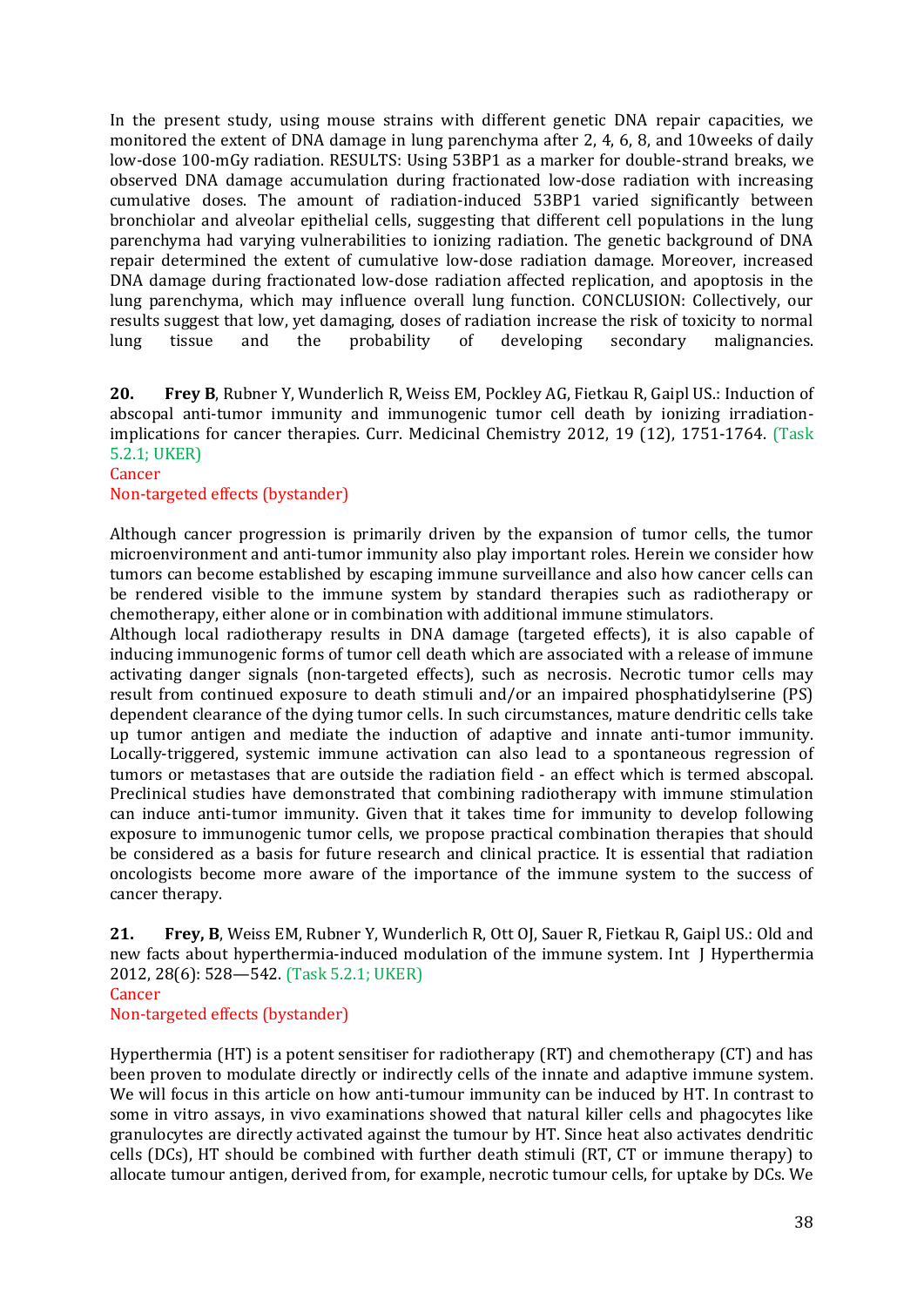will outline thatinduction of immunogenic tumour cells and direct tumour cell killing by HT in combination with other therapies contributes to immune activation against the tumour. Studies will be presented showing that non-beneficial effects of HT on immune cells are mostly timely restricted. A special focus is set on immune activation mediated by extracellular present heat shock proteins (HSPs) carrying tumour antigens and further danger signals released by dying tumour cells. Local HT treatment in addition to further stress stimuli exerts abscopal effects and might be considered as*in situ* tumour vaccination. An increased natural killer (NK) cell activity, lymphocyte infiltration and HSP-mediated induction of immunogenic tumour cells have been observed in patients. Treatments with the addition of HT therefore can be considered as a personalised cancer treatment approach by specifically activating the immune system the individual unique tumour.

<span id="page-38-0"></span>**22. Frey, B**, Stache C, Rubner Y, Werthmöller N, Schulz K, Sieber R, Semrau S, Rödel F, Fietkau R, Gaipl US.: Combined treatment of human colorectal tumor cell lines with chemotherapeutic agents and ionizing irradiation can in vitro induce tumor cell death forms with immunogenic potential. J. Immunotoxicology 2012, 9(3): 301-313. (Task 5.2.1; UKER and GUF)

#### Cancer

#### Non-targeted effects (bystander)

Chemotherapeutic agents (CT) and ionizing radiation (X-ray) induce DNA damage and primarily aim to stop the proliferation of tumor cells. However, multimodal anti-cancer therapies should finally result in tumor cell death and, best, in the induction of systemic anti-tumor immunity. Since distinct therapy-induced tumor cell death forms may create an immune activating tumor microenvironment, this study examined whether sole treatment with CT that are used in the therapy for colorectal cancer or in combination with X-ray result in colorectal tumor cell death with immunogenic potential. 5-Fluorouracil (5-FU), Oxaliplatin (Oxp), or Irinotecan (Irino) in combination with X-ray were all potent inhibitors of colorectal tumor cell colony formation. This study then examined the forms of cell death with AnnexinA5-FITC/Propidium Iodide staining. Necrosis was the prominent form of cell death induced by CT and/or X-ray. While only a combination of Irino with X-ray leads to death induction already 1 day after treatment, also the combinations of Oxp or 5-FU with X-ray and X-ray alone resulted in high necrosis rates at later time points after treatment. Inhibition of apoptosis increased the amount of necrotic tumor cells, suggesting that a programmed form of necrosis can be induced by  $CT + X$ -ray. 5-FU and Oxp alone or in combination with X-ray and Irino plus X-ray were most effective in increasing the expression of RIP, IRF-5, and p53, proteins involved in necrotic and apoptotic cell death pathways. All treatments further resulted in the release of the immune activating danger signals high-mobility group box 1 (HMGB1) and heat shock protein 70 (HSP70). The supernatants of the treated tumor cells induced maturation of dendritic cells. It is, therefore, concluded that combination of CT with X-ray is capable of inducing *in vitro* cell death forms of colorectal tumors with immunogenic potential.

<span id="page-38-1"></span>**23. Frey, B**, Rubner Y, Kulzer L, Werthmöller N, Weiss EM, Fietkau R, Gaipl US.: Antitumor immune responses induced by ionizing irradiation and further immune stimulation. Cancer Immunol Immunother 2014, 63(1): 29-36. (Task 5.2.1; UKER)

Cancer

Non-targeted effects (bystander)

The therapy of cancer emerged as multimodal treatment strategy. The major mode of action of locally applied radiotherapy (RT) is the induction of DNA damage that triggers a network of events that finally leads to tumor cell cycle arrest and cell death. Along with this, RT modifies the phenotype of the tumor cells and their microenvironment. Either may contribute to the induction of specific and systemic antitumor immune responses. The latter are boosted when additional immune therapy (IT) is applied at distinct time points during RT. We will focus on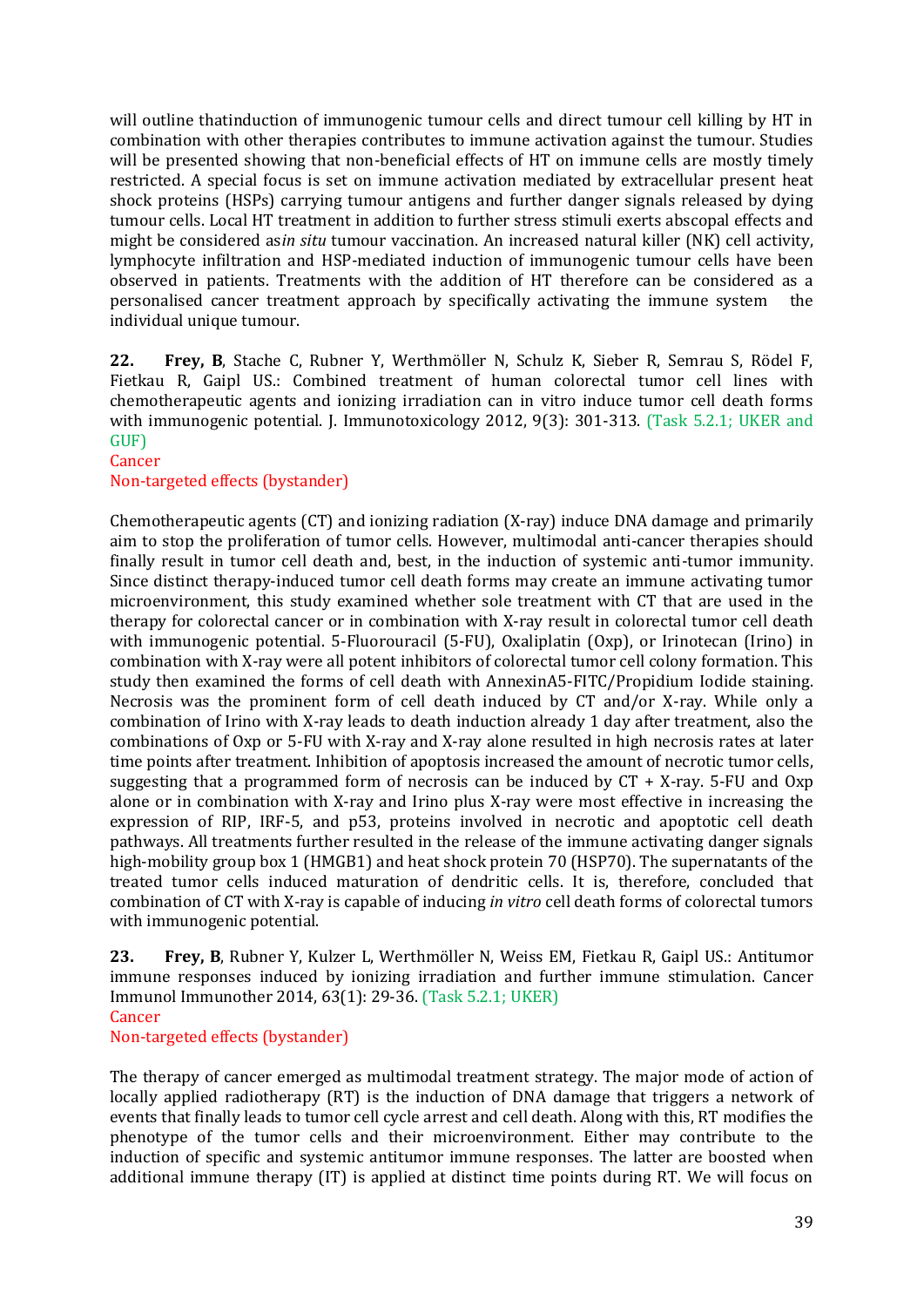therapy-induced necrotic tumor cell death that is immunogenic due to the release of damageassociated molecular patterns. Immune-mediated distant bystander (abscopal) effects of RT when combined with dendritic cell-based IT and the role of fractionation of radiation in the induction of immunogenic tumor cell death will be discussed. Autologous whole-tumor-cellbased vaccines generated by high hydrostatic pressure technology will be introduced and the influence of cytokines and the immune modulator AnnexinA5 on the ex vivo generated or in situ therapy-induced vaccine efficacy will be outlined. RT should be regarded as immune adjuvant for metastatic disease and as a tool for the generation of an in situ vaccine when applied at distinct fractionation doses or especially in combination with IT to generate immune memory against the tumor. To identify the most beneficial combination and chronology of RT with IT is presumably one of the biggest challenges of innovative tumor research and therapies.

<span id="page-39-0"></span>**24. Frischholz, B**, Wunderlich R., Rühle PF, Schorn C., Rödel F., Keilholz L., Fietkau R., Gaipl US, Frey B.: Reduced secretion of the inflammatory cytokine IL-1β by stimulated peritoneal macrophages of radiosensitive Balb/c mice after exposure to 0.5 or 0.7 Gy of ionizing radiation. Autoimmunity 2013, 46(5): 323-328. (Tasks 5.2.1 and 7.6; UKER and GUF)

#### Cancer

### Non-targeted effects (bystander)

Since the beginning of the 20th century, low dose radiotherapy (LD-RT) has been practiced and established as therapy of inflammatory diseases. Several clinical studies already have proven the anti-inflammatory effect of low doses of ionizing irradiation (LDR). However, further research is inevitable to reveal the underlying immune- biological mechanisms. Focus has been set on the modulation of activated macrophages by LDR, since they participate in both, initiation and resolution of inflammation. Here we examined with an *ex vivo* peritoneal mouse macrophage model how LDR modulates the secretion of the inflammatory cytokines IL-1 $\beta$  and TNF- $\alpha$  by activated macrophages and whether the basal radiosensitivity of the immune cells has influence on it. Peritoneal macrophages of Balb/c mice responded to exposure of 0.5 or 0.7 Gy of ionizing irradiation (X-ray) with significant decreased release of IL-1β and slightly, but not significantly, reduced release of TNF-α. Macrophages of the less radiosensitive C57BL/6 mice did not show this anti-inflammatory reaction. This was observed in both wild type and human TNF- $\alpha$ transgenic animals with C57BL/6 background. We conclude that only the inflammatory phenotype of more radiosensitive macrophages is reduced by LDR and that *ex vivo* and *in vivo* models with primary cells should be applied to examine how the immune system is modulated by LDR.

<span id="page-39-1"></span>**25. Gaipl US,** Multhoff G, Scheithauer H, Laubor K, Hehlgans S, Frey B, Rödel F.: Kill and spread the word: stimulation of antitumor immune responses in the context of radiotherapy. Immunotherapy 2014, 6(5): 597-610. (Task 5.2.1; UKER and GUF) **Cancer** 

Non-targeted effects (bystander)

Besides the direct, targeted effects of ionizing irradiation (x-ray) on cancer cells, namely DNA damage and cell death induction, indirect, non-targeted ones exist, which are mediated in large part by the immune system. Immunogenic forms of tumor cell death induced by x-ray, including immune modulating danger signals like the heat shock protein 70, adenosine triphosphate, and high-mobility group box 1 protein are presented. Further, antitumor effects exerted by cells of the innate (natural killer cells) as well as adaptive immune system (T cells activated by dendritic cells) are outlined. Tumor cell death inhibiting molecules such as survivin are introduced as suitable target for molecularly tailored therapies in combination with x-ray. Finally, reasonable combinations of immune therapies with radiotherapy are discussed.

**26. Gerard, AC,** Humblet K, Wilvers C, Poncin S, Derradji H, de Ville de Goyet C, Abou-el-Ardat K, Baatout S, Sonveaux P, Denef JF, Colin IM.: Iodine-deficiency-induced long lasting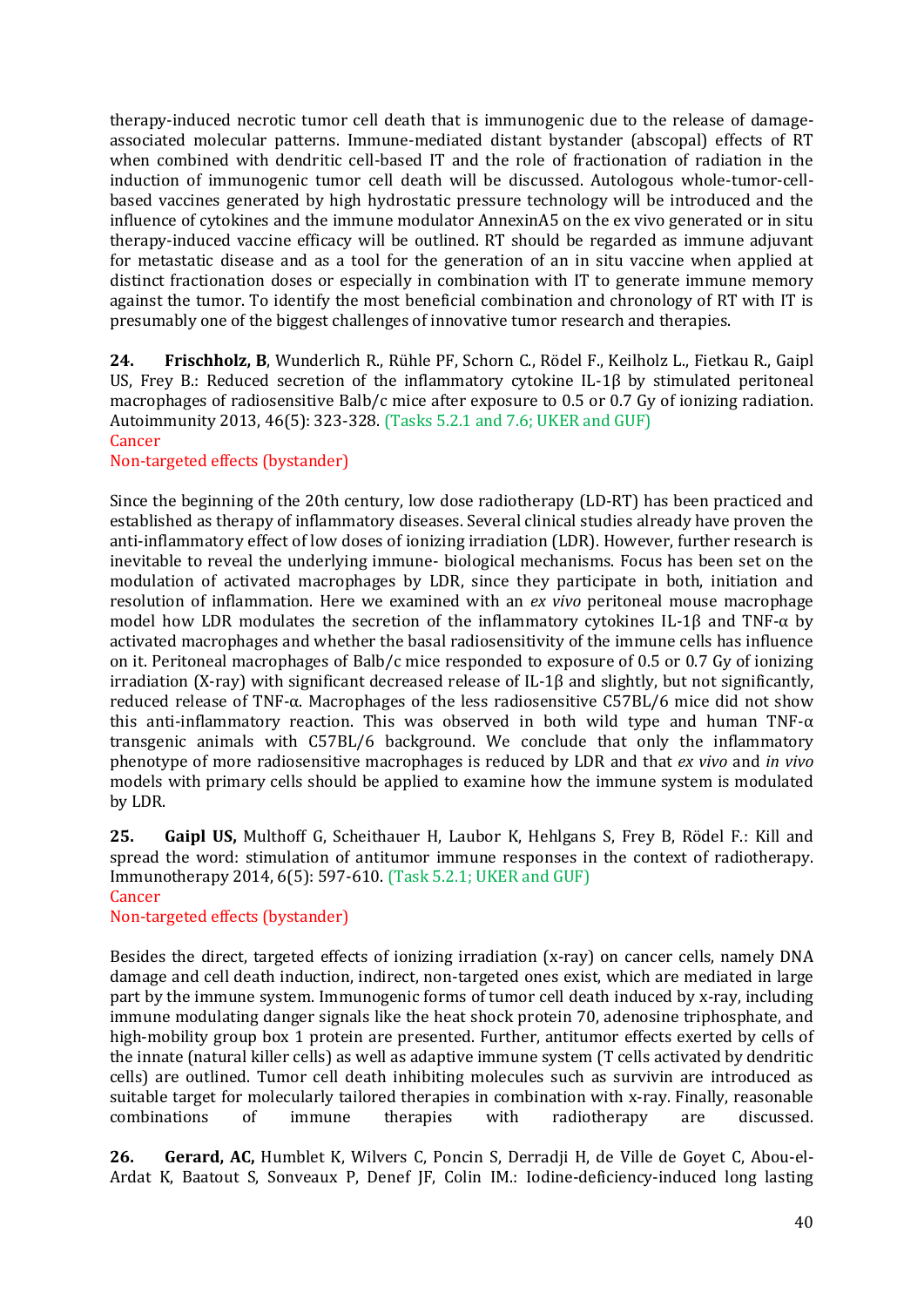angiogenic reaction in thyroid cancers occurs via vascular endothelial growth factor-hypoxia inducible factor-1-dependent, but not a reactive oxygen species-dependent pathway. Thyroid 2012, 22(7), 699-708. (Task 7.3; SCK-CEN) **Cancer** Non-cancer

**Background:** In the thyroid, iodine deficiency (ID) induces angiogenesis via a tightly controlled reactive oxygen species (ROS)–hypoxia inducible factor-1 (HIF-1)–vascular endothelial growth factor (VEGF) dependent pathway (ROS-HIF-VEGF). Deficient iodine intake may be associated with increased thyroid cancer incidence. The hypothesis of this work is to test whether ID affects the angiogenic processes in thyroid malignant cells by altering the ROS-HIF-VEGF pathway. *Methods:* Goiters were obtained in RET/PTC3 transgenic and wild-type (wt) mice and ID was induced in three thyroid carcinoma cell lines (TPC-1, 8305c, and R082-w1). Thyroid blood flow, VEGF mRNA and protein, and HIF-1α protein expression were measured. The role of HIF-1 and of ROS was assessed using echinomycin and N-acetylcysteine (NAC), respectively. *Results:* The goitrogen treatment increased the thyroid blood flow in wt and RET/PTC3 mice. Compared with wt mice, basal VEGF expression was higher in RET/PTC3 mice and increased with goitrogen treatment. In the three cell lines, ID induced marked increases in VEGF mRNA, and moderate increases in HIF-1 $\alpha$  protein expression that were not transient as in normal cells. ID-induced VEGF mRNA expression was fully (8305c), partially (TPC-1), or not (R082-w1) blocked by echinomycin. NAC had no effect on ID-induced VEGF mRNA and HIF-1 $\alpha$  protein expression in the three cell lines. *Conclusions:* ID induces a long lasting angiogenic phenotype in thyroid cancer cells that occurs through VEGF induction via a pathway partially mediated by HIF-1, but not by ROS. These results suggest that, in contrast with normal cells, ID-induced angiogenesis in cancer cells occurs via alternative and likely less controlled routes, thereby leading to uncontrolled growth.

<span id="page-40-0"></span>**27. Grewenig, A,** Schuler, N, Rübe, CE.: Persistent DNA Damage in Spermatogonial Stem Cells After Fractionated Low-Dose Irradiation of Testicular Tissue. Int J Radiat Oncol Biol Phys. 2015 Aug 1;92(5):1123-31.(Task 6.1 and 6.10; USAAR) Tissue sensitivity

PURPOSE: Testicular spermatogenesis is extremely sensitive to radiation-induced damage, and even low scattered doses to testis from radiation therapy may pose reproductive risks with potential treatment-related infertility. Radiation-induced DNA double-strand breaks (DSBs) represent the greatest threat to the genomic integrity of spermatogonial stem cells (SSCs), which are essential to maintain spermatogenesis and prevent reproduction failure. METHODS AND MATERIALS: During daily low-dose radiation with 100 mGy or 10 mGy, radiation-induced DSBs were monitored in mouse testis by quantifying 53 binding protein 1 (53BP-1) foci in SSCs within their stem cell niche. The accumulation of DSBs was correlated with proliferation, differentiation, and apoptosis of testicular germ cell populations. RESULTS: Even very low doses of ionizing radiation arrested spermatogenesis, primarily by inducing apoptosis in spermatogonia. Eventual recovery of spermatogenesis depended on the survival of SSCs and their functional ability to proliferate and differentiate to provide adequate numbers of differentiating spermatogonia. Importantly, apoptosis-resistant SSCs resulted in increased 53BP-1 foci levels during, and even several months after, fractionated low-dose radiation, suggesting that surviving SSCs have accumulated an increased load of DNA damage. CONCLUSIONS: SSCs revealed elevated levels of DSBs for weeks after radiation, and if these DSBs persist through differentiation to spermatozoa, this may have severe consequences for the genomic integrity of the fertilizing sperm.

**28. Guertler, A,** Hauptmann, M. Pautz, S, Kulka, U, Friedl, A A, Lehr, S, Hornhardt, S, M. Gomolka, M.: The inter-individual variability outperforms the intra-individual variability of differentially expressed proteins prior and post irradiation in lymphoblastoid cell lines. Arch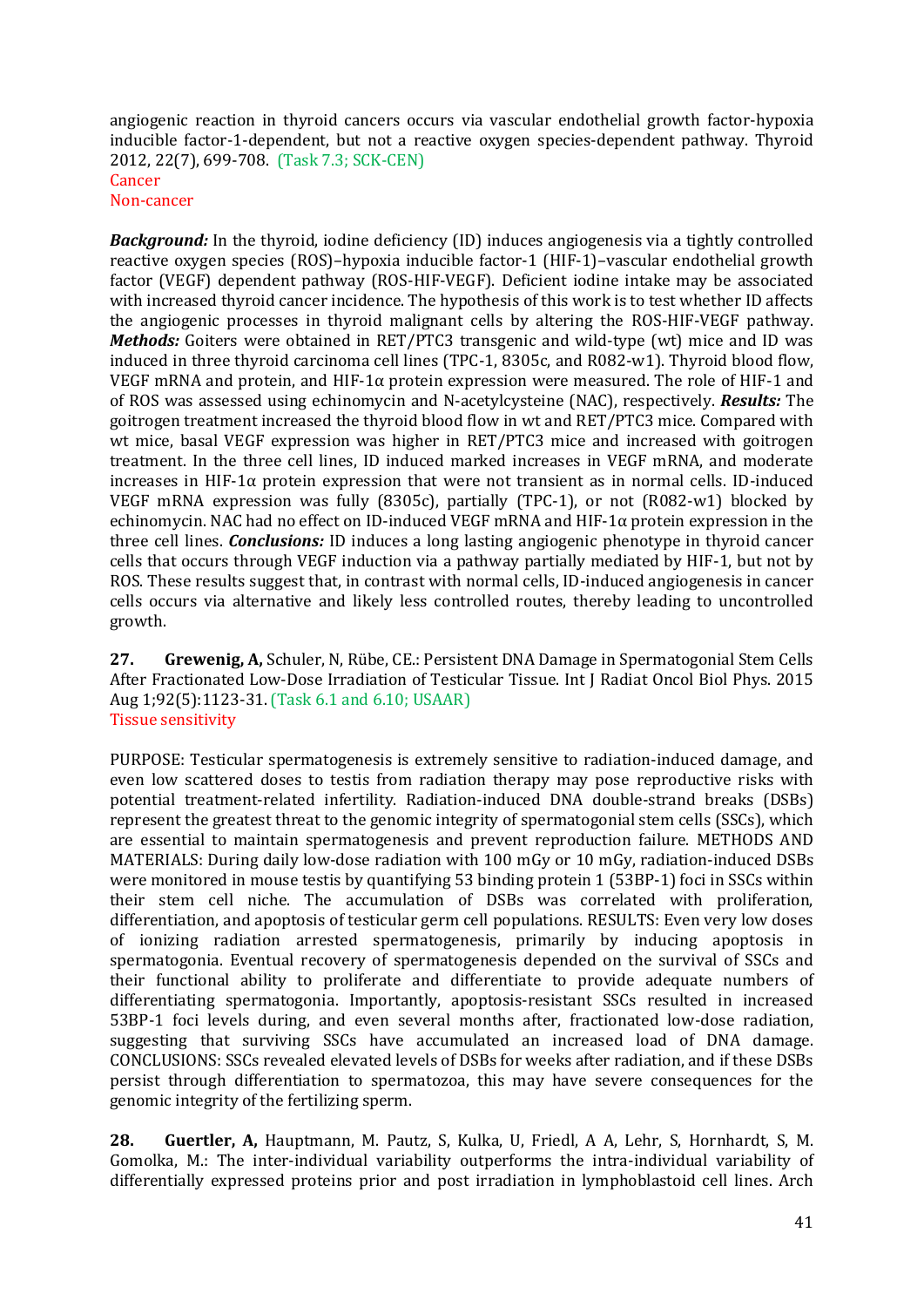Physiol Biochem December 2014, Vol. 120, No. 5, 198-207. (Task 6.2; BfS and LMU) Cancer Individual sensitivity Radiation quality

CONTEXT: Radio-sensitivity in normal tissue is characterized by heterogeneity throughout the population and the absence of pre-diagnostic biomarkers. OBJECTIVE: We conducted a proteomic approach to search for radiation characteristic protein regulation. MATERIALS AND METHODS: Cell lines were 10 Gy irradiated and analysed by 2D-DIGE after 24 h. RESULTS were analysed intra- and inter-individually. The principal component analysis and hierarchical clustering was applied to all datasets. RESULTS: Differences in intra-individual spot abundance prior and post irradiation exactly show the separation of sample classes in two groups: shamirradiated and irradiated. The inter-individual datasets clustered according to the cell line. The intra-individual differences on protein level after gamma-irradiation are very low, compared with the inter-individual differences among cell lines derived from the same tissue. CONCLUSION: The application of 2-D DIGE may offer a realistic chance for a better molecular characterization of radio-sensitivity and for the discovery of candidate biomarkers.

<span id="page-41-0"></span>**29. Kabacik, S,** Manning, G, Raffy, C, Bouffler, S and Badie, C.: Time, Dose and Ataxia Telangiectasia Mutated (ATM) Status Dependency of Coding and Noncoding RNA Expression after Ionizing Radiation Exposure. Radiation Research, 183(3):325-337. (Tasks 5.1 and 5.2; DH-PHE)

### **Cancer**

Individual sensitivity

Studies of gene expression have proved important in defining the molecular mechanisms of radiation action and identifying biomarkers of ionizing radiation exposure and susceptibility. The full transcriptional response to radiation is very complex since it also involves epigenetic mechanisms triggered by radiation exposure such as modifications of expression of noncoding RNA such as microRNAs (miRNAs) and long noncoding RNAs (lncRNAs) that have not been fully characterized. To improve our understanding of the transcriptional response to radiation, we simultaneously monitored the expression of ten protein-coding genes, as well as 19 miRNAs and 3 lncRNAs in a time- and dose-dependent manner in stimulated human T lymphocytes obtained from two healthy donors (C1 and C2) and one patient with ataxia telangiectasia (AT), which is a well characterized radiosensitivity disorder. After 2 Gy X irradiation, expression levels were monitored at time points ranging from 15 min up to 24 h postirradiation. The majority of genes investigated responded rapidly to radiation exposure, with the peak up-regulation (CDKN1A, SESN1, ATF3, MDM2, PUMA and GADD45A) or down-regulation (CCNB1) occurring 2-3 h postirradiation, while DDB2, FDXR and CCNG1 responded with slower kinetics reaching a peak of expression between 5 and 24 h. A significant modification of expression after radiation exposure was observed for miR-34a-5p and miR-182-5p, with an up-regulation occurring at late time points reaching two to threefold at 24 h. Differences between two donors in miR-182-5p response to radiation were detected: for C2, up-regulation reached a plateau-phase around 5 Gy, while for C1, up-regulation was at its maximum around 3 Gy and then decreased at higher doses. Among the three lncRNAs studied, TP53TG1 demonstrated a weak up-regulation, reaching a maximum of 1.5-fold at 24 h after radiation exposure. Conversely, FAS-AS1 was up-regulated up to fivefold by 5 Gy irradiation. Our results indicate that expression of the majority of proteincoding genes allows discrimination of the AT from healthy donors when analyzed at 2 h. However, differences in expression between AT and healthy donors are no longer detectable 24 h postirradiation although, interestingly, linear dose responses for some of the genes studied are obtained at this time point. Furthermore, our study shows that miRNAs miR-34a-5p and miR-182-5p are responsive to radiation exposure in a dose- and time-dependent manner. Additionally, to the best of our knowledge, this is the first study to report that FAS-AS1 lncRNA is up-regulated by radiation exposure in an ATM-dependent fashion in human T lymphocytes.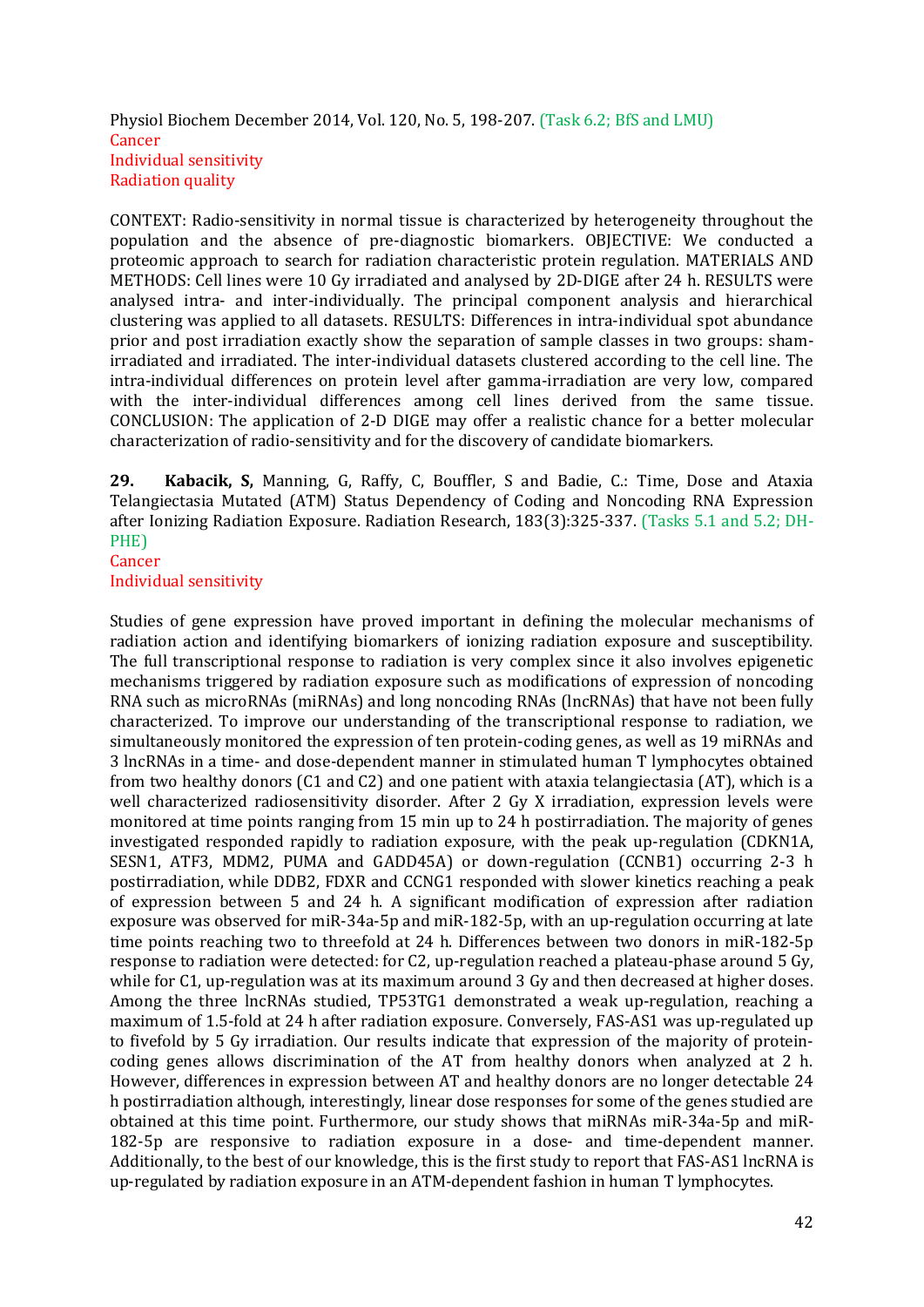<span id="page-42-0"></span>**30. Kreuzer M**, Dufey F, Laurier D, Nowak D, Marsh JW, Schnelzer M, Sogl M, Walsh L.: Mortality from internal and external radiation exposure in a cohort of male German uranium millers, 1946-2008. Int Arch Occup Environ Health, 2015 May 88 (4) 431-441. (Tasks 5.5 and 5.8; BfS, IRSN and DH-PHE)

Cancer Non-cancer Radiation quality Internal emitters (contamination) Epidemiology

PURPOSE: To examine exposure-response relationships between ionizing radiation and several mortality outcomes in a subgroup of 4,054 men of the German uranium miner cohort study, who worked between 1946 and 1989 in milling facilities, but never underground or in open pit mines.METHODS: Mortality follow-up was from 1946 to 2008, accumulating 158,383 personyears at risk. Cumulative exposure to radon progeny in working level months (WLM) (mean = 8, max = 127), long-lived radionuclides from uranium ore dust in  $kBqh/m(3)$  (mean = 3.9, max = 132), external gamma radiation in mSv (mean = 26, max = 667) and silica dust was estimated by a comprehensive job-exposure matrix. Internal Poisson regression models were applied to estimate the linear excess relative risk (ERR) per unit of cumulative exposure. RESULTS: Overall, a total of 457, 717 and 111 deaths occurred from malignant cancer, cardiovascular diseases and non-malignant respiratory diseases, respectively. Uranium ore dust and silica dust were not associated with mortality from any of these disease groups. A statistically significant relationship between cumulative radon exposure and mortality from all cancers (ERR/100 WLM  $= 1.71$ ; p = 0.02), primarily due to lung cancer (n = 159; ERR/100 WLM = 3.39; p = 0.05), was found. With respect to cumulative external gamma radiation, an excess of mortality of solid cancers (n = 434; ERR/Sv = 1.86; p = 0.06), primarily due to stomach cancer (n = 49, ERR/Sv = 10.0;  $p = 0.12$ ), was present. CONCLUSION: The present findings show an excess mortality from lung cancer due to radon exposure and from solid cancers due to external gamma radiation in uranium millers that was not statistically significant. Exposure to uranium was not associated with any cause of death, but absorbed organ doses were estimated to be low

<span id="page-42-1"></span>**31. Kreuzer, M.,** Auvinen, A., Cardis, E., Hall, J., Jourdain, J-R., Laurier, D., Little, M.P., Peters. A., Raj, K., Russell, N.S., Tapio, S., Zhang, W., Gomolka, M.: Low-dose ionising radiation and cardiovascular diseases – Strategies for molecular epidemiological studies in Europe. Mutation Research 764 (2015) 90–100. (Task 7.2 ; BfS, STUK, CREAL, IC, IRSN, DH-PHE and HMGU) Non-cancer

Epidemiology

It is well established that high-dose ionising radiation causes cardiovascular diseases. In contrast, the evidence for a causal relationship between long-term risk of cardiovascular diseases after moderate doses  $(0.5-5 \text{ Gy})$  is suggestive and weak after low doses  $(0.5 \text{ Gy})$ . However, evidence is emerging that doses under 0.5 Gy may also increase long-term risk of cardiovascular disease. This would have major implications for radiation protection with respect to medical use of radiation for diagnostic purposes and occupational or environmental radiation exposure. Therefore, it is of great importance to gain information about the presence and possible magnitude of radiation-related cardiovascular disease risk at doses of less than 0.5 Gy. The biological mechanisms implicated in any such effects are unclear and results from epidemiological studies are inconsistent. Molecular epidemiological studies can improve the understanding of the pathogenesis and the risk estimation of radiation-induced circulatory disease at low doses. Within the European DoReMi (Low Dose Research towards Multidisciplinary Integration) project, strategies to conduct molecular epidemiological studies in this field have been developed and evaluated. Key potentially useful European cohorts are the Mayak workers, other nuclear workers, uranium miners, Chernobyl liquidators, the Techa river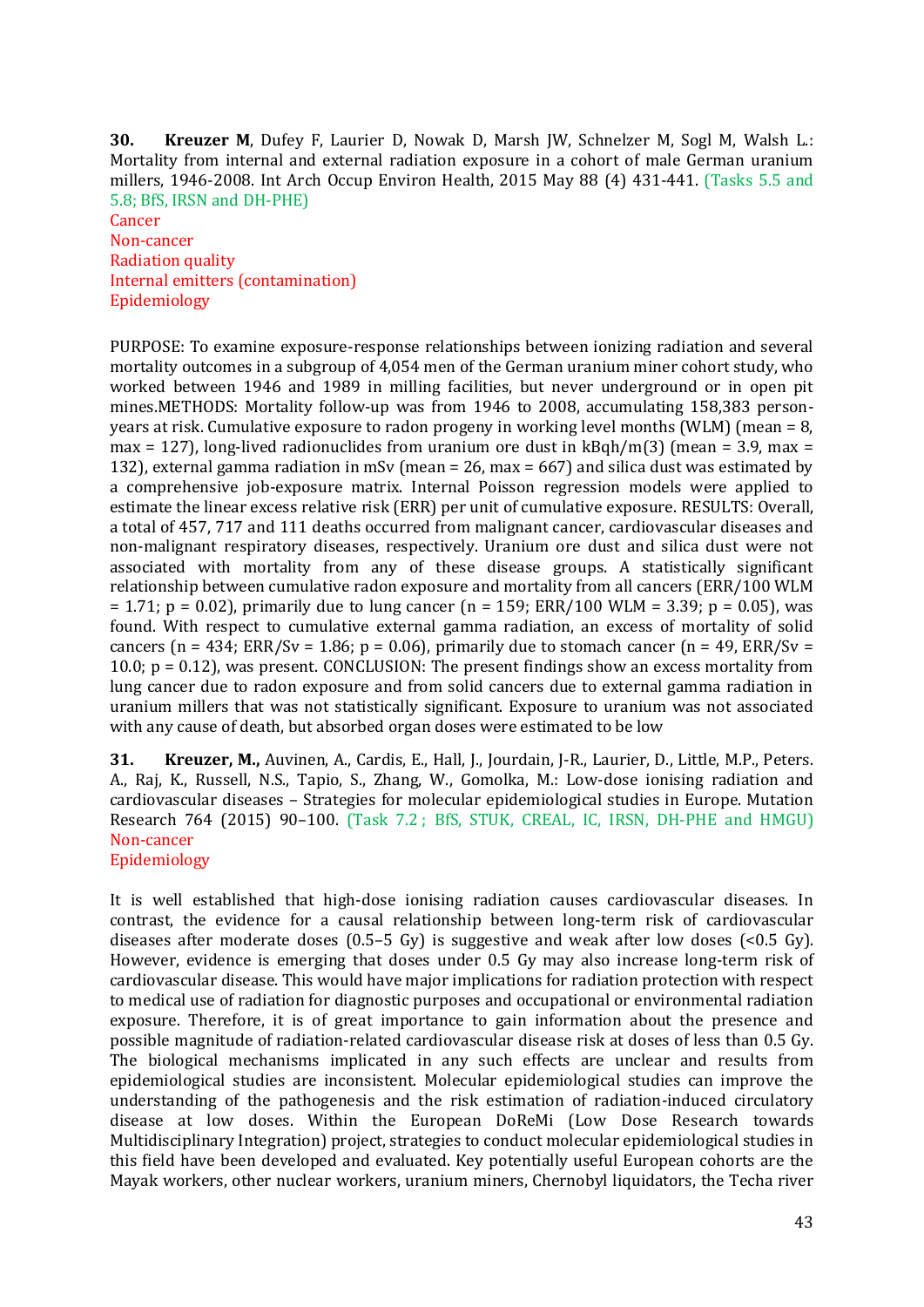residents and several diagnostic or low-dose radiotherapy patient cohorts. Criteria for informative studies are given and biomarkers to be investigated suggested. A close collaboration between epidemiology, biology and dosimetry is recommended, not only among experts in the radiation field, but also those in cardiovascular diseases.

**32. Kulzer L**, Rubner Y, Deloch L, Allgäuer A, Frey B, Fietkau R, Dörrie J, Schaft N, Gaipl US. Norm- and hypo-fractionated radiotherapy is capable of activating human dendritic cells. J. Immunotoxicol 2014, Feb 10, pages 1-9. (Task 5.2.1; UKER) Cancer

Non-targeted effects (bystander)

Despite the transient immunosuppressive properties of local radiotherapy (RT), this classical treatment modality of solid tumors is capable of inducing immunostimulatory forms of tumorcell death. The resulting 'immunotoxicity' in the tumor, but not in healthy tissues, may finally lead to immune-mediated destruction of the tumor. However, little is known about the best irradiation scheme in this setting. This study examines the immunological effects of differently irradiated human colorectal tumor cells on human monocyte-derived dendritic cells (DC). Human SW480 tumor cells were irradiated with a norm-fractionation scheme (5×2Gy), a hypofractionated protocol (3×5Gy), and with a high single irradiation dose (radiosurgery; 1×15Gy). Subsequently, human immature DC (iDC) were co-incubated with supernatants (SN) of these differently treated tumor cells. Afterwards, DC were analyzed regarding the expression of maturation markers, the release of cytokines, and the potential to stimulate CD4<sup>+</sup> T-cells. The coincubation of iDC with SN of tumor cells exposed to norm- or hypo-fractionated RT resulted in a significantly increased secretion of the immune activating cytokines IL-12p70, IL-8, IL-6, and TNFα, compared to iDC co-incubated with SN of tumor cells that received a high single irradiation dose or were not irradiated. In addition, DC-maturation markers CD80, CD83, and CD25 were also exclusively elevated after co-incubation with the SN of fractionated irradiated tumor cells. Furthermore, the SN of tumor cells that were irradiated with norm- or hypofractionated RT triggered iDC to stimulate CD4<sup>+</sup> T-cells not only in an allogenic, but also in an antigen-specific manner like mature DC. Collectively, these results demonstrate that norm- and hypo-fractionated RT induces a fast human colorectal tumor-cell death with immunogenic potential that can trigger DC maturation and activation in vitro. Such findings may contribute to the improvement of irradiation protocols for the most beneficial induction of anti-tumor immunity.

<span id="page-43-0"></span>**33. Kundrat P,** Bauer G, Jacob P, Friedland W.: Mechanistic modelling suggests that the size of preneoplastic lesions is limited by intercellular induction of apoptosis in oncogenically transformed cells. Carcinogenesis 2011, 33(2): 253-259. (Task 5.4; HMGU)

#### **Cancer** Modeling

### Non-targeted effects (bystander)

Selective removal of oncogenically transformed cells by apoptosis induced via signalling by surrounding cells has been suggested to represent a natural anticarcinogenic process. To investigate its potential effect in detail, a mechanistic model of this process is proposed. The model is calibrated against in vitro data on apoptosis triggered in transformed cells by defined external inducers as well as through signalling by normal cells under coculture conditions. The model predicts that intercellular induction of apoptosis is capable of balancing the proliferation of oncogenically transformed cells and limiting the size of their populations over long times, even if their proliferation per se were unlimited. Experimental research is desired to verify whether the predicted stable population of transformed cells to a kind of dormancy during early-stage carcinogenesis (dormant preneoplastic lesions), and how this process relates to other anticarcinogenic mechanisms taking place under in vivo conditions.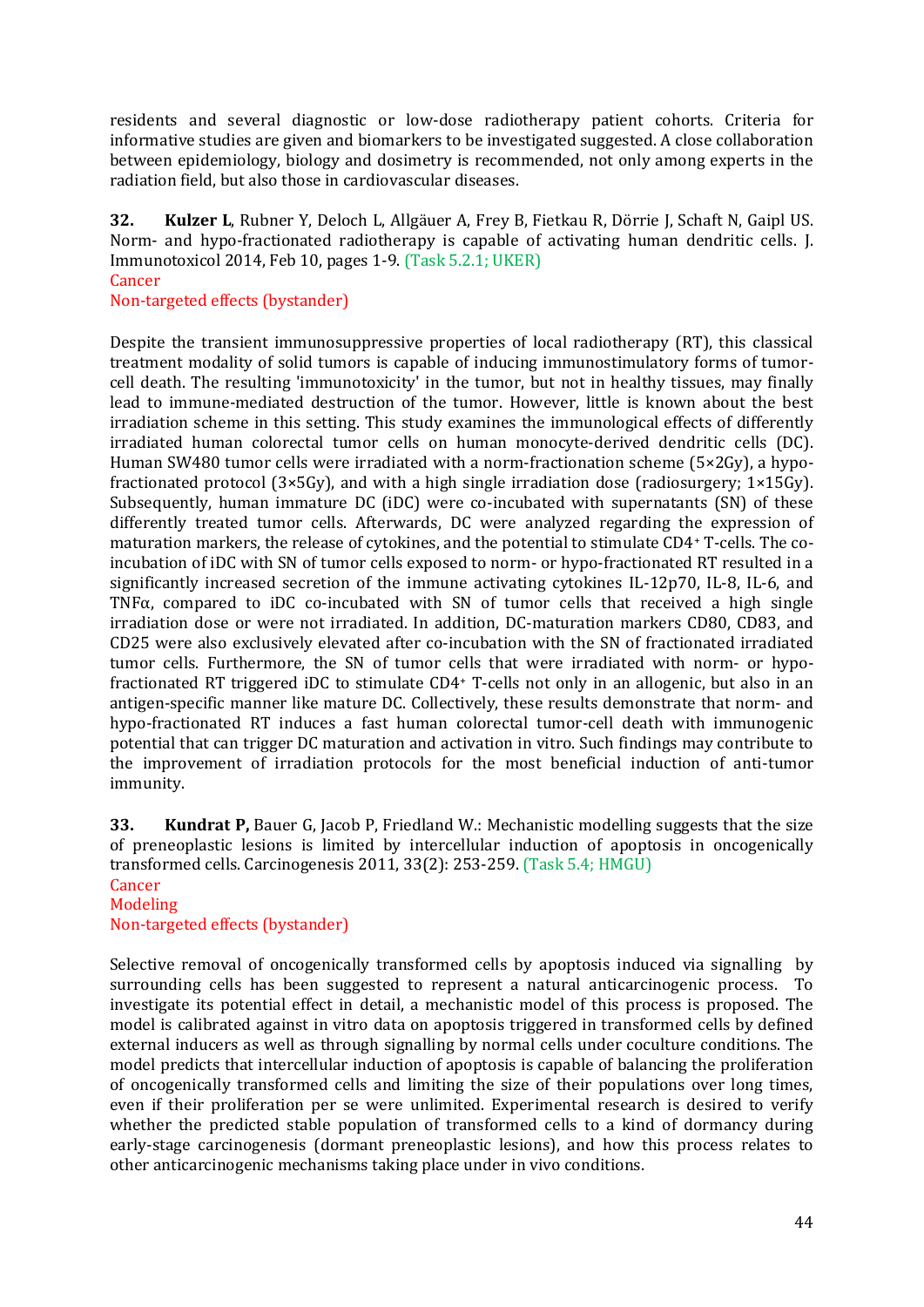<span id="page-44-0"></span>**34. Kundrat P** and Friedland W.: Impact of intercellular induction of apoptosis on low-dose radiation carcinogenesis. Radiation Protection Dosimetry, 2015. (Task 5.4; HMGU) Cancer

In vitro data indicate that selective removal of oncogenic transformed cells by apoptosis induced via signalling by neighbouring cells may represent an important anti-carcinogenic process. Mechanistic modelling supports this concept and predicts that the phenomenon can stop the growth of a transformed cell population, forming a dormant pre-neoplastic lesion, or even remove the transformed clone completely. Radiation has been shown to enhance the underpinning signalling and increase the extent and rate of apoptosis induction in precancerous cells. Implications for low-dose radiation carcinogenesis are discussed based on in vitro data and mechanistic modelling. The possibility is outlined for radiation to act in a pro-carcinogenic manner, i.e. to reduce rather than enhance the removal of transformed cells by apoptosis. The effects of radiation exposure during early or late carcinogenesis are discussed.

**35. Large M**, Reichert S, Hehlgans S, Fournier C, Rödel C, Rödel F.: A non-linear detection of phospho-histone H2AX in EA.hy926 endothelial cells following low dose x-irradiation is modulated by reactive oxygen species. Radiat Oncol 2014, Mar 22, 9: 80 (Task 5.1; GUF) **Cancer** 

Non-cancer

BACKGROUND: A discontinuous dose response relationship is a major characteristic of the antiinflammatory effects of low-dose X-irradiation therapy. Although recent data indicate an involvement of a variety of molecular mechanisms in these characteristics, the impact of reactive oxygen species (ROS) production to give rise or contribute to these phenomena in endothelial cells (EC) remains elusive.

MATERIAL AND METHODS: HUVEC derived immortalized EA.hy926 cells were stimulated by tumor necrosis factor-α (TNF-α, 20 ng/ml) 4 h before irradiation with doses ranging from 0.3 to 1 Gy. To analyse DNA repair capacity, phospho-histone H2AX foci were assayed at 1 h, 4 h and 24 h after irradiation. ROS production and superoxide dismutase (SOD) activity were analysed by fluorometric 2',7'-dichlorodihydrofluorescein-diacetate (H2DCFDA) and colorimetric assays. A functional impact of ROS on γH2AX production was analysed by treatment with the scavenger Nacetyl-L-cysteine (NAC).

RESULTS: Irrespective of stimulation by TNF- $\alpha$ , EA.hy926 cells revealed a linear dose response characteristic of γH2AX foci detection at 1 h and 4 h after irradiation. By contrast, we observed a discontinuity in residual γH2AX foci detection at 24 h after irradiation with locally elevated values following a 0.5 Gy exposure that was abolished by inhibition of ROS by NAC. Moreover, SOD protein expression was significantly decreased at doses of 0.5 Gy and 0.7 Gy concomitant with a reduced SOD activity.

CONCLUSION: These data implicate a non-linear regulation of ROS production and SOD activity in EA.hy926 EC following irradiation with doses < 1 Gy that may contribute to a discontinuous dose-response relationship of residual γH2AX foci detection.

<span id="page-44-1"></span>**36. Laurier D.,** Guseva Canu I, Baatout S, Bertho J-M, Blanchardon E., Bouffler S, Cardis E., Gomolka M, Hall J, Kesminiene A, Kreuzer M, Rage E.: DoReMi workshop on multidisciplinary approaches to evaluating cancer risks associated with low-dose internal contamination. Radioprotection 2012, 47(1): 119-148. (Task 5.5; IRSN, SCK-CEN, DH-PHE, CREAL, BfS and IC) **Cancer** 

Internal emitters (contamination) Epidemiology Modeling

A workshop dedicated to cancer risks associated with low-dose internal contamination was organized in March 2011, in Paris, in the framework of the DoReMi (Low Dose Research towards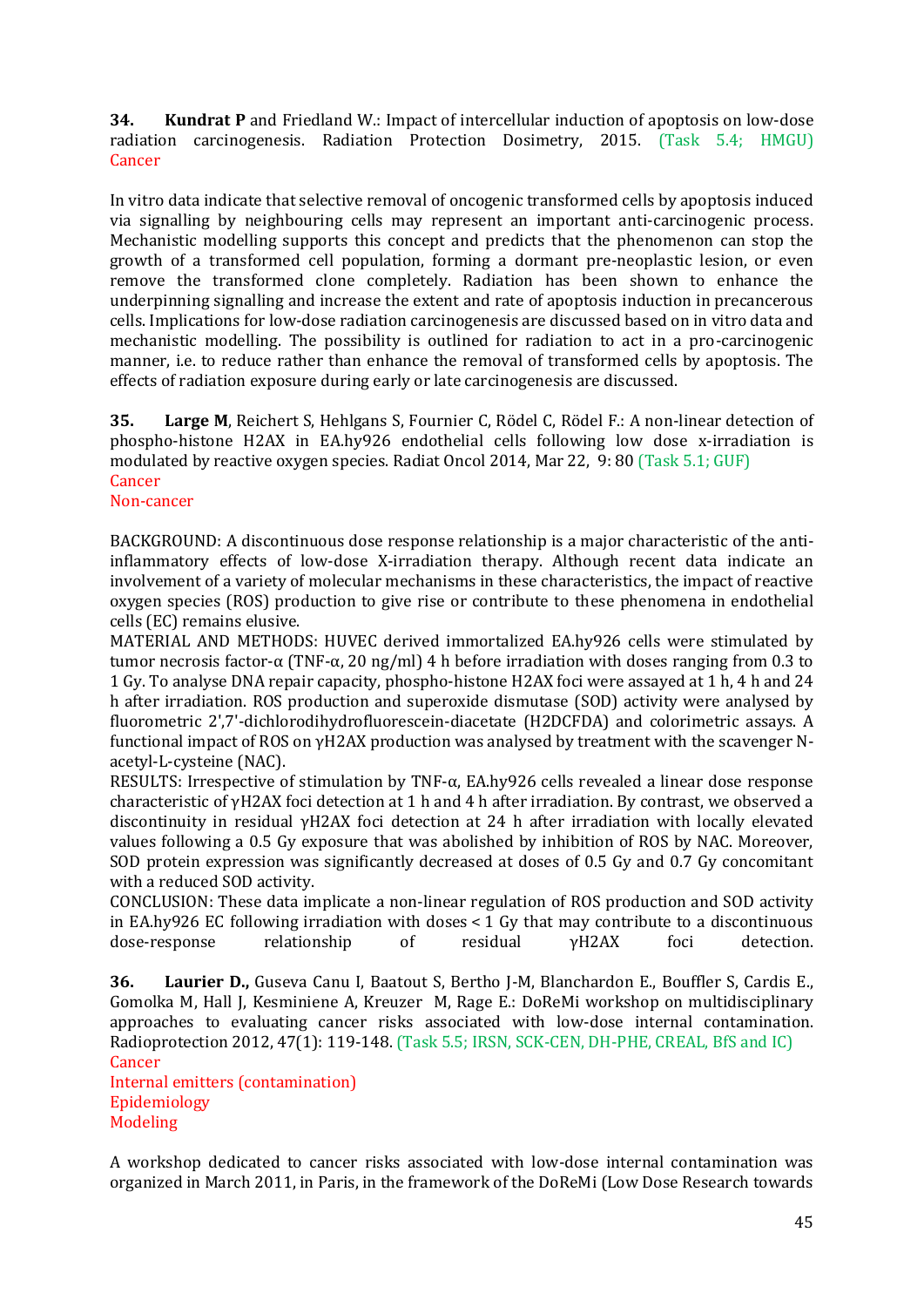Multidisciplinary Integration) European Network of Excellence. The aim was to identify the best epidemiological studies that provide an opportunity to develop a multidisciplinary approach to improve the evaluation of the cancer risk associated with internal contamination. This workshop provided an opportunity for in-depth discussions between researchers working in different fields including (but not limited to) epidemiology, dosimetry, biology and toxicology. Discussions confirmed the importance of research on the health effects of internal contamination. Several existing epidemiological studies provide a real possibility to improve the quantification of cancer risk associated with internal emitters. Areas for future multidisciplinary collaborations were identified, that should allow feasibility studies to be carried out in the near future. The goal of this paper is to present an overview of the presentations and discussions that took place during the workshop.

<span id="page-45-1"></span>**37. Lödermann B.,** Wunderlich R, Frey S, Schorn C, Stangl S, Rödel F, Keilholz L, Fietkau R, Gaipl US, Frey B.: Low dose ionizing radiation leads to a *NF-kB* dependent decreased secretion of active IL-1ß by activated macrophages with a discontinuous dose-dependency. Int J Rad Biol. 2012, 88 (10) 727-734. (Task 7.6; UKER and GUF)

Non-cancer

### Non-targeted effects (bystander)

*Purpose:* Therapy with low doses of ionising radiation (X-rays) exerts anti-inflammatory effects. Little is known about whether and how low doses of X-ray treatment modulate the inflammatory phenotype of macrophages, especially the secretion of Interleukin-1beta (IL-1 β). *Materials and methods:* Macrophages were differentiated from human THP-1 monocytes, activated with lipopolysaccharide (LPS), treated with distinct low doses of X-rays, and co-activated with monosodium urate crystals (MSU) to induce inflammasome activation. Secretion of IL-1 β was analysed by an enzyme-linked immunosorbent assay (ELISA) and Western blot. Furthermore, we analysed the intracellular amounts of the serine/threonine protein kinase B (named: Akt), mitogen-activated protein kinase p38 (p38), the v-rel reticuloendotheliosis viral oncogene homolog A (RelA), and pro- and cleaved IL-1 β. *Results:* Low dose X-rays led to decreased secretion of active IL-1 β in a manner discontinuous with dose which was most pronounced after 0.5 or 0.7 Gy. Passiv release of lactate dehydrogenase (LDH) was not influenced by X-rays. The decreased secretion of IL-1 β correlated with reduced translocation of RelA, being part of the nuclear factor kappa light- chain-enhancer of activated B cells (NF- κB) complex, into the nucleus. After 0.5 or 0.7 Gy of X-rays, the intracellular protein amounts of up (p38) and downstream molecules (Akt) of NF- κ B were reduced in activated macrophages, as were the pro- and cleaved forms of IL-1 β. *Conclusions:* Distinct low doses of X-rays induce an antiinflammatory phenotype of activated macrophages by lowering the amount of secreted IL-1  $\beta$  in a NF- κ B dependent manner.

<span id="page-45-0"></span>**38. Maguire, A,** Vega-Carrascal, I, Bryant, J, White, L, Howe, O, Lyng, F M, Meade, A D.: Competitive Evaluation of Data Mining Algorithms for Use in Cassification of Leukocyte Subtypes with Raman Microspectroscopy. Analyst, 2015, 140, 2473-2481. (Task 6.8; DIT) Individual sensitivity Tissue sensitivity Modeling

Raman microspectroscopy has been investigated for some time for use in label-free cell sorting devices. These approaches require coupling of the Raman spectrometer to complex data mining algorithms for identification of cellular subtypes such as the leukocyte subpopulations of lymphocytes and monocytes. In this study, three distinct multivariate classification approaches, (PCA-LDA, SVMs and Random Forests) are developed and tested on their ability to classify the cellular subtype in extracted peripheral blood mononuclear cells (T-cell lymphocytes from myeloid cells), and are evaluated in terms of their respective classification performance. A strategy for optimisation of each of the classification algorithm is presented with emphasis on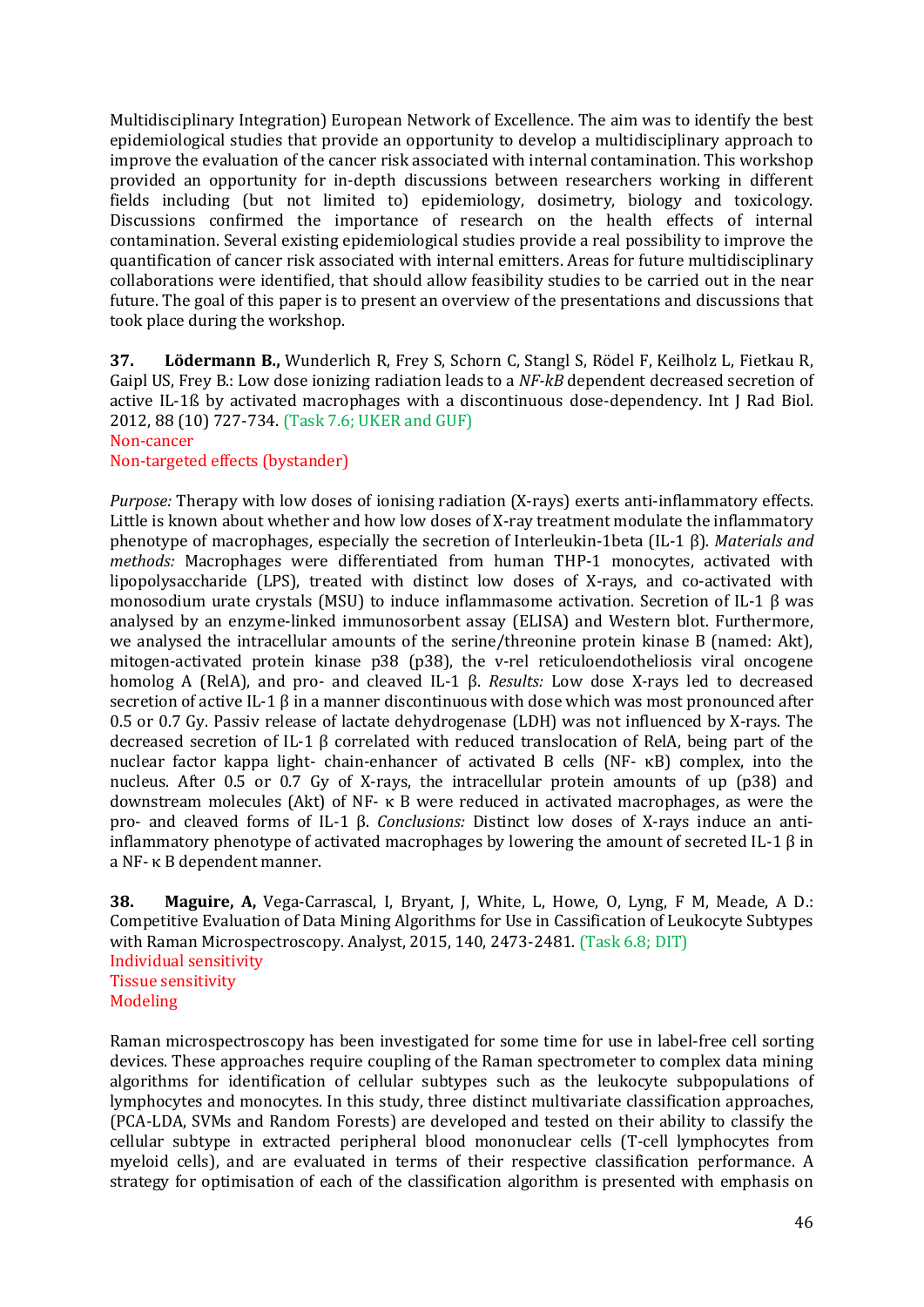reduction of model complexity in each of the algorithms. The relative classification performance and performance characteristics are highlighted, overall suggesting the radial basis function SVM as a robust option for classification of leukocytes with Raman microspectroscopy.

<span id="page-46-2"></span>**39. Maguire A,** Vegacarrascal I, White L, McClean B, Howe O, Lyng FM, Meade AD.: Analyses of Ionizing Radiation Effects In Vitro in Peripheral Blood Lymphocytes with Raman Spectroscopy. Radiat Res. 2015 Apr 6. [Epub ahead of print] (Task 6.8; DIT) Individual sensitivity Tissue sensitivity Modeling

The use of Raman spectroscopy to measure the biochemical profile of healthy and diseased cells and tissues may be a potential solution to many diagnostic problems in the clinic. Although extensively used to identify changes in the biochemical profiles of cancerous cells and tissue, Raman spectroscopy has been used less often for analyzing changes to the cellular environment by external factors such as ionizing radiation. In tandem with this, the biological impact of low doses of ionizing radiation remains poorly understood. Extensive studies have been performed on the radiobiological effects associated with radiation doses above 0.1 Gy, and are well characterized, but recent studies on low-dose radiation exposure have revealed complex and highly variable responses. We report here the novel finding that demonstrate the capability of Raman spectroscopy to detect radiation-induced damage responses in isolated lymphocytes irradiated with doses of 0.05 and 0.5 Gy. Lymphocytes were isolated from peripheral blood in a cohort of volunteers, cultured ex vivo and then irradiated. Within 1 h after irradiation spectral effects were observed with Raman microspectroscopy and principal component analysis and linear discriminant analysis at both doses relative to the sham-irradiated control (0 Gy). Cellular DNA damage was confirmed using parallel γ-H2AX fluorescence measurements on the extracted lymphocytes per donor and per dose. DNA damage measurements exhibited interindividual variability among both donors and dose, which matched that seen in the spectral variability in the lymphocyte cohort. Further evidence of links between spectral features and DNA damage was also observed, which may potentially allow noninvasive insight into the DNA remodeling that occurs after exposure to ionizing radiation.

<span id="page-46-1"></span>**40. Manda K.,** Glasow A, Paape D, Hildebrandt G.: Effects of ionizing radiation on the immune system with special emphasis on the interaction of dendritic and T cells. Front Oncology 2012, Aug 24, 2, 102; p.1-9. (Task 5.2.1; UROS)

### Cancer

Non-targeted effects (bystander)

Dendritic cells (DCs), as professional antigen presenting cells, are members of the innate immune system and function as key players during the induction phase of adaptive immune responses. Uptake, processing, and presentation of antigens direct the outcome toward either tolerance or immunity. The cells of the immune system are among the most highly radiosensitive cells in the body. For high doses of ionizing radiation (HD-IR) both immunesuppressive effects after whole body irradiation and possible immune activation during tumor therapy were observed. On the other hand, the effects of low doses of ionizing radiation (LD-IR) on the immune system are controversial and seem to show high variability among different individuals and species. There are reports revealing that protracted LD-IR can result in radioresistance. But immune-suppressive effects of chronic LD-IR are also reported, including the killing or sensitizing of certain cell types. This articles hall review the current knowledge of radiation-induced effects on the immune system, paying special attention to the interaction of DCs and T cells.

<span id="page-46-0"></span>**41. Mariotti LG,** Bertolotti A, Ranza E, Babini G, Ottolenghi A.: Investigation of the mechanisms underpinninjg IL-6 cytokine release in bystander responses. The roles of radiation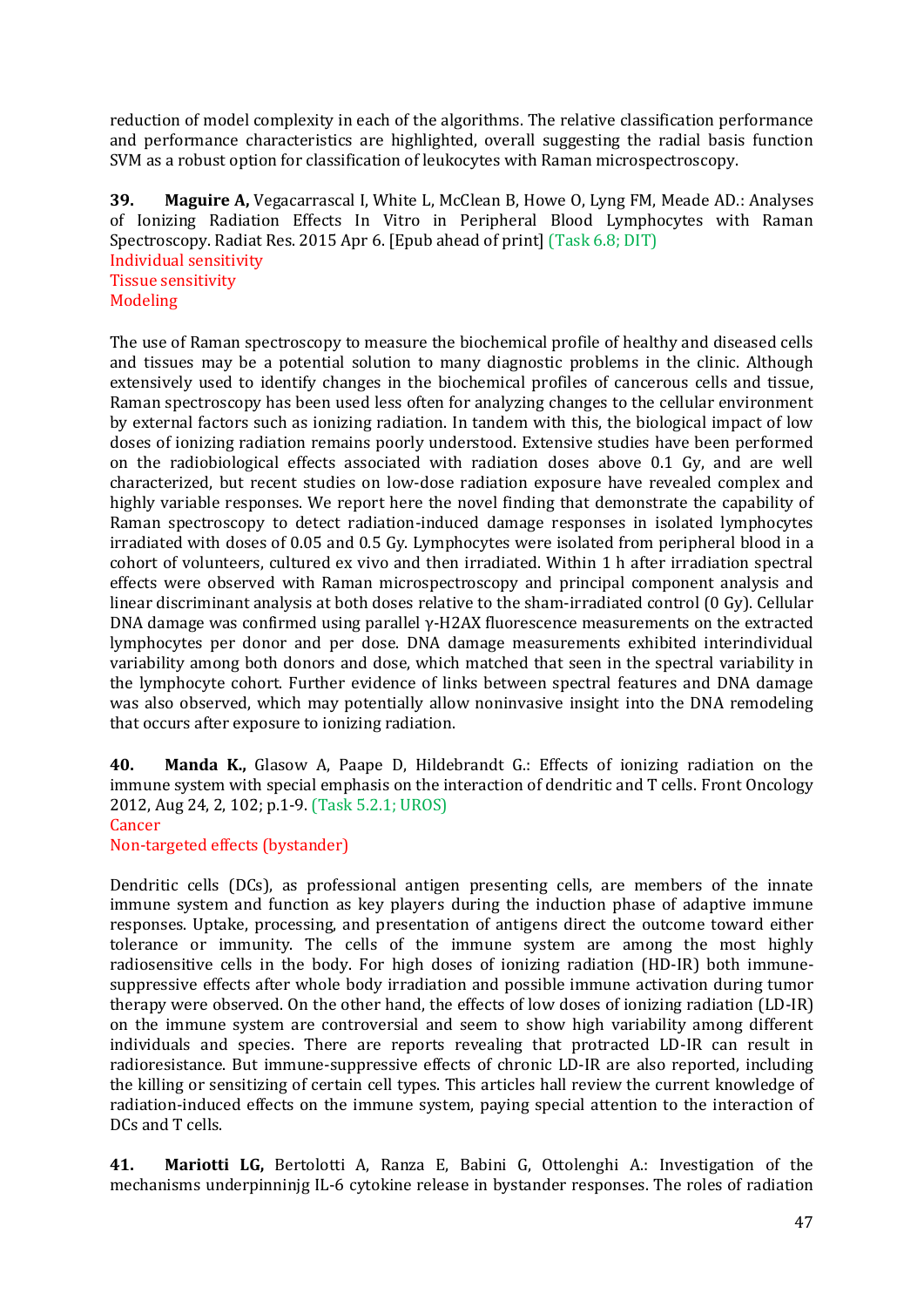dose, radiation quality and specific ROS/RNS scavengers. Int J Radiat. Biol. 2012, Oct 88 (10): 751-762. (Task 5.6; UNIPV) Cancer Radiation quality Modeling Non-targeted effects (bystander)

*Purpose :* To investigate the mechanisms regulating the pathways of the bystander transmission in vitro, focusing on the radiation perturbed signaling (via Interleukin 6, IL-6) of the irradiated cells after exposure to low doses of different radiation types. *Materials and methods :* An integrated ' systems radiation biology ' approach was adopted. Experimentally the level of the secreted cytokine from human fibroblasts was detected with ELISA (Enzyme-Linked ImmunoSorbent Assay) method and subsequently the data were analyzed and coupled with a phenomenological model based on differential equations to evaluate the single-cell release mechanisms. *Results:* The data confirmed the important effect of radiation on the IL-6 pathway, clearly showing a crucial role of the ROS (Reactive Oxygen Species) in transducing the effect of initial radiation exposure and the subsequent long-term release of IL-6. Furthermore, a systematic investigation of radiation dose/radiation quality dependence seems to indicate an increasing efficiency of high LET (Linear Energy Transfer) irradiation in the release of the cytokine. Basic hypotheses were tested, on the correlation between direct radiobiological damage and signal release and on the radiation target for this endpoint (secretion of IL-6). *Conclusions:* The results demonstrate the role of reactive oxygen and nitrogen species in the signaling pathways of IL-6. Furthermore the systems radiation biology approach here adopted, allowed us to test and verify hypotheses on the behavior of the single cell in the release of cytokine, after the exposure to different doses and different qualities of ionizing radiation.

<span id="page-47-0"></span>**42. Mariotti LG,** Pirovano G, Savage KI, Ghita M, Ottolenghi A, Prise KM, Schettino G.: Use of the γ-H2AX assay to investigate DNA repair dynamics following multiple radiation exposures. PLoS One 2013,Nov 29, 8(11): e79541. (Task 5.6; UNIPV) Cancer Radiation quality Modeling Non-targeted effects (bystander)

Radiation therapy is one of the most common and effective strategies used to treat cancer. The irradiation is usually performed with a fractionated scheme, where the dose required to kill tumour cells is given in several sessions, spaced by specific time intervals, to allow healthy tissue recovery. In this work, we examined the DNA repair dynamics of cells exposed to radiation delivered in fractions, by assessing the response of histone-2AX (H2AX) phosphorylation (γ-H2AX), a marker of DNA double strand breaks. γ-H2AX foci induction and disappearance were monitored following split dose irradiation experiments in which time interval between exposure and dose were varied. Experimental data have been coupled to an analytical theoretical model, in order to quantify key parameters involved in the foci induction process. Induction of γ-H2AX foci was found to be affected by the initial radiation exposure with a smaller number of foci induced by subsequent exposures. This was compared to chromatin relaxation and cell survival. The time needed for full recovery of y-H2AX foci induction was quantified (12 hours) and the 1:1 relationship between radiation induced DNA double strand breaks and foci numbers was critically assessed in the multiple irradiation scenarios

<span id="page-47-1"></span>**43. Olme C-H.**, Finnon R, Brown N, Kabacik S, Bouffler SD, Badie C.: Live cell detection of chromosome 2 deletion and Sfpi1/PU1 loss in radiation-induced mouse acute leukaemia. Leuk Res 2013, Oct 37(10): 1374-1382. (Task 5.3; DH-PHE) **Cancer** Tissue sensitivity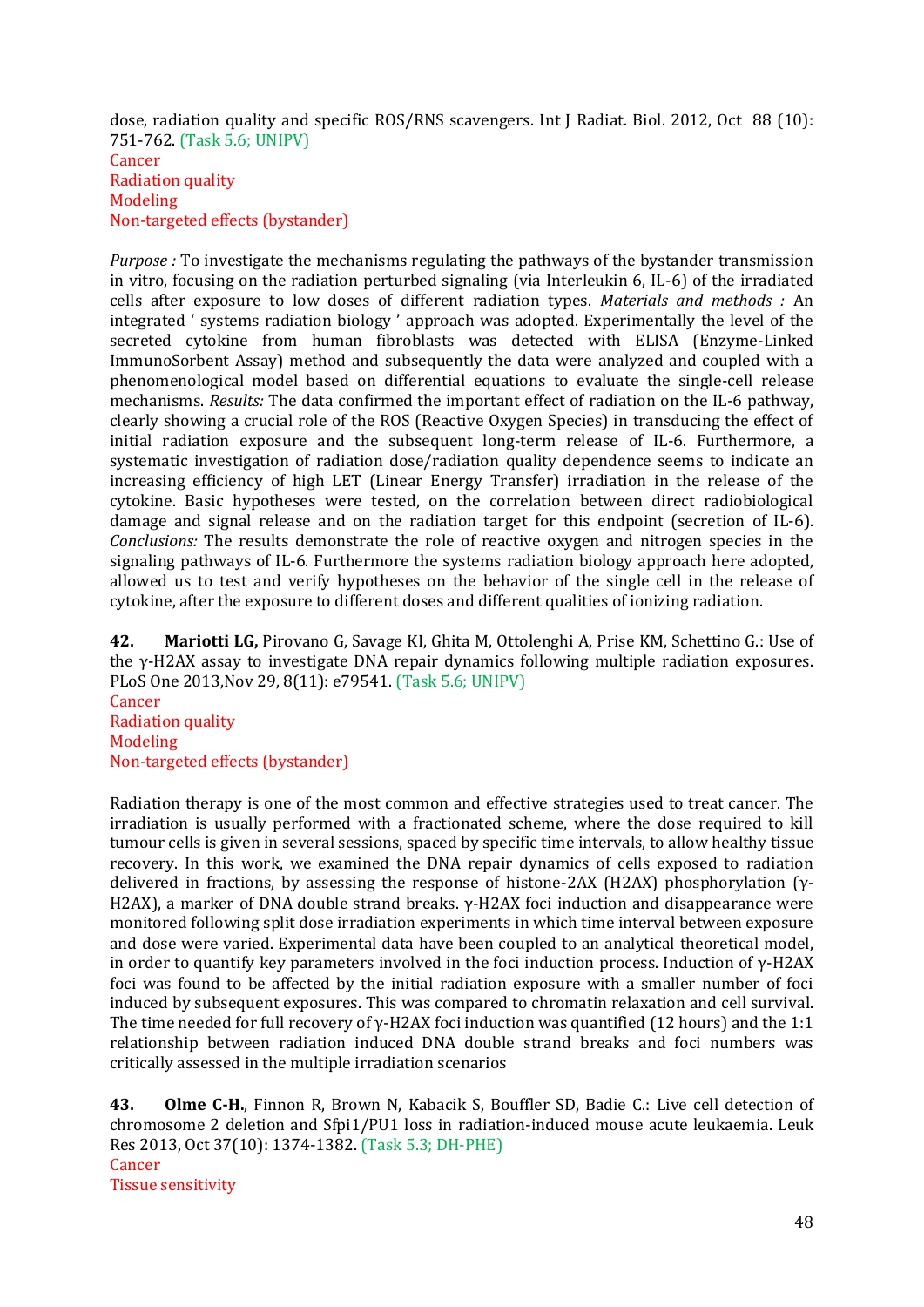The CBA/H mouse model of radiation-induced acute myeloid leukaemia (rAML) has been studied for decades to bring to light the molecular mechanisms associated with multistage carcinogenesis. A specific interstitial deletion of chromosome 2 found in a high proportion of rAML recognised as the initiating event. The deletion leads to the loss of Sfpi, a gene essential for haematopoietic development. Its product, the transcription factor PU.1 acts as a tumour suppressor in this model. Although the deletion can be detected early following ionising radiation exposure by cytogenetic techniques, precise characterization of the haematopoietic cells carrying the deletion and the study of their fate in vivo cannot be achieved. Here, using a genetically engineered C57BL/6 mouse model expressing the GFP fluorescent molecule under the control of the Sfpi1 promoter, which we have bred onto the rAML-susceptible CBA/H strain, we demonstrate that GFP expression did not interfere with X-ray induced leukaemia incidence and that GFP fluorescence in live leukaemic cells is a surrogate marker of radiation-induced chromosome 2 deletions with or without point mutations on the remaining allele of the Sfpi1 gene. This study presents the first experimental evidence for the detection of this leukaemia initiating event in live leukemic cells.

<span id="page-48-0"></span>**44. Olme CH.,** Brown N, Finnon R, Bouffler SD, Badie C.: Frequency of acute myeloid leukaemia-associated mouse deletions chromosome 2 in X-ray exposed immature haematopoietic progenitors and stem cells. Mutat Res Genetic Toxicology and Environmental 2013, Aug 30, 756(1-2): 119-126. (Task 5.3; DH-PHE) Cancer

Tissue sensitivity

Exposure to ionising radiation can lead to an increased risk of cancer, particularly leukaemia. In radiation-induced acute myeloid leukaemia (rAML), a partial hemizygous deletion of mouse chromosome 2 is a common feature in several susceptible strains. The deletion is an early event detectable 24 h after expo-sure in bone marrow cells using cytogenetic techniques. Expanding clones of bone marrow cells with chromosome 2 deletions can be detected less than a year after exposure to ionising radiation in around half of the irradiated mice. Ultimately, 15–25% of exposed animals develop AML. It is generally assumed that leukaemia originates in an early progenitor cell or haematopoietic stem cell, but it is unknown whether the original chromosome damage occurs at a similar frequency in committed progenitors and stem cells. In this study, we monitored the frequency of chromosome 2 deletions in immature bone marrow cells (Lin−) and haematopoietic stem cells/multipotent progenitor cells (LSK) by several techniques, fluorescent in situ hybridisation (FISH) and through use of a reporter model, flow cytometry and colony forming units in spleen (CFU-S) following ex vivo or in vivo exposure. We showed that partial chromosome 2 deletions are present in the LSK subpopulation, but cannot be detected in Lin−cells andCFU-S12 cells. Furthermore, we transplanted irradiated Lin−or LSK cells into host animals to determine whether specific irradiated cell populations acquire an increased proliferative advantage compared to unirradiated cells. Interestingly, the irradiated LSK subpopulation containing cells carrying chromosome2 deletions does not appear to repopulate as well as the unirradiated population, suggesting that the chromosomal deletion does not provide an advantage for growth and in vivo repopulation, at least at early stages following occurrence.

<span id="page-48-1"></span>**45. Ott, OJ,** Hertel S, Gaipl US, Frey B, Schmidt M, Fietkau R.: Benign painful elbow syndrome. First results of a single-center prospective randomized radiotherapy dose optimization trial. Strahlenther Onkol 2012, Okct, 188(10): 873-877. (Task 7.6; UKER) Non-cancer

Tissue sensitivity

Background and purpose: The goal of the present study was to evaluate the efficacy of two different dose-fractionation schedules for radiotherapy (RT) of patients with painful elbow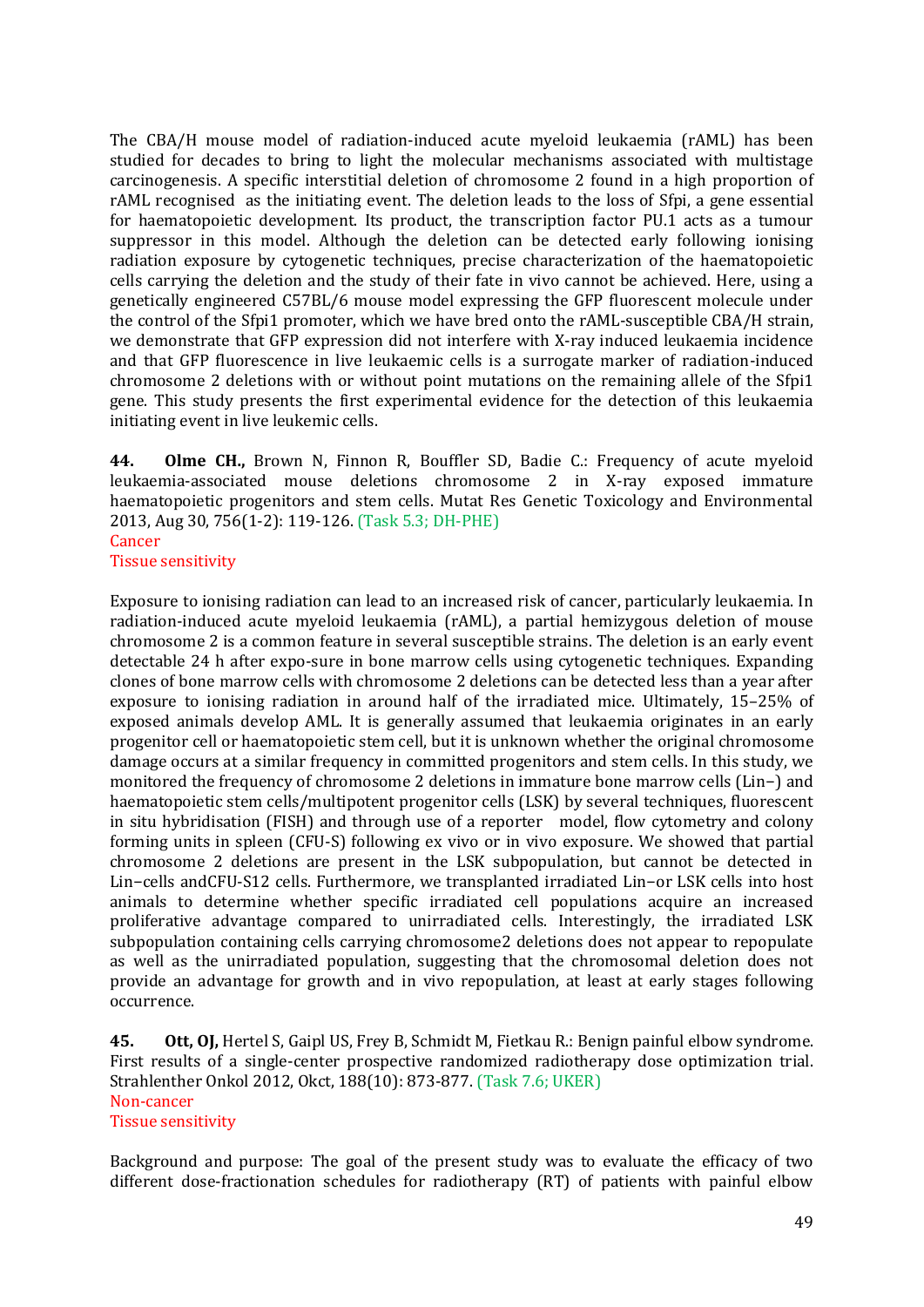syndrome. Patients and methods: Between February 2006 and February 2010, 199 consecutive evaluable patients were recruited for this prospective randomized trial. All patients received RT in orthovoltage technique. One RT course consisted of 6 single fractions/3 weeks. In case of insufficient remission of pain after 6 weeks a second radiation series was performed. Patients were randomly assigned to receive either single doses of 0.5 or 1.0 Gy. Endpoint was pain reduction. Pain was measured before, right after, and 6 weeks after RT by a visual analogue scale (VAS) and a comprehensive pain score (CPS). Results: The overall response rate for all patients was 80% direct after and 91% 6 weeks after RT. The mean VAS values before, after and 6 weeks after treatment for the 0.5 and 1.0 Gy groups were  $59.6 \pm 20.2$  and  $55.7 \pm 18.0$  (p=0.463), 32.1  $\pm$ 24.5 and 34.4  $\pm$  22.5 (p=0.256), and 27.0  $\pm$  27.7 and 23.5  $\pm$  21.6 (p=0.818). The mean CPS before, after, and 6 weeks after treatment was  $8.7 \pm 2.9$  and  $8.1 \pm 3.1$  (p=0.207),  $4.5 \pm 3.2$  and  $5.0 \pm 3.4$ (p=0.507), 3.9  $\pm$  3.6 and 2.8  $\pm$  2.8 (p=0.186), respectively. No statistically significant differences between the two single dose trial arms for early  $(p=0.103)$  and delayed response  $(p=0.246)$ were found. Conclusion: RT is an effective treatment option for the management of benign painful elbow syndrome. For radiation protection reasons the dose for a RT series is recommended not to exceed 3.0 Gy.

<span id="page-49-0"></span>**46. Ott, OJ** Hertel S, Gaipl US, Frey B, Schmidt M, Fietkau R.: Benign painful shoulder syndrome: initial results of a single-center prospective randomized radiotherapy doseoptimization trial. Strahlenther Onkol 2012, 188(12), 1108- 1113. (Task 7.6; UKER) Non-cancer Tissue sensitivity

BACKGROUND AND PURPOSE: To compare the efficacy of two different dose-fractionation schedules for radiotherapy of patients with benign painful shoulder syndrome. PATIENTS AND METHODS: Between February 2006 and February 2010, 312 consecutive evaluable patients were recruited for this prospective randomized trial. All patients received radiotherapy with an orthovoltage technique. One radiotherapy course consisted of 6 single fractions in 3 weeks. In case of insufficient remission of pain after 6 weeks, a second radiation series was performed. Patients were randomly assigned to receive either single doses of 0.5 or 1.0 Gy. The endpoint was pain reduction. Pain was measured before, right after, and 6 weeks after radiotherapy using a visual analogue scale (VAS) and a comprehensive pain score (CPS). RESULTS: The overall response rate for all patients was 83% directly after and 85% 6 weeks after radiotherapy. The mean VAS values before, directly after, and 6 weeks after treatment for the 0.5 and 1.0 Gy groups were  $56.8 \pm 23.7$  and  $53.2 \pm 21.8$  (p = 0.158),  $38.2 \pm 26.1$  and  $34.0 \pm 24.5$  (p = 0.189), and  $33.0 \pm 24.5$ 27.2 and 23.7  $\pm$  22.7 (p = 0.044), respectively. The mean CPS before, directly after, and 6 weeks after treatment was  $9.7 \pm 3.0$  and  $9.5 \pm 2.7$  (p = 0.309), 6.1  $\pm$  3.6 and 5.4  $\pm$  3.6 (p = 0.096), 5.3  $\pm$ 3.7 and  $4.1 \pm 3.7$  (p = 0.052), respectively. Despite a slight advantage in the VAS analysis for the 1.0 Gy group for delayed response, the CPS analysis revealed no statistically significant differences between the two single-dose trial arms for early ( $p = 0.652$ ) and delayed response quality (p = 0.380). CONCLUSION: Radiotherapy is an effective treatment option for the management of benign painful shoulder syndrome. Concerning radiation protection, the dose for a radiotherapy series is recommended not to exceed 3-6 Gy.

<span id="page-49-1"></span>**47. Ott, OJ,** Jeremias C, Gaipl US, Frey B, Schmidt M, Fietkau R.: Radiotherapy for achillodynia: results of a single-center prospective randomized dose-optimization trial. Strahlenther Onkol 2013,Feb, 189(2), 142-146. (Task 7.6; UKER) Non-cancer

Tissue sensitivity

BACKGROUND AND PURPOSE: The aim of this study was to compare the efficacy of two different dose-fractionation schedules for radiotherapy of patients with achillodynia. PATIENTS AND METHODS: Between February 2006 and February 2010, 112 consecutive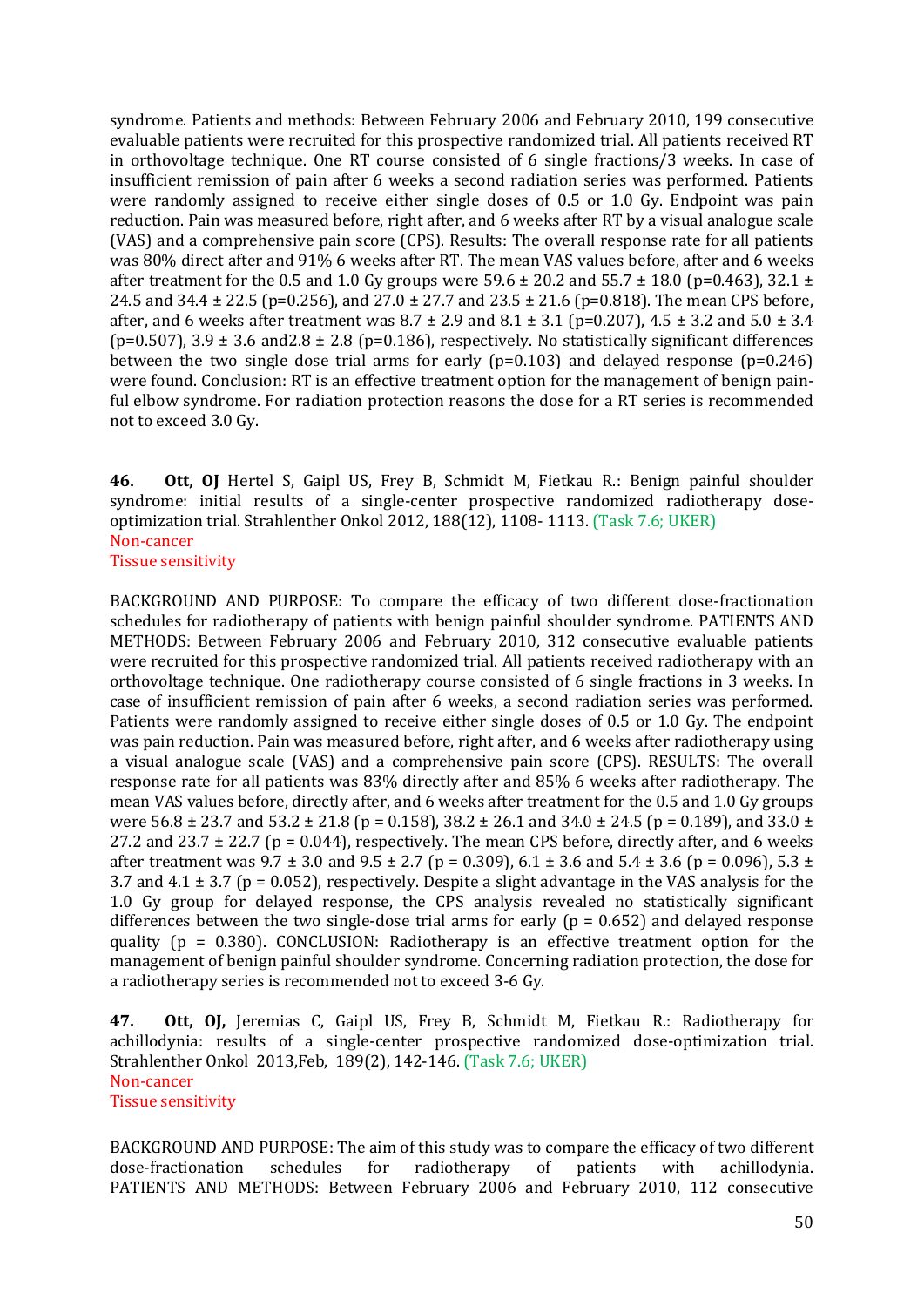evaluable patients were recruited for this prospective randomized trial. All patients underwent radiotherapy with an orthovoltage technique. One radiotherapy course consisted of 6 single fractions over 3 weeks. In case of insufficient remission of pain after 6 weeks, a second radiation series was performed. Patients were randomly assigned to receive either single doses of 0.5 or 1.0 Gy. The endpoint was pain reduction. Pain was measured before, right after, and 6 weeks after radiotherapy with a visual analogue scale (VAS) and a comprehensive pain score (CPS).RESULTS: The overall response rate for all patients was 84% directly after and 88% 6 weeks after radiotherapy. The mean VAS values before, directly after, and 6 weeks after treatment for the 0.5 and 1.0 Gy groups were  $55.7 \pm 21.0$  and  $58.2 \pm 23.5$  (p = 0.526), 38.0  $\pm 23.2$ and 30.4  $\pm$  22.6 (p = 0.076), and 35.4  $\pm$  25.9 and 30.9  $\pm$  25.4 (p = 0.521), respectively. The mean CPS before, directly after, and 6 weeks after treatment was  $8.2 \pm 3.0$  and  $8.9 \pm 3.3$  (p = 0.239), 5.6  $\pm$  3.1 and 5.4  $\pm$  3.3 (p = 0.756), 4.4  $\pm$  2.6 and 5.3  $\pm$  3.8 (p = 0.577), respectively. No statistically significant differences were found between the two single-dose trial arms for early ( $p = 0.366$ ) and delayed response (p = 0.287). CONCLUSION: Radiotherapy is an effective treatment option for the management of achillodynia. For radiation protection, the dose of a radiotherapy series is recommended not to exceed 3-6 Gy.

<span id="page-50-0"></span>**48. Ott OJ,** Jeremias C., Gaipl US, Frey B., Schmidt M., Fietkau R.: Radiotherapy for calcaneodynia. Results of a single center prospective randomized dose optimization trial. Strahlenther Onkol. 2013, 189(4), 329-334. (Task 7.6; UKER)

Non-cancer

Tissue sensitivity

Ionizing radiation is a known human carcinogen that can induce a variety of biological effects depending on the physical nature, duration, doses and dose-rates of exposure. However, the magnitude of health risks at low doses and dose-rates (below 100mSv and/or 0.1mSvmin(-1)) remains controversial due to a lack of direct human evidence. It is anticipated that significant insights will emerge from the integration of epidemiological and biological research, made possible by molecular epidemiology studies incorporating biomarkers and bioassays. A number of these have been used to investigate exposure, effects and susceptibility to ionizing radiation, albeit often at higher doses and dose rates, with each reflecting time-limited cellular or physiological alterations. This review summarises the multidisciplinary work undertaken in the framework of the European project DoReMi (Low Dose Research towards Multidisciplinary Integration) to identify the most appropriate biomarkers for use in population studies. In addition to logistical and ethical considerations for conducting large-scale epidemiological studies, we discuss the relevance of their use for assessing the effects of low dose ionizing radiation exposure at the cellular and physiological level. We also propose a temporal classification of biomarkers that may be relevant for molecular epidemiology studies which need to take into account the time elapsed since exposure. Finally, the integration of biology with epidemiology requires careful planning and enhanced discussions between the epidemiology, biology and dosimetry communities in order to determine the most important questions to be addressed in light of pragmatic considerations including the appropriate population to be investigated (occupationally, environmentally or medically exposed), and study design. The consideration of the logistics of biological sample collection, processing and storing and the choice of biomarker or bioassay, as well as awareness of potential confounding factors, are also essential.

<span id="page-50-1"></span>**49. Ott OJ,** Jeremias C., Gaipl US, Frey B., Schmidt M., Fietkau R.: Radiotherapy for benign calcaneodynia: Long-term results of the Erlangen Dose Optimization (EDO) trial. Strahlenther Onkol. 2014, Jul, 190 (7), 671-675. (Task 7.6; UKER) Non-cancer Tissue sensitivity

BACKGROUND AND PURPOSE: The goal of this work was to evaluate the long-term efficacy of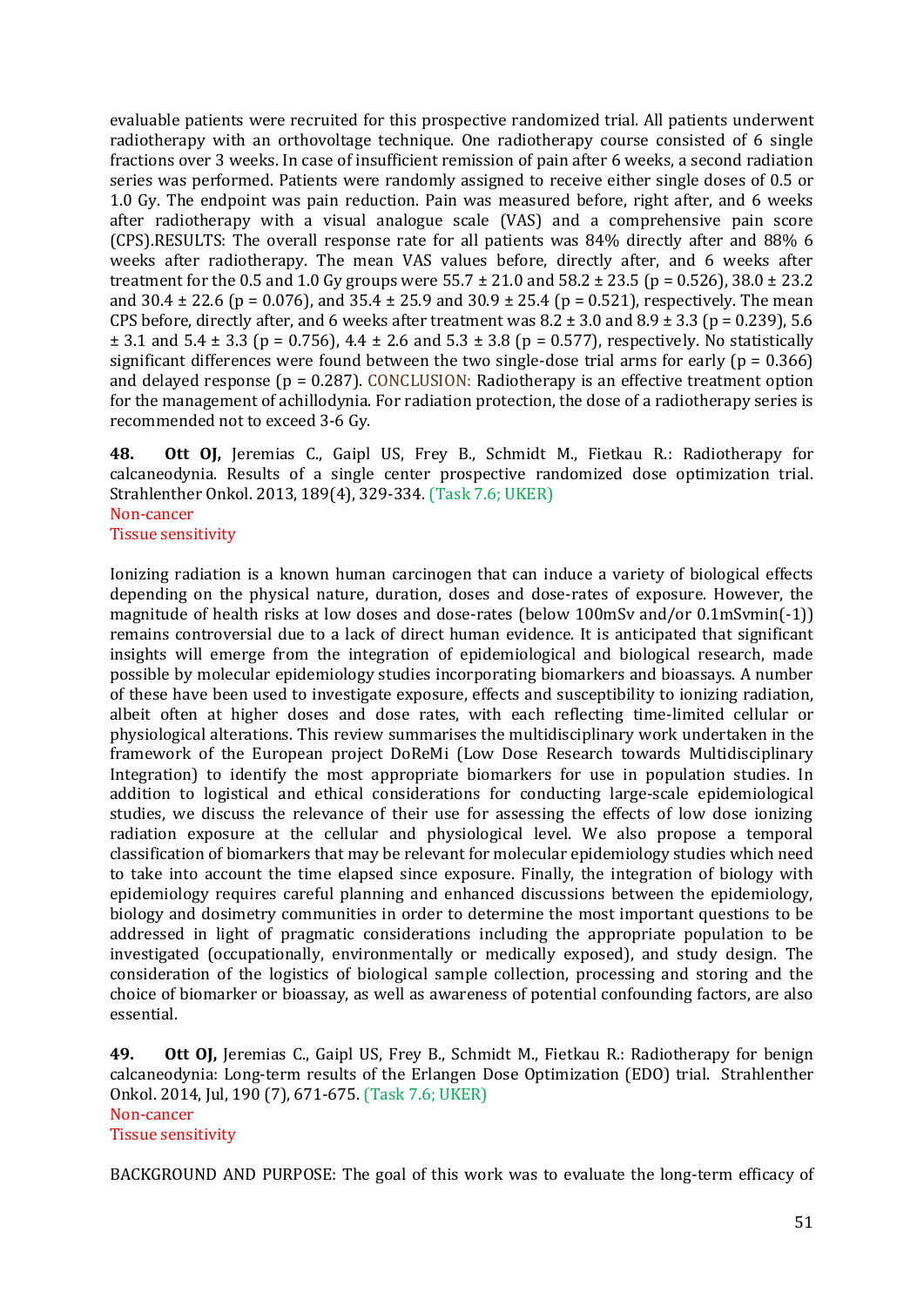two dose-fractionation schedules for radiotherapy of calcaneodynia. PATIENTS AND METHODS: Between February 2006 and February 2010, 457 evaluable patients were recruited for this prospective trial. All patients received orthovoltage radiotherapy. One course consisted of 6 fractions/3 weeks. In case of insufficient remission of pain after 6 weeks a second series was performed. Patients were randomly assigned to receive either single doses of 0.5 or 1.0 Gy. Endpoint was pain reduction. Pain was measured before, right after (early response), 6 weeks (delayed response), and approximately 2.5 years after radiotherapy (long-term response) with a questionnaire-based visual analogue scale (VAS) and a comprehensive pain score (CPS). RESULTS: The median follow-up was 32 months (range 9-57 months). The overall early, delayed, and long-term response rates for all patients were 87, 88, and 95%. The mean VAS values before treatment, for early, delayed, and long-term response for the 0.5 and 1.0 Gy groups were 65.5±22.1 and 64.0±20.5 (p=0.19), 34.8±24.7 and 39.0±26.3 (p=0.12), 25.1±26.8 and  $28.9\pm26.8$  (p=0.16), and  $16.3\pm24.3$  and  $14.1\pm19.7$  (p=0.68). The mean CPS values before treatment, for early, delayed, and log-term response were  $10.1\pm2.7$  and  $10.0\pm3.0$  (p=0.78), 5.6 $\pm$ 3.7 and 6.0 $\pm$ 3.9 (p=0.34), 4.0 $\pm$ 4.1 and 4.3 $\pm$ 3.6 (p=0.26), and 2.1 $\pm$ 3.3 and 2.3 $\pm$ 3.2 (p=0.34), respectively. No significant differences in long-term response quality between the two arms were found (p=0.50). CONCLUSION: Radiotherapy is a very effective treatment for the management of benign calcaneodynia. For radiation protection reasons, the dose for a RT series should not exceed 3.0 Gy.

<span id="page-51-0"></span>**50. Ott OJ,** Hertel S, Gaipl US, Frey B, Schmidt M, Fietkau R.: The Erlangen Dose Optimization trial for low-dose radiotherapy of benign painful elbow syndrome. Strahlenther Onkol 2014, Mar, 190(3), 293-297. Erratum in: Strahlenther Onkol. 2014 Jun;190(6):604. (Task 7.6; UKER) Non-cancer

Tissue sensitivity

BACKGROUND AND PURPOSE: To evaluate the long-term efficacy of pain reduction by two dose fractionation schedules used for low-dose radiotherapy of painful elbow syndrome. PATIENTS AND METHODS: Between February 2006 and February 2010, 199 evaluable patients were recruited for this prospective trial. All patients received low-dose orthovoltage radiotherapy. One course consisted of 6 fractions in 3 weeks. In the case of insufficient pain remission after 6 weeks, a second course was administered. Patients were randomly assigned to one of two groups to receive single doses of either 0.5 or 1.0 Gy. Endpoint was pain reduction. Pain was measured before radiotherapy, as well as immediately after (early response), 6 weeks after (delayed response) and approximately 3 years after (long-term response) completion of radiotherapy using a questionnaire-based visual analogue scale (VAS) and a comprehensive pain score (CPS). RESULTS: Median follow-up was 35 months (range 9-57 months). The overall early, delayed and long-term response rates for all patients were 80, 90 and 94%, respectively. The mean VAS scores before treatment and those for early, delayed and long-term response in the 0.5- and 1.0-Gy groups were  $59.6\pm20.2$  and  $55.7\pm18.0$  (p=0.46); 32.1 $\pm24.5$  and 34.4 $\pm22.5$  $(p=0.26)$ ; 27.0±27.7 and 23.5±21.6 (p=0.82) and 10.7±15.0 and 21.5 ± 26.9 (p=0.12), respectively. The mean CPS values before treatment and those for early, delayed and long-term response were 8.7±2.9 and 8.1±3.1 (p=0.21); 4.5±3.2 and 5.0±3.4 (p=0.51); 3.9±3.6 and 2.8±2.8  $(p=0.19)$  and  $1.5\pm2.3$  and  $2.4\pm3.5$  (p=0.27), respectively. No significant differences in the quality of the long-term response were found between the 0.5- and 1.0-Gy arms (p=0.28). CONCLUSION: Low-dose radiotherapy is an effective treatment for the management of benign painful elbow syndrome. For radiation protection reasons, the dose for a radiotherapy series should not exceed 3.0 Gy.

<span id="page-51-1"></span>**51. Ott OJ,** Hertel S, Gaipl US, Frey B, Schmidt M, Fietkau R.: The Erlangen Dose Optimization trial for radiotherapy of benign painful shoulder syndrome. Long term results. Strahlenther Onkol. 2014, Apr, 190(3), 394-398. Erratum in: Strahlenther Onkol. 2014 Jun;190(6):605. (Task 7.6; UKER) Non-cancer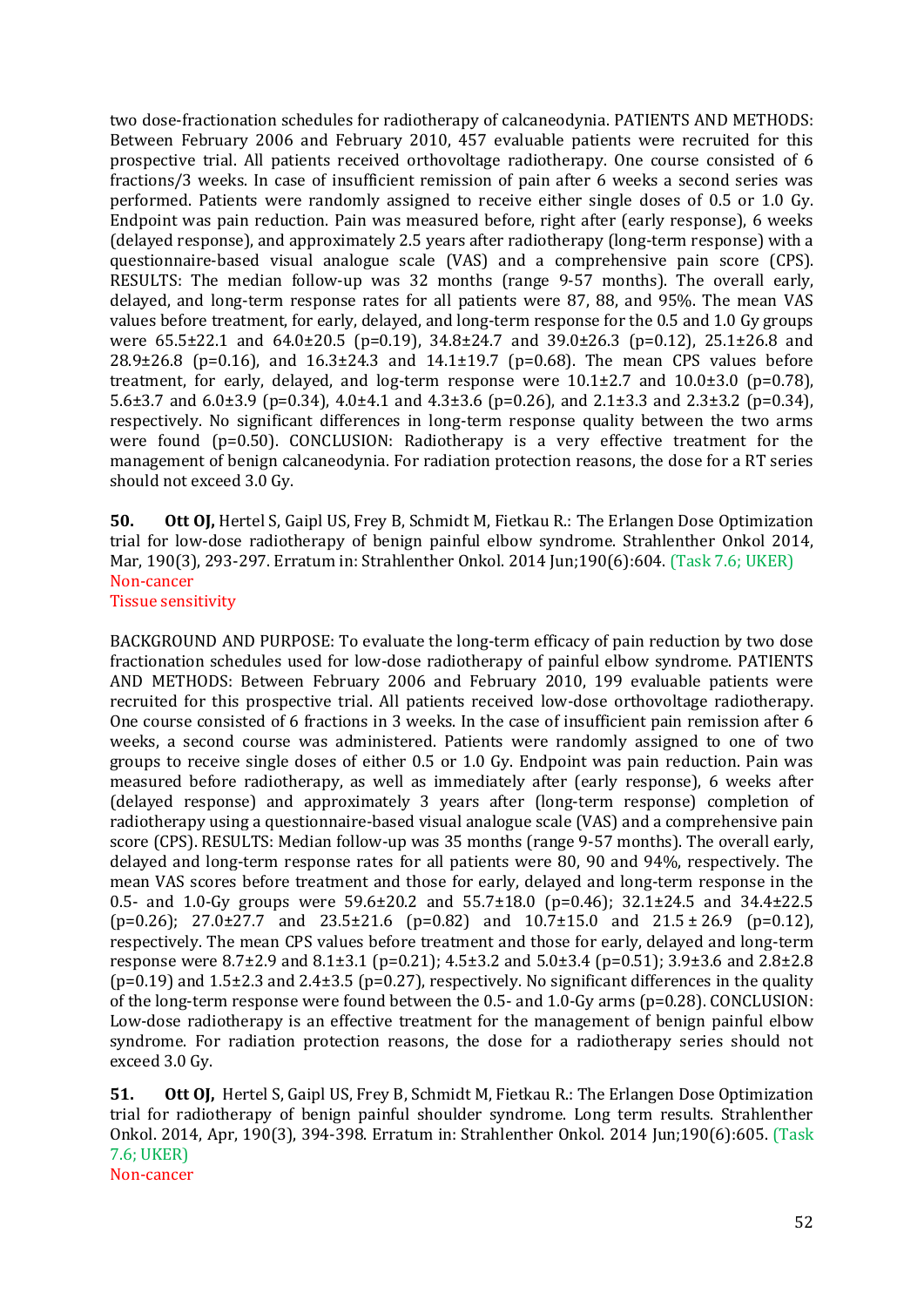### Tissue sensitivity

Background and purpose. To evaluate the long-term efficacy of pain reduction by two dosefractionation schedules for radiotherapy of painful shoulder syndrome. Patients and methods. Between February 2006 and February 2010, 312 evaluable patients were recruited for this prospective trial. All patients received low-dose orthovoltage radiotherapy. One course consisted of 6 fractions in 3 weeks. In the case of insufficient pain remission after 6 weeks, a second course was administered. Patients were randomly assigned to one of two groups to receive single doses of either 0.5 or 1.0 Gy. Endpoint was pain reduction. Pain was measured before radiotherapy, as well as immediately after (early response), 6 weeks after (delayed response) and approximately 3 years after (long-term response) completion of radiotherapy using a questionnaire-based visual analogue scale (VAS) and a comprehensive pain score (CPS). Results. Median follow-up was 35 months (range 11–57). The overall early, delayed and longterm response rates for all patients were 83, 85 and 82%, respectively. The mean VAS scores before treatment and those for early, delayed and long-term response in the 0.5- and 1.0-Gy groups were  $56.8\pm23.7$  and  $53.2\pm21.8$  (p=0.16);  $38.2\pm36.1$  and  $34.0\pm24.5$  (p=0.19);  $33.0\pm27.2$ and 23.7 $\pm$ 22.7 (p=0.04) and 27.9 $\pm$ 25.8 and 32.1 $\pm$ 26.9 (p=0.25), respectively. The mean CPS values before treatment and those for early, delayed and long-term response were 9.7±3.0 and 9.5 $\pm$ 2.7 (p=0.31); 6.1 $\pm$ 3.6 and 5.4 $\pm$ 3.6 (p=0.10); 5.3 $\pm$ 3.7 and 4.1 $\pm$ 3.7 (p=0.05) and 4.0 $\pm$ 3.9 and 5.3±4.4 (p=0.05), respectively. No significant differences in the quality of the long-term response were found between the 0.5- and 1.0-Gy arms (p=0.28). Conclusion. Radiotherapy is an effective treatment for the management of benign painful shoulder syndrome. For radiation protection reasons, the dose for a radiotherapy series should not exceed 3.0 Gy.

<span id="page-52-0"></span>**52. Pascucci B,** Lemma T, Iorio E, Giovannini S, Vaz B, Iavarone I, Calcagnile A, Narciso L, Degan P, Podo F, Roginskya V, Janjic BM, Van Houten B, Stefanini M, Dogliotti E, D'Errico M.: An altered redox balance mediates the hypersensitivity of Cockayne syndrome primary fibroblasts to oxidative stress. Aging Cell 2012, Jun, 11(3), 520-529. (Task 5.3; ISS) **Cancer** 

Tissue sensitivity

Cockayne syndrome (CS) is a rare hereditary multisystem disease characterized by neurological and cells are hypersensitive to oxidative stress, but the molecular mechanisms involved remain unresolved. Here we provide the first evidence that primary fibroblasts derived from patients with CS-A and CS-B present an altered redox balance with increased steady-state levels of intracellular reactive oxygen species (ROS) and basal and induced DNA oxidative damage, loss of the mitochondrial membrane potential, and a significant decrease in the rate of basal oxidative phosphorylation. The Na ⁄ K-ATPase, a relevant target of oxidative stress, is also affected with reduced transcription in CS fibroblasts and normal protein levels restored upon complementation with wild-type genes. High-resolution magnetic resonance spectroscopy revealed a significantly perturbed metabolic profile in CS-A and CS-B primary fibroblasts compared with normal cells in agreement with increased oxidative stress and alterations in cell bioenergetics. The affected processes include oxidative metabolism, glycolysis, choline phospholipid metabolism, and osmoregulation. The alterations in intracellular ROS content, oxidative DNA damage, and metabolic profile were partially rescued by the addition of an antioxidant in the culture medium suggesting that the continuous oxidative stress that characterizes CS cells plays a causative role in the underlying pathophysiology. The changes of oxidative and energy metabolism offer a clue for the clinical features of patients with CS and provide novel tools valuable for both diagnosis and therapy.

<span id="page-52-1"></span>**53. Pernot, E.,** , Hall J, Baatout S, Benotmane MA, Blanchardon E, Bouffler S, El Saghire H, Gomolka M, Guertler A, Harms-Ringdahl M, Jeggo P, Kreuzer M, Laurier D, Lindholm C, Mkacher R, Quintens R, Rothkamm K, Sabatier L, Tapio S, de Vathaire F, Cardis E.: Ionizing radiation biomarkers for potential use in epidemiological studies. Mutat Res. 2012, Oct-Dec 751(2), 258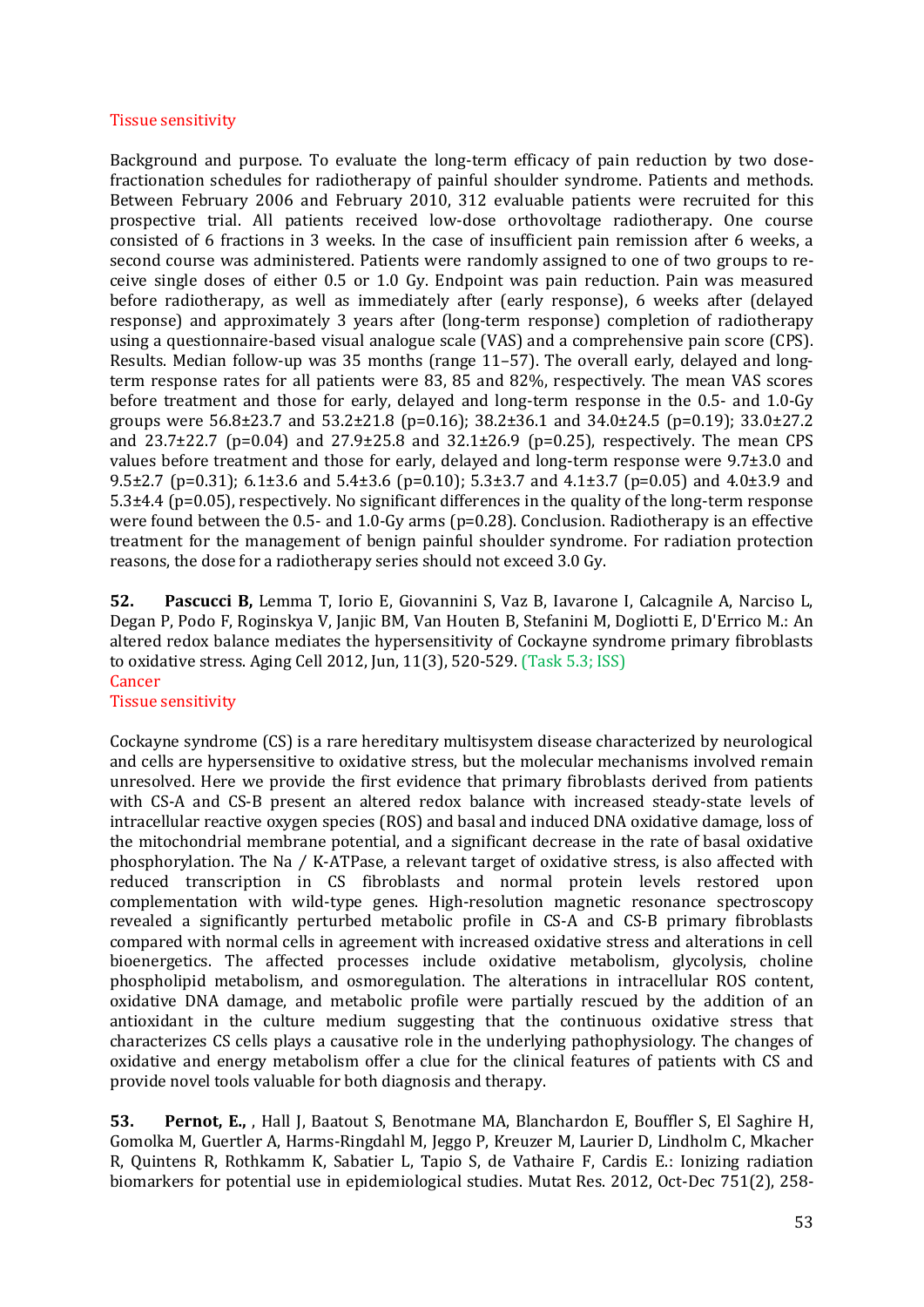286. (WP1-7; CREAL, IC, SCK-CEN, IRSN, DH-PHE, BfS, SU, STUK, CEA and HMGU) Cancer Non-cancer Individual sensitivity Radiation quality Tissue sensitivity Internal emitters (contamination) Epidemiology Modeling Non-targeted effects (bystander)

Ionizing radiation is a known human carcinogen that can induce a variety of biological effects depending on the physical nature, duration, doses and dose-rates of exposure. However, the magnitude of health risks at low doses and dose-rates (below 100mSv and/or 0.1mSvmin(-1)) remains controversial due to a lack of direct human evidence. It is anticipated that significant insights will emerge from the integration of epidemiological and biological research, made possible by molecular epidemiology studies incorporating biomarkers and bioassays. A number of these have been used to investigate exposure, effects and susceptibility to ionizing radiation, albeit often at higher doses and dose rates, with each reflecting time-limited cellular or physiological alterations. This review summarises the multidisciplinary work undertaken in the framework of the European project DoReMi (Low Dose Research towards Multidisciplinary Integration) to identify the most appropriate biomarkers for use in population studies. In addition to logistical and ethical considerations for conducting large-scale epidemiological studies, we discuss the relevance of their use for assessing the effects of low dose ionizing radiation exposure at the cellular and physiological level. We also propose a temporal classification of biomarkers that may be relevant for molecular epidemiology studies which need to take into account the time elapsed since exposure. Finally, the integration of biology with epidemiology requires careful planning and enhanced discussions between the epidemiology, biology and dosimetry communities in order to determine the most important questions to be addressed in light of pragmatic considerations including the appropriate population to be investigated (occupationally, environmentally or medically exposed), and study design. The consideration of the logistics of biological sample collection, processing and storing and the choice of biomarker or bioassay, as well as awareness of potential confounding factors, are also essential.

<span id="page-53-0"></span>**54. Pernot, E,** Cardis, E and Badie, C.: Usefulness of Saliva Samples for Biomarker Studies in Radiation Research. Cancer Epidemiol Biomarkers Prev; 23(12); 2673–80. (Task 6.6; CREAL and DH-PHE)

**Cancer** Non-cancer Individual sensitivity Epidemiology

Salivary biomarkers have important potential to facilitate breakthroughs in epidemiologic studies, management of emergency situations, and detection and surveillance of diseases by medical staff. During the last decade, an increasing number of studies on salivary biomarkers have been published as a consequence of the impressive development of new high-throughput technologies. Here, we present a review of salivary biomarkers potentially useful in ionizing radiation (IR) research, particularly in molecular epidemiologic studies. Although several salivary biomarkers of cancer and other IR-associated diseases have been identified, few salivary biomarkers of exposure and no biomarker of susceptibility or effects specific to IR have been reported so far. Further studies are therefore needed to fully assess the potential of saliva as a source of biomarkers in the radiation research field. Although the use of saliva samples is not without drawbacks, it could represent an ideal noninvasive alternative to blood, particularly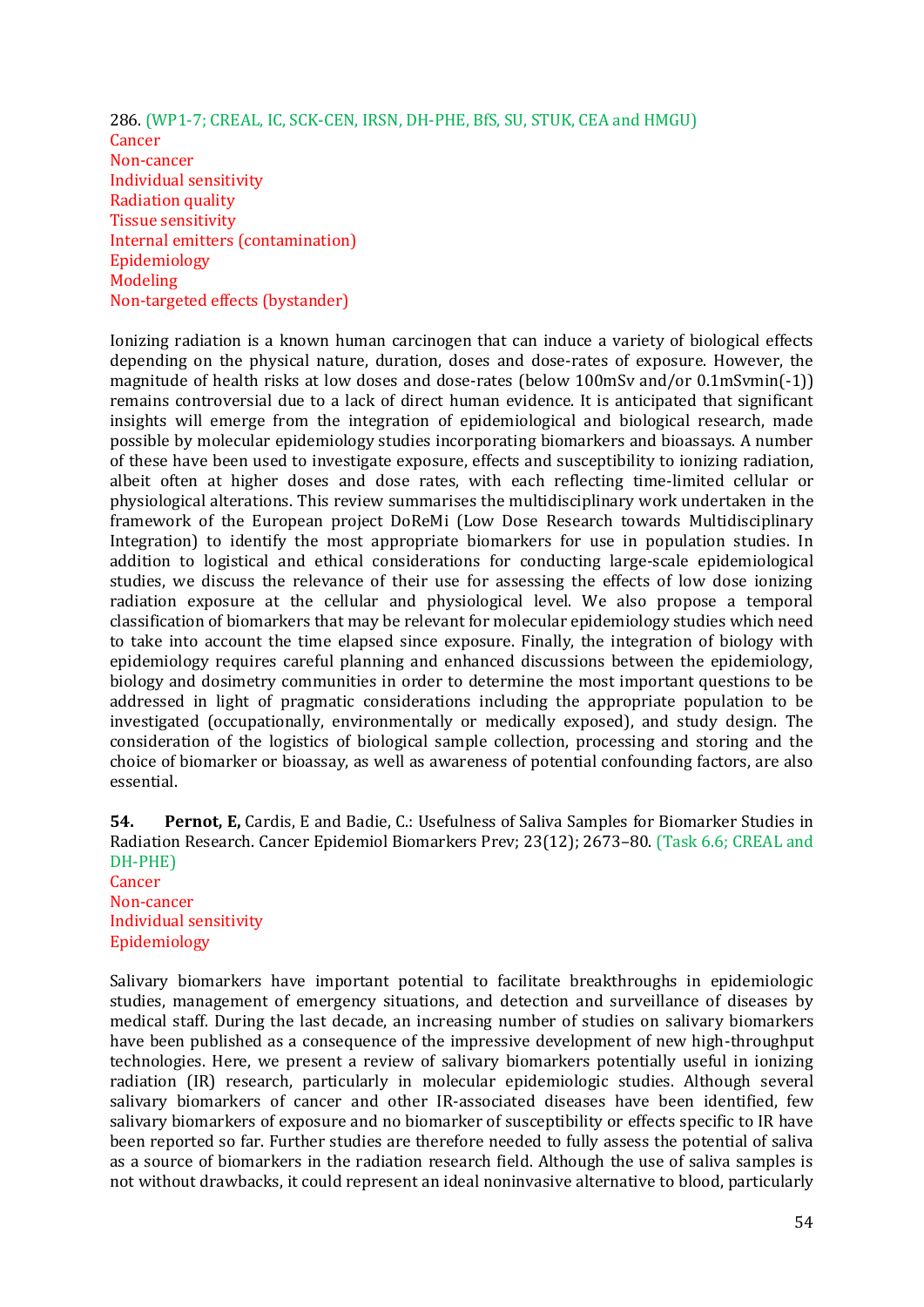in children and in the context of large molecular epidemiology studies on the effects of low doses of IR, where, given the expected limited magnitude of effects, an extensive number of samples is required to reach statistical significance. See all the articles in this CEBP Focus section, "Biomarkers, Biospecimens, and New Technologies in Molecular Epidemiology."

<span id="page-54-1"></span>**55. Perriaud L,** Marcel V, Sagne C, Favaudon V, Guédin A, De Rache A, Guetta C, Hamon F, Teulade-Fichou MP, Hainaut P, Mergny JL and Hall J.: Impact of G-quadruplex structures and intronic polymorphisms rs17878362 and rs1642785 on basal and ionizing radiation-induced expression of alternative p53 transcripts. Carcinogenesis. 2014 Dec; 35(12):2706-15. (Task 6.4; IC)

### **Cancer**

Individual sensitivity

G-quadruplex (G4) structures in intron 3 of the p53 pre-mRNA modulate intron 2 splicing, altering the balance between the fully spliced p53 transcript (FSp53, encoding full-length p53) and an incompletely spliced transcript retaining intron 2 (p53I2 encoding the N-terminally truncated Δ40p53 isoform). The nucleotides forming G4s overlap the polymorphism rs17878362 (A1 wild-type allele, A2 16-base pair insertion) which is in linkage disequilibrium with rs1642785 in intron 2 (c.74+38 G>C). Biophysical and biochemical analyses show rs17878362 A2 alleles form similar G4 structures as A1 alleles although their position is shifted with respect to the intron 2 splice acceptor site. In addition basal FSp53 and p53I2 levels showed allele specific differences in both p53-null cells transfected with reporter constructs or lymphoblastoid cell lines. The highest FSp53 and p53I2 levels were associated with combined rs1642785-GG/rs17878362-A1A1 alleles, whereas the presence of rs1642785-C with either rs17878362 allele was associated with lower p53 pre-mRNA, total TP53, FSp53 and p53I2 levels, due to the lower stability of transcripts containing rs1642785-C. Treatment of lymphoblastoid cell with the G4 binding ligands 360A or PhenDC3 or with ionizing radiation increased FSp53 levels only in cells with rs17878362 A1 alleles, suggesting that under this G4 configuration full splicing is favoured. These results demonstrate the complex effects of intronic TP53 polymorphisms on G4 formation and identify a new role for rs1642785 on mRNA splicing and stability, and thus on the differential expression of isoform-specific transcripts of the TP53 gene.

<span id="page-54-0"></span>**56. Pottier G,** Viau M, Ricoul M, Shim G, Bellamy M, Cuceu C, Hempel WM, Sabatier L.: Lead Exposure Induces Telomere Instability in Human Cells. PLoS One. 2013Jun 26;8(6):e67501. (Task 6.2; CEA)

### Cancer

Lead (Pb) is an important environmental contaminant due to its widespread use over many centuries. While it affects primarily every organ system of the body, the most pernicious effects of Pb are on the central nervous system leading to cognitive and behavioral modification. Despite decades of research, the mechanisms responsible for Pb toxicity remain poorly understood. Recent work has suggested that Pb exposure may have consequences on chromosomal integrity as it was shown that Pb exposure leads to the generation of γH2Ax foci, a well-established biomarker for DNA double stranded break (DSB formation). As the chromosomal localization of γH2Ax foci plays an important role in determining the molecular mechanism responsible for their formation, we examined the localization of Pb-induced foci with respect to telomeres. Indeed, short or dysfunctional telomeres (uncapped or damaged telomeres) may be recognized as DSB by the DNA repair machinery, leading to "telomere-Induced Foci" (TIFs). In the current study, we show that while Pb exposure did not increase intra-chromosomal foci, it significantly induced TIFs, leading in some cases, to chromosomal abnormalities including telomere loss. The evidence suggests that these chromosomal abnormalities are likely due to perturbation of telomere replication, in particular on the lagging DNA strand. We propose a mechanism by which Pb exposure leads to the loss of telomere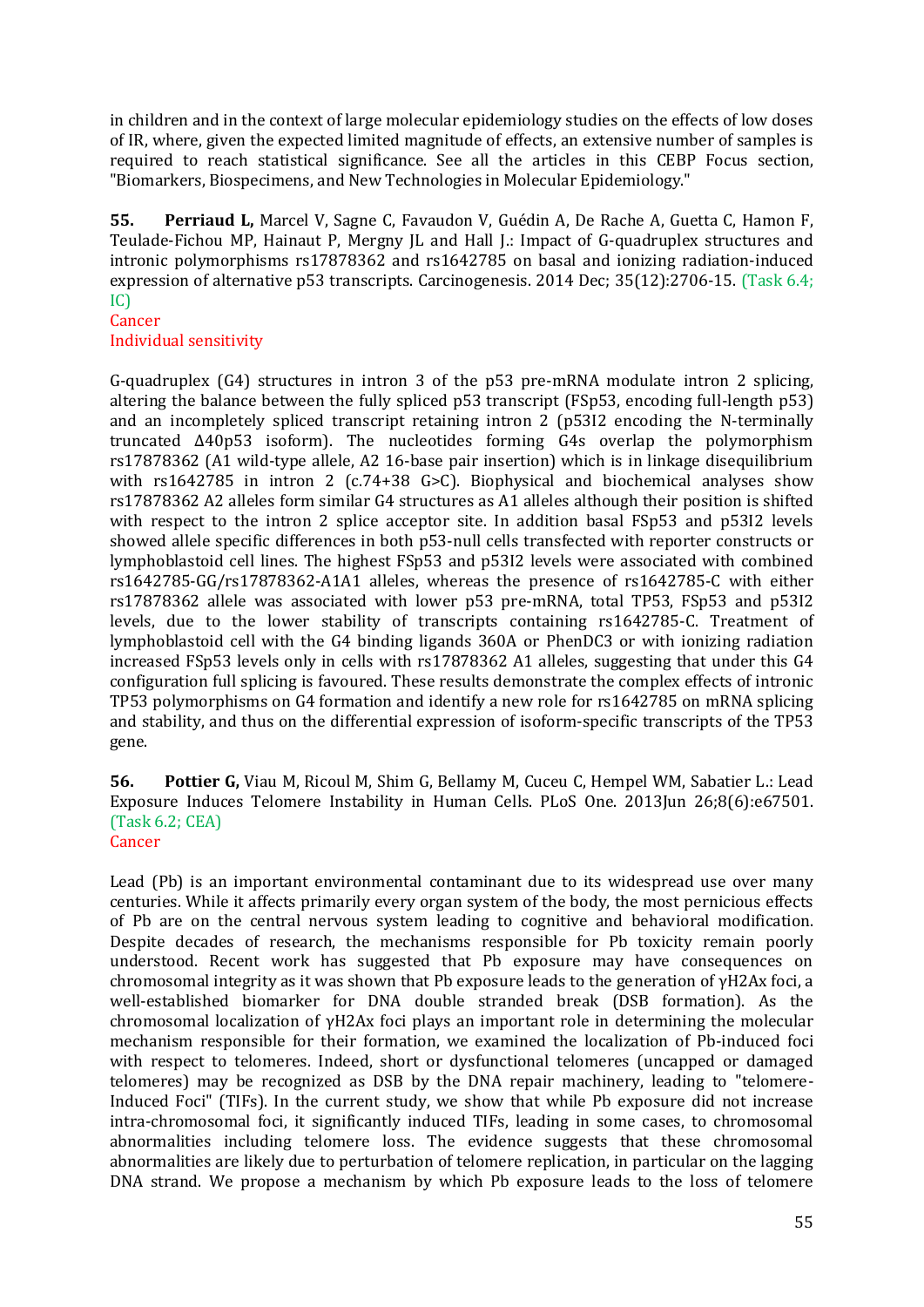maintenance. As numerous studies have demonstrated a role for telomere maintenance in brain development and tissue homeostasis, our results suggest a possible mechanism for lead-induced neurotoxicity

**57. Pressyanov, D.,** Mitev, K., Georgiev, S. and Dimitrova, I.: Optimization of etching conditions for CD's/DVDs used as detectors for 222Rn. Radiation Measurements, 2015. (Tasks 4.10 and 5.5; SUN) Radiation quality

To use the combination of the high radon absorption ability of the polycarbonate material of CDs/DVDs with its track-etch properties for retrospective radon measurements in dwellings was first proposed in 2001. Since then the applications of this method have expanded significantly, including measurements of high radon concentrations, e.g. in soil gas, underground mines, radon spas and buildings with exceptionally high radon levels. As the method employs electrochemical etching of alpha-tracks at a certain depth beneath the disk surface, saturation at high track density might occur. In this report we explore how the depth at which the alphatracks are etched and the voltage applied for electrochemical etching can be varied, in order to expand the range of the method towards high radon concentrations and to achieve the best accuracy. As a result, optimized regimes for etching CDs/DVDs are proposed and the expanded range of the method estimated.

**58. Raj, K.,** Bouffler S.: DoReMi stem cells and DNA damage workshop. Int J Radiat Biol. 2012, Oct 88(10), 671-676. (Task 5.3; DH-PHE) Cancer Non-cancer Tissue sensitivity

*Purpose:* The target cells for radiation carcinogenesis are widely held to be stem or stem-like cells. Classically, stem cells are considered to be those capable of renewing tissues while differentiated cells lose the potential to replicate. More recently it has become apparent that greater developmental plasticity exists and that cells can be reprogrammed to form induced pluripotent stem cells. Modelling of radiation cancer risk requires understanding of the characteristics, numbers and responses of target stem cells to radiation. Therefore progress in understanding mechanisms of radiation-induced carcinogenesis is dependent on knowledge of stem cell radiobiology.

*Results :* In this context, the European Community ' s network of excellence on low dose

radiation risk called, ' Low Dose Research towards Multidisciplinary Integration (DoReMi) ' (www. doremi-noe.net) and the United Kingdom ' s Health Protection Agency organised a workshop on *Stem Cells and DNA damage* in Oxfordshire on 7/8 December 2011 to address issues relating to radiation, DNA damage and stem cells. In keeping with the aim of improving understanding of low dose ionising radiation health risk, a panel of experts in stem cells and radiobiology were invited to this workshop. This summary includes all presentations at this workshop and is accompanied by full reports of several speakers.

<span id="page-55-0"></span>**59. Roedel, F,** Frey B, Gaipl U, Keilholz L, Fournier C, Manda K, Schöllnberger H, Hildebrandt G, Rödel C.: Modulation of inflammatory immune reactions by low-dose ionizing radiation: molecular mechanisms and clinical application. Curr Med Chem 2012, 19(12), 1741-1750. (Tasks 5.2.1 and 7.6; GUF, UKER and UROS)

Cancer

Non-cancer

Non-targeted effects (bystander)

During the last decade, a multitude of experimental evidence has accumulated showing that lowdose radiation therapy (single dose 0.5-1 Gy) functionally modulates a variety of inflammatory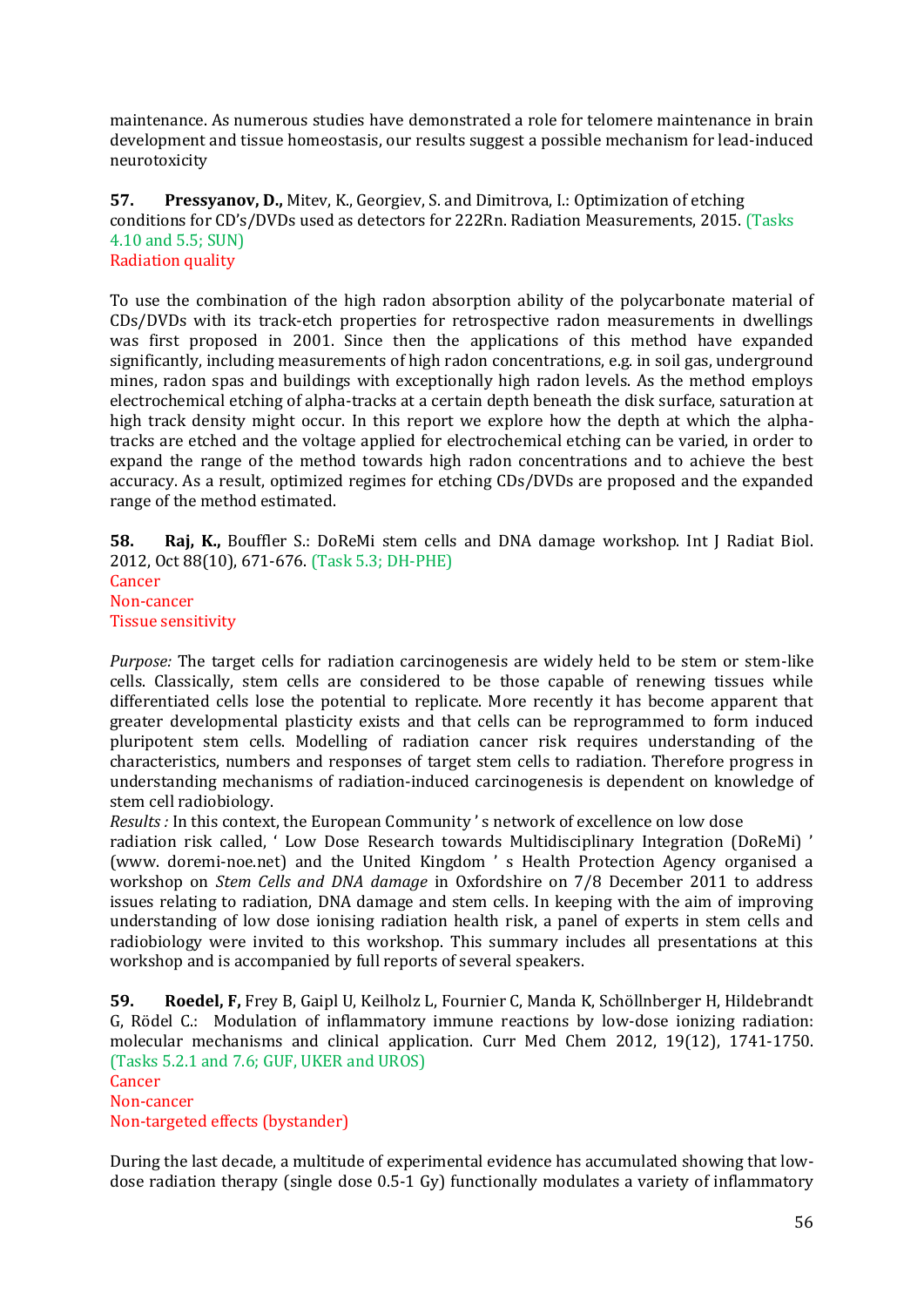processes and cellular compounds including endothelial (EC), mononuclear (PBMC) and polymorphonuclear (PMN) cells, respectively. These modulations comprise a hampered leukocyte adhesion to EC, induction of apoptosis, a reduced activity of the inducible nitric oxide synthase, and a lowered oxidative burst in macrophages. Moreover, irradiation with a single dose between 0.5-0.7 Gy has been shown to induce the expression of X-chromosome linked inhibitor of apoptosis and transforming growth factor beta 1, to reduce the expression of Eselectin and L-selectin from EC and PBMC, and to hamper secretion of Interleukin-1, or chemokine CCL20 from macrophages and PMN. Notably, a common feature of most of these responses is that they display discontinuous or biphasic dose dependencies, shared with "nontargeted" effects of low-dose irradiation exposure like the bystander response and hyperradiosensitivity. Thus, the purpose of the present review is to discuss recent developments in the understanding of low-dose irradiation immune modulating properties with special emphasis on discontinuous dose response relationships.

<span id="page-56-0"></span>**60. Roedel, F.,** Frey B, Manda K, Hildebrandt G, Hehlgans S, Keilholz L, Seegenschmiedt MH, Gaipl US, Rödel C.: Immunomodulatory properties and molecular effects in inflammatory diseases of low-dose X-irradiation. Front Oncol 2012, 25 Sept, 2 Article 120, p. 1-9. (Tasks 5.2.1 and 7.6; GUF, UKER and UROS)

**Cancer** 

Non-cancer Non-targeted effects (bystander)

Inflammatory diseases are the result of complex and pathologically unbalanced multicellular interactions. For decades, low-dose X-irradiation therapy (LD-RT) has been clinically documented to exert an anti-inflammatory effect on benign diseases and chronic degenerative disorders. By contrast, experimental studies to confirm the effectiveness and to reveal underlying cellular and molecular mechanisms are still at their early stages. During the last decade, however, the modulation of a multitude of immunological processes by LD-RT has been explored *in vitro* and *in vivo*. These include leukocyte/endothelial cell adhesion, adhesion molecule and cytokine/chemokine expression, apoptosis induction, and mononuclear/polymorphonuclear cell metabolism and activity. Interestingly, these mechanisms display comparable dose dependences and dose-effect relationships with a maximum effect in the range between 0.3 and 0.7 Gy, already empirically identified to be most effective in the clinical routine. This review summarizes data and models exploring the mechanisms underlying the immunomodulatory properties of LD-RT that may serve as a prerequisite for further systematic analyses to optimize low-dose irradiation procedures in future clinical practice.

<span id="page-56-1"></span>**61. Roedel F**., Frey B., Multhoff G, Gaipl U.: Contribution of the immune system to bystander and non-targeted effects of ionizing radiation. Cancer Letters 2013, Oct 15, p. 1-9. (Tasks 5.2.1 and 7.6; GUF and UKER) **Cancer** 

Non-cancer Non-targeted effects (bystander)

Considerable progress has recently been achieved in the understanding of molecular mechanisms involved in cellular radiation responses and radiation mediated microenvironmental communication. In line with that, it has become more and more obvious that X-irradiation causes distinct immunological effects ranging from anti-inflammatory activities if applied at low (<1 Gy) doses to harmful inflammatory side effects, radiation-induced immune modulation or induction of anti-tumour immune responses at higher doses. Moreover, experimental and clinical evidences indicate that these effects not only originate from direct nuclear damage but also include non-(DNA)

targeted mechanisms including bystander, out of field distant bystander (abscopal) effects and genomic instability. The purpose of the present review is to elucidate immune responses that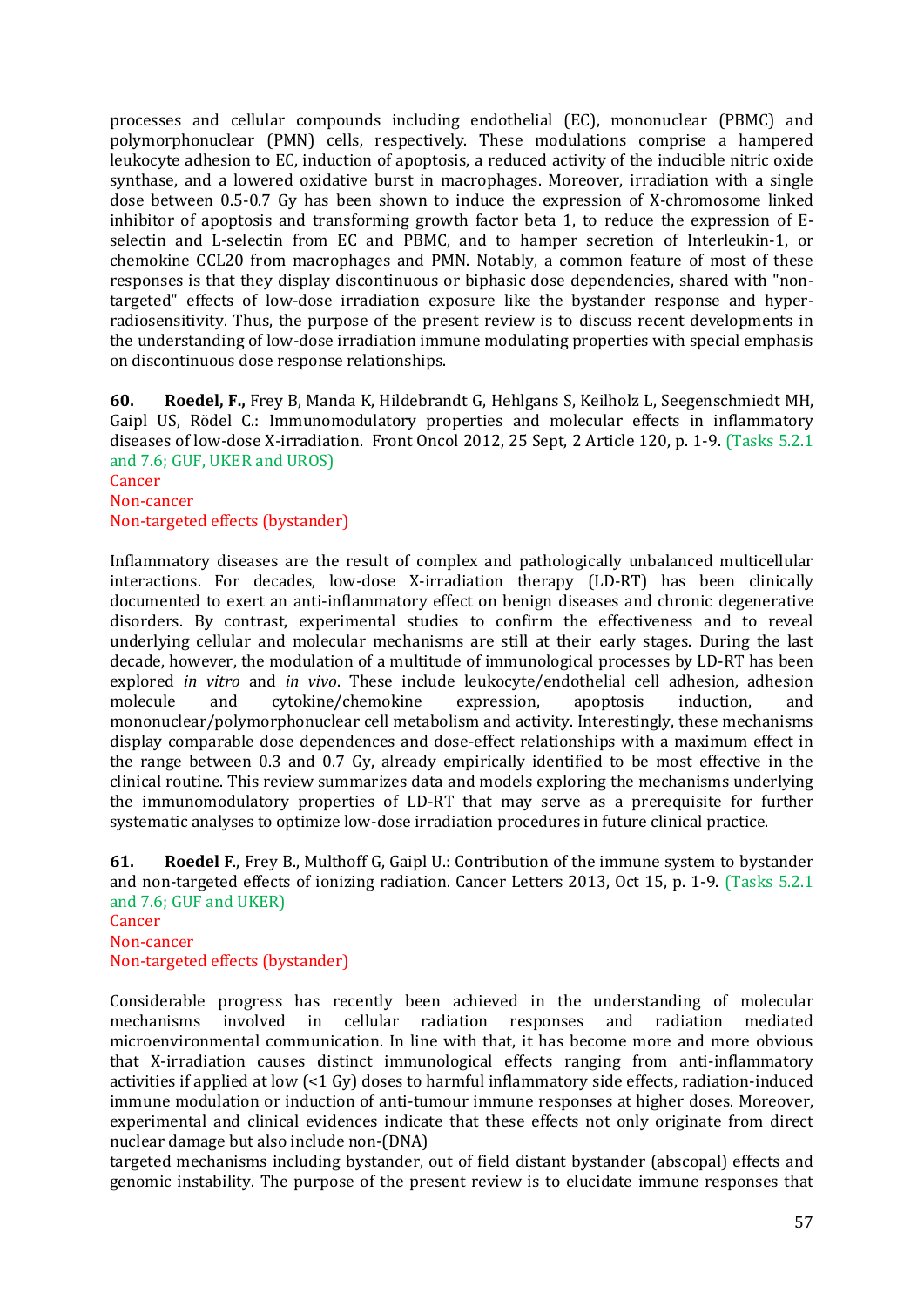are initiated or affected by ionizing radiation, with a special emphasis on anti-inflammatory and abscopal effects and the induction of stress-induced anti-tumour immunity.

**62. Rombouts, C**, Aerts A, Beck M, De Vos WH, Van Oostveldt P, Benotmane MA, Baatout S, Differential response to acute low dose radiation in primary and immortalized endothelial cells. Int J Radiat Biol. 2013, 89(10), 841-850. (Task 7.3; SCK-CEN) Non-cancer Tissue sensitivity

*Purpose:* The low dose radiation response of primary human umbilical vein endothelial cells (HUVEC) and its immortalized derivative, the EA.hy926 cell line, was evaluated and compared. *Material and methods:* DNA damage and repair, cell cycle progression, apoptosis and cellular morphology in HUVEC and EA.hy926 were evaluated after exposure to low (0.05 – 0.5 Gy) and high doses (2 and 5 Gy) of acute X-rays. *Results :* Subtle, but significant increases in DNA doublestrand breaks (DSB) were observed in HUVEC and EA.hy926 30 min after low dose irradiation (0.05 Gy). Compared to high dose irradiation (2 Gy), relatively more DSB/Gy were formed after low dose irradiation. Also, we observed a dose-dependent increase in apoptotic cells, down to 0.5 Gy in HUVEC and 0.1 Gy in EA.hy926 cells. Furthermore, radiation induced significantly more apoptosis in EA.hy926 compared to HUVEC. *Conclusions :* We demonstrated for the first time that acute low doses of X-rays induce DNA damage and apoptosis in endothelial cells. Our results point to a non-linear dose-response relationship for DSB formation in endothelial cells. Furthermore, the observed difference in radiation-induced apoptosis points to a higher radiosensitivity of EA.hy926 compared to HUVEC, which should be taken into account when using these cells as models for studying the endothelium radiation response.

<span id="page-57-1"></span>**63. Rombouts, C**, Aerts A, Quintens R, Baselet B, El-Saghire H, Harms-Ringdahl M, Haghdoost S, Janssen A, Michaux A, Yentrapalli R, Benotmane MA, Van Oostveldt P, Baatout S.: Transcriptomic profiling suggests a role for IGFBP5 in premature senescence of endothelial cells after chronic low dose rate irradiation. Int J Radiat Biol. 2014, Jul, 90, 7:560-574. (Task 7.3; SCK-CEN, SU and HMGU)

Non-cancer Tissue sensitivity

Purpose: Ionizing radiation has been recognized to increase the risk of cardiovascular diseases (CVD). However, there is no consensus concerning the dose-risk relationship for low radiation doses and a mechanistic understanding of low dose effects is needed. Material and methods: Previously, human umbilical vein endothelial cells (HUVEC) were exposed to chronic low dose rate radiation (1.4 and 4.1 mGy/h) during one, three and six weeks which resulted in premature senescence in cells exposed to 4.1 mGy/h. To gain more insight into the underlying signaling pathways, we analyzed gene expression changes in these cells using microarray technology. The obtained data were analyzed in a dual approach, combining single gene expression analysis and Gene Set Enrichment Analysis. Results: An early stress response was observed after one week of exposure to 4.1 mGy/h which was replaced by a more inflammation-related expression profile after three weeks and onwards. This early stress response may trigger the radiation-induced premature senescence previously observed in HUVEC irradiated with 4.1mGy/h. A dedicated analysis pointed to the involvement of insulin-like growth factor binding protein 5 (IGFBP5) signaling in radiation-induced premature senescence. Conclusion: Our findings motivate further research on the shape of the dose-response and the dose rate effect for radiation-induced vascular senescence

<span id="page-57-0"></span>**64. Rosemann M,** Gonzalez-Vasconcellos I, Domke T, Kuosaite V, Schneider R, Kremer M, Favor J, Nathrath M, Atkinson MJ.: Rb1 promoter variant with reduced activity contributes to osteosarcoma susceptibility in irradiated mice. Mol Cancer. 2014 Aug 4; 13:182. (Task 6.2;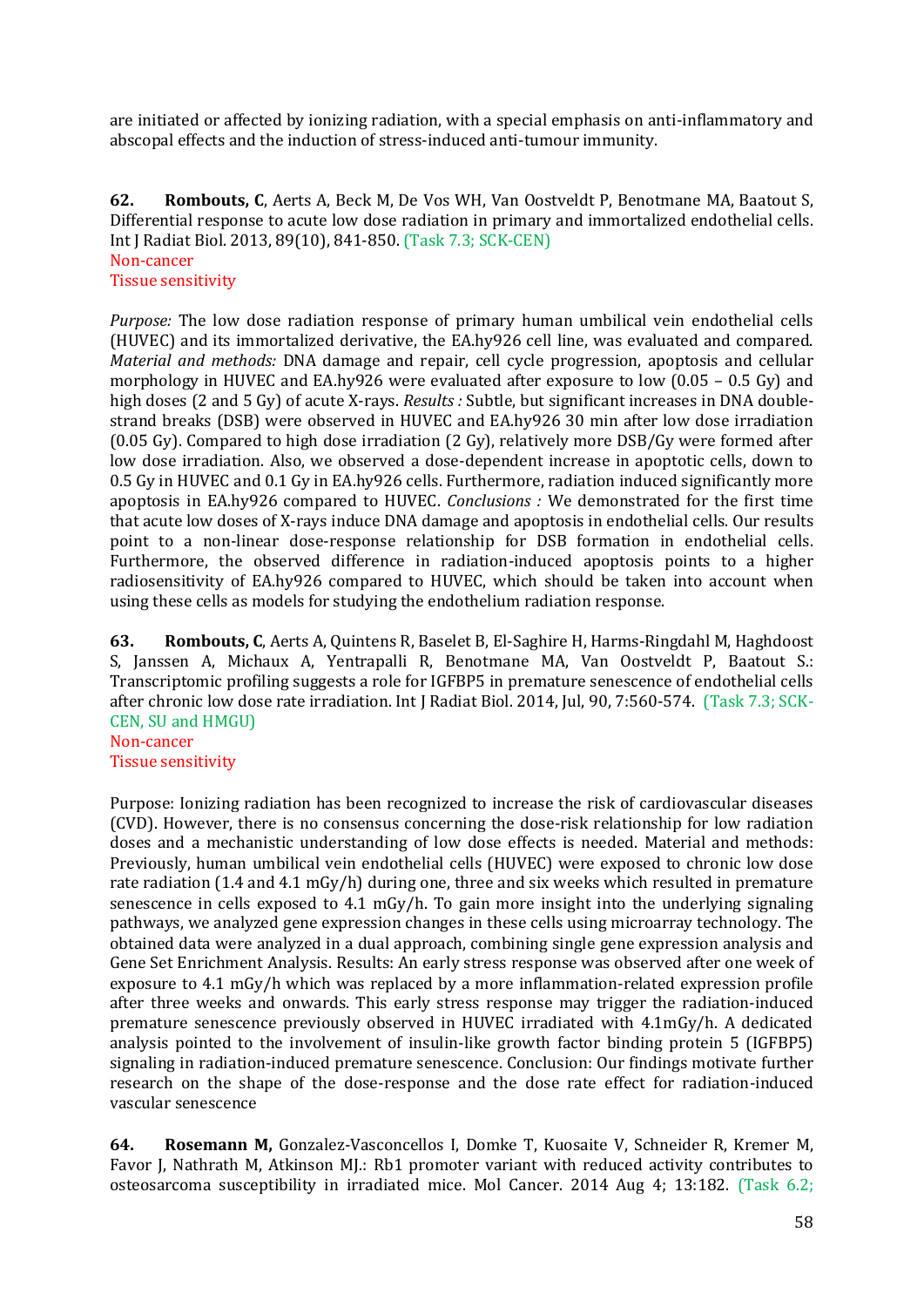### HMGU) Cancer Individual sensitivity Radiation quality

**BACKGROUND:** Syndromic forms of osteosarcoma (OS) account for less than 10% of all recorded cases of this malignancy. An individual OS predisposition is also possible by the inheritance of low penetrance alleles of tumor susceptibility genes, usually without evidence of a syndromic condition. Genetic variants involved in such a non-syndromic form of tumor predisposition are difficult to identify, given the low incidence of osteosarcoma cases and the genetic heterogeneity of patients. We recently mapped a major OS susceptibility QTL to mouse chromosome 14 by comparing alpha-radiation induced osteosarcoma in mouse strains which differ in their tumor susceptibility. **METHODS:** Tumor-specific allelic losses in murine osteosacoma were mapped along chromosome 14 using microsatellite markers and SNP allelotyping. Candidate gene search in the mapped interval was refined using PosMed data mining and mRNA expression analysis in normal osteoblasts. A strain-specific promoter variant in Rb1 was tested for its influence on mRNA expression using reporter assay. **RESULTS:** A common Rb1 allele derived from the BALB/cHeNhg strain was identified as the major determinant of radiation-induced OS risk at this locus. Increased OS-risk is linked with a hexanucleotide deletion in the promoter region which is predicted to change WT1 and SP1 transcription factor-binding sites. Both in-vitro reporter and in-vivo expression assays confirmed an approx. 1.5 fold reduced gene expression by this promoter variant. Concordantly, the 50% reduction in Rb1 expression in mice bearing a conditional hemizygous Rb1 deletion causes a significant rise of OS incidence following alpha-irradiation. **CONCLUSION:** This is the first experimental demonstration of a functional and genetic link between reduced Rb1 expression from a common promoter variant and increased tumor risk after radiation exposure. We propose that a reduced Rb1 expression by common variants in regulatory regions can modify the risk for a malignant transformation of bone cells after radiation exposure

<span id="page-58-0"></span>**65. Rubner, Y,** Wunderlich R, Rühle PF, Kulzer L, Werthmöller N, Frey B, Weiss EM, Keilholz L, Fietkau R, Gaipl US.: How does ionizing radiation contribute to the induction of anti-tumor immunity? Front Oncol 2012, Jul 25, 2: (article 75), 1-11. (Tasks 5.2.1 and 7.6; UKER) **Cancer** 

Tissue sensitivity Non-targeted effects (bystander)

Radiotherapy (RT) with ionizing irradiation is commonly used to locally attack tumors. It induces a stop of cancer cell proliferation and finally leads to tumor cell death. During the last years it has become more and more evident that besides a timely and locally restricted radiation-induced immune suppression, a specific immune activation against the tumor and its metastases is achievable by rendering the tumor cells visible for immune attack. The immune system is involved in tumor control and we here outline how RT induces anti-inflammation when applied in low doses and contributes in higher doses to the induction of anti-tumor immunity. We especially focus on how local irradiation induces abscopal effects. The latter are partly mediated by a systemic activation of the immune system against the individual tumor cells. Dendritic cells are the key players in the initiation and regulation of adaptive anti-tumor immune responses. They have to take up tumor antigens and consecutively present tumor

peptides in the presence of appropriate co-stimulation. We review how combinations of RT with further immune stimulators such as AnnexinA5 and hyperthermia foster the dendritic cellmediated induction of anti-tumor immune responses and present reasonable combination schemes of standard tumor therapies with immune therapies. It can be concluded that RT leads to targeted killing of the tumor cells and additionally induces non-targeted systemic immune effects. Multimodal tumor treatments should therefore tend to induce immunogenic tumor cell death forms within a tumor microenvironment that stimulates immune cells.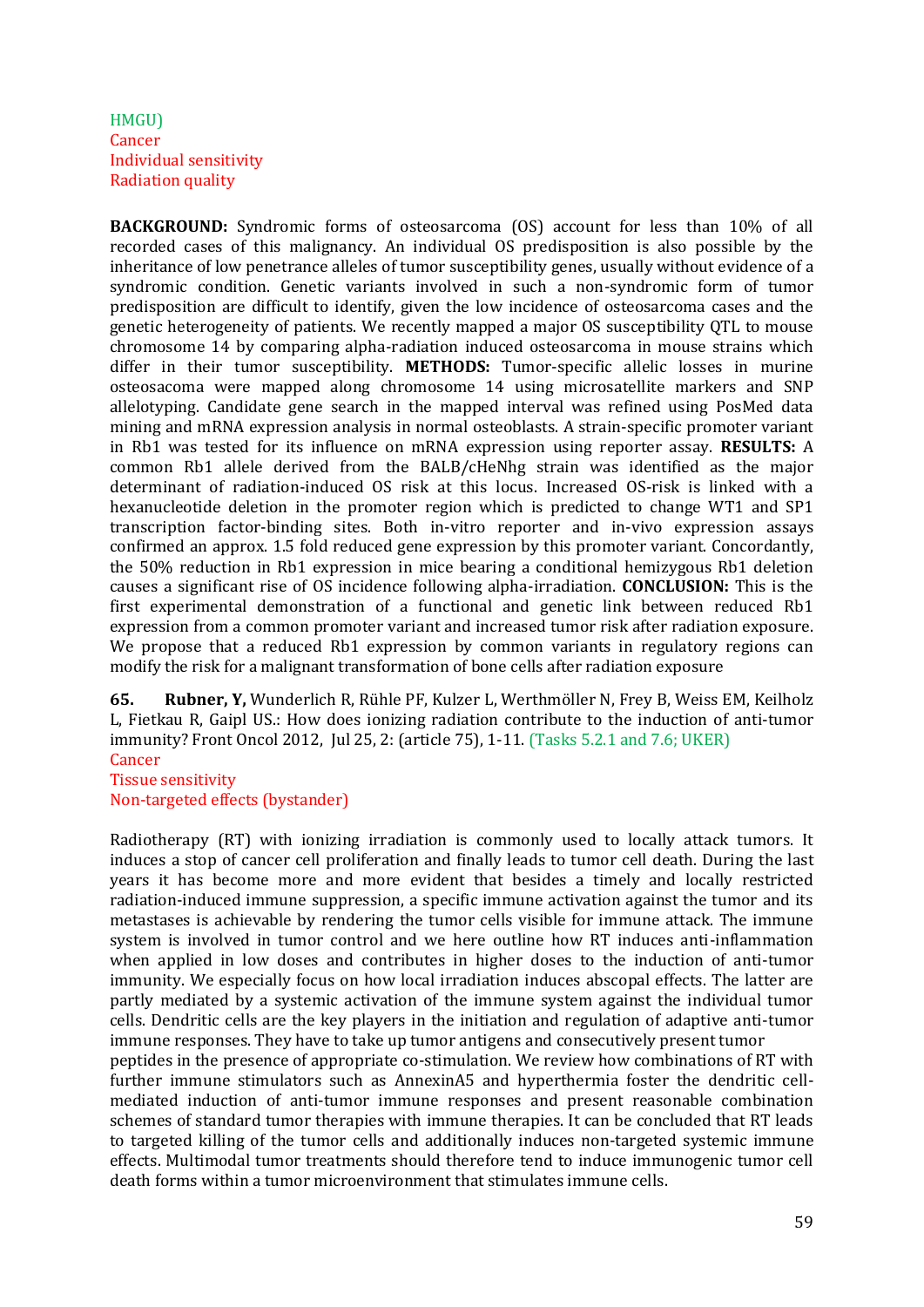<span id="page-59-0"></span>**66. Rubner, Y,** Muth C, Strnad A, Derer A, Sieber R, Buslei R, Frey B, Fietkau R, Gaipl US.: Fractionated radiotherapy is the main stimulus for the induction of cell death and of Hsp70 release of p53 mutated glioblastoma cell lines. Radiat Oncol 2014, Mar 30, 9(1), 89. (Task 5.2.1; UKER)

### Cancer Non-cancer Tissue sensitivity

BACKGROUND: Glioblastoma multiforme (GBM) is the most common primary brain tumor in adults. Despite a multimodal therapy consisting of resection followed by fractionated radiotherapy (RT) combined with the chemotherapeutic agent (CT) temozolomide (TMZ), its recurrence is almost inevitable. Since the immune system is capable of eliminating small tumor masses, a therapy should also aim to stimulate anti-tumor immune responses by induction of immunogenic cell death forms. The histone deacetylase inhibitor valproic acid (VPA) might foster this. METHODS: Reflecting therapy standards, we applied in our in vitro model fractionated RT with a single dose of 2Gy and clinically relevant concentrations of CT. Not only the impact of RT and/or CT with TMZ and/or VPA on the clonogenic potential and cell cycle of the glioblastoma cell lines T98G, U251MG, and U87MG was analyzed, but also the resulting cell death forms and release of danger signals such as heat-shock protein70 (Hsp70) and highmobility group protein B1 (HMGB1). RESULTS: The clonogenic assays revealed that T98G and U251MG, having mutated tumor suppressor protein p53, are more resistant to RT and CT than U87MG with wild type (WT) p53. In all glioblastoma cells lines, fractionated RT induced a G2 cell cycle arrest, but only in the case of U87MG, TMZ and/or VPA alone resulted in this cell cycle block. Further, fractionated RT significantly increased the number of apoptotic and necrotic tumor cells in all three cell lines. However, only in U87MG, the treatment with TMZ and/or VPA alone, or in combination with fractionated RT, induced significantly more cell death compared to untreated or irradiated controls. While necrotic glioblastoma cells were present after VPA, TMZ especially led to significantly increased amounts of U87MG cells in the radiosensitive G2 cell cycle phase. While CT did not impact on the release of Hsp70, fractionated RT resulted in significantly increased extracellular concentrations of Hsp70 in p53 mutated and WT glioblastoma cells. CONCLUSIONS: Our results indicate that fractionated RT is the main stimulus for induction of glioblastoma cell death forms with immunogenic potential. The generated tumor cell microenvironment might be beneficial to include immune therapies for GBM in the future.

<span id="page-59-1"></span>**67. Sagne C,** Marcel V, Amadou A, Hainaut P, Olivier M, Hall J.: A meta-analysis of cancer risk associated with the TP53 intron 3 duplication polymorphism (rs17878362): geographic and tumor-specific effects. Cell deaths and disease 2013, Feb 14, 4(2): e492. (Task 6.4; IC) Cancer

### Individual sensitivity Epidemiology Modeling

We have performed a meta-analysis of cancer risk associated with the rs17878362 polymorphism of the TP53 suppressor gene (PIN3, (polymorphism in intron 3), 16 bp insertion/duplication in intron 3), using a compilation of a total of 25 published studies with 10 786 cases and 11 760 controls. Homozygote carriers of the duplicated allele (A2A2) had a significantly increased cancer risk compared with A1A1 carriers (aggregated odds ratio  $(OR)$ <sup>1</sup>/41.45, 95% confidence interval  $(CI)$ <sup>1</sup>/41.22–1.74). However, there was no significant effect for the A1A2 heterozygotes (A1A2 versus A1A1 aggregated  $OR\frac{1}{4}1.08$ , 95% CI $\frac{1}{4}0.99-1.18$ ). No significant heterogeneity or publication bias was detected in the data set analysed. When comparing populations groups, increased cancer risk was associated with A2A2 carriage in Indian, Mediterranean and Northern Europe populations but not in the Caucasian population of the United States. Analysis by cancer site showed an increased risk for A2A2 carriers for breast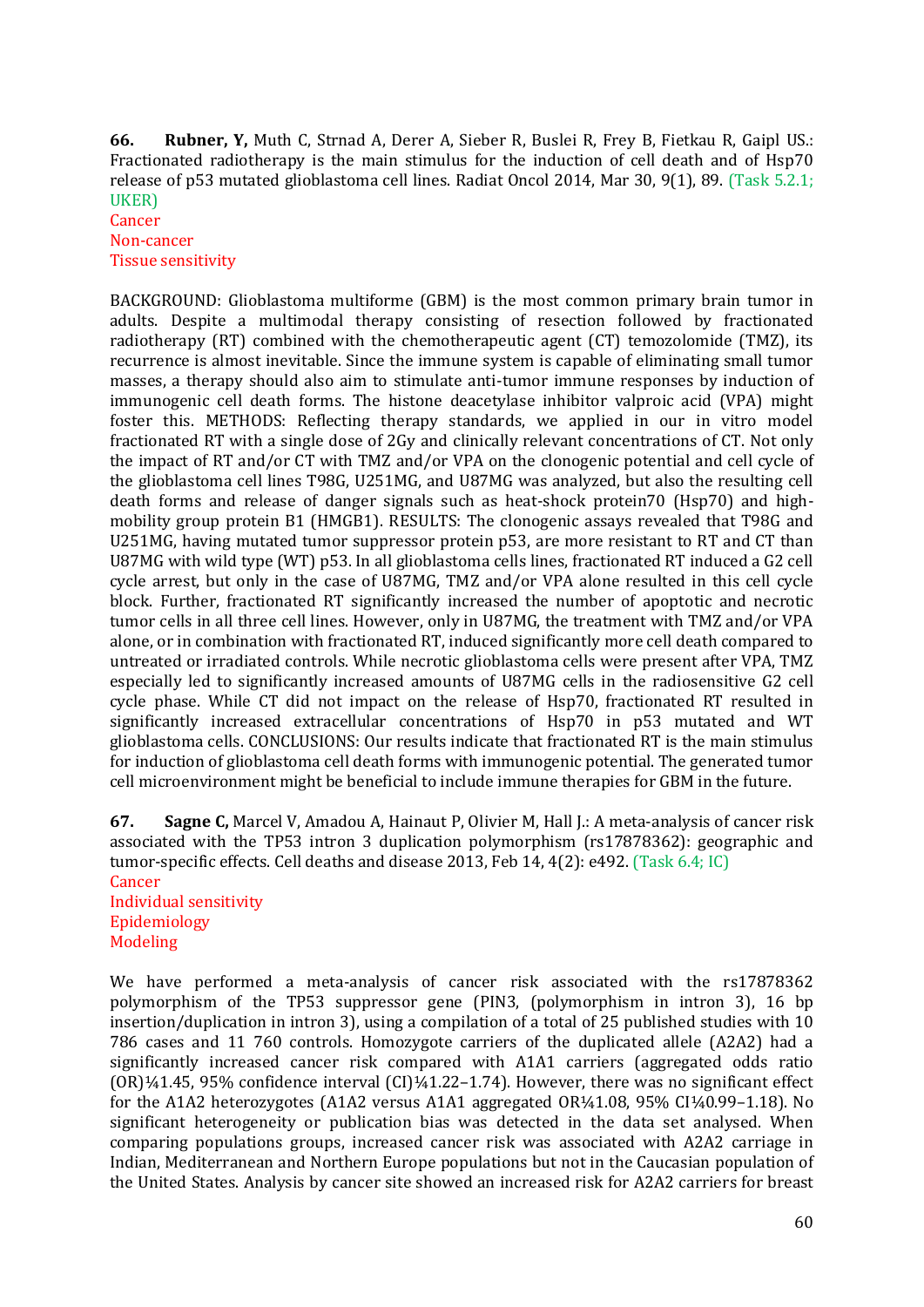and colorectal, but not for lung cancers. These results support that the A2A2 genotype of rs17878362 is associated with increased cancer risk, with population and tumor-specific effects.

<span id="page-60-0"></span>**68. Sagne C**, Marcel V, Bota M, Martel-Planche G, Nobrega A, Palmero EI, Perriaud L, Boniol M, Vagner S, Cox DG, Chan CS, Mergny JL, Olivier M, Ashton-Prolla P, Hall J, Hainaut P, Achatz MI.: Age at cancer onset in germline TP53 mutation carriers: association with polymorphisms in predicted G-quadruplex structures. Carcinogenesis 2014, Apr, 35(4), 807-815. (Task 6.4; IC) Cancer Individual sensitivity

Epidemiology Modeling

Germline TP53 mutations predispose to multiple cancers defining Li-Fraumeni/Li-Fraumeni-like syndrome (LFS/LFL), a disease with large individual disparities in cancer profiles and age of onset. G-quadruplexes (G4s) are secondary structural motifs occurring in guanine tracks, with regulatory effects on D DNA and RNA. We analyzed 85 polymorphisms within or near five predicted G4s in TP53 in search of modifiers of penetrance of LFS/LFL in Brazilian cancer families with  $(n = 35)$  or without  $(n = 110)$  TP53 mutations. Statistical analyses stratified on family structure showed that cancer tended to occur  $\sim$ 15 years later in mutation carriers who also carried the variant alleles of two polymorphisms within predicted G4-forming regions, rs17878362 (TP53 PIN3, 16 bp duplication in intron 3; P = 0.082) and rs17880560 (6 bp duplication in 3' flanking region;  $P = 0.067$ ). Haplotype analysis showed that this inverse association was driven by the polymorphic status of the remaining wild-type (WT) haplotype in mutation carriers: in carriers with a WT haplotype containing at least one variant allele of rs17878362 or rs17880560, cancer occurred  $\sim$ 15 years later than in carriers with other WT haplotypes ( $P = 0.019$ ). No effect on age of cancer onset was observed in subjects without a TP53 mutation. The G4 in intron 3 has been shown to regulate alternative p53 messenger RNA splicing, whereas the biological roles of predicted G4s in the 3' flanking region remain to be elucidated. In conclusion, this study demonstrates that G4 polymorphisms in haplotypes of the WT TP53 allele have an impact on LFS/LFL penetrance in germline TP53 mutation carriers.

**69. Salomaa S**, Prise KM, Atkinson MJ, Wojcik A, Auvinen A, Grosche B, Sabatier L, Jourdain JR, Salminen E, Baatout S, Kulka U, Rabus H, Blanchardon E, Averbeck D, Weiss W.: State of the art in research into the risk of low dose radiation exposure- findings of the fourth MELODI workshop. J Radiological Protection, 2013, Sep, 33(3): 589-603. (WP1-7; STUK, HMGU, SU, BfS, CEA, IRSN, SCK-CEN and BfS)

**Cancer** Non-cancer Individual sensitivity Radiation quality Tissue sensitivity Internal emitters (contamination) Epidemiology Modeling Non-targeted effects (bystander)

The fourth workshop of the Multidisciplinary European Low Dose Initiative (MELODI) was organized by STUK—Radiation and Nuclear Safety Authority of Finland. It took place from 12 to 14 September 2012 in Helsinki, Finland. The meeting was attended by 179 scientists and professionals engaged in radiation research and radiation protection. We summarize the major scientific findings of the workshop and the recommendations for updating the MELODI Strategic Research Agenda and Road Map for future low dose research activities.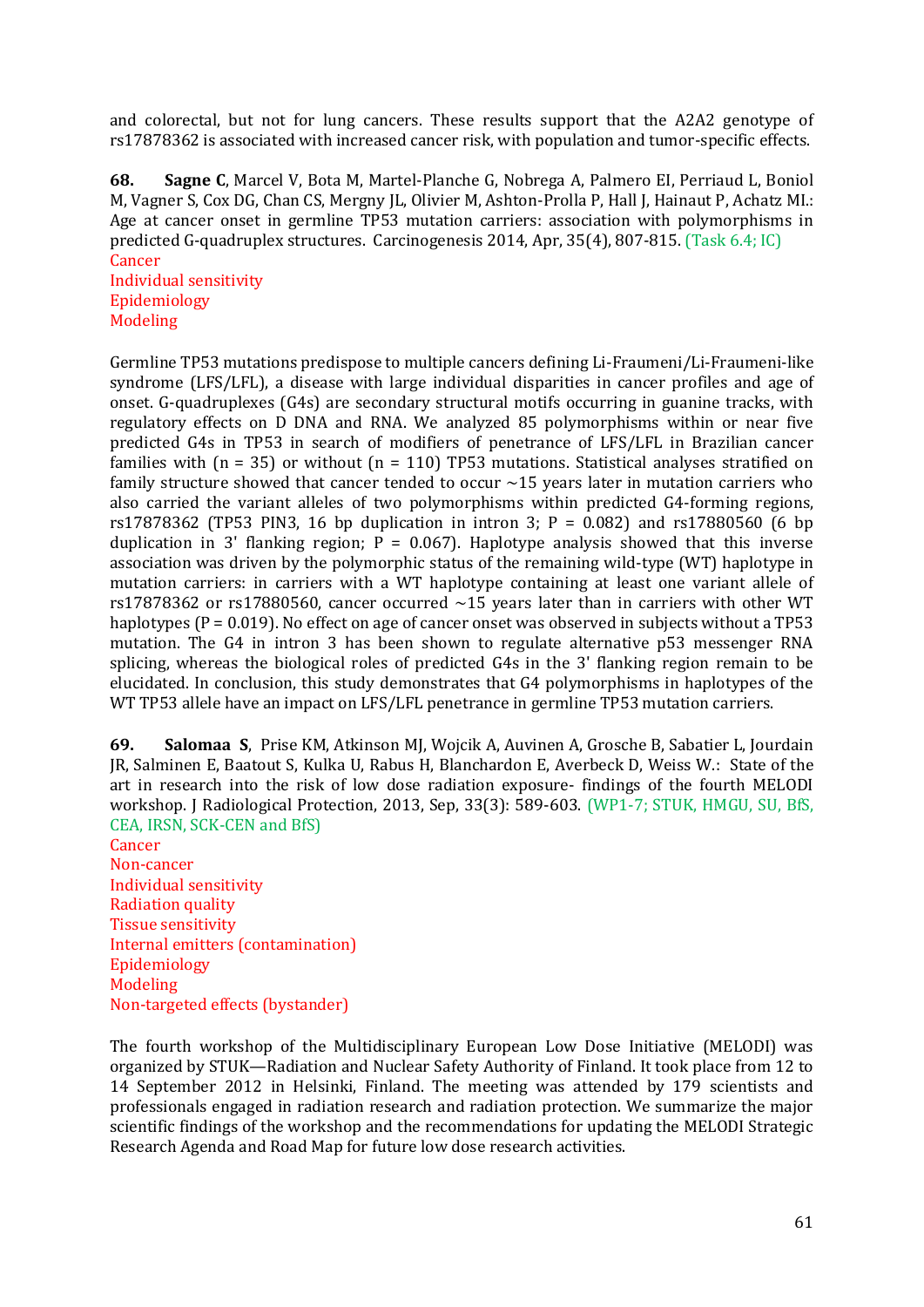**70. Salomaa S**, Prise KM, Atkinson MJ, Wojcik A, Auvinen A, Grosche B, Sabatier L, Jourdain JR, Salminen E, Baatout S, Kulka U, Rabus H, Blanchardon E, Averbeck D, Weiss W.: Reply to 'State of the art in research into the risk of low dose radiation exposure'. J Radiol Prot. 2014 Mar; 34 (1):259-260. (WP1-7; STUK, HMGU, SU, BfS, CEA, IRSN, SCK-CEN and BfS) **Cancer** Non-cancer Individual sensitivity Radiation quality Tissue sensitivity Internal emitters (contamination) Epidemiology Modeling Non-targeted effects (bystander)

Comment on: [State of the art in research into the risk of low dose radiation exposure--findings of](http://www.ncbi.nlm.nih.gov/pubmed/23803528)  [the fourth MELODI workshop.](http://www.ncbi.nlm.nih.gov/pubmed/23803528) [J Radiol Prot. 2013]; [State of the art in research into the risk of](http://www.ncbi.nlm.nih.gov/pubmed/24595009)  [low dose radiation exposure.](http://www.ncbi.nlm.nih.gov/pubmed/24595009) [J Radiol Prot. 2014]

**71. Salomaa, S,** Averbeck, D, Ottolenghi, A, Sabatier, L, Bouffler, S, Atkinson, M and Jourdain, J-R.: European low-dose radiation risk research strategy: Future of research on biological effects at low doses. Radiation Protection Dosimetry (2014), pp. 1–4. (WP1-7; STUK, IRSN, UNIPV, CEA, DH-PHE and HMGU)

**Cancer** Non-cancer Individual sensitivity Radiation quality Tissue sensitivity Internal emitters (contamination) Epidemiology Modeling Non-targeted effects (bystander)

In 2009, the European High Level and Expert Group identified key policy and scientific questions to be addressed through a strategic research agenda for low-dose radiation risk. This initiated the establishment of a European Research Platform, called MELODI (Multidisciplinary European Low Dose Research Initiative). In 2010, the DoReMi Network of Excellence was launched in the Euratom 7th Framework Programme. DoReMi has acted as an operational tool for the sustained development of the MELODI platform during its early years. A long-term Strategic Research Agenda for European low-dose radiation risk research has been developed by MELODI. Strategic planning of DoReMi research activities is carried out in close collaboration with MELODI. The research priorities for DoReMi are designed to focus on objectives that are achievable within the 6-y lifetime of the project and that are in areas where stimulus and support can help progress towards the longer-term strategic objectives.

<span id="page-61-0"></span>**72. Samari N.** De Saint-Georges L, Pani G, Baatout S, Leyns L, Benotmane MA.: Nonconventional apoptotic response to ionizing radiation mediated by N-methyl D-aspartate receptors in immature neuronal cells. Int J Mol Med 2013, Mar, 31(3), 516-524. (Task 7.5; SCK-CEN) Non-cancer Tissue sensitivity Non-targeted effects (bystander)

During cortical development, N-methyl D-aspartate (NMDA) receptors are highly involved in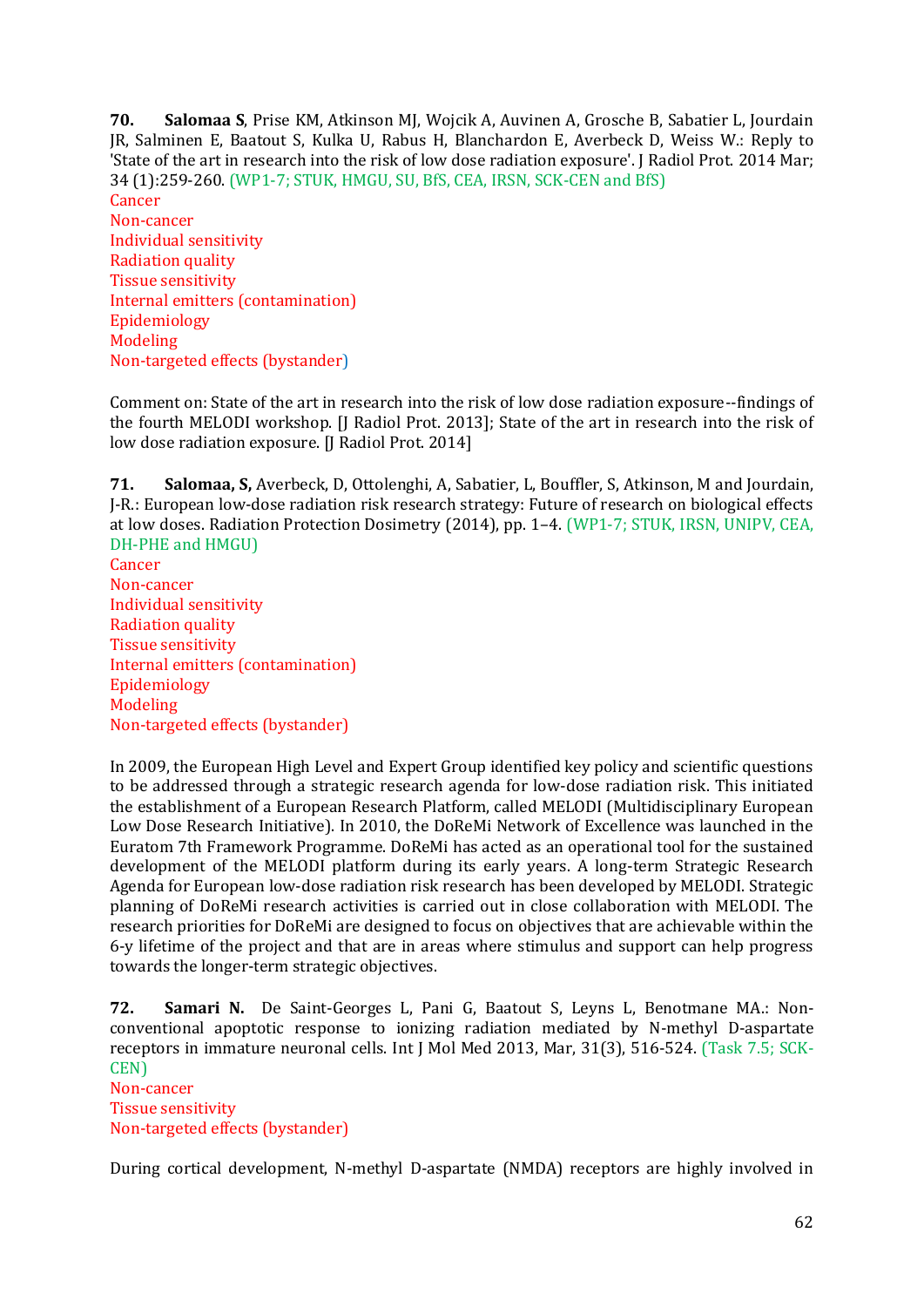neuronal maturation and synapse establishment. Their implication in the phenomenon of excitotoxicity has been extensively described in several neurodegenerative diseases due to the permissive entry of Ca2+ ions and massive accumulation in the intracellular compartment, which is highly toxic to cells. Ionising radiation is also a source of stress to the cells, particularly immature neurons. Their capacity to induce cell death has been described for various cell types either by directly damaging the DNA or indirectly through the generation of reactive oxygen species responsible for the activation of a battery of stress response effectors leading in certain cases, to cell death. In this study, in order to determine whether a link exists between NMDA receptors-mediated excitotoxicity and radiation-induced cell death, we evaluated radiationinduced cell death in vitro and in vivo in maturing neurons during the fetal period. Cell death induction was assessed by TUNEL, caspase-3 activity and DNA ladder assays, with or without the administration of dizocilpine (MK-801), a non-competitive NMDA receptor antagonist which blocks neuronal Ca2+ influx. To further investigate the possible involvement of Ca2+-dependent enzyme activation, known to occur at high Ca2+ concentrations, we examined the protective effect of a calpain inhibitor on cell death induced by radiation. Doses ranging from 0.2 to 0.6 Gy of X-rays elicited a clear apoptotic response that was prevented by the injection of dizocilpine (MK-801) or calpain inhibitor. These data demonstrate the involvement of NMDA receptors in radiation-induced neuronal death by the activation of downstream effectors, including calpainrelated pathways. An increased apoptotic process elicited by radiation, occurring independently of the normal developmental scheme, may eliminate post-mitotic but immature neuronal cells and deeply impair the establishment of the neuronal network, which in the case of cortical development is critical for cognitive capacities.

<span id="page-62-0"></span>**73. Schanz, S.,** Flockerzi, E., Schuberth, K., Rübe, CE.: Genetically-Defined DNA Repair Capacity Determines the Extent of DNA Damage Accumulation in Healthy Mouse Tissues after Very Low Doses of Ionizing Radiation. J Carcinog Mutagen 2014, 5:6, 2014, pp. 1-8. (Tasks 6.1 and 6.10; USAAR) Non-cancer effects Individual sensitivity Tissue Sensitivity

The biological impact of low doses of ionizing radiation on human health and the genetic factors influencing whole organism radio-sensitivity at low doses are unclear. Using mouse strains that varied in genetic DNA repair capacity (C57BL/6, ATM +/+, ATM +/-, ATM -/-, SCID), we analyzed DNA damage in differentiated cell populations of healthy tissues after repeated low doses of radiation. After 2, 4, 6, 8, and 10 weeks of daily, low-dose radiation (10 mGy), persistent DNA damage foci were counted in the lung (bronchiolar and alveolar cells), heart (cardiomyocytes), and brain (cortical neurons). In all analyzed tissues, the gradual accumulation of DNA damage with increasing doses of fractionated radiation was observed. No verifiable threshold-dose was detected, even in repair-proficient organisms (C57BL/6, ATM  $+$ / $+$ ). The number of radiationinduced foci varied significantly between the different cell populations, suggesting differing vulnerability to ionizing radiation. Genetic DNA repair capacity also determined the cumulative amount of low-dose radiation damage, with the highest foci levels observed in repair-deficient ATM  $-/-$  and SCID mice. The repair capacity of ATM heterozygous mice (ATM  $+/-$ ), however, was sufficient to cope with the DNA damage burden induced by repetitive low-dose radiation. Collectively, our findings suggest that even very low doses of DNA-damaging radiation increase the health risks of individuals, particularly of those with compromised DNA repair capacity.

**74. Schauer C,** Janko C, Munoz LE, Zhao Y, Kienhöfer D, Frey B, Lell M, Manger B, Rech J, Naschberger E, Holmdahl R, Krenn V, Harrer T, Jeremic I, Bilyy R, Schett G, Hoffmann M, Herrmann M.: Aggregated neutrophil extracellular traps limit inflammation by degrading cytokines and chemokines. Nat Med. 2014 May;20 (5):511-7. (Task 5.2.1; UKER) **Cancer** Non-cancer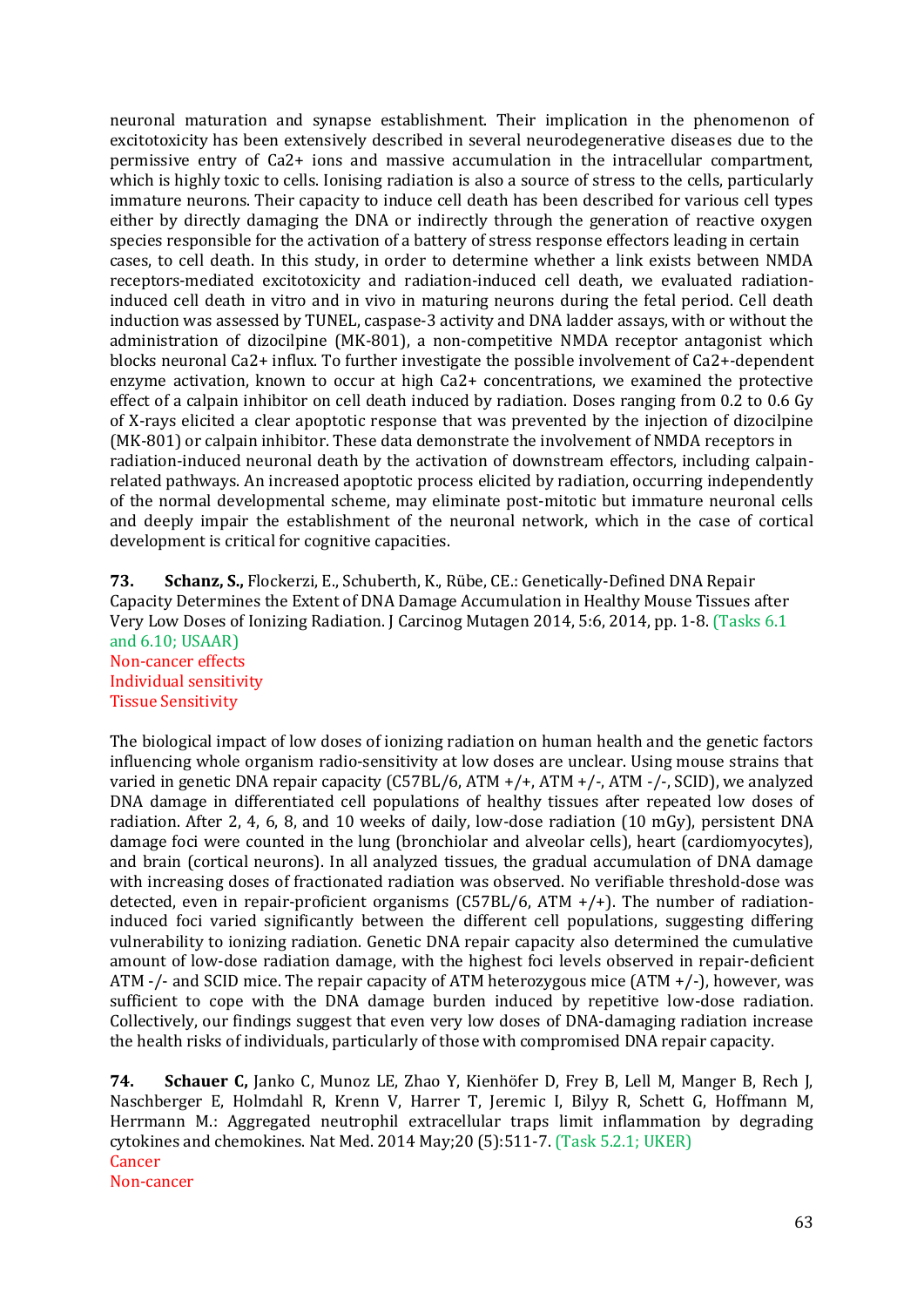#### Non-targeted effects (bystander)

Gout is characterized by an acute inflammatory reaction and the accumulation of neutrophils in response to monosodium urate (MSU) crystals. Inflammation resolves spontaneously within a few days, although MSU crystals can still be detected in the synovial fluid and affected tissues. Here we report that neutrophils recruited to sites of inflammation undergo oxidative burst and form neutrophil extracellular traps (NETs). Under high neutrophil densities, these NETs aggregate and degrade cytokines and chemokines via serine proteases. Tophi, the pathognomonic structures of chronic gout, share characteristics with aggregated NETs, and MSU crystals can induce NETosis and aggregation of NETs. In individuals with impaired NETosis, MSU crystals induce uncontrolled production of inflammatory mediators from neutrophils and persistent inflammation. Furthermore, in models of neutrophilic inflammation, NETosisdeficient mice develop exacerbated and chronic disease that can be reduced by adoptive transfer of aggregated NETs. These findings suggest that aggregated NETs promote the resolution of neutrophilic inflammation by degrading cytokines and chemokines and ,disrupting neutrophil recruitment and activation.

<span id="page-63-1"></span>**75. Schmitt E,** Friedland W, Kundrat P, Dingfelder, M and Ottolenghi, A.: Cross-section scaling for track structure simulations of low-energy ions in liquid water. Radiation Protection Dosimetry Advanced access May 2015. (Task 5.6; HMGU and UNIPV) Radiation **Research Contract Contract Contract Contract Contract Contract Contract Contract Contract Contract Contract Contract Contract Contract Contract Contract Contract Contract Contract Contract Contract Contract Cont** Modelling

Radiation damage by low-energy ions significantly contributes to the high biological efficiency of ion beams in distal Bragg peak regions as well as to the energy-dependent efficiency of neutron irradiation. To enable assessing biological effects of ions at energies <1 MeV u−1 with trackstructure based models, a Barkas-like scaling procedure is developed that provides ion cross sections in liquid water based on those for hydrogen ions. The resulting stopping power and range for carbon ions agree with the ICRU 73 database and other low-energy stopping power data. The method represents the basis for extending PARTRAC simulations of light ion track structures and biological effects down to the keV u−1 range.

<span id="page-63-0"></span>**76. Shim G,** Ricoul M, Hempel WM, Azzam EI, Sabatier L.: Crosstalk between telomere maintenance and radiation effects: A key player in the process of radiation-induced carcinogenesis. Mutat Res. Rev Mutat Res 2014, Jan 31, 760, 1-17. (Tasks 5.1 and 6.2; CEA) Cancer

Individual sensitivity Radiation quality

It is well established that ionizing radiation induces chromosomal damage, both following direct radiation exposure and via non-targeted (bystander) effects, activating DNA damage repair pathways, of which the proteins are closely linked to telomeric proteins and telomere maintenance. Long-term propagation of this radiation-induced chromosomal damage during cell proliferation results in chromosomal instability. Many studies have shown the link between radiation exposure and radiation-induced changes in oxidative stress and DNA damage repair in both targeted and non-targeted cells. However, the effect of these factors on telomeres, long established as guardians of the genome, still remains to be clarified. In this review, we will focus on what is known about how telomeres are affected by exposure to low- and high-LET ionizing radiation and during proliferation, and will discuss how telomeres may be a key player in the process of radiation-induced carcinogenesis

**77. Tanori M,** Pasquali E, Leonardi S, Casciati A, Giardullo P, De Stefano I, Mancuso M, Saran A, Pazzaglia S.: Developmental and oncogenic radiation effects on neural cells and their differentiating progeny in mouse cerebellum. Stem Cells 2013, Nov, 31(11), 2506-2516. (Task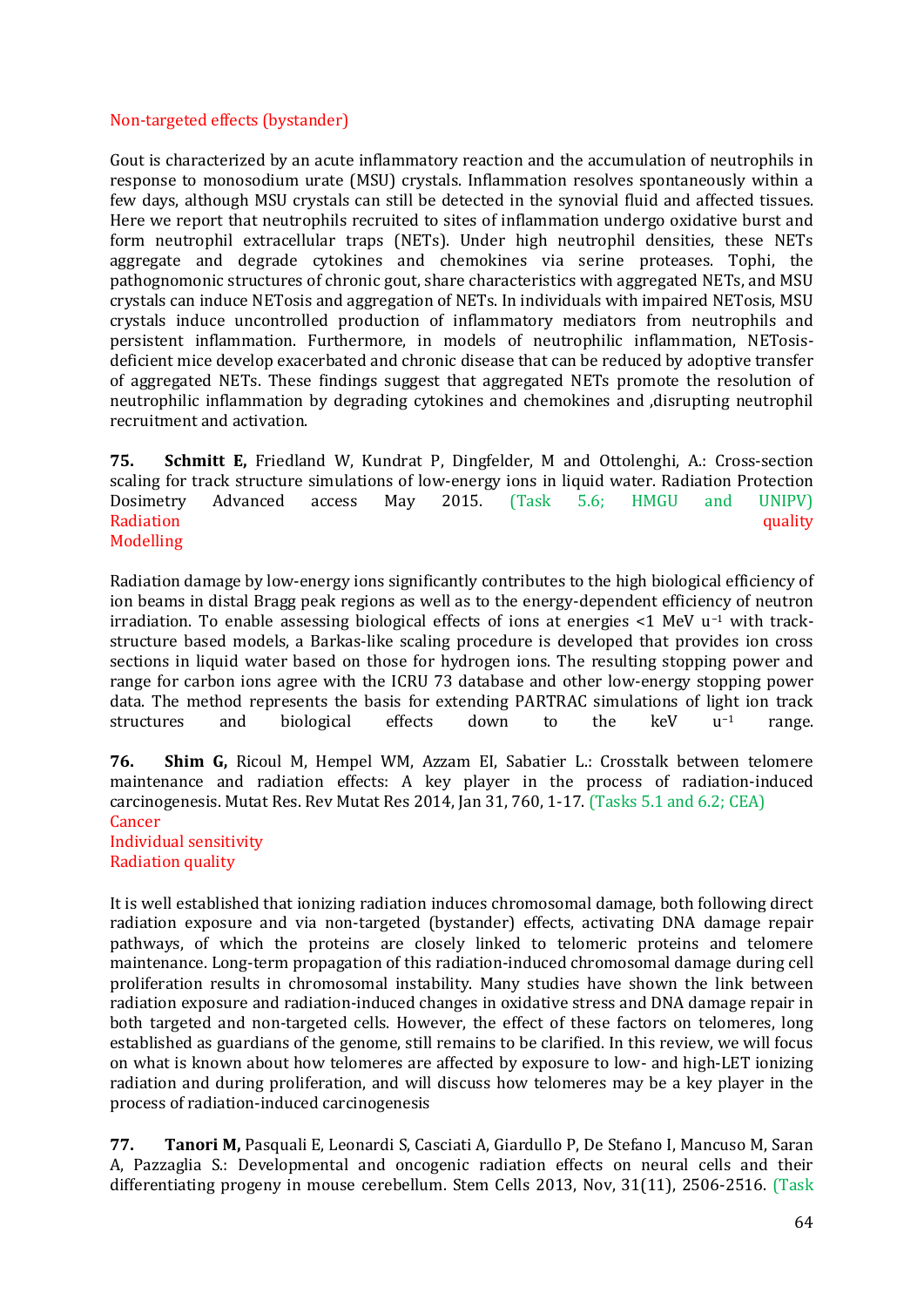### 4.6; ENEA) Cancer Tissue sensitivity

Neural stem cells are highly susceptible to radiogenic DNA damage, however, little is known about their mechanisms of DNA damage response (DDR) and the long-term of genotoxic exposure. Patched1 heterozygous mice (Ptc11/2) provide a powerful model of medulloblastoma (MB), a frequent pediatric tumor of the cerebellum. Irradiation of newborn Ptc11/2 mice dramatically increases the frequency and shortens the latency of MB. In this model, we investigated the mechanisms through which multipotent neural progenitors (NSCs) and fate restricted progenitor cells (PCs) of the cerebellum respond to DNA damage induced by radiation, and the long-term developmental and oncogenic consequences. These responses were assessed in mice exposed to low (0.25 Gy) or high (3 Gy) radiation doses at embryonic day 13.5(E13.5), when NSCs giving rise to the cerebellum are specified but the external granule layer (EGL) has not yet formed, or at E16.5, during the expansion of granule PCsto form the EGL. We found crucial differences in DDR and apoptosis between NSCs and fate-restricted PCs, including lack of p21 expression in NSCs. NSCs also appear to be resistant to oncogenesis from low-dose radiation exposure but more vulnerable at higher doses. In addition, the pathway to DNA repair and the pattern of oncogenic alterations were strongly dependent on age at exposure, highlighting a differentiation-stage specificity of DNA repair pathways in NSCs and PCs. These findings shed light on the mechanisms used by NSCs and PCs to maintain genome integrity during neurogenesis and may have important implications for radiation risk assessment and for development of targeted therapies against brain tumors.

<span id="page-64-1"></span>**78. Verbiest T,** Bouffler S, Nutt SL, Badie C.: PU.1 downregulation in murine radiationinduced acute myeloid leukaemia (AML): from molecular mechanism to human AML. Carcinogenesis. 2015 Mar 6. pii: bgv016. [Epub ahead of print] (Task 5.3; DH-PHE) Cancer

The transcription factor PU.1, encoded by the murine Sfpi1 gene (SPI1 in humans), is a member of the Ets transcription factor family and plays a vital role in commitment and maturation of the myeloid and lymphoid lineages. Murine studies directly link primary acute myeloid leukaemia (AML) and decreased PU.1 expression in specifically modified strains. Similarly, a radiationinduced chromosome 2 deletion and subsequent Sfpi1 point mutation in the remaining allele lead to murine radiation-induced AML. Consistent with murine data, heterozygous deletion of the SPI1 locus and mutation of the -14kb SPI1 upstream regulatory element were described previously in human primary AML, although they are rare events. Other mechanisms linked to PU.1 downregulation in human AML include TP53 deletion, FLT3-ITD mutation and the recurrent AML1-ETO [t(8;21)] and PML-RARA [t(15;17)] translocations. This review provides an up-to-date overview on our current understanding of the involvement of PU.1 in the initiation and development of radiation-induced AML, together with recommendations for future murine and human studies

<span id="page-64-0"></span>**79. Wunderlich R**, Ernst A, Rödel F, Fietkau R, Ott O, Lauber K, Frey B, Gaipl US.: Low and moderate dose of ionising radiation up to 2 Gy modulates transmigration and chemotaxis of activated macrophages, provokes an anti-inflammatory cytokine milieu, but does not impact on viability and phagocytic function. Clin Exp Immunol. 2015 Jan;179(1):50-61. (Task 5.2.1; GUF and UKER)

**Cancer** Tissue sensitivity Non-targeted effects (bystander)

Benign painful and inflammatory diseases are treated for decades with low/moderate doses of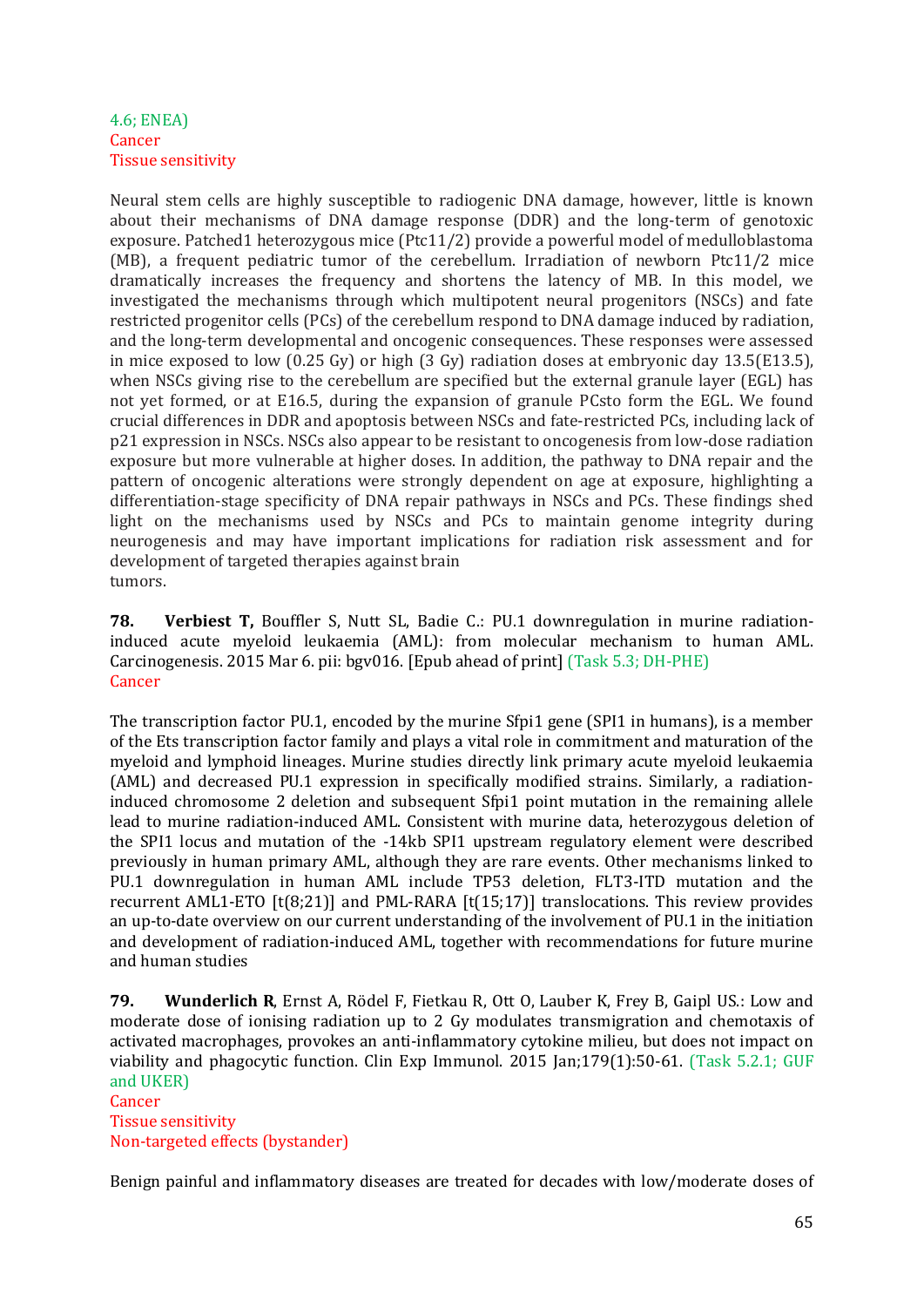ionizing radiation (LD-X-irradiation). Tissue macrophages regulate initiation and resolution of inflammation by the secretion of cytokines and by acting as professional phagocytes. Having these pivotal functions, we were interested in how activated macrophages are modulated by LD-X-irradiation, also with regard to radiation protections issues and carcinogenesis. We set up an ex-vivo model in which lipopolysaccharide pre-activated peritoneal macrophages (pMΦ) of radiosensitive BALB/c mice, mimicking activated macrophages under inflammatory conditions, were exposed to X-irradiation from 0.01 Gy up to 2 Gy. Afterwards, the viability of the pMΦ, their transmigration and chemotaxis, the phagocytic behavior, the secretion of inflammatory cytokines and underlying signaling pathways were determined. Exposure of pMΦ up to a single dose of 2 Gy did not influence their viability and phagocytic function, an important fact regarding radiation protection. However, a significantly reduced migration, but an increased chemotaxis of pMΦ after exposure to 0.1 or 0.5 Gy was detected. Both might get along with resolution of inflammation. Cytokine analyses revealed that especially the moderate dose of 0.5 Gy applied in low dose radiotherapy for inflammatory diseases results in an anti-inflammatory cytokine microenvironment of pMΦ, as the secretion of the pro-inflammatory cytokine IL-1ß was reduced and that of the anti-inflammatory cytokine TGF-ß increased. Further, the reduced secretion of IL-1ß correlated with reduced nuclear translocation of NFкB p65, starting at exposure of pMΦ to 0.5 Gy of X-irradiation. We conclude that inflammation is modulated by LD-X-irradiation via changing the inflammatory phenotype of macrophages.

<span id="page-65-0"></span>**80. Yentrapalli R,** Azimzadeh O, Barjaktarovic Z, Sarioglu H, Wojcik A, Harms-Ringdahl M, Atkinson MJ, Haghdoost S, Tapio S.: Quantitative proteomic analysis reveals induction of premature senescence in human umbilical vein endothelial cells exposed to chronic low dose rate gamma radiation, Proteomics 2013,Apr, 13(7), 1096-1107. (Task 7.3; HMGU and SU) Non-cancer

Tissue sensitivity

Chronic low-dose ionizing radiation induces cardiovascular disease in human populations but the mechanism is largely unknown. We suggested that chronic radiation exposure may induce endothelial cell senescence that is associated with vascular damage in vivo. We investigated whether chronic radiation exposure is causing a change in the onset of senescence in endothelial cells in vitro. Indeed, when exposed to continuous low-dose rate gamma radiation  $(4.1 \text{ mGv/h})$ , primary human umbilical vein endothelial cells (HUVECs) initiated senescence much earlier than the non irradiated control cells. We investigated the changes in the protein expression of HUVECs before and during the onset of radiation-induced senescence. Cellular proteins were quantified using isotope-coded protein label technology after 1, 3, and 6 weeks of radiation exposure. Several senescence-related biological pathways were influenced by radiation, including cytoskeletal organization, cell-cell communication and adhesion, and inflammation. Immunoblot analysis showed an activation of the p53/p21 pathway corresponding to the progressing senescence. Our data suggest that chronic radiation-induced DNA damage and oxidative stress result in induction of p53/p21 pathway that inhibits the replicative potential of HUVECs and leads to premature senescence. This study contributes to the understanding of the increased risk of cardiovascular diseases seen in populations exposed to chronic low-dose irradiation.

<span id="page-65-1"></span>**81. Yentrapalli R,** Azimzadeh O, Sriharshan A, Malinowsky K, Merl J, Wojcik A, Harms-Ringdahl M, Atkinson MJ, Becker KF, Haghdoost S, Tapio S.: The PI3K/Akt/mTOR pathway is implicated in the premature senescence of primary human endothelial cells exposed to chronic radiation, PLos One 2013,Aug 1; 8(8): e70024. (Task 7.3; HMGU and SU) Non-cancer

Tissue sensitivity

The etiology of radiation-induced cardiovascular disease (CVD) after chronic exposure to low doses of ionizing radiation is only marginally understood. We have previously shown at a